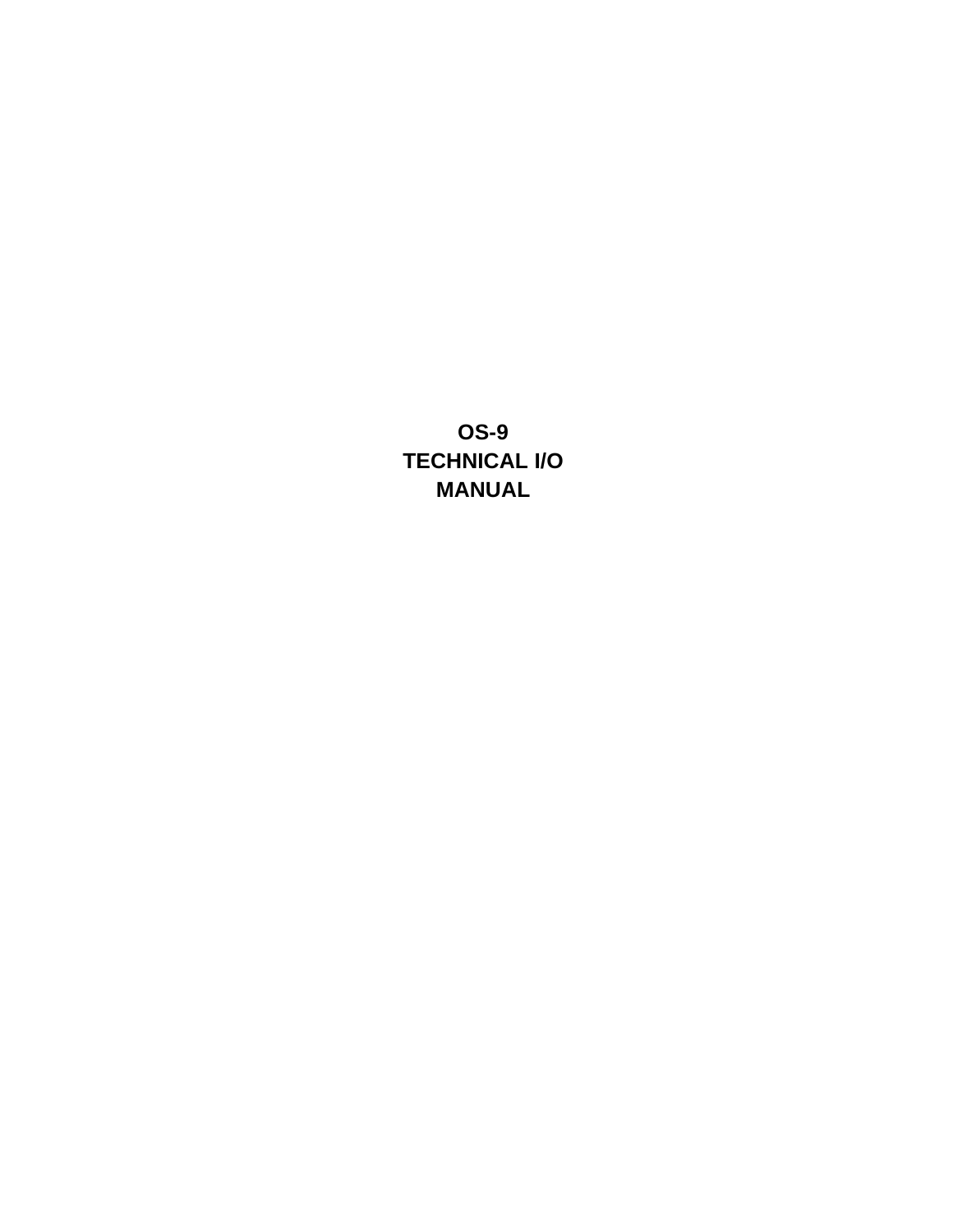#### *ACKNOWLEDGEMENTS*

Many thanks to Warren Brown, Larry Crane, and Peter Dibble for their wisdom, patience, and perseverance.

#### *COPYRIGHT AND REVISION HISTORY*

Copyright 1990 Microware Systems Corporation. All Rights Reserved. Reproduction of this document, in part or whole, by any means, electrical, mechanical, magnetic, optical, chemical, manual or otherwise is prohibited, without written permission from Microware Systems Corporation.

This manual reflects Version 2.4 of the OS-9 Operating System.

| <b>Publication Editor:</b> | Walden Miller. Kathleen Flood. Debbie Baier |
|----------------------------|---------------------------------------------|
| Revision:                  | $\mathbf{C}$                                |
| Publication date:          | October 1990                                |
| Product Number:            | oio68na68mo                                 |

#### *DISCLAIMER*

The information contained herein is believed to be accurate as of the date of publication, however, Microware will not be liable for any damages, including indirect or consequential, from use of the OS-9 operating system, Microwareprovided software or reliance on the accuracy of this documentation. The information contained herein is subject to change without notice.

#### *REPRODUCTION NOTICE*

The software described in this document is intended to be used on a single computer system. Microware expressly prohibits any reproduction of the software on tape, disk or any other medium except for backup purposes. Distribution of this software, in part or whole, to any other party or on any other system may constitute copyright infringements and misappropriation of trade secrets and confidential processes which are the property of Microware and/or other parties. Unauthorized distribution of software may cause damages far in excess of the value of the copies involved.

For additional copies of this software and/or documentation, or if you have questions concerning the above notice, the documentation, and/or software, please contact your OS-9 supplier.

#### *TRADEMARKS*

OS-9 is a trademark of Microware Systems Corporation.

**Microware Systems Corporation** • **1900 N.W. 114th Street Des Moines, Iowa 50325-7077** • **Phone: 515/224-1929**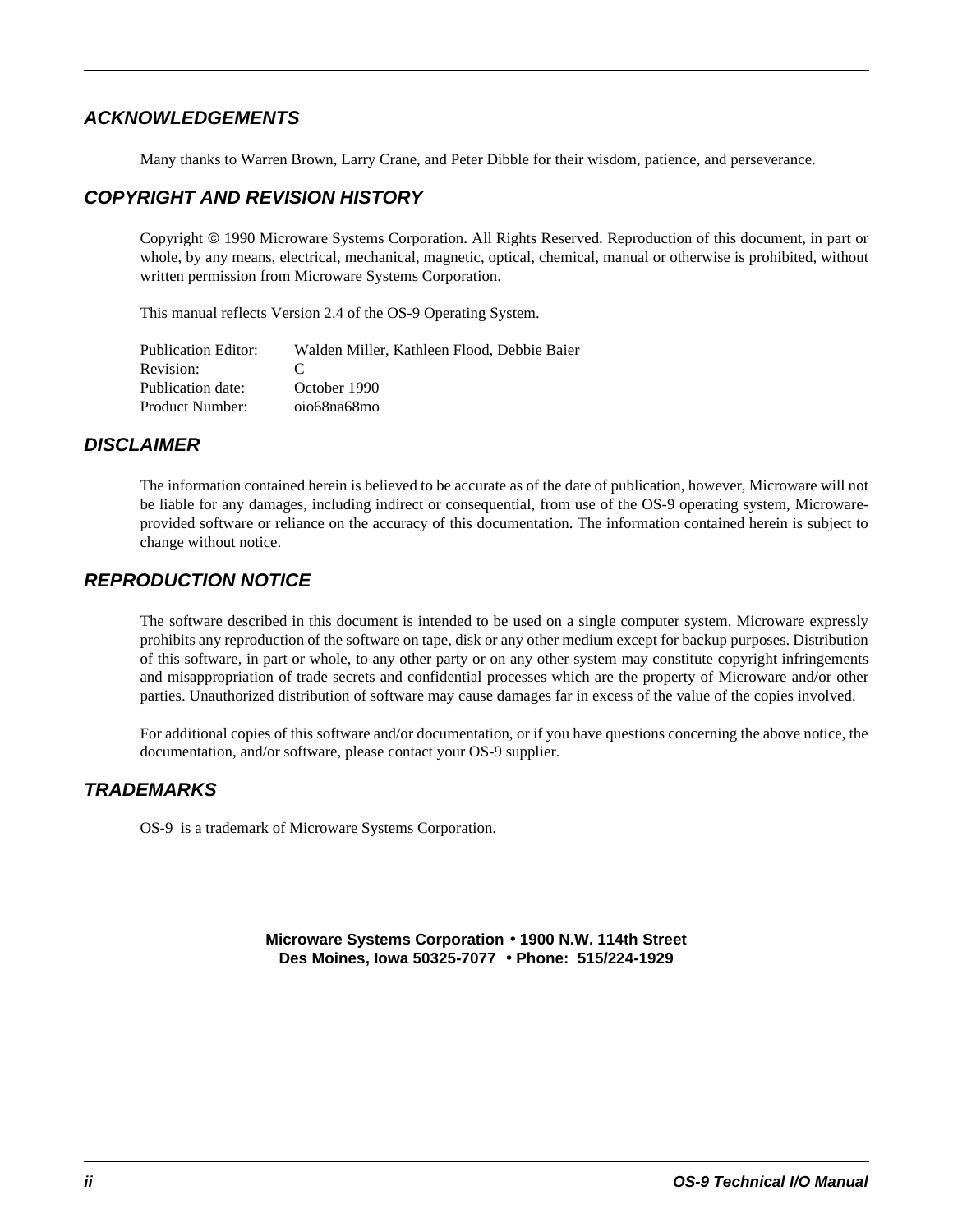# **Table of Contents**

# The OS-9 Input/Output System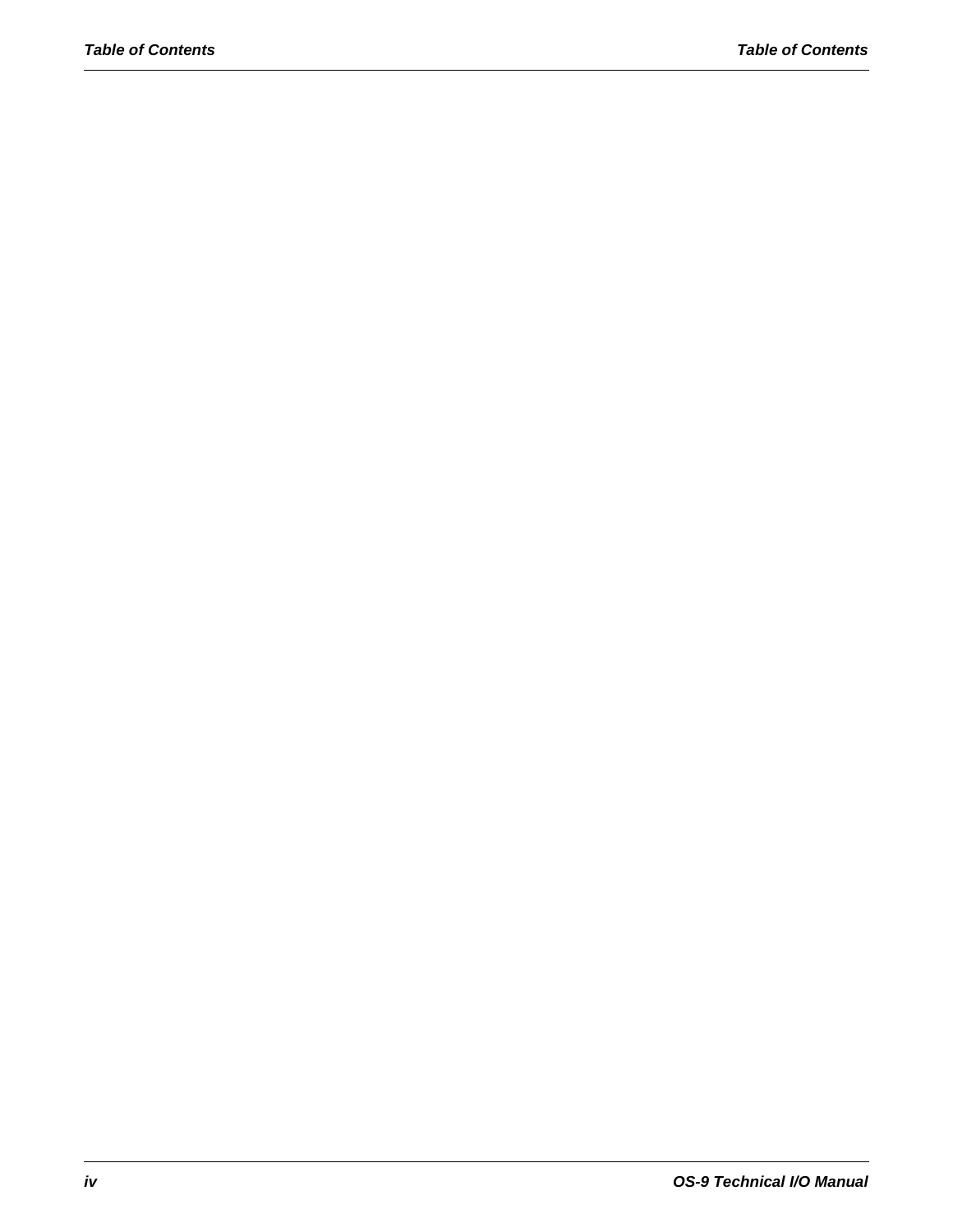# **Random Block File Manager (RBF)**

| TERM |          |
|------|----------|
|      | $2 - 47$ |

# Sequential Character File Manager (SCF)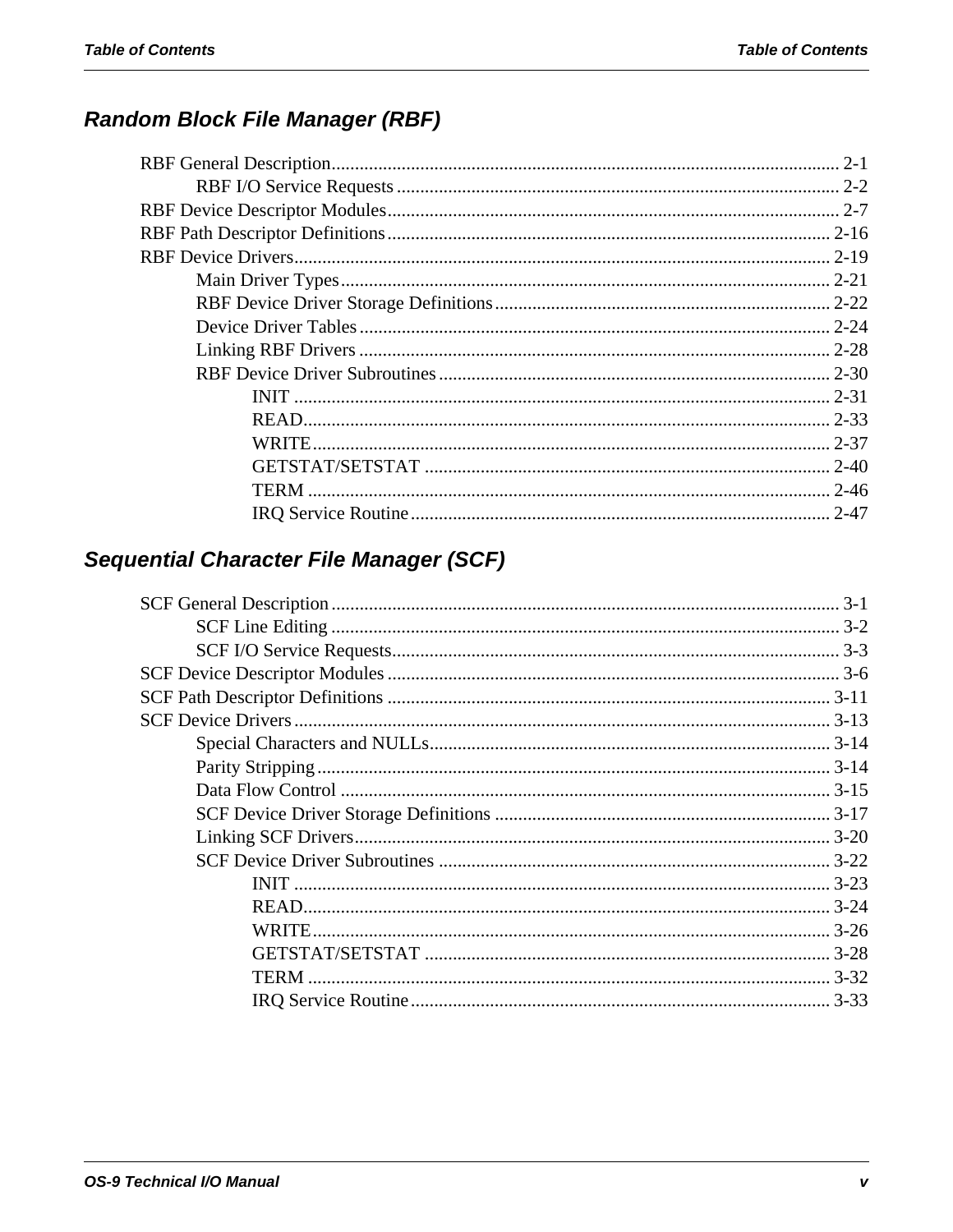# **Sequential Block File Manager (SBF)**

**End of Table of Contents**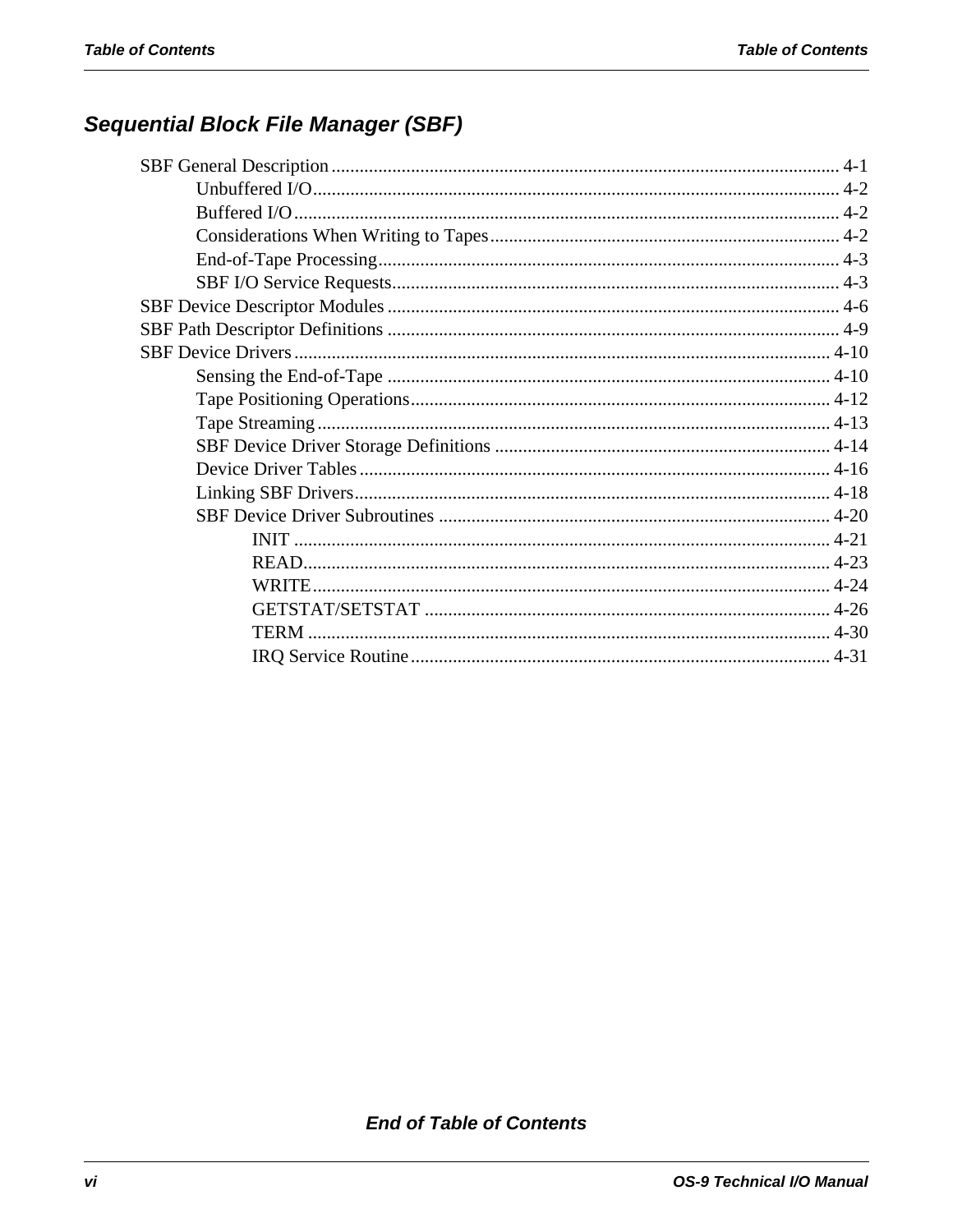*NOTES*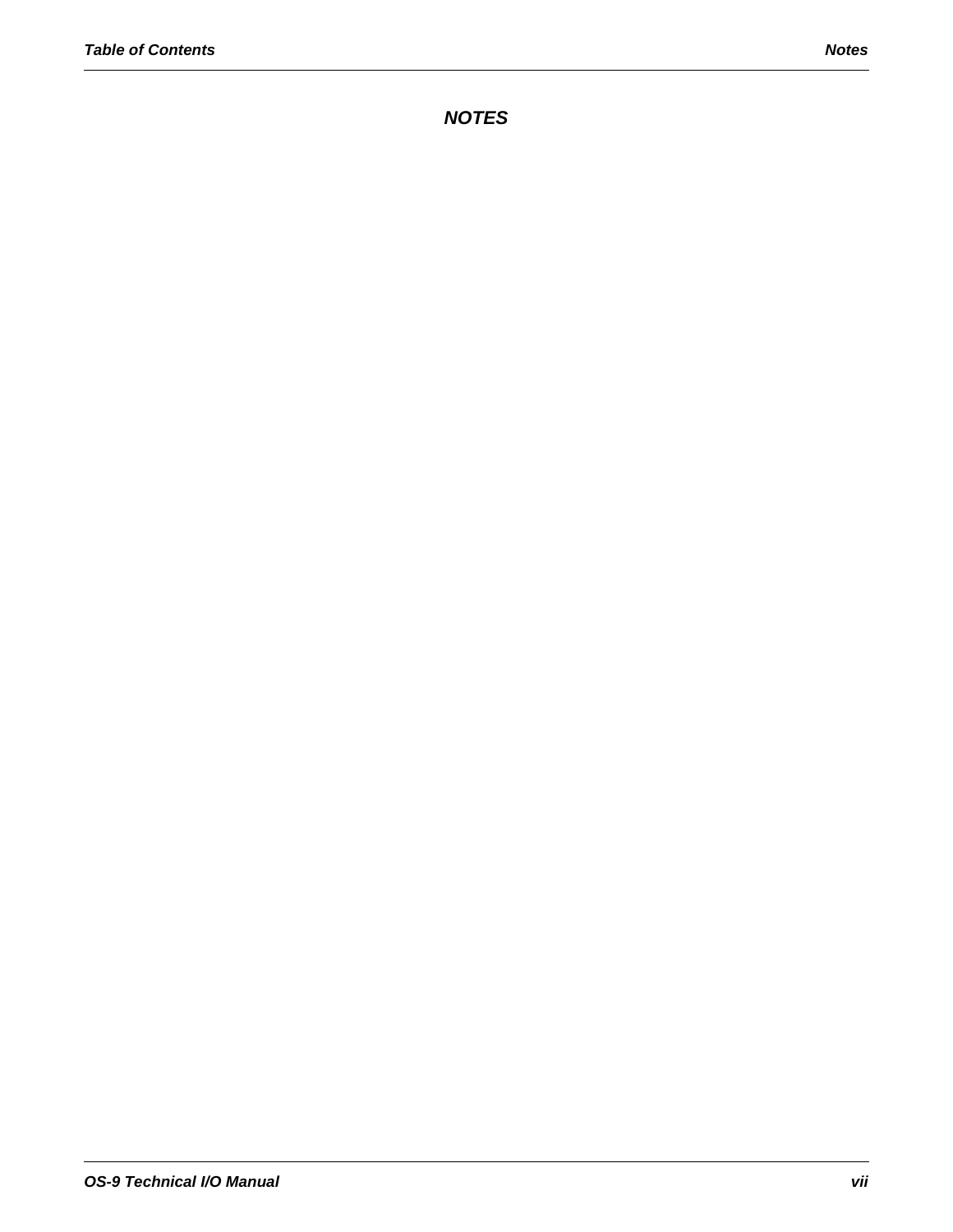# *Introduction*

You can use the *OS-9 Technical I/O Manual* as a supplement to the *OS-9 Technical Manual*, which descibes in detail how the I/O system operates. The *OS-9 Technical I/O Manual* provides further information to help you create new file managers and device drivers, and supplies examples which you can adapt to your specific system needs. A basic understanding of the *OS-9 Technical Manual* is assumed.

This manual contains the following chapters:

# **•** *Chapter 1 - The OS-9 Input/Output System*

Explains the relationships between the kernel, device descriptors, path descriptors, and file managers, and how each of these components operates within OS-9.

# **•** *Chapter 2 - Random Block File Manager (RBF)*

Explains how to use the RBF manager to process I/O service requests to random access devices, and the parameters that drive it.

**•** *Chapter 3 - Sequential Character File Manager (SCF)*

Explains how to use the SCF manager to process I/O service requests to devices which operate on a character by character basis, and the I/O editing functions available for lineoriented operations.

# • *Chapter 4 - Sequential Block File Manager (SBF)*

Explains how to use the SBF manager to process I/O service requests to sequential blockoriented mass storage devices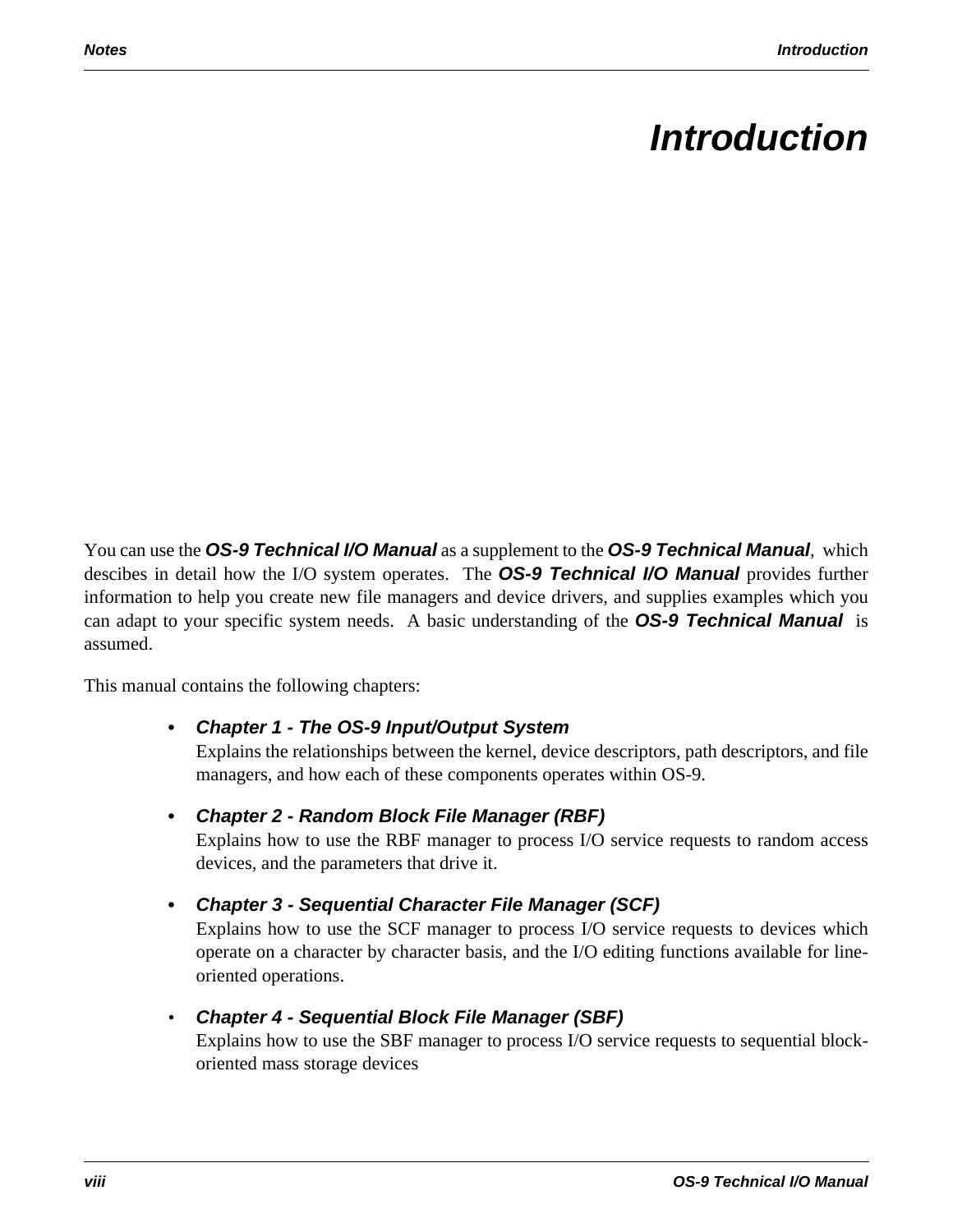In addition, chapters 2, 3, and 4 each contain a description of how device driver routines for the respective class should operate. These descriptions are based on existing Microware drivers.

 If this manual accompanies a media package that contains driver source code (for example, Port Pak, Driver Pak), we recommend that you study the source code in conjunction with this manual.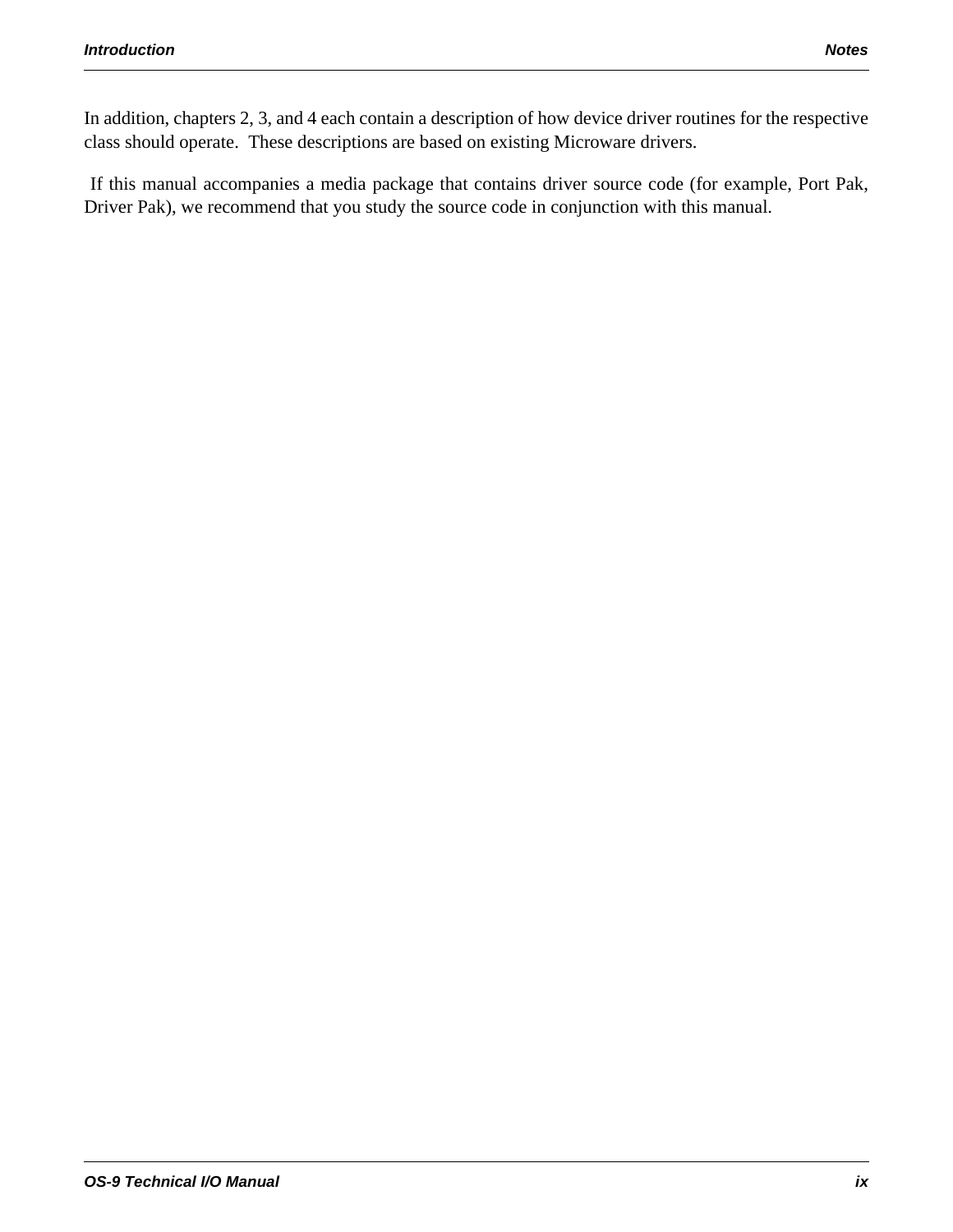# *The OS-9 Input/Output System*

# *The OS-9 Unified Input/Output System*

OS-9 features a versatile, unified, hardware-independent I/O system. The I/O system is modular; you can easily expand or customize it. The OS-9 I/O system consists of the following software components:

- **•** The kernel.
- **•** File managers.
- **•** Device drivers.
- The device descriptor.

The kernel, file managers, and device drivers process I/O service requests at different levels. The device descriptor contains information used to assemble the elements of a particlular I/O subsystem. The file manager, device driver, and device descriptor modules are standard memory modules. You can install or remove any of these modules while the system is running.

The kernel supervises the overall OS-9 I/O system. The kernel:

- **•** Maintains the I/O modules by managing various data structures. It ensures that the appropriate file manager and device driver modules process each I/O request.
- **•** Establishes paths. These are the connections between the kernel, the application, the file manager, and the device driver.

File managers perform the processing for a particular class of devices, such as disks or terminals. They deal with "logical" operations on the class of devices. For example, the Random Block File manager (RBF) maintains directory structures on disks; the Sequential Character File manager (SCF) edits the data stream it receives from terminals. File managers deal with the I/O requests on a generic "class" basis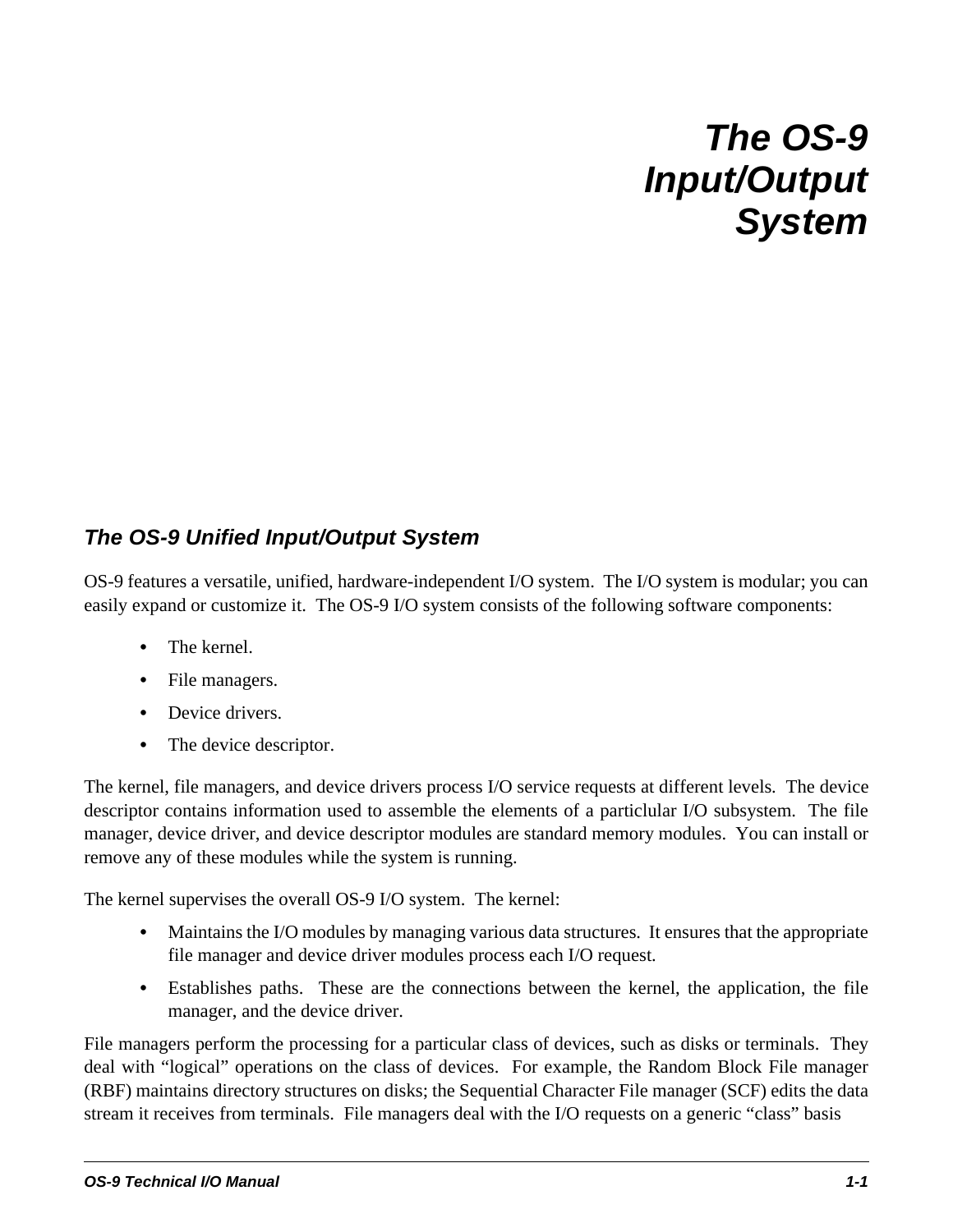Device drivers operate on a class of hardware. Operating on the actual hardware device, they send data to and from the device on behalf of the file manager. They isolate the file manager from hardware dependencies such as control register organization and data transfer modes, translating the file manager's logical requests into specific hardware operations.

The device descriptor contains the information required to assemble the various components of an I/O subsystem (that is, a device). It contains the names of the file manager and device driver associated with the device, as well as the device's operating parameters. Parameters in device descriptors can be fixed, such as interrupt level and port address, or variable, such as terminal editing settings and disk physical parameters. The variable parameters in device descriptors provide the initial default values when a path is opened, but applications can change these values. The device descriptor name is the name of a device as known by the user. For example, the device /d0 is described by the device descriptor d0.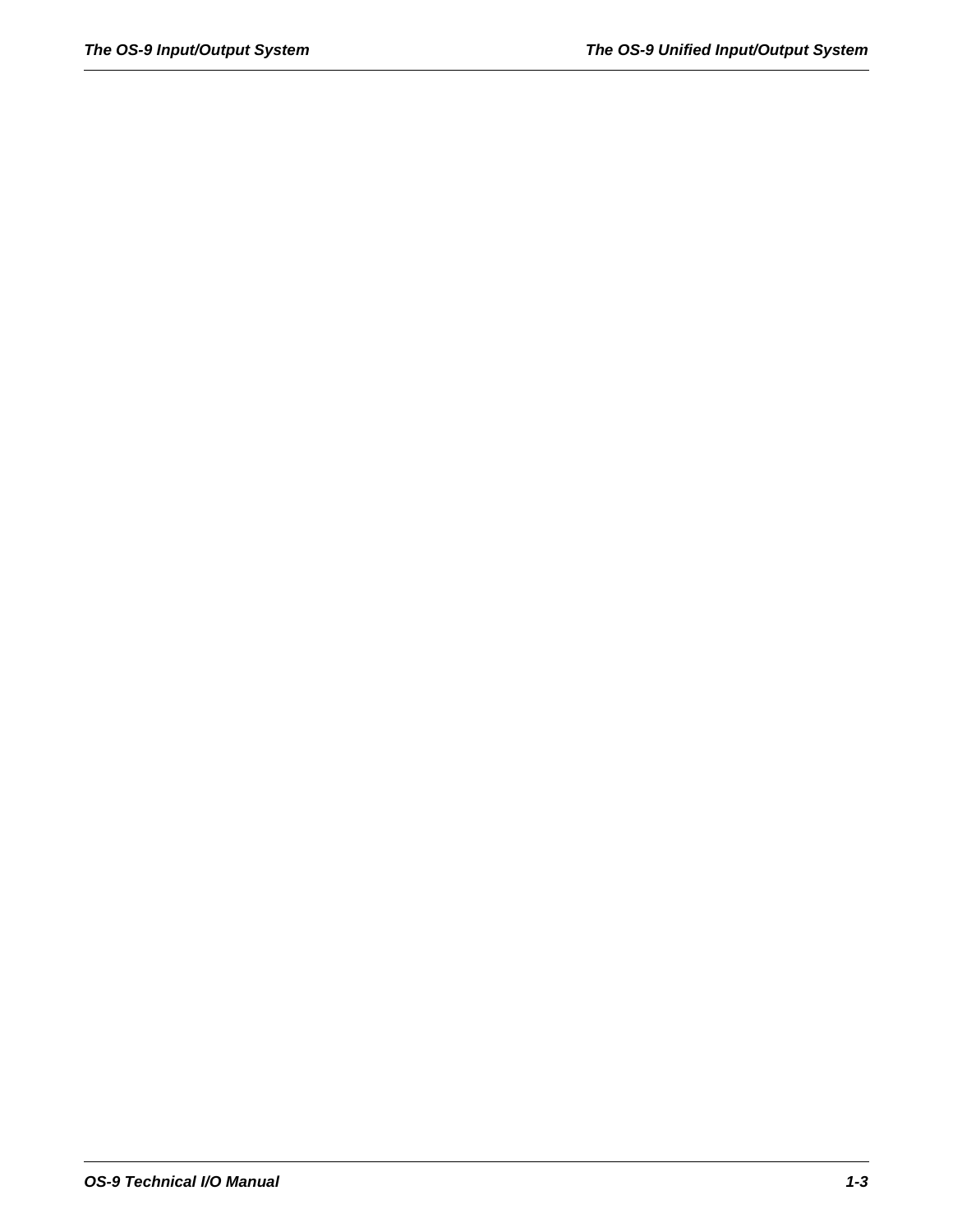

*Figure 1-1: OS-9 I/O System Module Organization*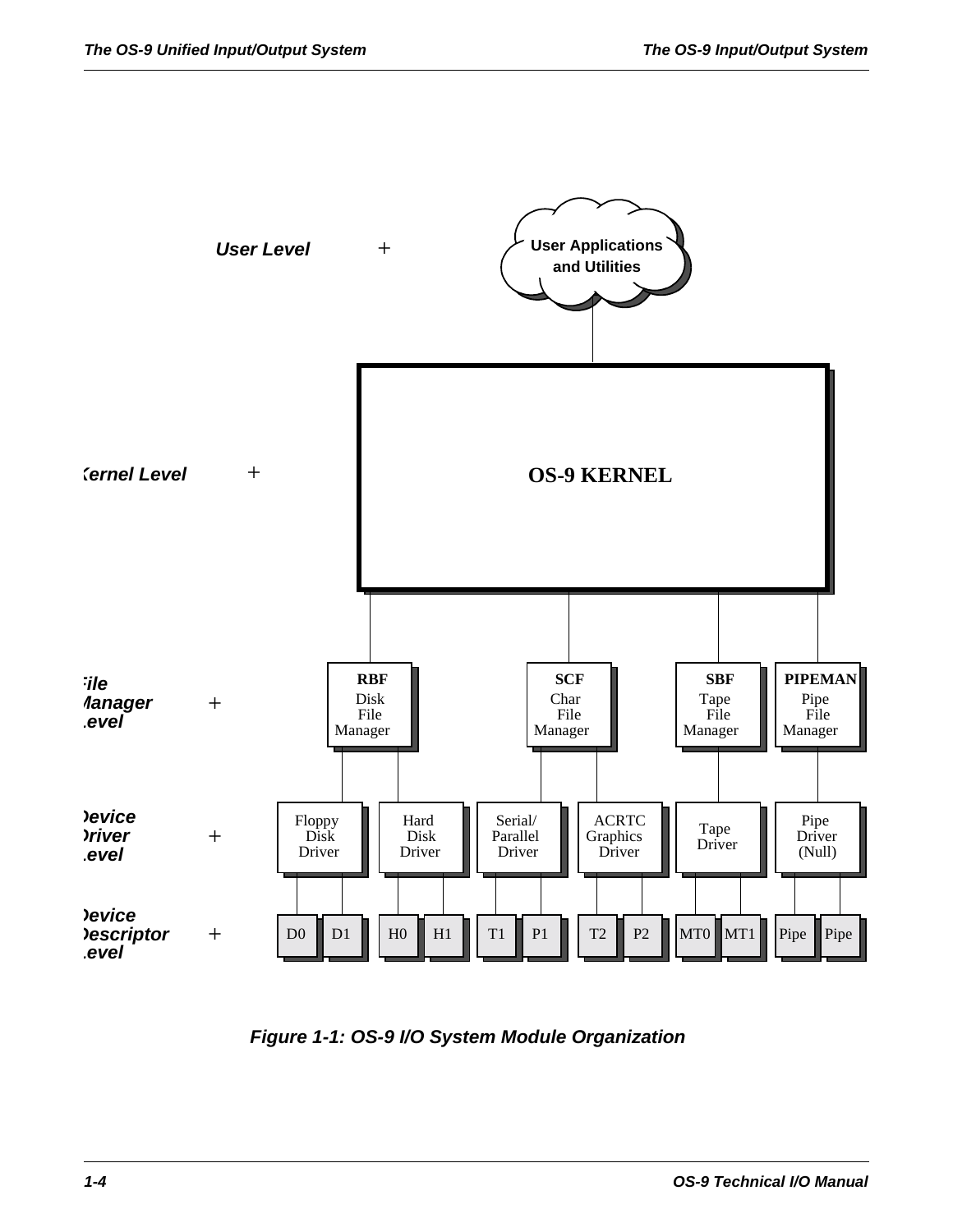# *The Kernel and I/O*

The kernel maintains the I/O system for OS-9. It provides the first level of I/O service by routing system call requests between processes and the appropriate file managers and device drivers. The kernel also allocates and initializes static storage for device drivers.

The kernel maintains two important internal data structures: the device table and the path table. The device table is a list of all devices currently attached (loaded and initialized). The path table is a list of all I/O paths currently open. These tables reflect two other structures respectively: the device descriptor and the path descriptor.

Whenever a path is opened (I\$Open), the kernel's attach routine (I\$Attach) is called, and it links to the device descriptor of the specified (or implied) device name in the pathlist. The device descriptor contains the port address of the device, the file manager's name, and the device driver's name. The attach routine then links to the specified file manager and device driver. After these components are located, the I\$Attach routine inspects the current device table entries, and compares the new device specification with the current entries in the device table.

The I\$Attach routine proceeds as follows:

- If the device port address, file manager, device driver, and device descriptor match an existing entry in the device table, the device is known to the system. The use count for that device table entry is incremented and the kernel returns to the caller.
- ¦ If the device port address, file manager, and device driver match an existing device table entry, but the device descriptor does not, this is a new, or synonymous device on the port. A new device table entry is created, its use count is set to one, and the kernel returns to the caller.
- Æ If neither of the above situations occur (no match on port address, file manager, and device driver) or this is the first time the path is opened, then the device is unknown to the system. In this case, the kernel allocates static storage for the driver and calls the driver's INIT routine. If INIT does not return an error, then a new device table entry is created, its use count is set to one, and the kernel returns to the caller. If INIT returns an error, the kernel calls the device driver's TERM routine before performing any necessary clean-up and returning the original error.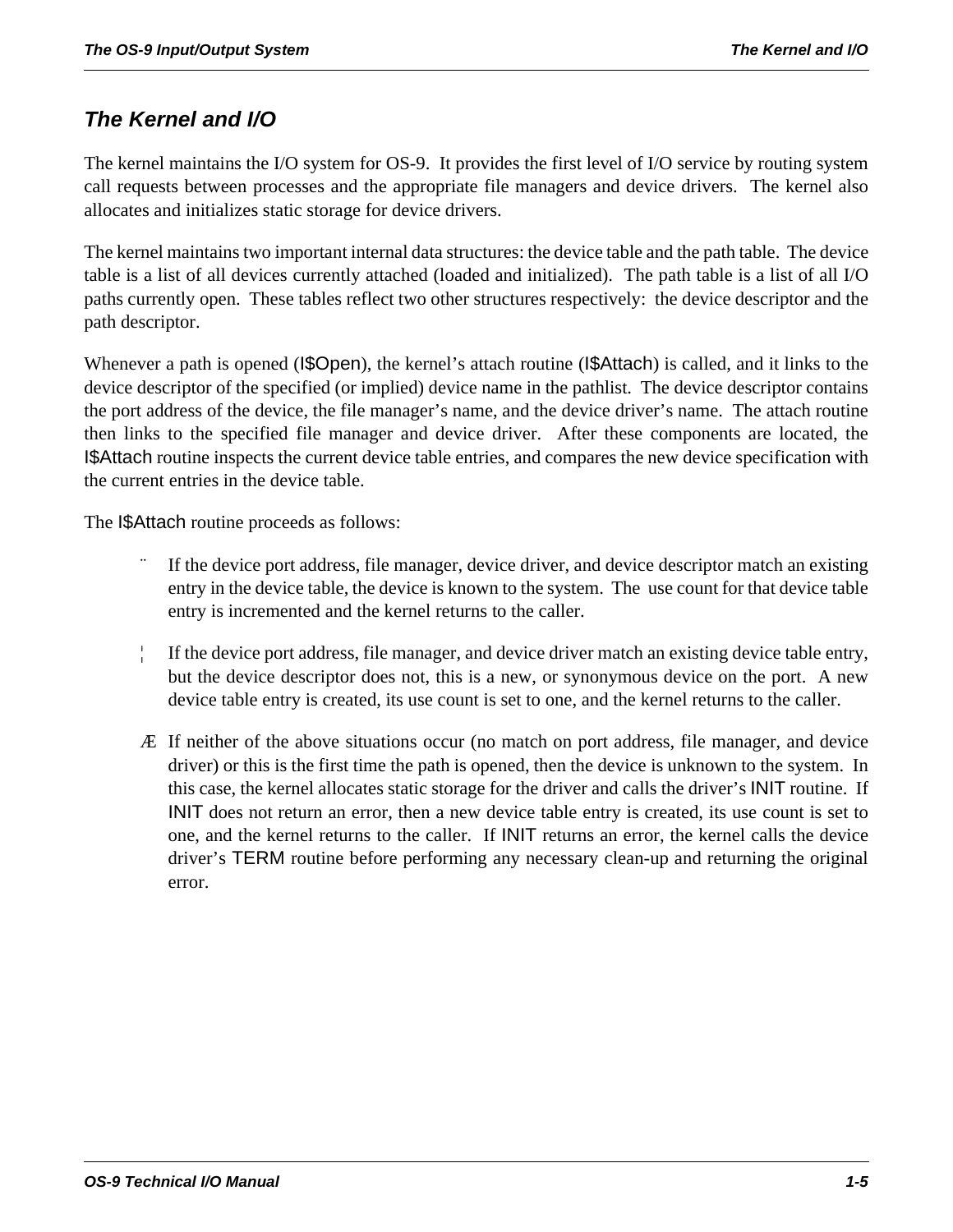Whenever a path is closed, its use count is decremented. If the use count becomes zero, the kernel attempts to detach the device (I\$Detach) associated with the path from the I/O system. The use count in the device's device table entry is decremented. If the use count becomes zero, the following actions take place:

- The device table is searched to determine if another device table entry is using the same static storage as the device being deleted.
- ¦ If no other device is using the static storage, the driver's TERM routine is called to de-initialize the device. The driver's static storage is then returned to the system.
- Æ The device's entry is removed from the device table.

The file manager, device driver, and device descriptor are then unlinked.

Path descriptors maintain the status of I/O operations to devices and files. The kernel maintains pointers to these path descriptors in the path table. Each time a path is created (I\$Open, I\$Create), a new path descriptor is created and an entry is added to the path table. If  $\beta$ Dup is used to open a path, only the use count of an existing path descriptor is incremented. When a path is closed and its use count becomes zero, the path descriptor is de-allocated, and the appropriate entry is deleted from the path table.

# *Kernel I/O Service Requests*

File managers are not called for **I\$Attach**, **I\$Detach**, and **I\$Dup**. The kernel performs the necessary system functions for these requests.

I\$Attach The kernel performs the following functions:

- **Links to component modules (file manager, device driver, device descriptor)**
- **Determines if a device table entry matches an existing entry for the device**

If the device port address, file manager, device driver, and device descriptor match, the kernel:

- **Increments the use count for the device.**
- **Returns to the caller.**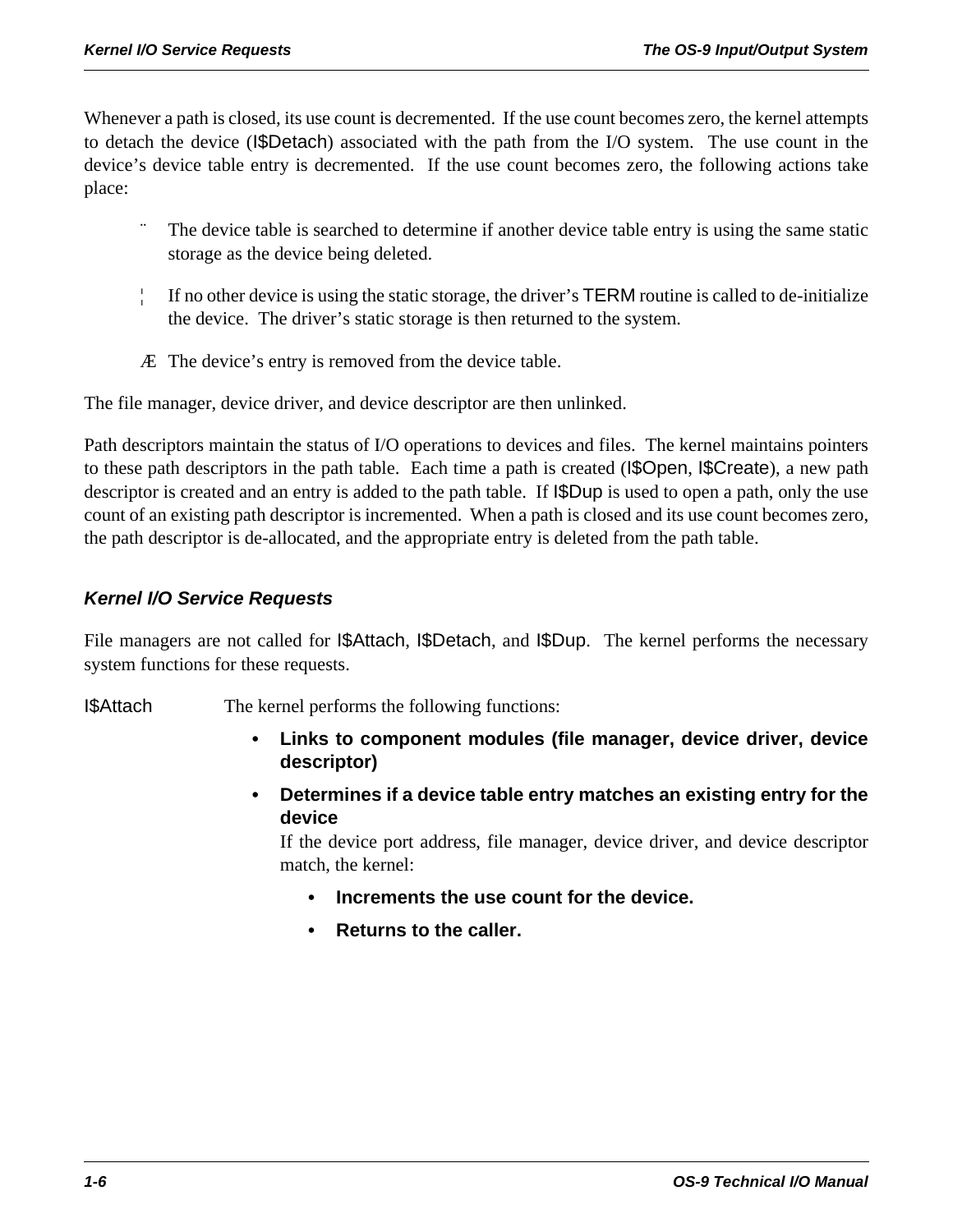If the device port address, file manager, and device driver match an existing device table entry, but the device descriptor does not, this is a new (or synonymous) device on the port. I\$Attach:

- **Creates a new device table entry.**
- **Sets the use count to one.**
- **The kernel returns to the caller.**

If there is no match on port address, file manager, and device driver, the kernel:

- **Allocates and clears the driver's static storage**
- **Sets V\_PORT to the hardware address given in the descriptor**
- **Calls the driver's INIT routine to initialize the hardware**  If INIT returns an error, the kernel calls the driver's TERM routine, deallocates any resources, and returns the error.
- **Adds the device to the device table**
- I\$Detach The kernel decrements the use count for the device. If the use count becomes zero, the kernel searches the device table for other devices using the same static storage. If any are found, the original device table entry is removed from the table. Otherwise, the kernel performs the following actions:
	- **Calls the driver's TERM routine**
	- **Returns the driver's static storage to the system's free memory pool**
	- **Removes the device entry from the device table**

The kernel then unlinks the file manager, device driver, and device descriptor.

I\$Dup The kernel increments the use count (PD\_COUNT, PD\_CNT) of the path.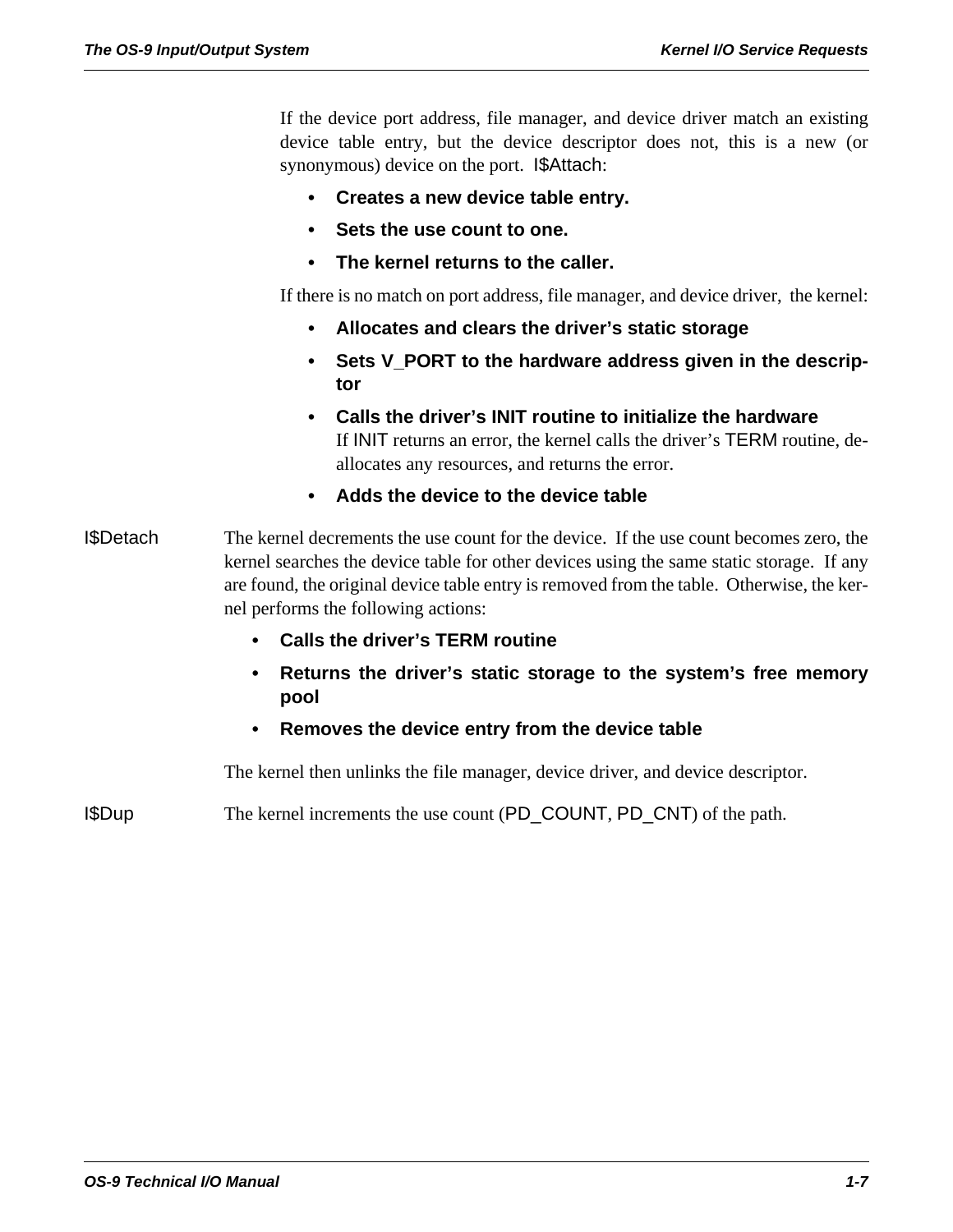# *Device Descriptor Modules*

Device descriptor modules are small, non-executable modules that contain information to associate a specific I/O device with its logical name, hardware controller address(es), device driver name, file manager name, and initialization parameters.

File managers operate on a class of *logical* devices. Device drivers operate on a class of *physical* devices. A device descriptor module tailors a device driver or file manager to a specific I/O port. At least one device descriptor module must exist for each I/O device in the system. An I/O device may have several device descriptors with different initialization parameters and names. For example, a serial/parallel driver could have two device descriptors, one for terminal operation (/T1) and one for printer operation (/P1).

If a suitable device driver exists, adding devices to the system consists of adding the new hardware and another device descriptor. Device descriptors can be in ROM, in the boot file, or loaded into RAM while the system is running.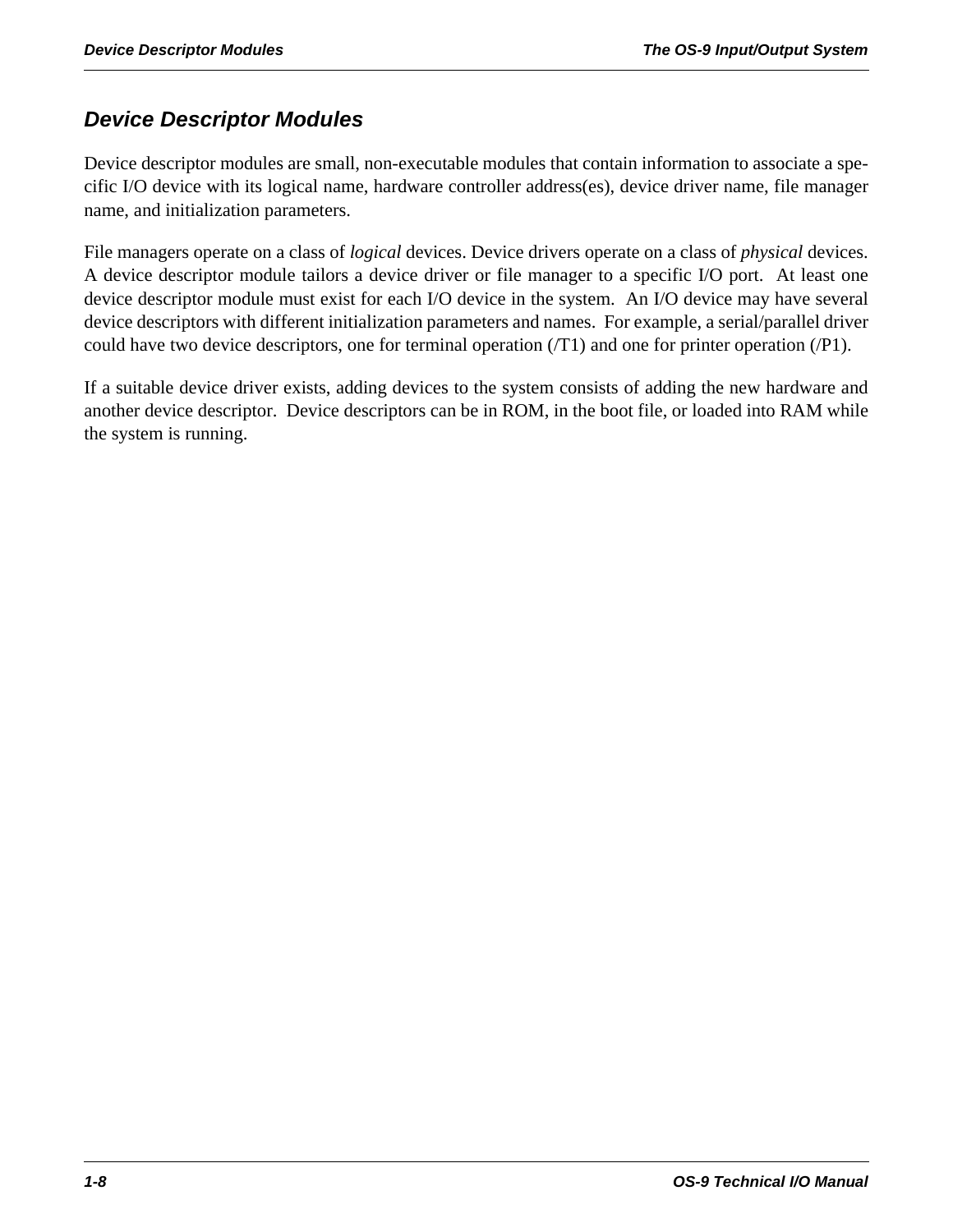The module name is used as the logical device name by the system and user (it is the device name given in pathlists). A device descriptor module header consists of the standard module header fields with a type code of device descriptor (DEVIC). The standard device descriptor header is followed by a device-type specific initialization table (see Figure 1-2).



*Figure 1-2: Device Descriptor Layout*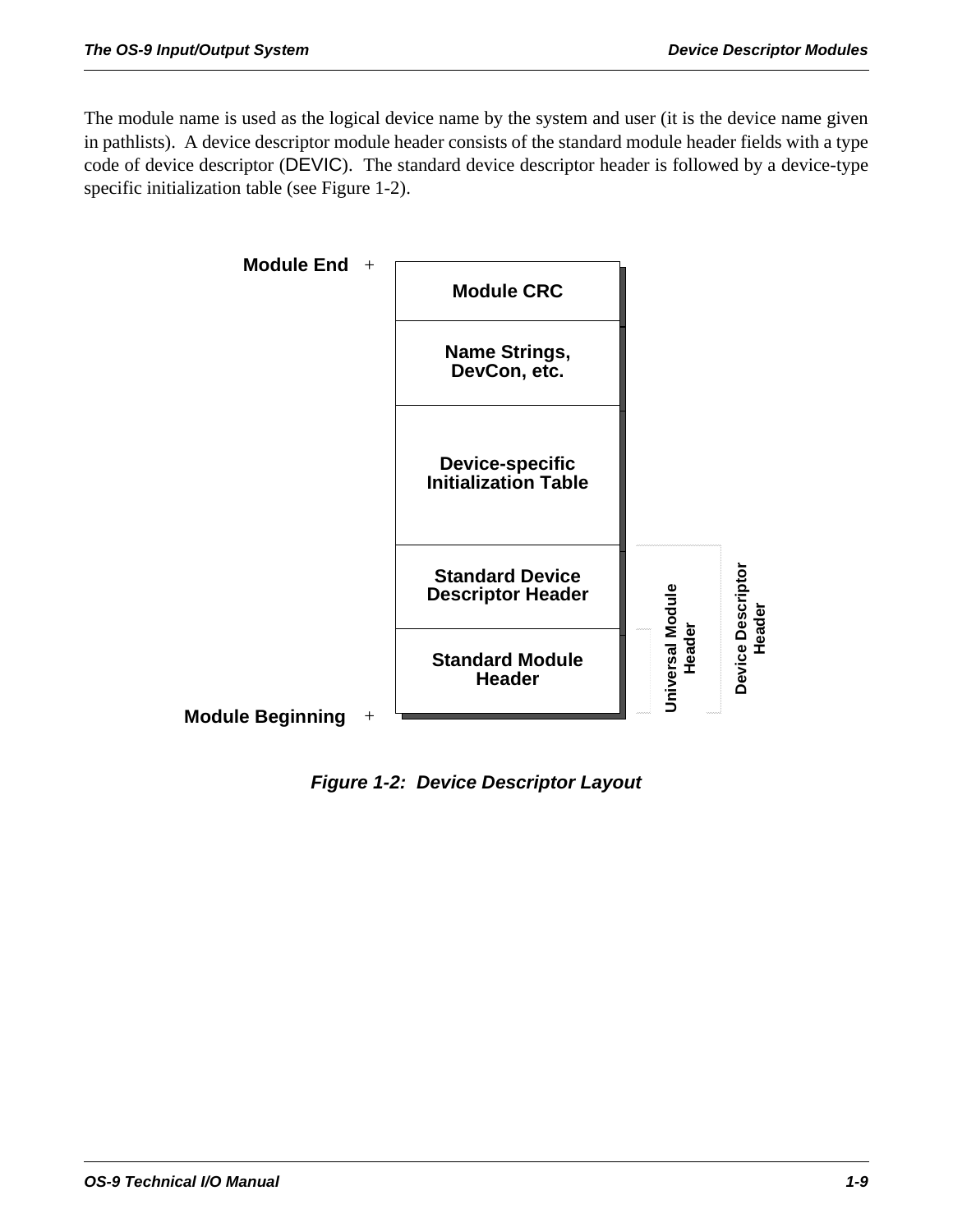The standard device descriptor fields are listed below and described in the following pages. Refer to the appropriate chapter of this manual for the specific device-type for the device descriptor initialization table fields.

| <b>Offset</b> | <b>Name</b>      | <b>Description</b>                                |
|---------------|------------------|---------------------------------------------------|
| \$30          | M\$Port          | Port Address                                      |
| \$34          | M\$Vector        | <b>Interrupt Vector Number</b>                    |
| \$35          | <b>M\$IRQLvI</b> | Interrupt Level                                   |
| \$36          | M\$Prior         | <b>Interrupt Polling Priority</b>                 |
| \$37          | M\$Mode          | Device Mode Capabilities                          |
| \$38          | M\$FMgr          | <b>File Manager Name Offset</b>                   |
| \$3A          | M\$PDev          | Device Driver Name Offset                         |
| \$3C          | M\$DevCon        | Device Configuration Offset                       |
| \$3E          |                  | Reserved                                          |
| \$46          | M\$Opt           | <b>Initialization Table Size</b>                  |
| \$48          | M\$DTyp          | Device Type (first field of initialization table) |

**NOTE:** *Offset* refers to the location of a module field, relative to the starting address of the module. Module offsets are resolved in assembly code by using the names shown here and linking with the relocatable library: sys.l or usr.l.

| <b>Name</b> | <b>Description</b>                                                                                                                                                                               |  |  |
|-------------|--------------------------------------------------------------------------------------------------------------------------------------------------------------------------------------------------|--|--|
| M\$Port     | <b>Port address</b><br>M\$Port usually contains the absolute physical address of the hardware controller.<br>However, it can be another address (for example, RO/R1). Before the kernel attaches |  |  |
|             | a device (calls its INIT routine), this value is copied into the V_PORT field of the<br>driver's static storage.                                                                                 |  |  |
| M\$Vector   | <b>Interrupt Vector Number</b><br>The interrupt vector associated with the port, used to initialize hardware and for<br>installation on the IRQ poll table:                                      |  |  |
|             | 25-31 for an auto-vectored interrupt. Levels 1 - 7.<br>57-63 for 68070 on-chip auto-vectored interrupts. Levels 1 - 7.<br>64-255 for a vectored interrupt.                                       |  |  |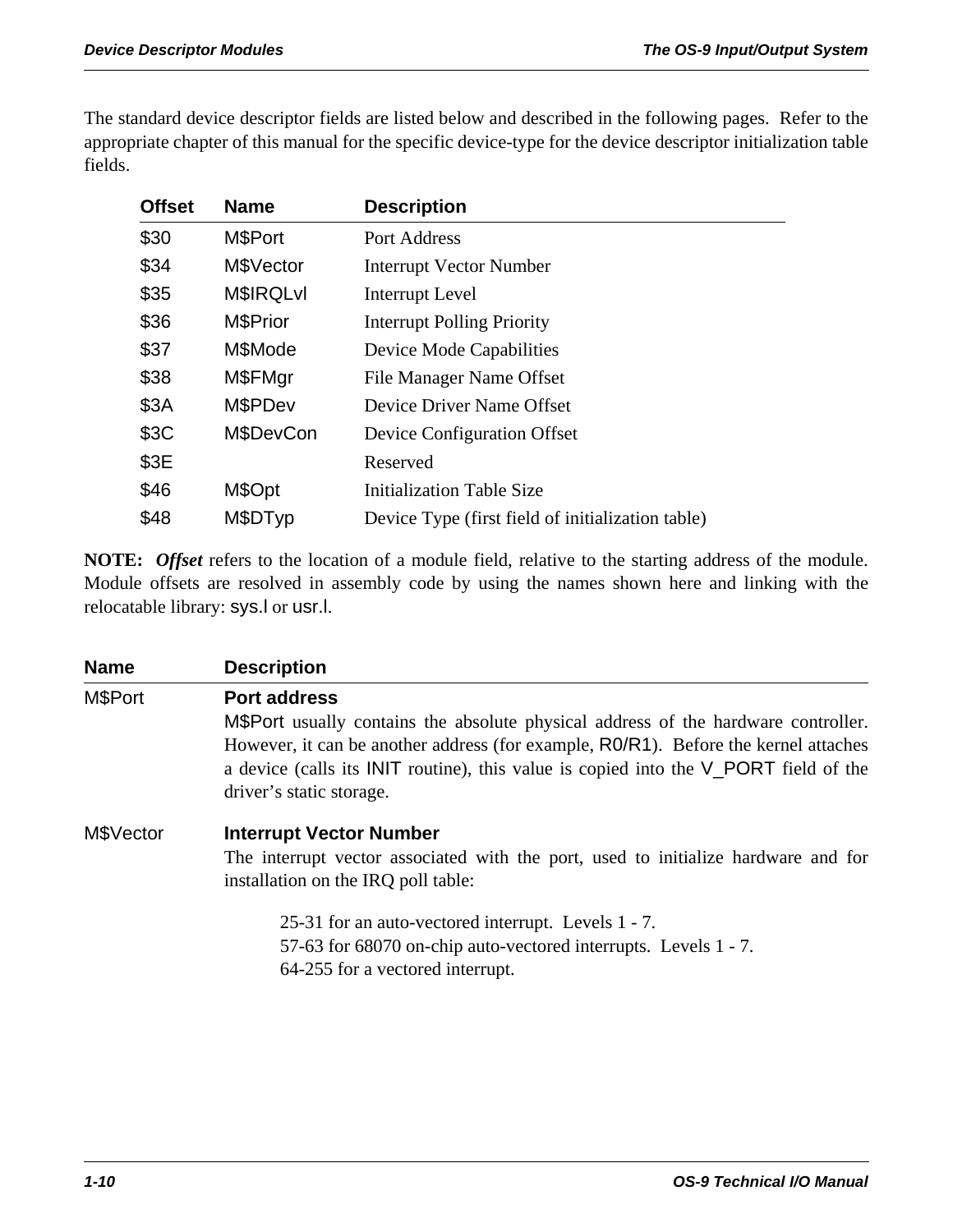# **Name Description**  M\$IRQLvl **Interrupt Level** The device's physical interrupt level. It is *not* used by the kernel or file manager. The device driver may use it to mask off interrupts for the device when critical hardware manipulation occurs. **NOTE:** Level 7 is a non-maskable interrupt. It should not be used by OS-9 I/O devices. A device set at this level can interrupt the kernel during critical system operations. Level 7 may be used, however, for hardware operations *unknown* to the system (for example, dynamic RAM refreshing). M\$Prior **Interrupt Polling Priority** Indicates the priority of the device on its vector. Smaller numbers are polled first if more than one device is on the same vector. A priority of zero indicates the device requires exclusive use of the vector. M\$Mode **Device Mode Capabilities** This byte is used to validate a caller's access mode byte in I\$Create or I\$Open calls. It may be any combination of the following: bit 0: Set if read access bit 1: Set if write access bit 2: Set if executable access bit 6: Set if single-user access (non-sharable) bit 7: Set if directory file access All other bits are reserved. M\$FMgr **File Manager Name offset** The offset to the name string of the file manager module for this device. M\$PDev **Device Driver Name offset**

The offset to the name string of the device driver module for this device.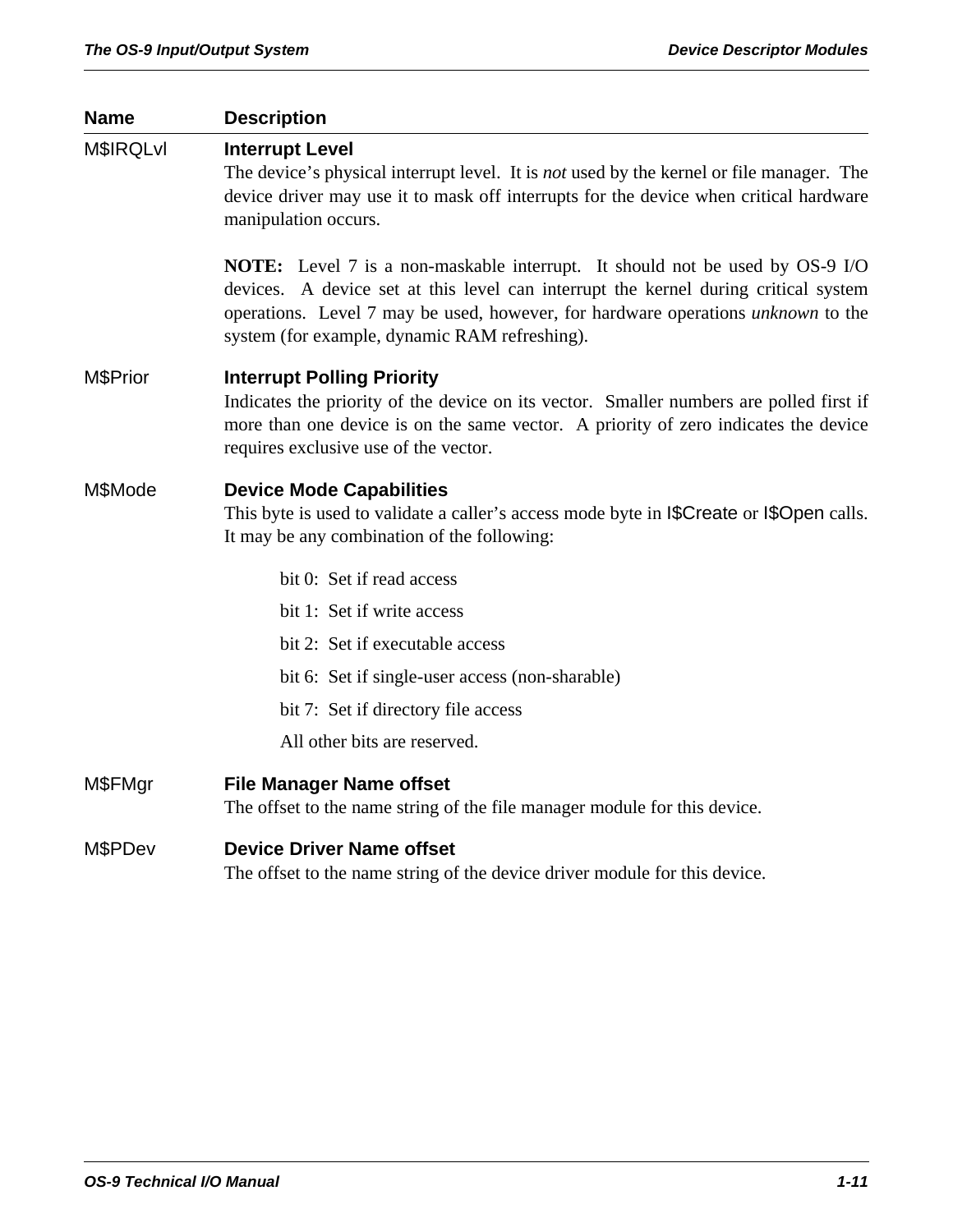# **Name Description**  M\$DevCon **Device Configuration**  This is the offset to an optional device configuration table. You can use it to specify parameters or flags that the device driver needs and are not part of the normal initialization table values. This table is located after the standard initialization table. The kernel or file manager never references it. As the pointer to the device descriptor is passed in INIT and TERM, M\$DevCon is generally available to the driver only during the driver's INIT and TERM routines. Other routines in the driver (for example, Read) must first search the device table to locate the device descriptor before they can access this field. Typically, this table is used for name string pointers, OEM global allocation pointers, or device-specific constants/flags. **NOTE:** These values, unlike the standard options, are not copied into the path descriptors options section. M\$Opt **Table Size** This contains the size of the device's standard initialization table. Each file manager defines a ceiling on M\$Opt. M\$DTyp **Device Type (First Field of Initialization Table)** The device's standard initialization table is defined by the file manager associated with the device, with the exception of the first byte (M\$DTyp). The first byte indicates the class of the device (RBF, SCF, etc.).

| <b>Name</b> | <b>Value</b>   | <b>Description</b>                      |
|-------------|----------------|-----------------------------------------|
| DT SCF      | $\overline{0}$ | Sequential Character File Manager (SCF) |
| DT RBF      | 1              | Random Block File Manager (RBF)         |
| DT_Pipe     | $\overline{2}$ | PIPE File Manager (PIPEMAN)             |
| DT SBF      | 3              | Sequential Block File Manager (SBF)     |
| DT NFM      | 4              | Network File Manager (NFM)              |
| DT CDFM     | 5              | <b>Compact Disc File Manager (CDFM)</b> |
| DT_UCM      | 6              | User Communications Manager (UCM)       |
| DT SOCK     | 7              | Socket Communications Manager (SOCKMAN) |
| DT PTTY     | 8              | Pseudo-keyboard Manager (PKMAN)         |
| DT INET     | 9              | Internet Interface Manager (IFMAN)      |
| DT NRF      | 10             | Non-volatile RAM File Manager (NVRAM)   |
| DT GFM      | 11             | Graphics File Manager (GFM)             |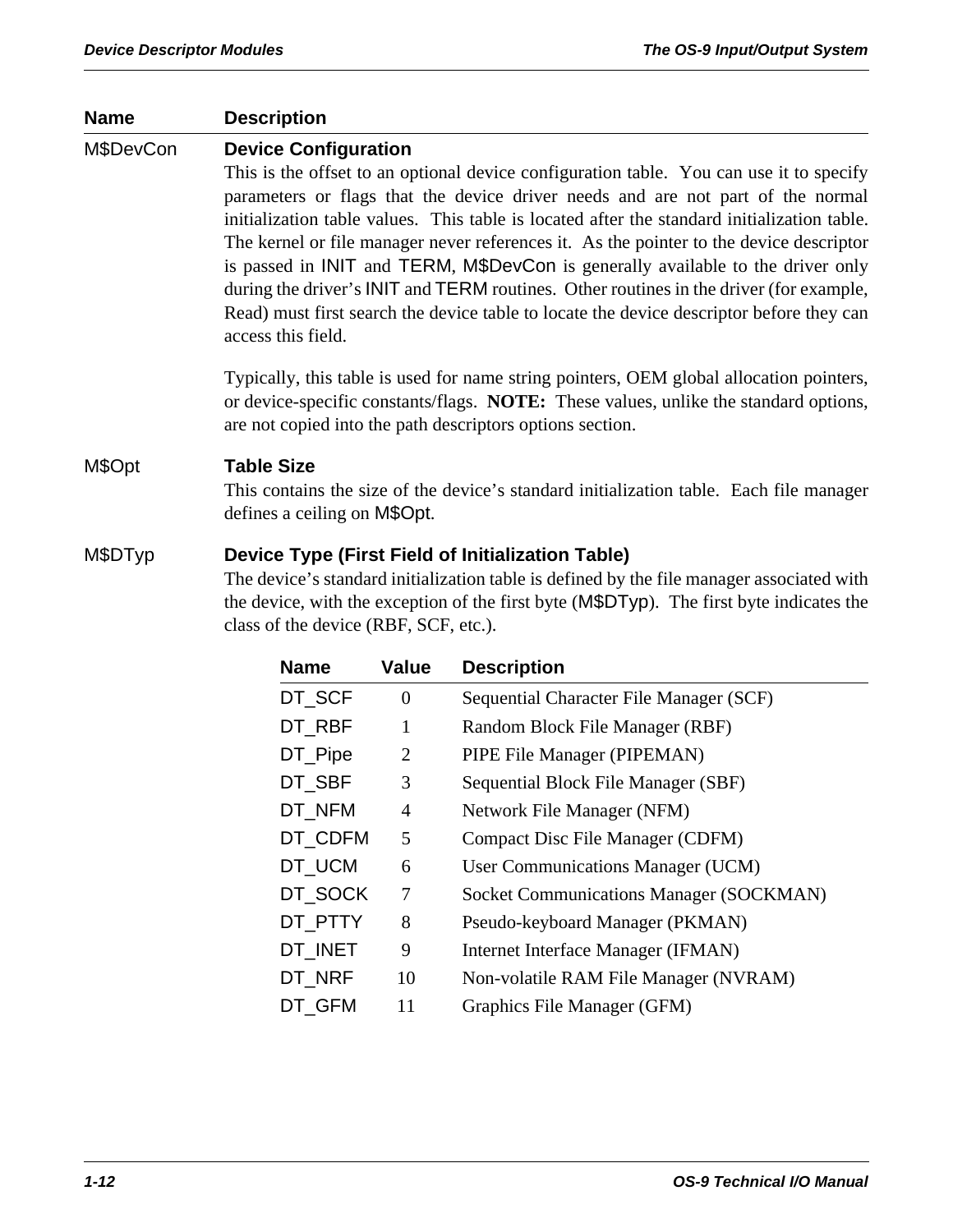The initialization table (M\$DTyp through M\$DTyp *+* M\$Opt) is copied into the option section of the path descriptor when a path to the device is opened. Typically, this table is used for the default initialization parameters such as the delete and backspace characters for a terminal. Applications may examine all of the values in this table using \$GetStt (SS\_Opt). Some of the values may be changed using I\$SetStt; some are protected by the file manager to prevent inappropriate changes.

The theoretical maximum initialization table size is 128 bytes. However, a file manager may restrict this to a smaller value.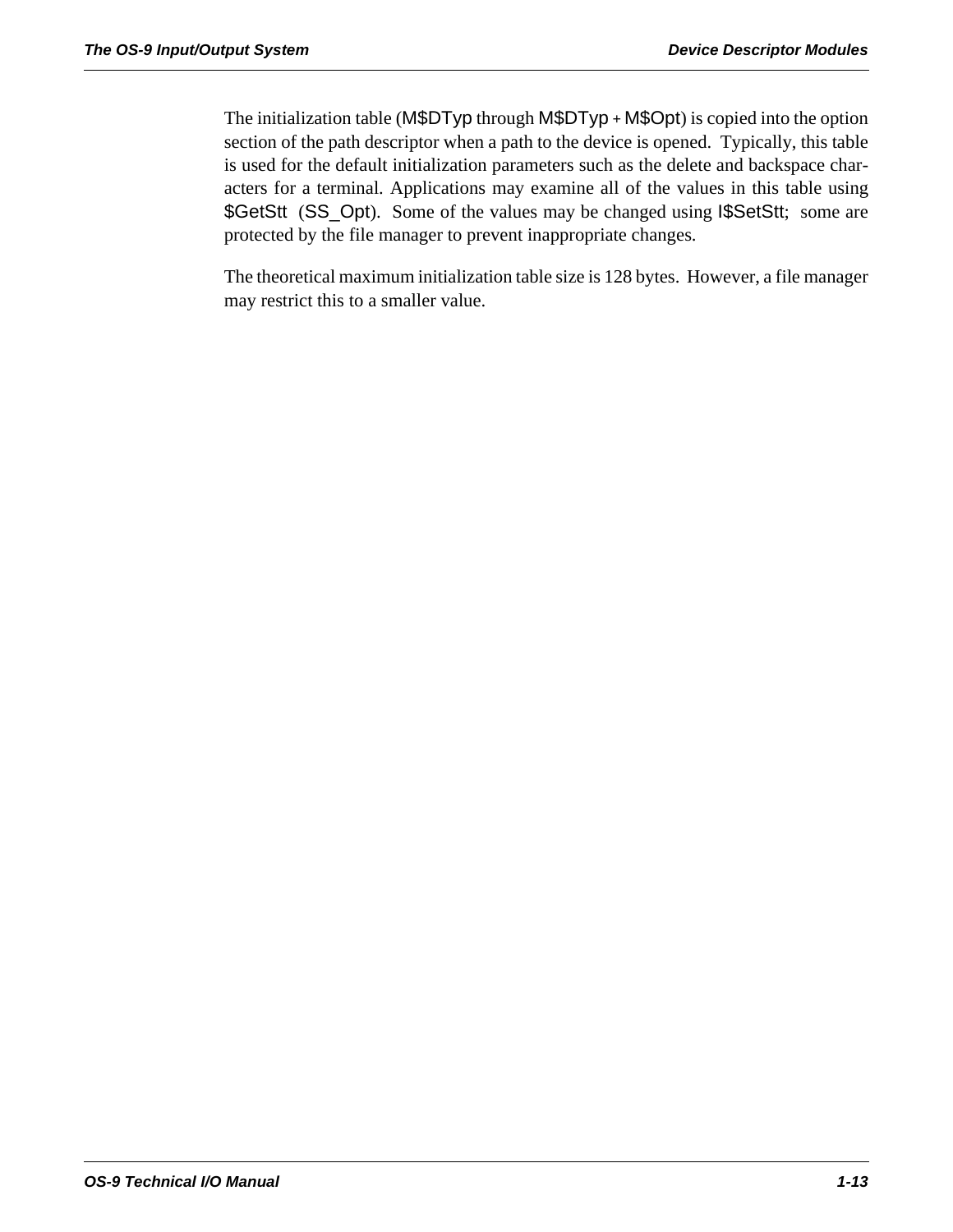# *Path Descriptors*

Every open path is represented by a data structure called a path descriptor. It contains path-related information required by file managers and device drivers. Path descriptors are dynamically allocated and de-allocated as paths are opened and closed.

A path descriptor is 256 bytes long. It has three sections:

- The first 42 bytes are defined universally for all file managers and device drivers.
- The next 86 bytes are reserved for and defined by each type of file manager for file pointers, permanent variables, etc.
- The last 128 bytes constitute the option area used for the path's operating parameters. This area can be inspected or changed by the user. The variables are initialized at the time the path is opened by copying the initialization table contained in the device descriptor module. The file manager may also initialize certain variables at the end of the initialization table section so that they may be inspected. The values in this table may be examined using I\$GetStt or changed using I\$SetStt by applications using the SS\_Opt code. The file manager protects some values to prevent inappropriate changes.

The universal path descriptor fields are described below. Each file manager chapter contains definitions of the option area specific to that manager.

| <b>Offset</b> | <b>Name</b> | <b>Maintained By</b> | <b>Description</b>                                    |
|---------------|-------------|----------------------|-------------------------------------------------------|
| \$00          | PD PD       | Kernel               | Path Number                                           |
| \$02          | PD MOD      | Kernel               | Access Mode (R W E S D)                               |
| \$03          | PD CNT      | Kernel               | Number of Paths using this PD (obsolete)              |
| \$04          | PD DEV      | Kernel               | <b>Address of Related Device Table Entry</b>          |
| \$08          | PD CPR      | Kernel               | Requester's Process ID                                |
| \$0A          | PD RGS      | Kernel               | Address of Caller's MPU Register Stack                |
| \$0E          | PD_BUF      | File Manager         | <b>Address of Data Buffer</b>                         |
| \$12          | PD USER     | Kernel               | Group/User ID of Original Path Owner                  |
| \$16          | PD PATHS    | Kernel               | List of Open Paths on Device                          |
| \$1A          | PD COUNT    | Kernel               | Number of Paths using this PD                         |
| \$1C          | PD_LProc    | Kernel               | <b>Last Active Process ID</b>                         |
| \$20          | PD ErrNo    | File Manager         | Global "errno" for C language file managers           |
| \$24          | PD_SysGlob  | File Manager         | System global pointer for C language file<br>managers |
| \$2A          | PD_FST      | File Manager         | <b>File Manager Working Storage</b>                   |
| \$80          | PD_OPT      | Driver/File Man.     | <b>Option Table</b>                                   |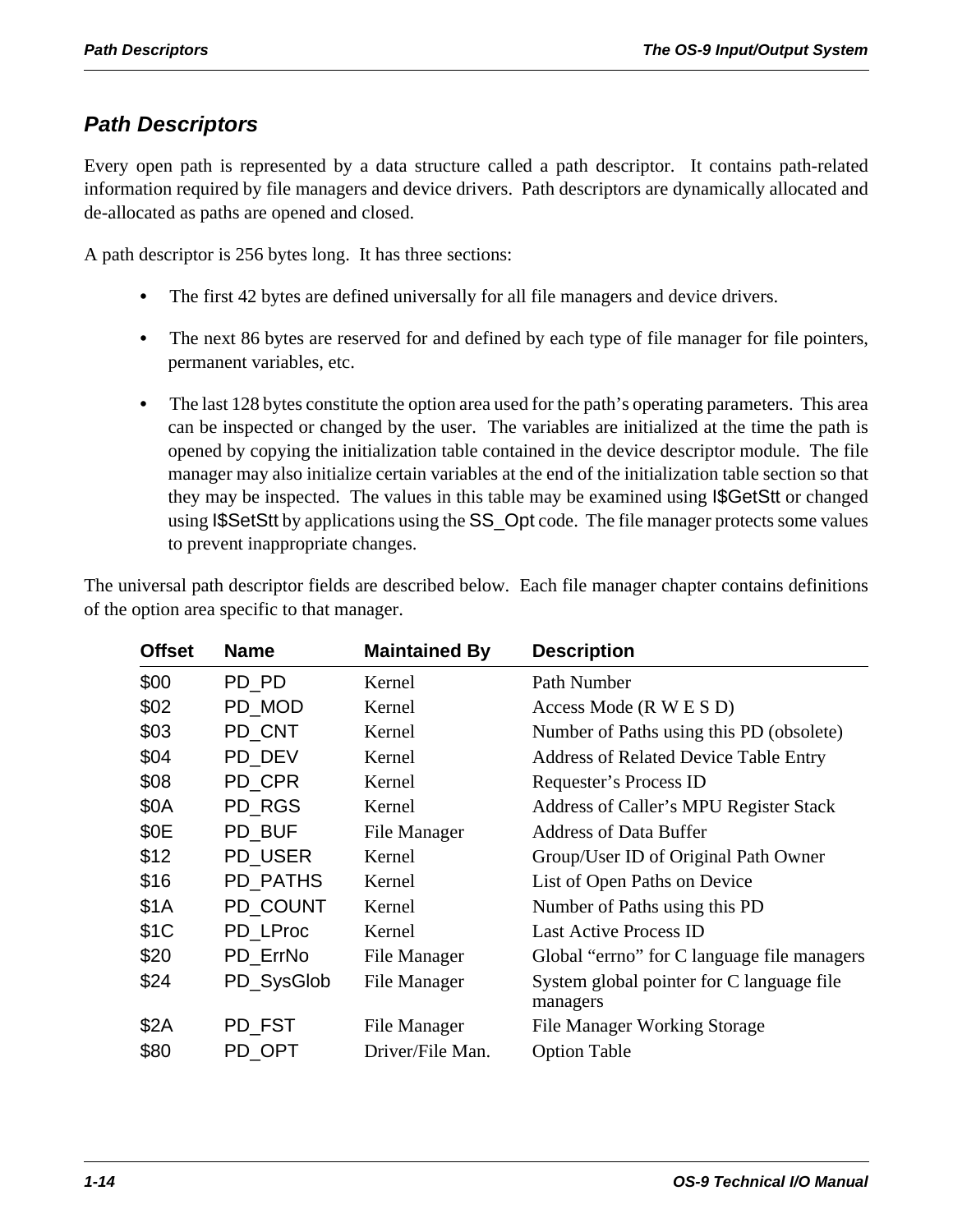| <b>Name</b> | <b>Description</b>                                                                                                                                                                               |  |
|-------------|--------------------------------------------------------------------------------------------------------------------------------------------------------------------------------------------------|--|
| PD_PD       | <b>Path Number</b>                                                                                                                                                                               |  |
|             | The path number assigned by the kernel to the open path associated with this descriptor.                                                                                                         |  |
| PD_MOD      | Access Mode (R W E S D)                                                                                                                                                                          |  |
|             | The file access mode specified by the I/O request. It may be any combination of the<br>following:                                                                                                |  |
|             | bit 0: Set if read access.                                                                                                                                                                       |  |
|             | bit 1: Set if write access.                                                                                                                                                                      |  |
|             | bit 2: Set if executable access.                                                                                                                                                                 |  |
|             | bit 6: Set if single-user access (non-sharable).                                                                                                                                                 |  |
|             | bit 7: Set if directory file access.                                                                                                                                                             |  |
|             | All other bits are reserved.                                                                                                                                                                     |  |
| PD_CNT      | <b>Number of Paths using this PD (obsolete)</b>                                                                                                                                                  |  |
| PD DEV      | <b>Address of Related Device Table Entry</b><br>The address of the device table entry associated with this path.                                                                                 |  |
| PD_CPR      | <b>Requester's Process ID</b><br>The process ID of the process originating the I/O request.                                                                                                      |  |
|             |                                                                                                                                                                                                  |  |
| PD_RGS      | <b>Address of Caller's MPU Register Stack</b><br>The address of the originating process's MPU register stack. This pointer can be used<br>to read or write the registers of the calling process. |  |
| PD BUF      | <b>Address of Data Buffer</b>                                                                                                                                                                    |  |
|             | This is the address of the data buffer associated with the current I/O operation. It may<br>be a buffer created by the file manager or a pointer directly to an application's buffer.            |  |
| PD_USER     | <b>Group/User ID of Original Path Owner</b><br>The group/user ID of the process which created this path.                                                                                         |  |
| PD_PATHS    | <b>List of Open Paths on Device</b><br>This field is used to link this descriptor into a circular, singly-linked list of paths open<br>to this device.                                           |  |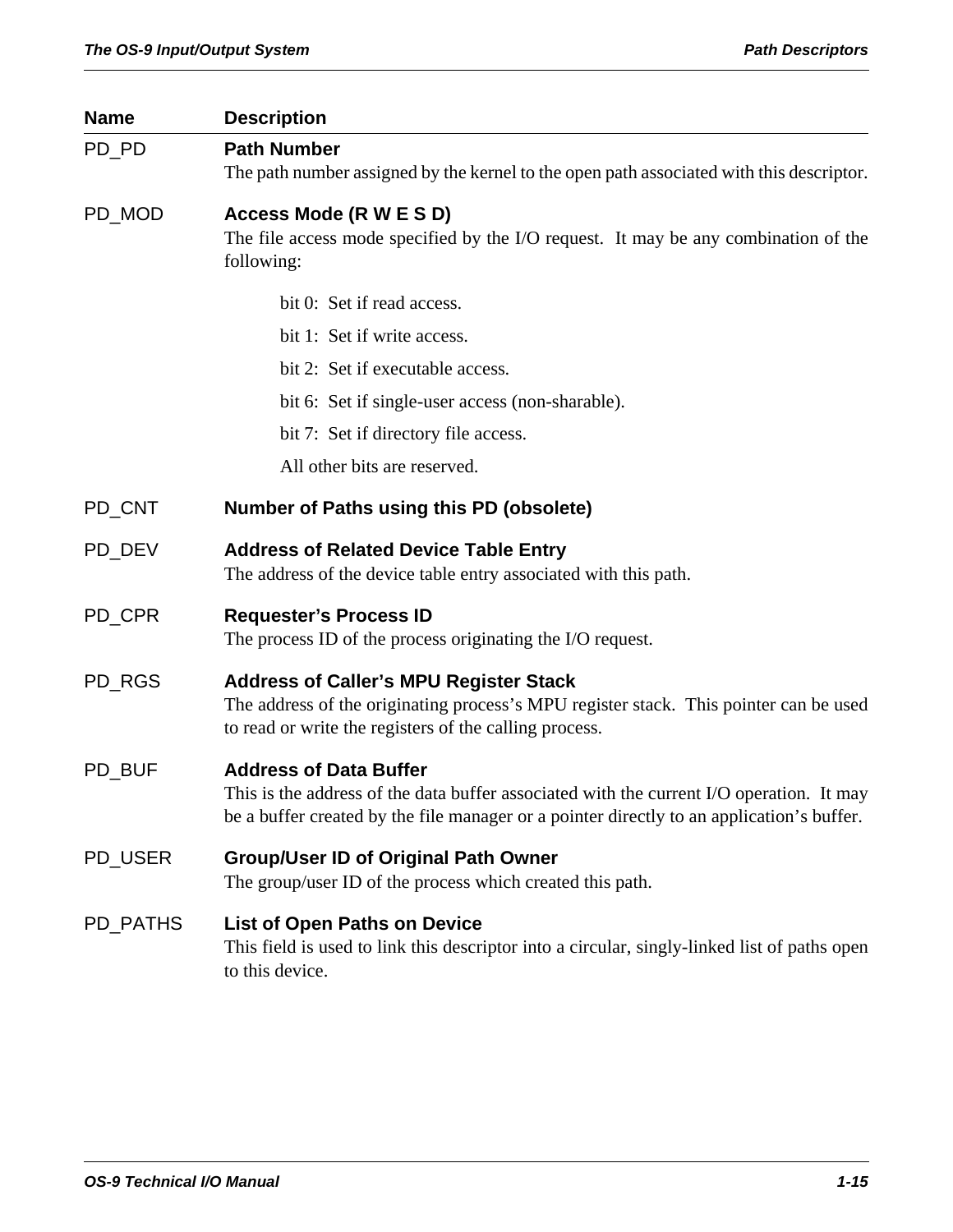| <b>Name</b> | <b>Description</b>                                                                                                                                                                                                                                                                                                                                                                                                                                                                                                                                                               |  |  |
|-------------|----------------------------------------------------------------------------------------------------------------------------------------------------------------------------------------------------------------------------------------------------------------------------------------------------------------------------------------------------------------------------------------------------------------------------------------------------------------------------------------------------------------------------------------------------------------------------------|--|--|
| PD_COUNT    | <b>Number of Paths using this PD</b><br>The number of open paths using this path descriptor. This is set to one when the first<br>path is opened. Using SpDup to open paths increments this counter.                                                                                                                                                                                                                                                                                                                                                                             |  |  |
| PD_LProc    | <b>Last Active Process ID</b><br>The process ID of the most recent process to perform I/O on this path.                                                                                                                                                                                                                                                                                                                                                                                                                                                                          |  |  |
| PD_ErrNo    | Global "errno" for C language file managers<br>This field is available for C language file managers to implement as they see fit.                                                                                                                                                                                                                                                                                                                                                                                                                                                |  |  |
| PD_SysGlob  | System global pointer for C language file managers<br>This field is available for C language file managers to implement as they see fit.                                                                                                                                                                                                                                                                                                                                                                                                                                         |  |  |
| PD_FST      | <b>File Manager Working Storage</b><br>Reserved for and defined by the file manager.                                                                                                                                                                                                                                                                                                                                                                                                                                                                                             |  |  |
| PD_OPT      | <b>Option Table</b><br>A 128-byte option area used for the path's operating parameters that you can inspect or<br>change. These variables are initialized at the time the path is opened by copying the<br>initialization table contained in the device descriptor module. The file manager may<br>also initialize certain variables at the end of the initialization table so that they may be<br>inspected. The values in this table may be examined using I\$GetStt or changed using<br><b>ISSetStt</b> by applications using the SS_Opt code. The file manager protects some |  |  |

values to prevent inappropriate changes.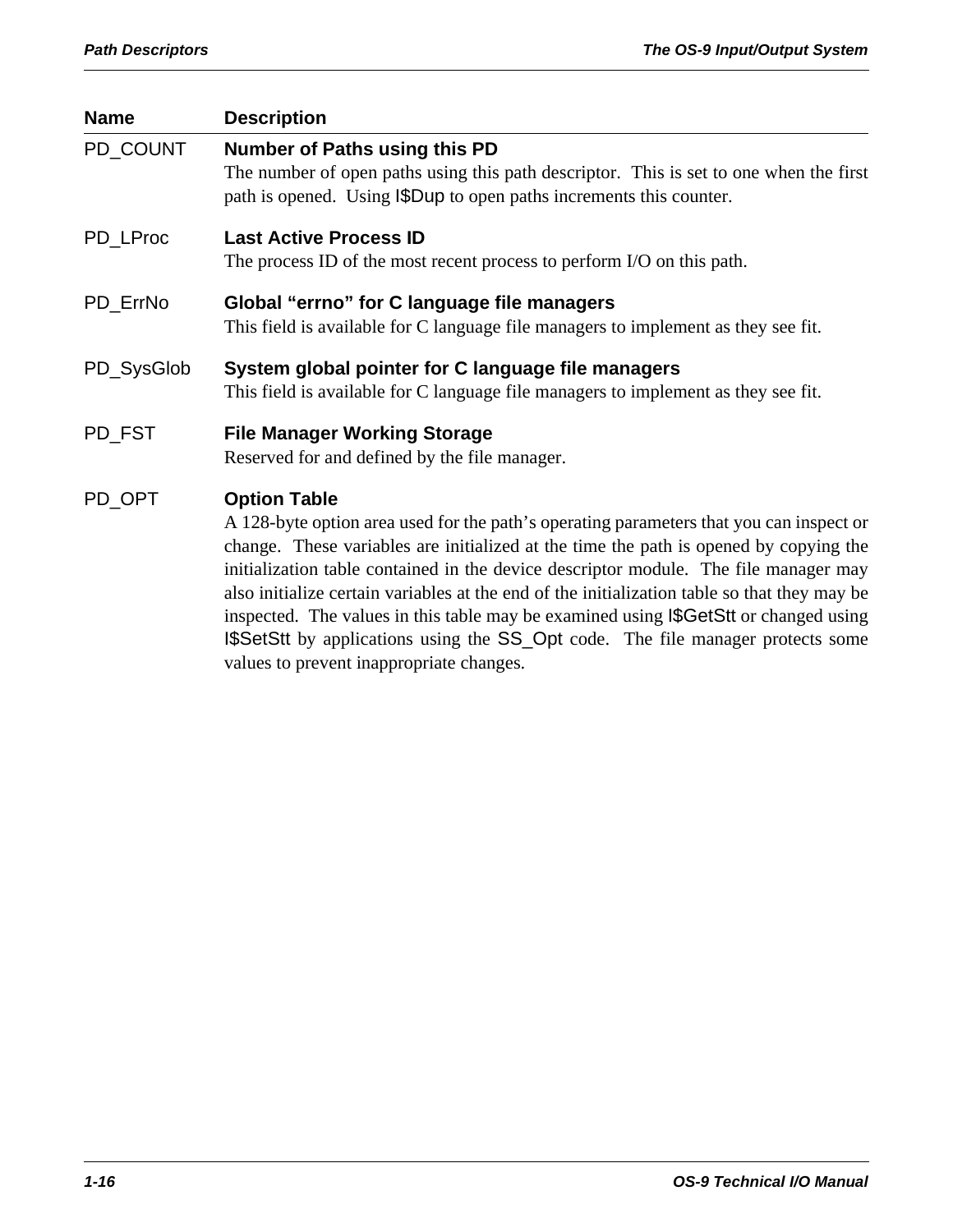# *File Managers*

The function of a file manager is to process the raw data stream to or from device drivers for a class of similar devices. File managers make device drivers conform to the OS-9 standard I/O and file structure by removing as many unique device operational characteristics as possible from I/O operations. File managers are also responsible for mass storage allocation and directory processing, if applicable to the class of devices they service.

File managers usually buffer the data stream and issue requests to the kernel for dynamic allocation of buffer memory. They may also monitor and process the data stream. For example, they may add line-feed characters after carriage returns.

File managers are re-entrant. One file manager may be used for an entire class of devices with similar operational characteristics. OS-9 systems can have any number of file manager modules.

**NOTE:** I/O system modules must have the following module attributes:

- They must be owned by a super-user  $(0.n)$ .
- They must have the system-state bit set in the attribute byte of the module header. (OS-9 does not currently make use of this, but future revisions will require that I/O system modules be system-state modules.)

Four file managers are usually included in an OS-9 system:

# **RBF (Random Block File Manager)**

Operates random-access, block-structured devices such as disk systems.

#### **SCF (Sequential Character File Manager)**

Used with single-character-oriented devices such as CRT or hard-copy terminals, printers, and modems.

#### **SBF (Sequential Block File Manager)**

Used with sequential block-structured devices such as tape systems.

#### **PIPEMAN (Pipe File Manager)**

Supports interprocess communication through memory buffers called pipes.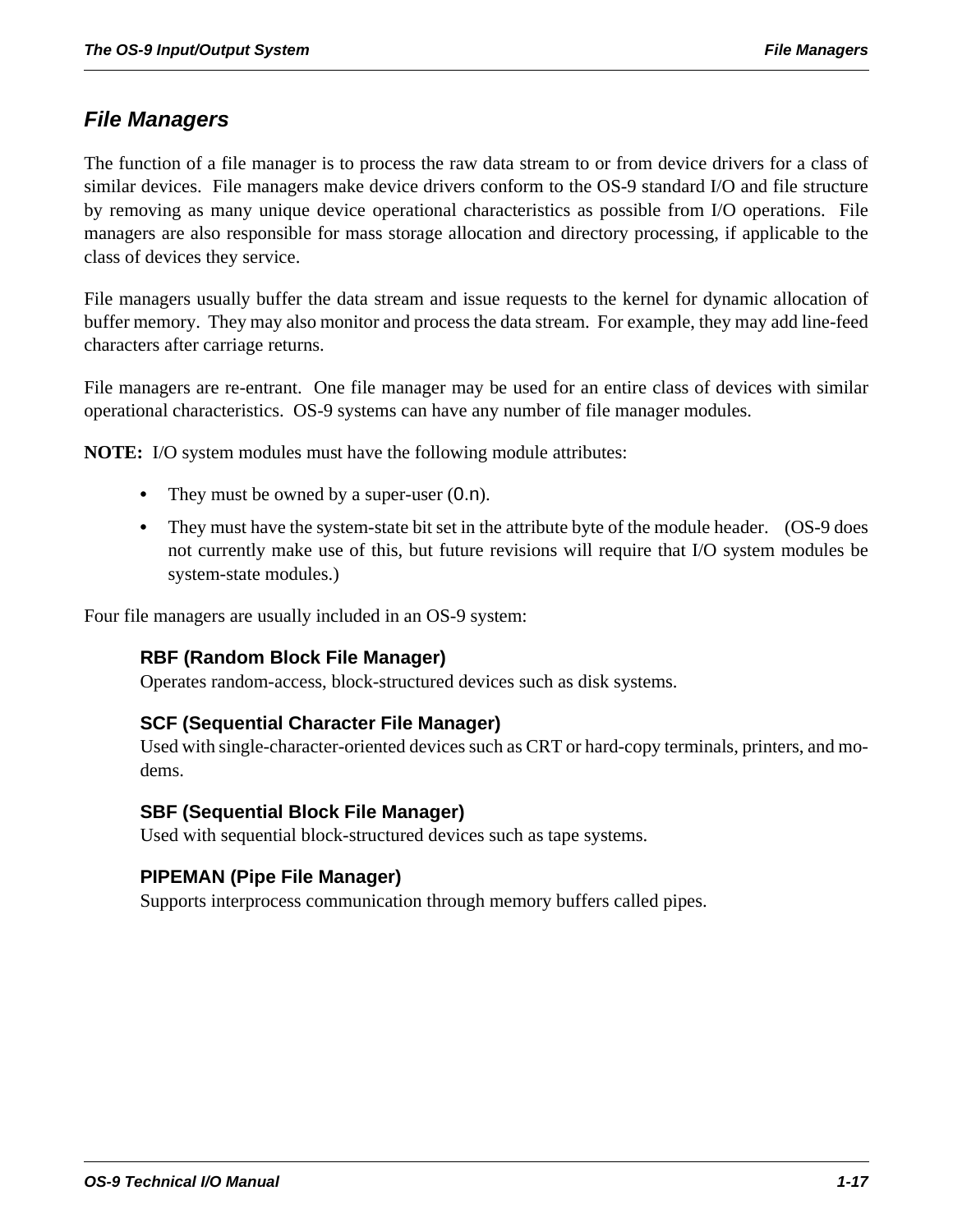# *File Manager Organization*

A file manager is a collection of major subroutines accessed through an offset table. The table contains the starting address of each subroutine relative to the beginning of the table. The location of the table is specified by the execution entry point offset in the module header. A sample listing of the beginning of a file manager module is shown below.

**\* Sample File Manager \* Module Header declaration Type\_Lang equ (FlMgr<<8)+Objct Attr\_Revs equ ((ReEnt+Supstat)<<8)+0**

**psect FileMgr,Type\_Lang,Attr\_Revs,Edition,0,Entry\_pt**

#### **\* Entry Offset Table**

| Entry_pt dc.w                    | Create-Entry_pt      |  |
|----------------------------------|----------------------|--|
| dc.w                             | Open-Entry_pt        |  |
| dc.w                             | MakDir-Entry pt      |  |
| dc.w                             | ChgDir-Entry_pt      |  |
| dc.w                             | Delete-Entry_pt      |  |
| dc.w                             | Seek-Entry pt        |  |
| dc.w                             | <b>Read-Entry pt</b> |  |
| dc.w                             | Write-Entry pt       |  |
| dc.w                             | ReadLn-Entry_pt      |  |
| dc.w                             | WriteLn-Entry pt     |  |
| dc.w                             | GetStat-Entry pt     |  |
| dc.w                             | SetStat-Entry pt     |  |
| dc.w                             | Close-Entry pt       |  |
| * Individual Routines Start Here |                      |  |

When the kernal calls the individual file manager routines, standard parameters are passed in the following registers:

- (a1) Pointer to Path Descriptor.
- (a4) Pointer to current Process Descriptor.
- (a5) Pointer to User's Register Stack; user registers pass/receive parameters as shown in the system call description section.
- (a6) Pointer to system Global Data area.

These routines are called in system state.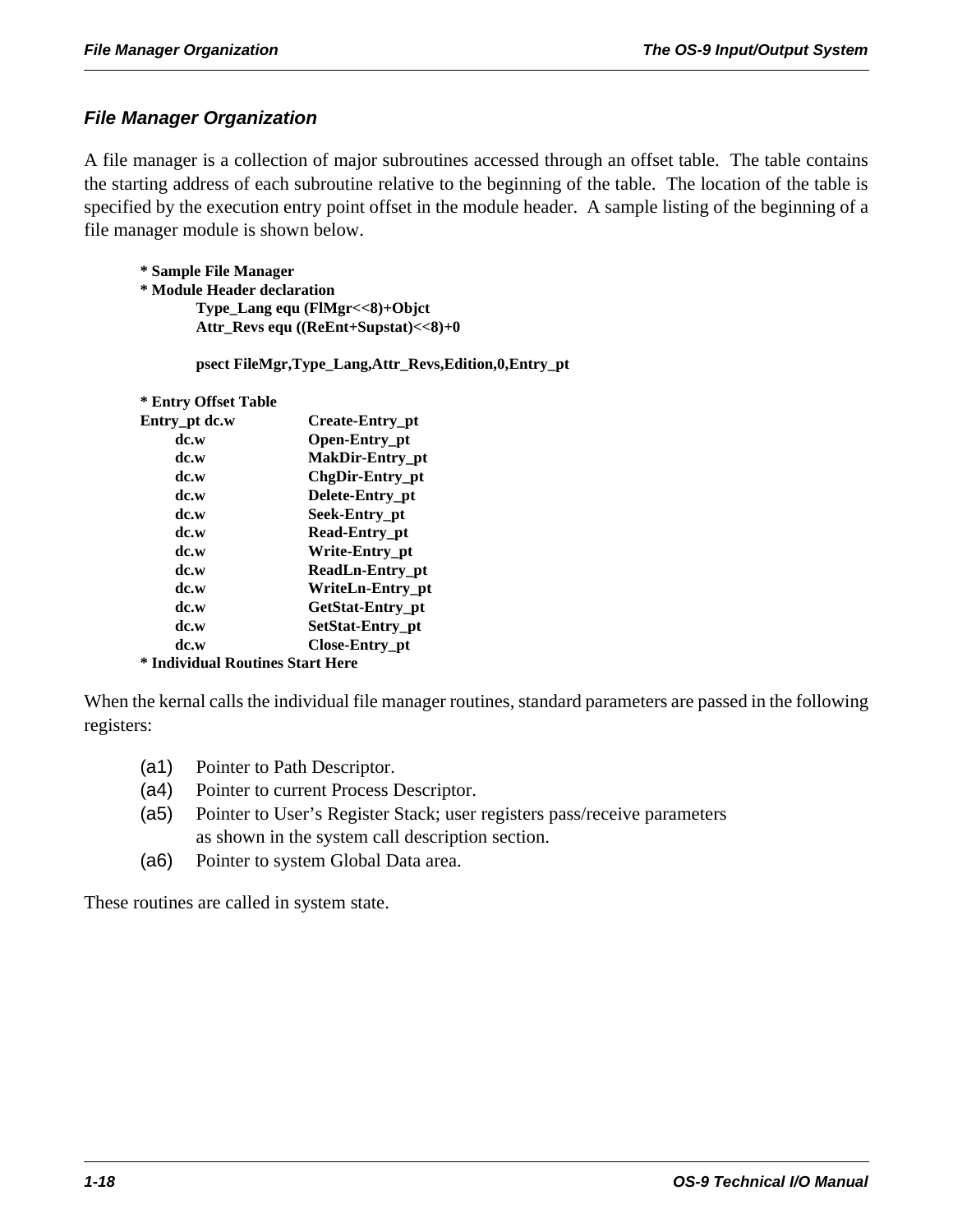# *File Manager I/O Service Requests*

The general I/O responsibilities for file managers are described in the following pages. Each file manager chapter contains a description of the specific I/O functions for that manager.

| <b>Name</b>       | <b>Description</b>                                                                                                                                                                                                                                                                                                                                                                                                                                                                                                                                            |  |
|-------------------|---------------------------------------------------------------------------------------------------------------------------------------------------------------------------------------------------------------------------------------------------------------------------------------------------------------------------------------------------------------------------------------------------------------------------------------------------------------------------------------------------------------------------------------------------------------|--|
| I\$ChgDir         | On multi-file devices, SChgDir searches for a directory file. (The kernel allocates a<br>path descriptor so that <i>SChgDir may use SOpen</i> when searching for the directory.)<br>If the directory is located, the file manager saves its address in the caller's process<br>descriptor at P\$DIO. I\$Open and I\$Create begin searching in this directory when the<br>caller's pathlist does not begin with a slash (/) character. File managers that do not<br>support directories return with the carry bit set and an appropriate error code in (d1.w). |  |
| I\$Close          | <b>I\$Close</b> ensures that any output to a device is completed (writing out the last buffer if<br>necessary), and releases any buffer space allocated when the path was opened. If<br>required, it may do specific end-of-file processing, such as writing end-of-file records<br>on tapes.                                                                                                                                                                                                                                                                 |  |
| <b>I</b> \$Create | <b>I</b> \$Create performs the same function as I\$Open. If the file manager controls multi-<br>file devices, a new file is created. File managers that do not support multi-file devices<br>usually consider I\$Create synonymous with I\$Open.                                                                                                                                                                                                                                                                                                              |  |
| <b>I</b> \$Delete | Multi-file device managers usually perform a directory search that is similar to<br><b>I\$Open.</b> Once found, the file name is removed from the directory. Any media space<br>that was in use by the file is returned to the free media pool.                                                                                                                                                                                                                                                                                                               |  |
| I\$GetStt         | I\$GetStt is a wild-card call designed to determine the status of various features of a<br>device (or file manager) that are not generally device independent. The file manager<br>may perform some specific function such as obtaining the size of a file. Status calls that<br>are unknown to the file manager are passed to the driver to provide a further means of<br>device independence.                                                                                                                                                               |  |
| I\$MakDir         | <b>I\$MakDir</b> creates a directory file on multi-file devices. File managers that are<br>incapable of supporting directories return with the carry bit set and an unknown service<br>error code in $(d1.w)$ .                                                                                                                                                                                                                                                                                                                                               |  |
| I\$Open           | <b>Sopen</b> opens a file on a particular device. This typically involves allocating required<br>buffers, initializing path descriptor variables, and parsing the path name. If the file<br>manager controls multi-file devices, directory searching is performed to locate the<br>specified file.                                                                                                                                                                                                                                                            |  |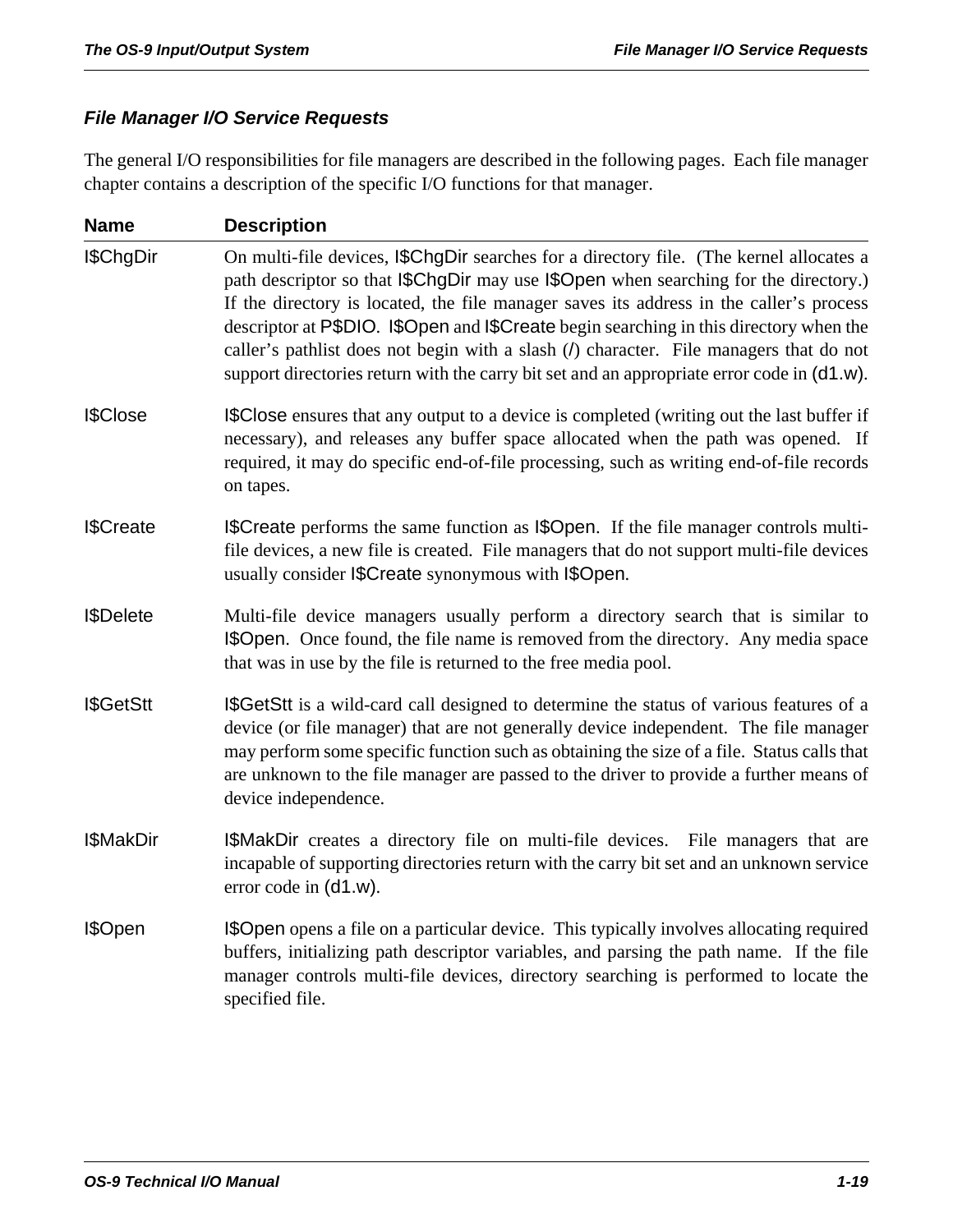| <b>Name</b>       | <b>Description</b>                                                                                                                                                                                                                                                                                                                                                                                                                                                                                                                                            |  |  |
|-------------------|---------------------------------------------------------------------------------------------------------------------------------------------------------------------------------------------------------------------------------------------------------------------------------------------------------------------------------------------------------------------------------------------------------------------------------------------------------------------------------------------------------------------------------------------------------------|--|--|
| I\$Read           | <b>I</b> \$Read returns the number of bytes requested to the user's data buffer. If no further<br>data is available, an EOF error is returned. I\$Read generally performs no editing on<br>data. Usually, a file manager calls the device driver to read the data into a buffer. The<br>buffer may be an internal buffer maintained by the file manager or it may be the<br>application's buffer. The file manager chooses the appropriate buffer for the driver to<br>use. If an internal buffer is used, the data is then copied into the user's data area. |  |  |
| I\$ReadLn         | <b>I\$ReadLn</b> differs from I\$Read in two respects. First, I\$ReadLn is expected to termi-<br>nate when the first end-of-record character (carriage return) is encountered. Second,<br><b>I\$ReadLn</b> performs any input editing that is appropriate for the device. Typically,<br><b>I\$ReadLn</b> uses an internal buffer when calling the driver and copies the data from the<br>buffer into the user's data area.                                                                                                                                    |  |  |
| <b>I</b> \$Seek   | File managers that support random access devices use <b>SSeek</b> to position file pointers<br>of the already open path to the specified byte. This is a logical movement and does not<br>necessarily affect the physical device. If the position is beyond the current end-of-file,<br>no error is produced at the time of the I\$Seek.                                                                                                                                                                                                                      |  |  |
|                   | File managers that do not support random access usually do nothing during the I\$Seek<br>operation, and do not return an error.                                                                                                                                                                                                                                                                                                                                                                                                                               |  |  |
| <b>I</b> \$SetStt | <b>I</b> \$SetStt is the same as the I\$GetStt function except that it is generally used to set the<br>status of various features of a device (or file manager). The file manager may perform<br>some specific function such as setting the size of a file to a given value. Status calls<br>that are unknown to the file manager are passed to the driver to provide a further means<br>of device independence. For example, an I\$SetStt call to format a disk track may<br>behave differently on different types of disk controllers.                      |  |  |
| <b>I</b> \$Write  | The I\$Write request, like I\$Read, generally performs no editing on data. Usually, the<br>I\$Read and I\$Write routines are nearly identical. The most notable difference is that<br>I\$Write uses the device driver's output routine instead of the input routine. Writing<br>past the end-of-file on a device expands the file with new data.                                                                                                                                                                                                              |  |  |
|                   | RBF and similar random access devices that use fixed-length records (sectors) must<br>often pre-read a sector before writing it unless the entire sector is being written.                                                                                                                                                                                                                                                                                                                                                                                    |  |  |
| <b>Name</b>       | <b>Description</b>                                                                                                                                                                                                                                                                                                                                                                                                                                                                                                                                            |  |  |
| I\$Writln         | <b>I</b> \$Writln is the counterpart of I\$ReadLn. It calls the device driver to transfer data up<br>to and including the first (if any) end-of-record (carriage return) encountered.<br>Appropriate output editing is also performed. For example, after a carriage return, SCF<br>usually outputs a line-feed character and nulls (if appropriate).                                                                                                                                                                                                         |  |  |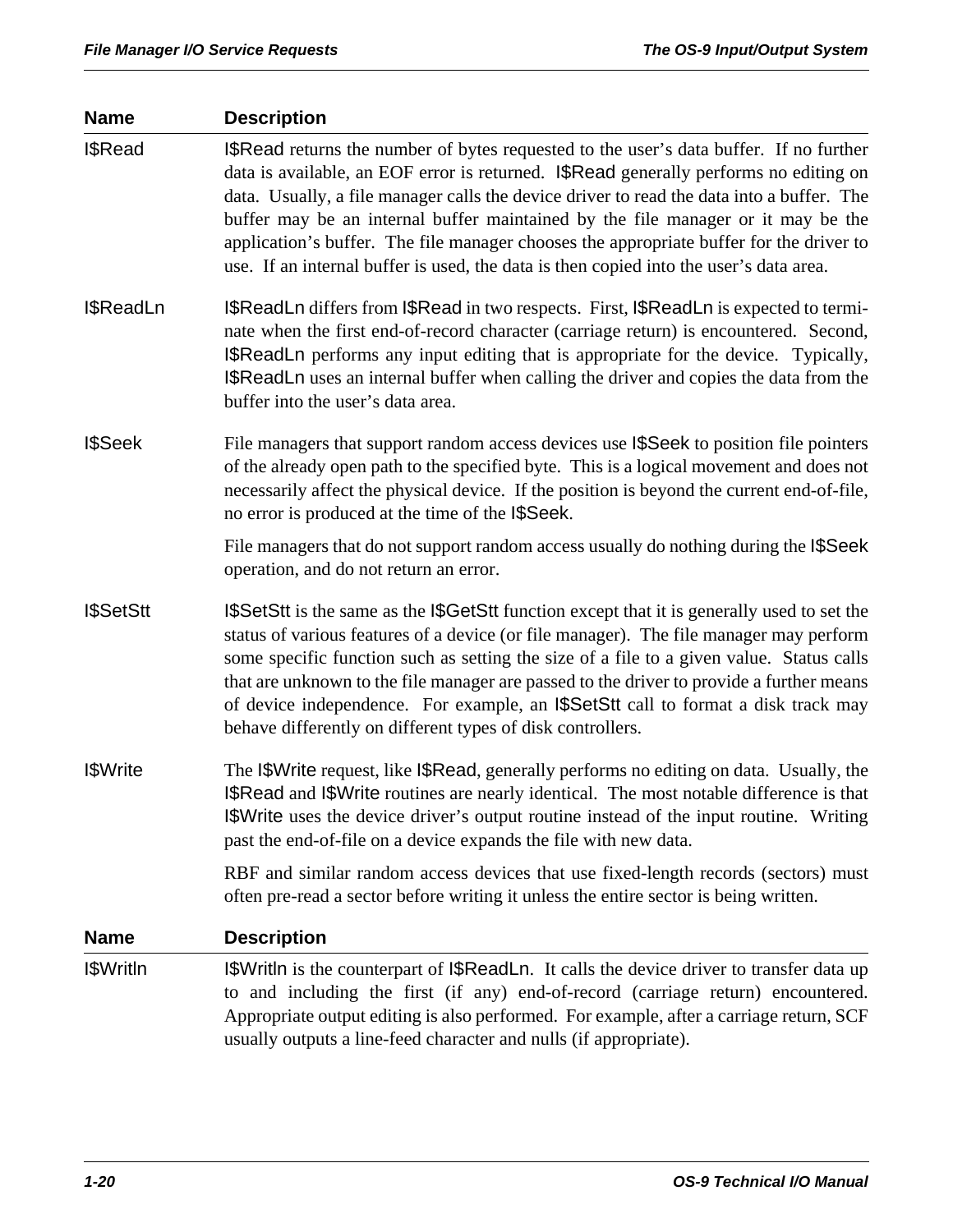# *Device Driver Modules*

Device driver modules perform basic low-level physical input/output functions. For example, a disk driver's basic function is to read or write a physical sector. The driver is not concerned about files, directories, etc., which are handled at a higher level by the OS-9 file manager.

When written properly, a single physical driver module can support multiple identical hardware interfaces simultaneously. The specific information for each physical interface (port address, initialization constants, etc.) is provided in the device descriptor module.

### *Driver Module Format*

All drivers must conform to the standard OS-9 memory module format. The module type code is Drivr. Drivers should have the system-state bit set in the attribute byte of the module header.

**NOTE:** I/O system modules must have the following module attributes:

- They must be owned by a super-user  $(0.n)$ .
- **•** They must have the system-state bit set in the attribute byte of the module header. (OS-9 does not currently make use of this, but future revisions will require that I/O system modules be system-state modules.)

A sample assembly language header is shown below:

**\* Module Header**

**Type\_Lang equ (Drivr<<8)+Objct Attr\_Revs equ ((ReEnt+Supstat)<<8)+0**

**psect Acia,Typ\_Lang,Attr\_Rev,Edition,0,AciaEnt**

| <b>* Entry Point Offset Table</b> |      |                                               |
|-----------------------------------|------|-----------------------------------------------|
| AciaEnt                           | dc.w | Initialization routine offset<br>Init         |
|                                   | dc.w | Read routine offset<br>Read                   |
|                                   | dc.w | Write Write routine offset                    |
|                                   | dc.w | <b>GetStat Get dev status routine offset</b>  |
|                                   | dc.w | SetStat Set dev status routine offset         |
|                                   | dc.w | <b>TrmNat</b> Terminate dev routine offset    |
|                                   | dc.w | Error handler routine offset (0=none)<br>Trap |
|                                   |      |                                               |

The M\$Exec module header field is the offset to the address of an *offset table*. This table specifies the starting address of each of the seven driver subroutines relative to the base address of the module.

The M\$Mem module header field specifies the amount of local static storage required by the driver. This is the sum of the global I/O storage, the storage required by the file manager, and any variables and tables declared in the driver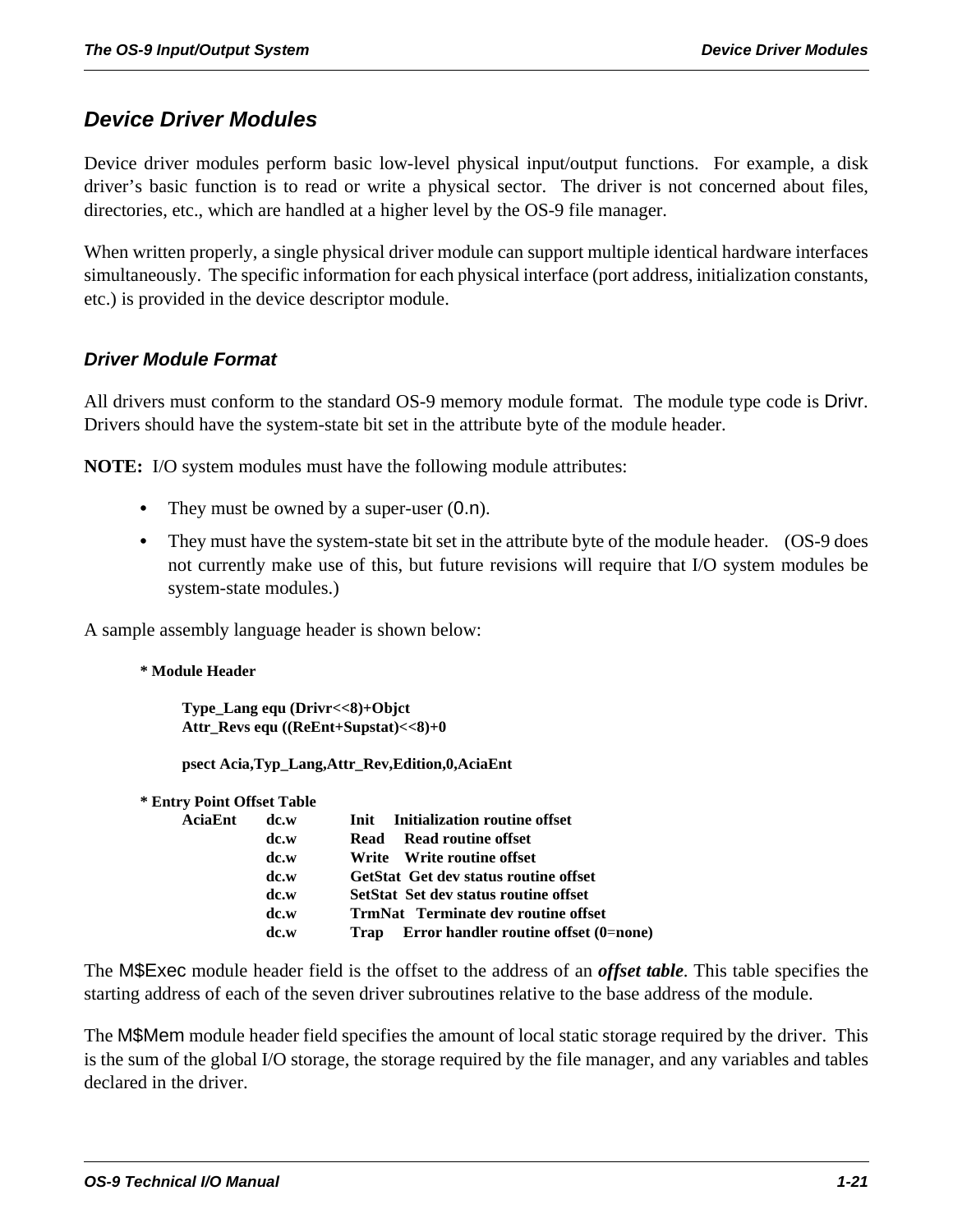The driver subroutines are called by the associated file manager and the kernel through the offset table, with the exception of the device driver's IRQ routine (if any) which is called directly by the kernel's IRQ polling routines. The driver routines are always executed in system state. Regardless of the device type, the standard parameters listed below are passed to the driver in the corresponding registers. Other parameters may also be passed, depending on the device type and subroutine called. These are described in individual file manager chapters.

### *INIT and TERM (called by the kernel):*

- (a1) The address of the device descriptor module.
- (a2) The address of the driver's static variable storage.
- (a4) The address of the process descriptor requesting the I/O function.
- (a6) The address of the system global variable storage area.

INIT initializes the device controller hardware and related driver variables as required. INIT also enables device interrupts and adds the device to the system's IRQ polling table, if necessary.

TERM de-initializes the device. It is assumed that the device will not be used again unless reinitialized. TERM also deletes the device from the IRQ polling table and disables interrupts, if necessary.

Refer to Figure 1-3 for a diagram of the I/O system layout during the INIT and TERM routines.

#### *READ, WRITE, GETSTAT and SETSTAT (called by the file manager):*

- (a1) The address of the path descriptor storage.
- (a2) The address of the driver's static variable storage.
- (a4) The address of the process descriptor requesting the I/O function.
- (a5) The address of the caller's register stack image.
- (a6) The address of the system global variable storage area.

READ reads one or more standard physical units (a character or sector, depending on the device type). WRITE writes one or more standard physical units (a character or sector, depending on the device type).

GETSTAT returns a specified device status. SETSTAT sets a specified device status.

**CAVEAT:** The register conventions shown above apply to RBF and SCF. For SBF's READ and WRITE routines, the contents of registers a1 and a5 are undefined. For SBF's GETSTAT and SETSTAT routines, the contents of register a5 are undefined. Other file managers may adopt whatever register conventions are desired.

Refer to Figure 1-4 for a diagram of the I/O system layout during the READ, WRITE, GETSTAT, and SETSTAT routines.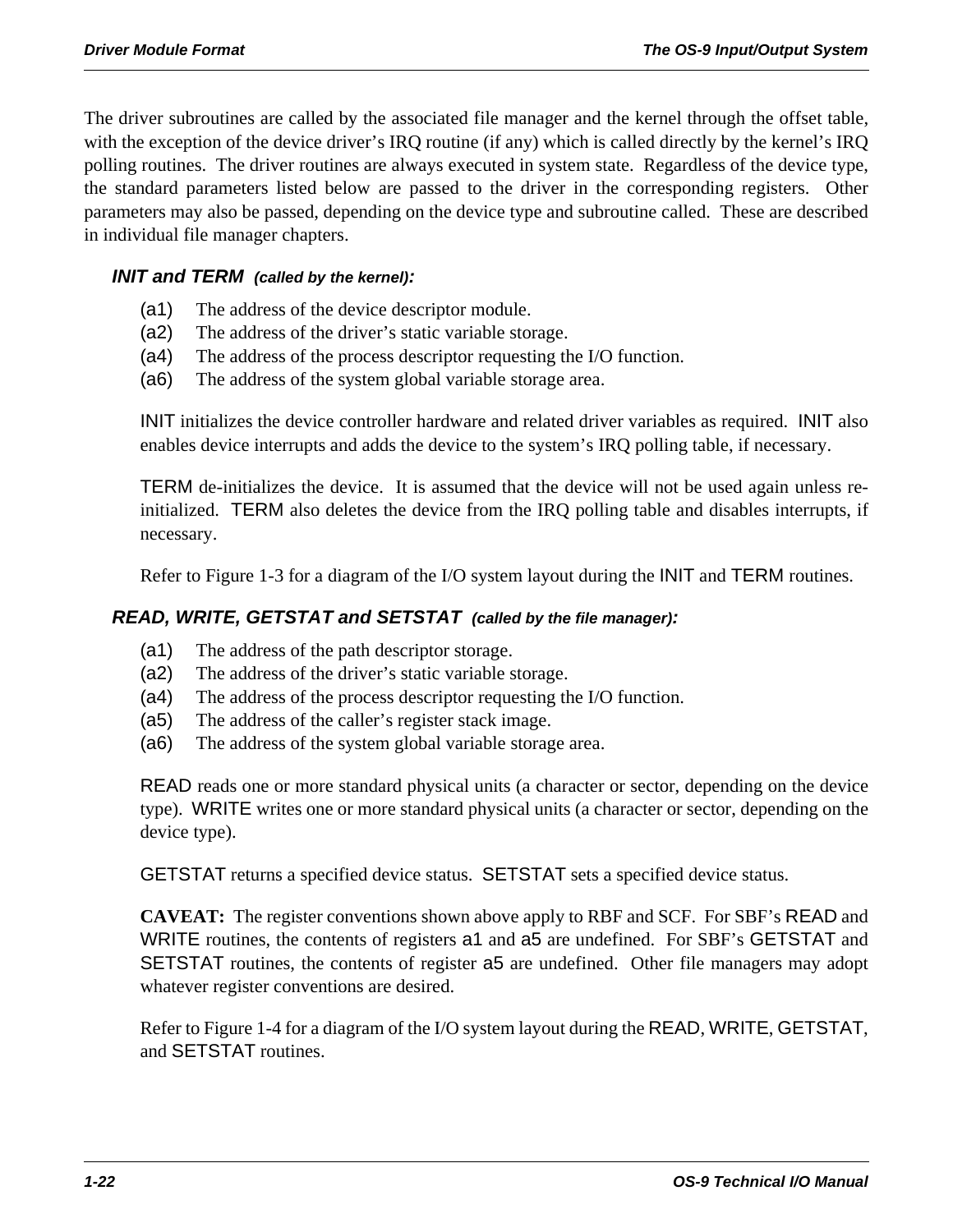#### *TRAP (also known as ERROR; not currently called):*

This entry point is currently not used by the kernel, but in the future will be defined as the offset to error exception handling code. Because no handler mechanism is currently defined, this entry point should be set to zero to ensure future compatibility.

#### *IRQ (called by the kernel's IRQ polling table handler):*

- (a2) The address of the driver's static variable storage.
- (a3) The address of the device port.
- (a6) The address of the system global variable storage area.

The IRQ subroutine is not called by the file manager, but by the kernel's interrupt polling routine. It communicates with the driver's main section through the static storage and certain system calls.

**NOTE:** The values passed in a2 and a3 are, by convention, as described above. The values are those that existed in the respective registers when the device was installed on the IRQ polling table (F\$IRQ). Register a2 is usually passed to enable the IRQ service routine to access the driver's static storage. Register a3 can have any value desired, because the hardware is never accessed by the kernel's IRQ polling routine.

IRQ may only destroy values in the following registers: d0, d1, a0, a2, a3, and a6. If the interrupt was serviced, IRQ returns the carry bit clear. If not serviced, IRQ returns the carry bit set. This provides the kernel's IRQ polling routine with an indication that it should call the IRQ service routine associated with the next lowest priority device on the vector.

Refer to Figure 1-5 for a diagram of the I/O system layout during the IRQ service routine.

Each subroutine is terminated by a RTS instruction. Error status is returned using the CCR carry bit with an error code returned in register d1.w. For the IRQ service routine, only the CCR carry status is meaningful.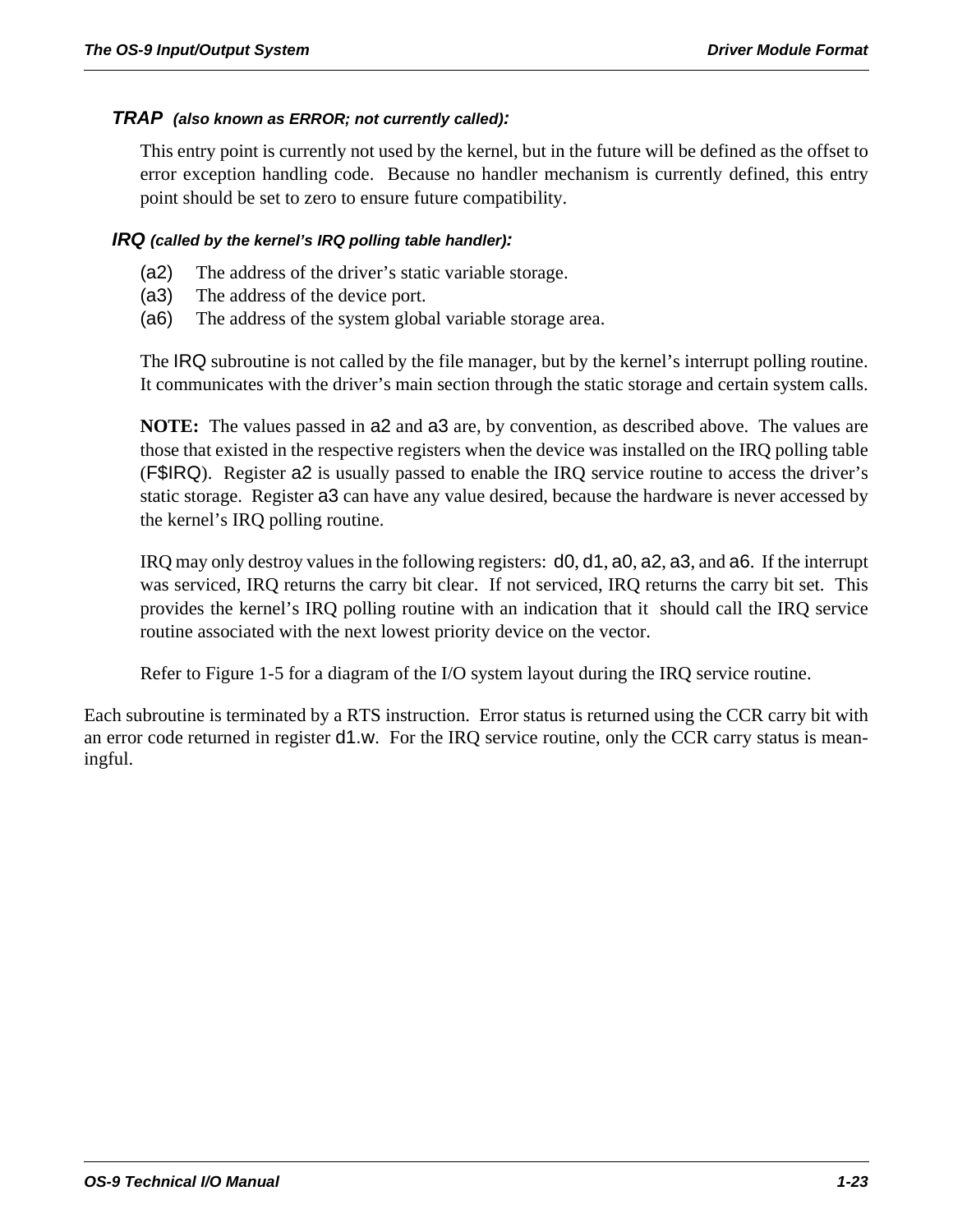

*Figure 1-3: I/O System Layout for INIT/TERM Routines*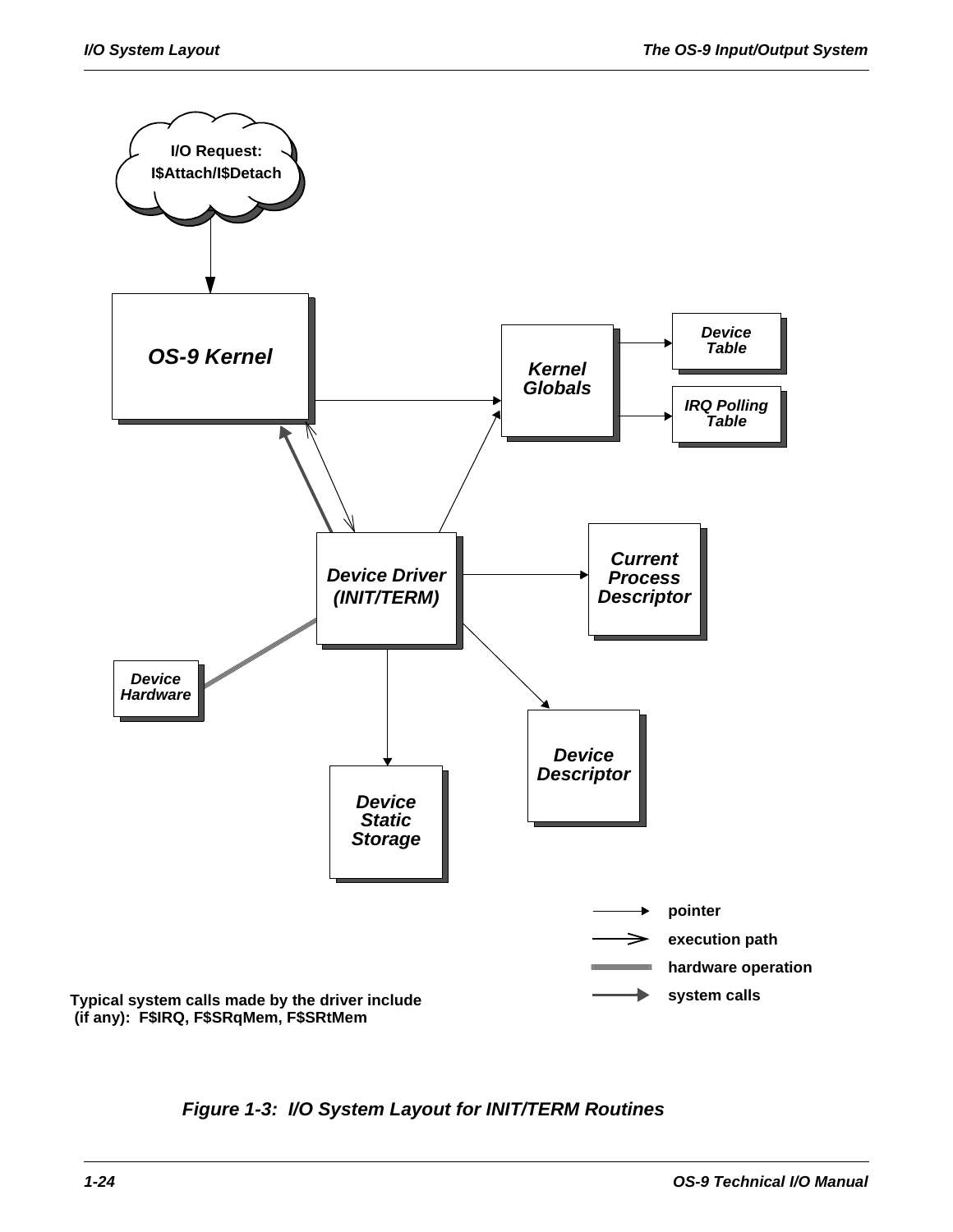

**Typical system calls made by the driver include (if any): F\$Sleep, F\$Event, F\$CCtl, F\$SRqMem, F\$SRtMem** 

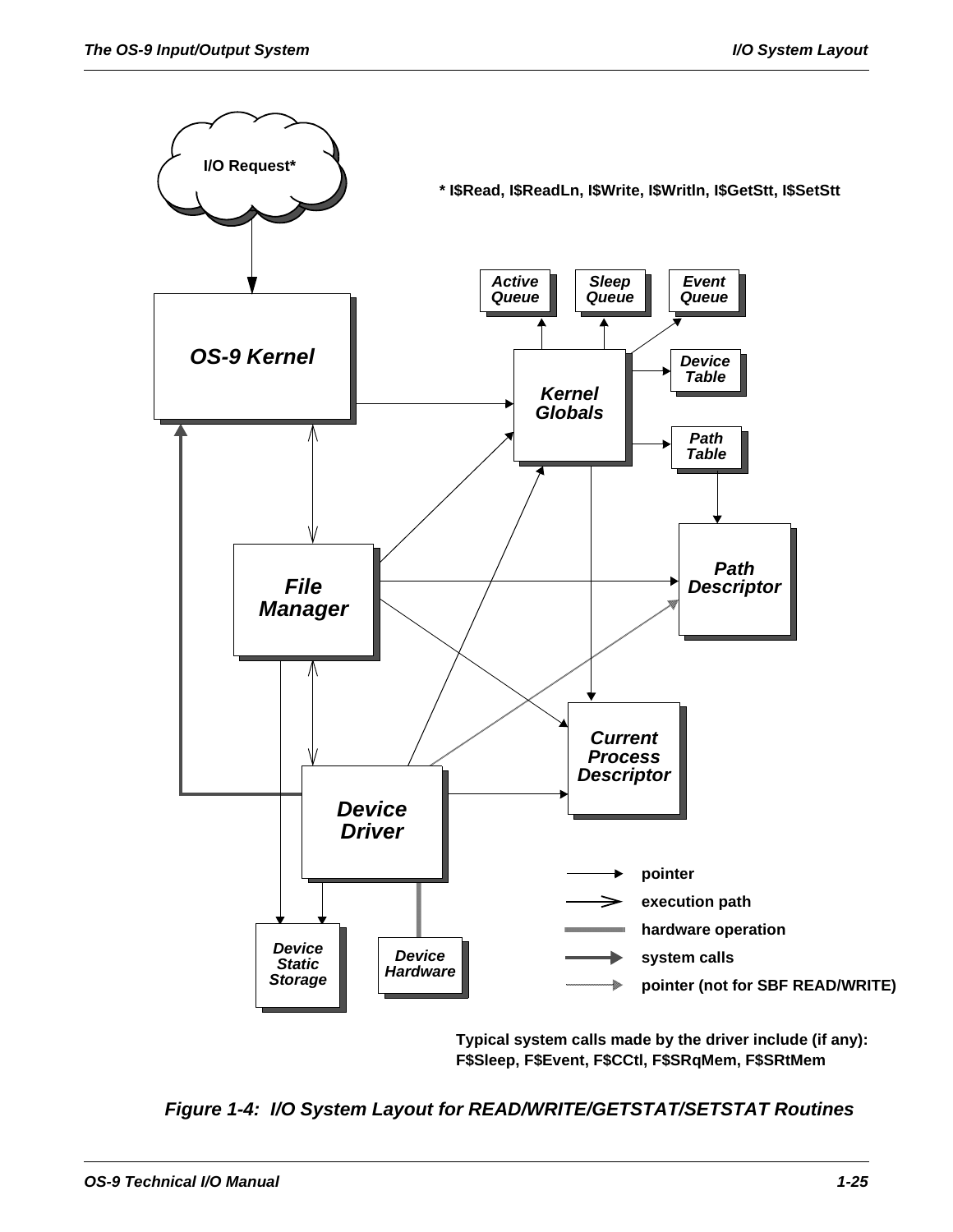

*Figure 1-5: I/O System Layout for IRQ Service Routine*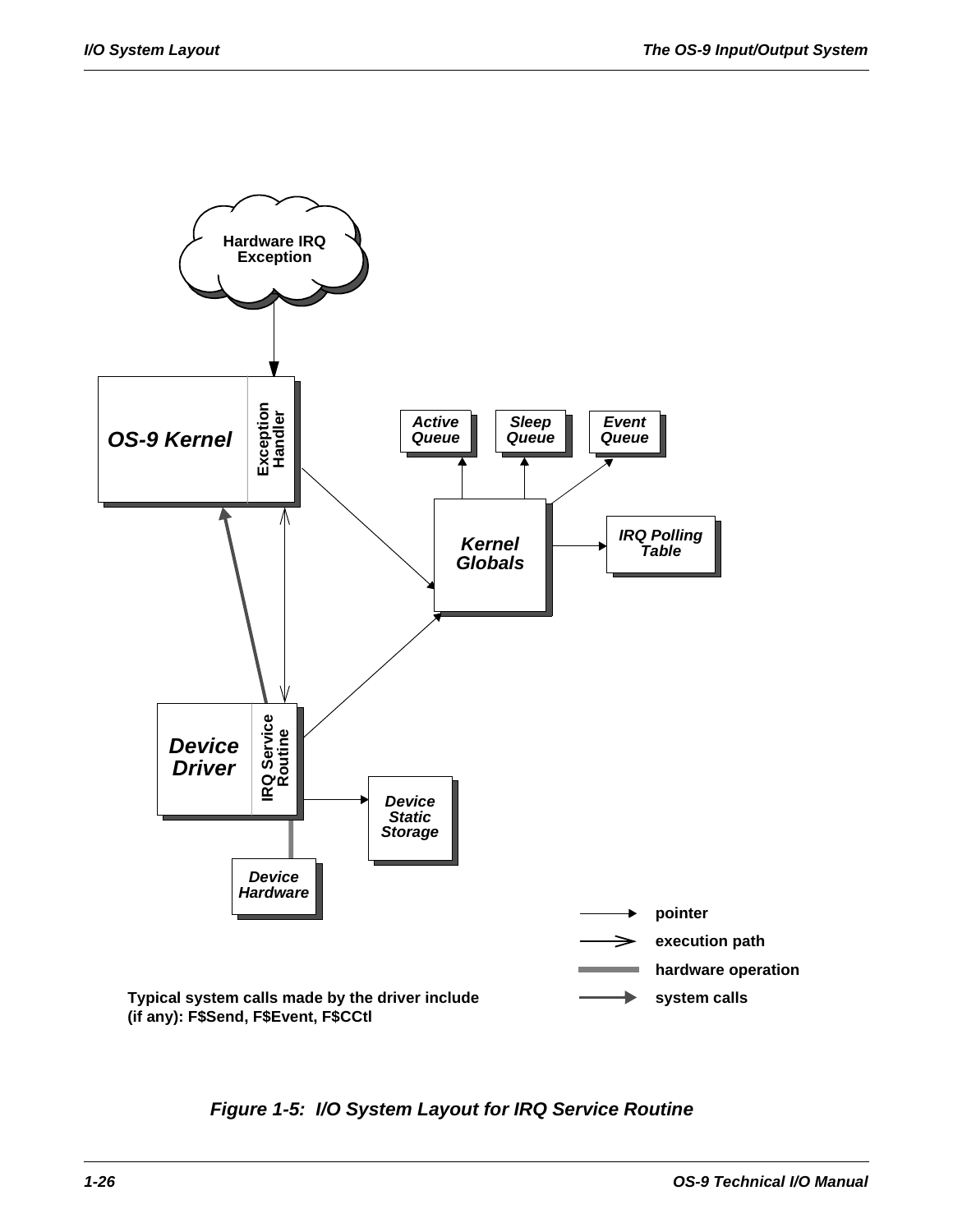# *Device Drivers That Control Multiple Devices*

Properly written re-entrant device drivers can handle more than one physical hardware device. The driver is responsible for isolating the file manager from the specifics of the device interface. The device descriptor tailors the device driver to the actual physical parameters of the hardware in use (for example, port address, interrupt level, etc.). Consequently, adding hardware ports to a system is generally a matter of creating new device descriptors for the new ports.

This section highlights some of the issues that arise when dealing with multi-port/multi-device hardware. It discusses three general types of hardware devices:

- **•** Simple Devices
- **•** Multi-Port Devices
- **•** Multi-Class Devices

### *Simple Devices*

Simple devices provide a single discrete I/O interface, such as a UART (Universal Asynchronous Receiver Transmitter) or a disk controller. If a system has a driver for a specific simple device, instances of that device can be created by building new device descriptors. This can usually be accomplished by editing an existing descriptor and installing the new hardware and descriptor on the system.

The I/O system creates a new *incarnation* of the device driver when each device is installed in the system. Each incarnation of the driver has its own static storage area; therefore, the operating parameters for each device are separated from those of similar devices.

The I/O system considers a device a *new device* when its device table entry (port address, device descriptor, driver, and file manager) differs from all existing device table entries. When this condition is detected, the new device is added to the I/O system and the device's INIT routine is called.

**NOTE:** If the new device differs only in that its device descriptor is different (same port address, device driver, and file manager), a new entry is made into the device table, but the INIT routine is *not* called. This is how multi-device, single-controller devices are handled. An example of this is a disk controller supporting more than one drive. The INIT routine is called only once for these devices - at the first I\$Attach to any device on this port. In this case, no new incarnation of the driver will occur. The device driver usually discriminates between the devices on the port by means of "logical" devices. For example, a RBF disk controller controlling four drives uses the PD\_DRV field of the device descriptor to discriminate between each drive.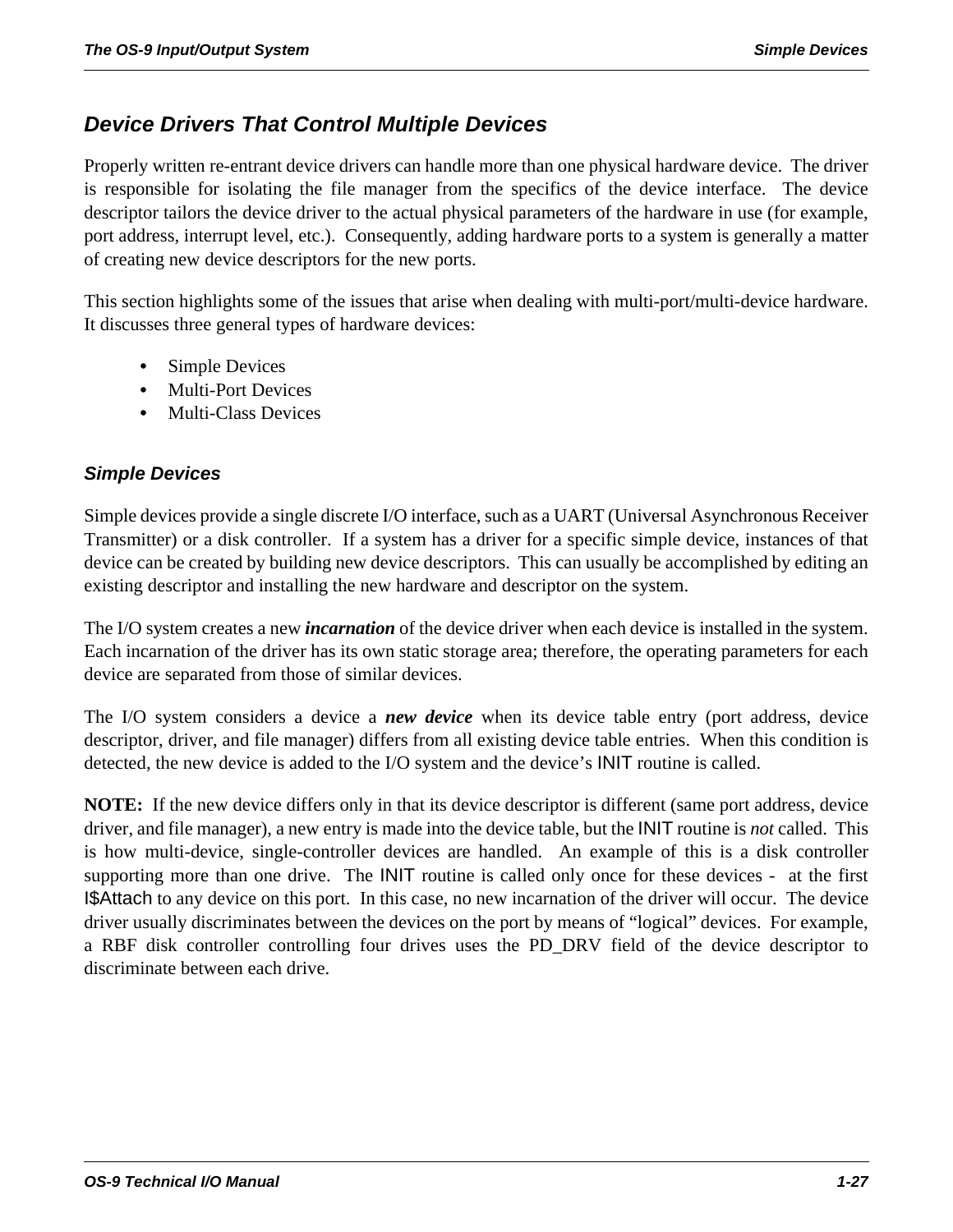Generally, most OS-9 device drivers are expected to handle only one request from a file manager at a time. The mechanism that ensures proper handling of access requests is called I/O Blocking. It is usually performed by the file manager associated with the device, using the V\_BUSY variable of the driver's static storage. RBF, SCF, SBF, and PIPEMAN implement I/O Blocking in this manner. Consequently, a driver written to work with one of these file managers need handle only one request at a time. For example, the disk access request to drive 0 of a controller must be completed before RBF makes an access request to drive 1.

I/O blocking *does not* affect *different* devices that use the same driver. This is because the I/O blocking function is performed on a port address basis; V\_BUSY is unique to each static storage area. Drivers written for other file managers (for example, NFM) may have to deal with more than request at a time, depending upon how the file manager operates.

#### *Multi-Port Devices*

Multi-port devices provide more than one physical I/O channel. If the hardware implementation totally separates the physical I/O channels, the device can be treated as multiple simple hardware devices. An example of this would be a DUART (Dual Universal Asynchronous Receiver Transmitter), a device that provides two separate channels, each with an independent register set. Typically, the only difference between the two device descriptors is the port address. This allows separate incarnations of the driver to control each relevant part of the device.

If, however, the device contains registers that are common between the physical I/O channels, problems can arise with interaction between the incarnations of the driver running on the different ports.

A common example of this situation is the MC68681 DUART. This device contains register sets that are associated with each individual channel and register sets that are common to both channels. The common registers present a problem, in this case, because they are *write-only* registers. Each incarnation of the driver needs to manipulate these registers, but has no knowledge of the current state of the *other-side* values.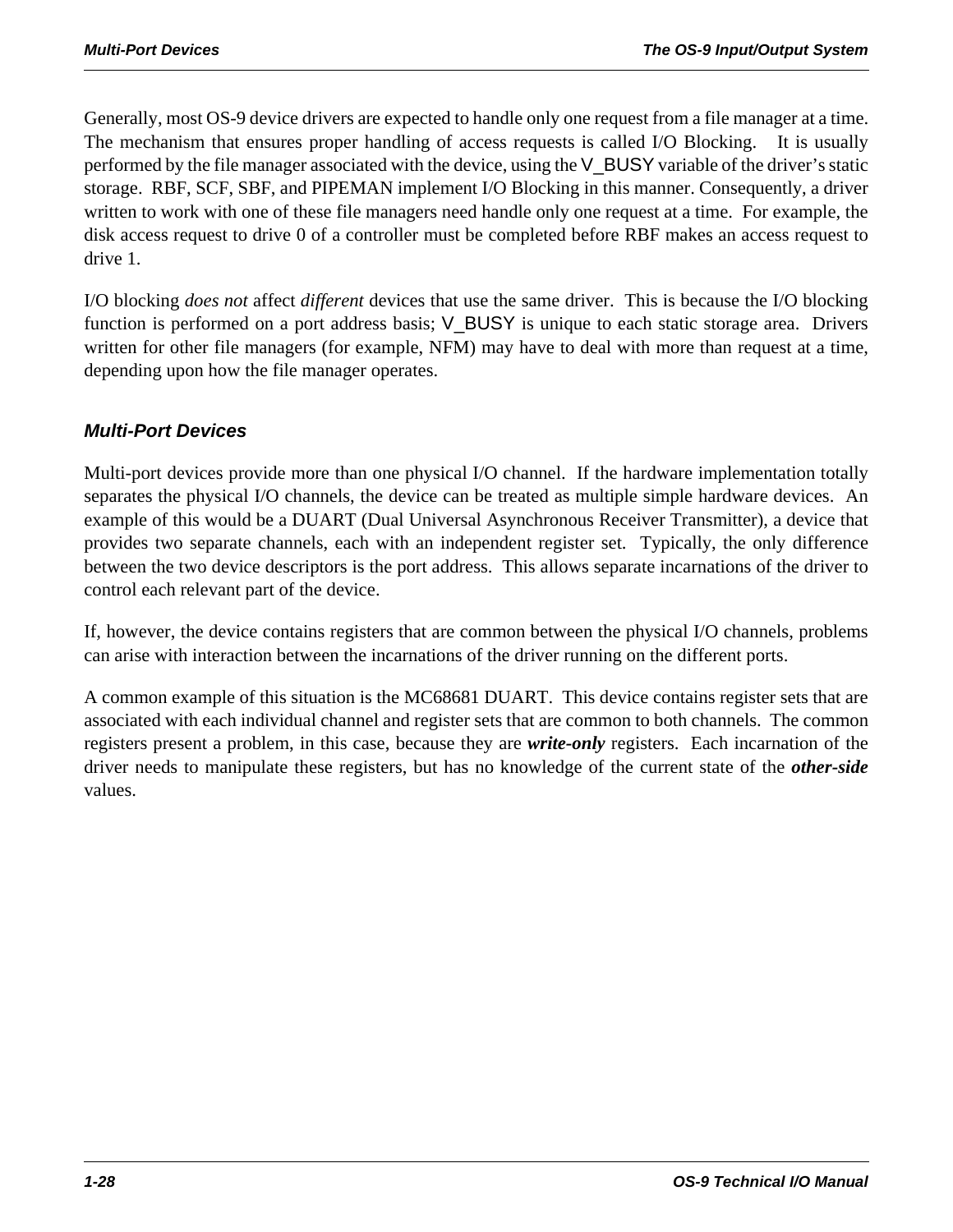Without a mechanism for sharing these values, manipulation of the common registers can cause a driver to produce inadvertent side effects on the "other" channel. However, you can easily overcome this situation by using one of the following techniques:

#### **OEM Global Storage**

The OEM global storage area is a 256-byte area in the system globals of the kernel. This area is provided for system-specific, custom storage allocation. In the case of the common writeonly registers, the system can be configured so that memory images of these registers are stored in the OEM global area. When an incarnation of the driver wishes to modify a common register, it must locate the appropriate image stored in RAM, modify it, store the new image back in RAM, and update the hardware. Using this scheme, multiple incarnations of the driver can operate without affecting other incarnations.

The allocation of storage within the OEM global area is system-specific and is usually defined by the individual system designer (OEM). For these types of devices, the device descriptor's DevCon section is often used to store a pointer to the area allocated for the particular device in the OEM globals.

Using the OEM global area to overcome the problems with multi-port device drivers has the following advantages:

- **•** For the system boot-ROM's console and communications ports, it allows high-level interrupt-driven drivers to communicate current register values to low-level polled I/O routines in the boot-ROM code. Consequently, correct system operation results when switching the console port between the operating system and the boot ROMs.
- **•** It allows multiple-function devices that share different types of device drivers to communicate current register values between the drivers. The MC68681 DUART is a prime example of this type of device: it has two serial channels and a tick-timer device.

#### **Data Modules**

For drivers that only need to communicate between themselves (they do not need to communicate to low-level boot-ROM routines), the use of data modules to store common register values may also be an option. The driver's INIT routine would dynamically determine the storage area to be used by attempting to create/link the data module. Once the storage has been created/found, then the driver can manipulate the required images in the same way that the OEM global storage variables are accessed.

**NOTE:** This technique often does not require DevCon values to indicate the storage to be used. Incarnations of the driver only have to agree on the naming convention to adopt when forming the data module's name. For example, you could use a common part of the port address as part of the name.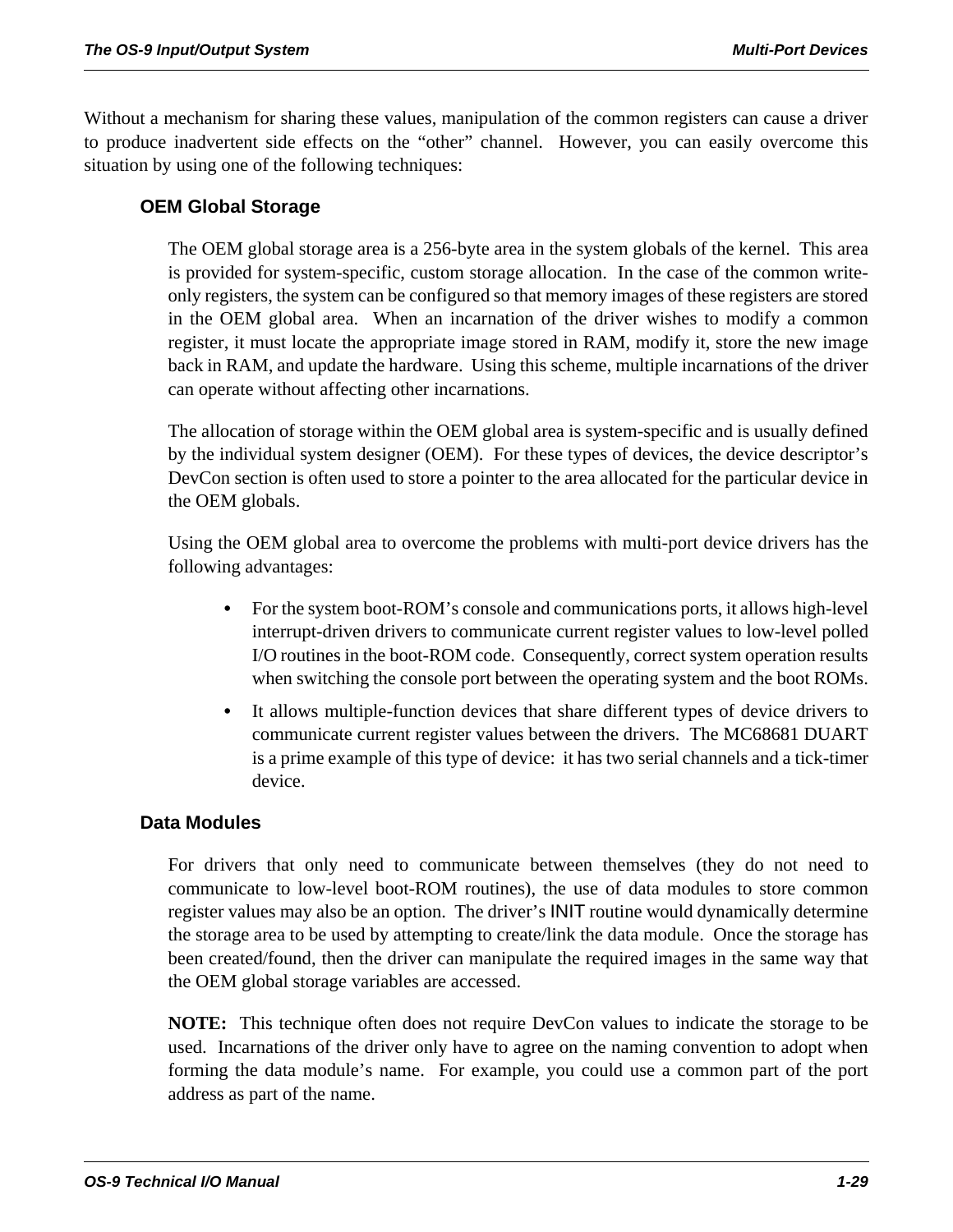Depending upon the system's requirements, other techniques may also be appropriate for managing these situations, such as using the OS-9 event system.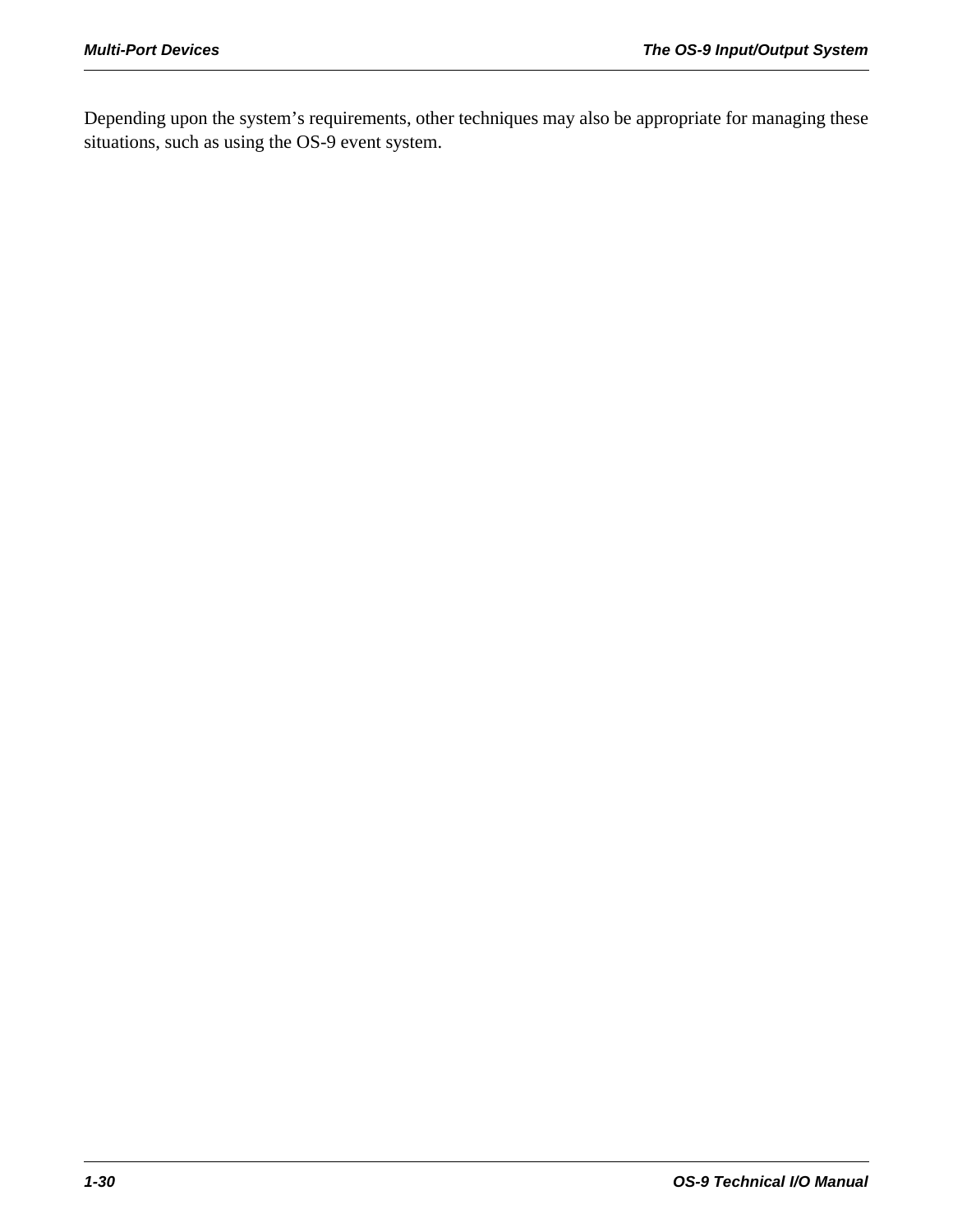#### *Multi-Class Devices*

Creating drivers for I/O systems that support more than one class of I/O device (for example, disk and tape devices on a SCSI bus) presents a different set of problems. However, these problems are generally easy to solve. The most common problems for these devices involve I/O blocking and sensitivity to device class.

Because I/O blocking is usually performed at the file manager level, a common driver supporting two classes of devices (for example, RBF and SBF) may be called by one file manager while running on behalf of another file manager. Therefore, the driver must be written to handle this case or at least provide I/O blocking.

In addition, the layout of the path descriptor options and device static storage is different for each device class. Because the device driver has to be continually sensitive to the device class, the driver is somewhat cumbersome to write. The net effect is attempting to *merge* two separate drivers into a single piece of code.

To simplify these problems, the technique that is usually adopted is to split the driver into *high-level* and *low-level* functions. The high-level portion of the driver is the actual "device driver," as it is the module called directly by the file manager. This module deals with all issues related to the device class (for example, static storage allocations, operational characteristics) and the target hardware (for example, command protocols). Once the request has been prepared by the driver, it calls the low-level subroutine module, which is designed to manage the physical interface. The low-level module has no knowledge of the device class or type of operation required. Its function is to manage the I/O requests (with I/O blocking, if necessary) from multiple drivers through the physical interface.

When this technique is adopted, the DevCon section of the device descriptor is usually used as a name string for the low-level module to be used. The individual high-level device drivers can link/unlink to the module and call it, if necessary, during its INIT/TERM routines.

#### *Examples of Multi-Class Devices Using SCSI System Concept*

The basic premise of this system is to break the OS-9 driver into separate *high-level* and *low-level* areas of functionality. This allows different file managers and drivers to talk to their respective devices on the SCSI bus.

The device driver handles the high-level functionality. The device driver is the module that is called directly by the appropriate file manager. Drivers deal with all controller-specific/device-class issues (for example, disk drives on an OMTI5400). They should be written so that they are "portable" code (no MPU/CPU specific code). The high-level drivers prepare the command packets for the SCSI target device and then pass this packet to the low-level subroutine module.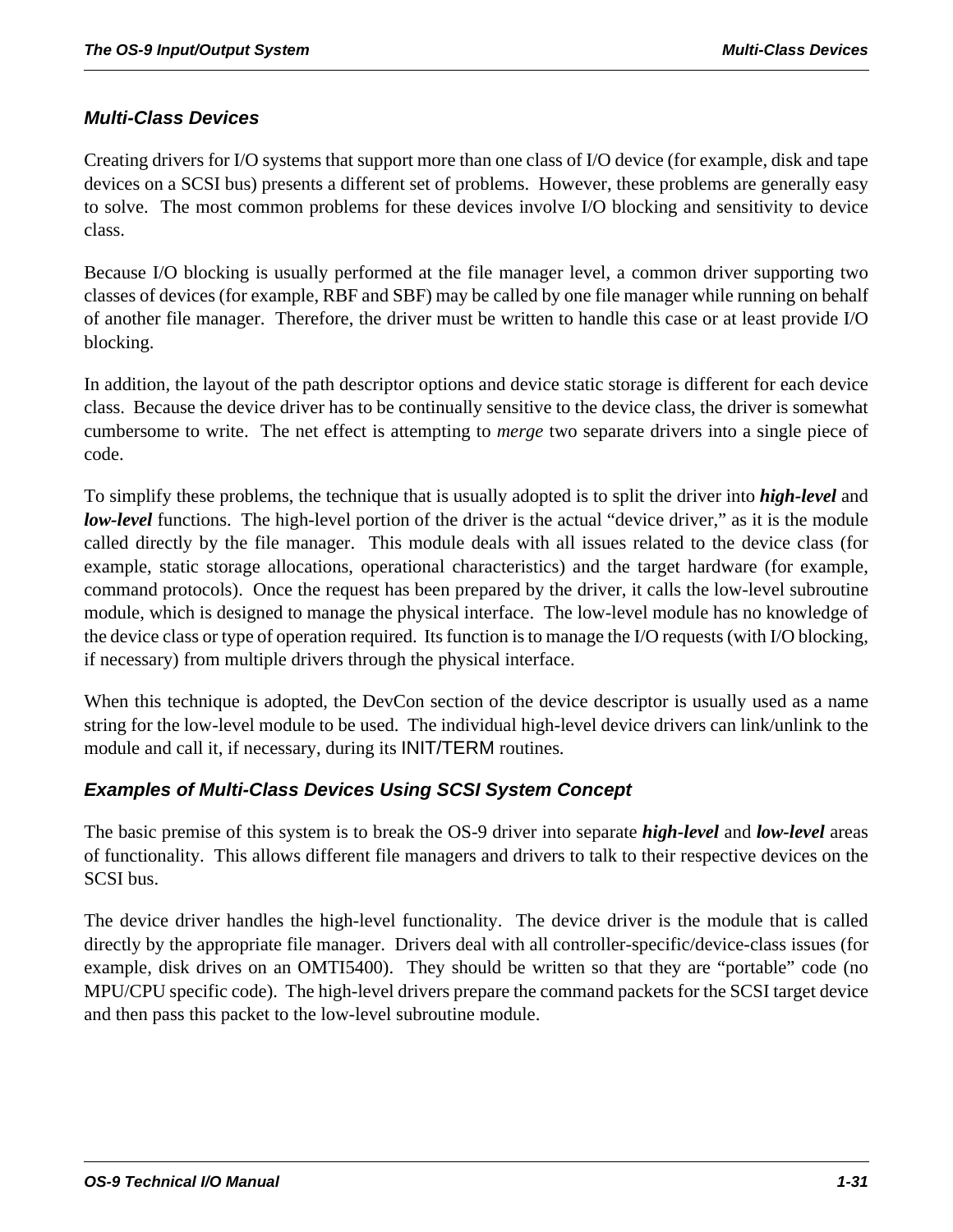This low-level module passes the command packet (and data if necessary) to the target device on the SCSI bus. The low-level code does NOT concern itself with the contents of the commands/data, it simply performs requests on behalf of the high-level driver. The low-level module is also responsible for coordinating all communication requests between the various high-level drivers and itself. The low-level module is often an MPU/CPU specific module, and thus can often be written as an optimized module for the target system.

The device descriptor module contains the name strings for linking the modules together. The file manager and device driver names are specified in the normal way. The low-level module name associated with the device is indicated via the DevCon offset in the device descriptor. This offset pointer points to a string containing the name of the low-level module.

An example system setup shows how drivers for disk and tape devices can be mixed on the SCSI bus without interference:

#### *Hardware Configuration*

#### **OMTI5400 Controller:**

- **•** Addressed as SCSI ID 6.
- **•** Hard disk addressed as controller's LUN 0.
- Floppy disk addressed as controller's LUN 2.
- **•** Tape drive addressed as controller's LUN 3.

#### **Fujitsu 2333 Hard Disk with Embedded SCSI Controller:**

**•** Addressed as SCSI ID 0.

#### **Host CPU: MVME147**

- **•** Uses WD33C93 SBIC Interface chip.
- **•** "Own ID" of chip is SCSI ID 7.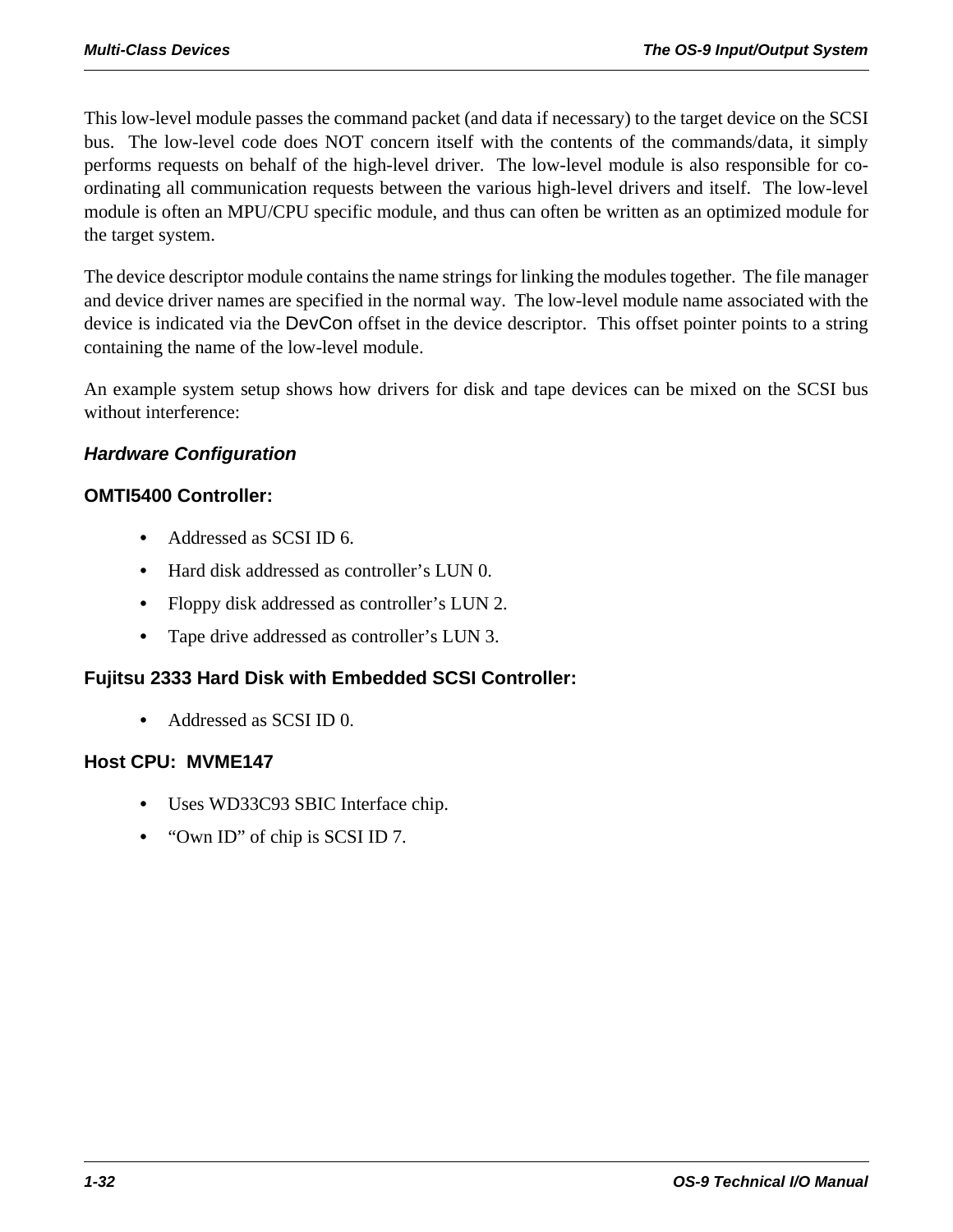The hardware setup would look like this:



#### *Software Configuration:*

The high-level drivers associated with this configuration are:

| <b>Name</b> | <b>Description</b>                                    |
|-------------|-------------------------------------------------------|
| RB5400      | Handles hard and floppy disk devices on the OMTI5400. |
| SB5400      | Handles tape device on the OMTI5400.                  |
| RB2333      | Handles hard disk device.                             |

The low-level module associated with this configuration is:

| <b>Name</b>    | <b>Description</b>                            |
|----------------|-----------------------------------------------|
| <b>SCSI147</b> | Handles WD33C93 Interface on the MVME147 CPU. |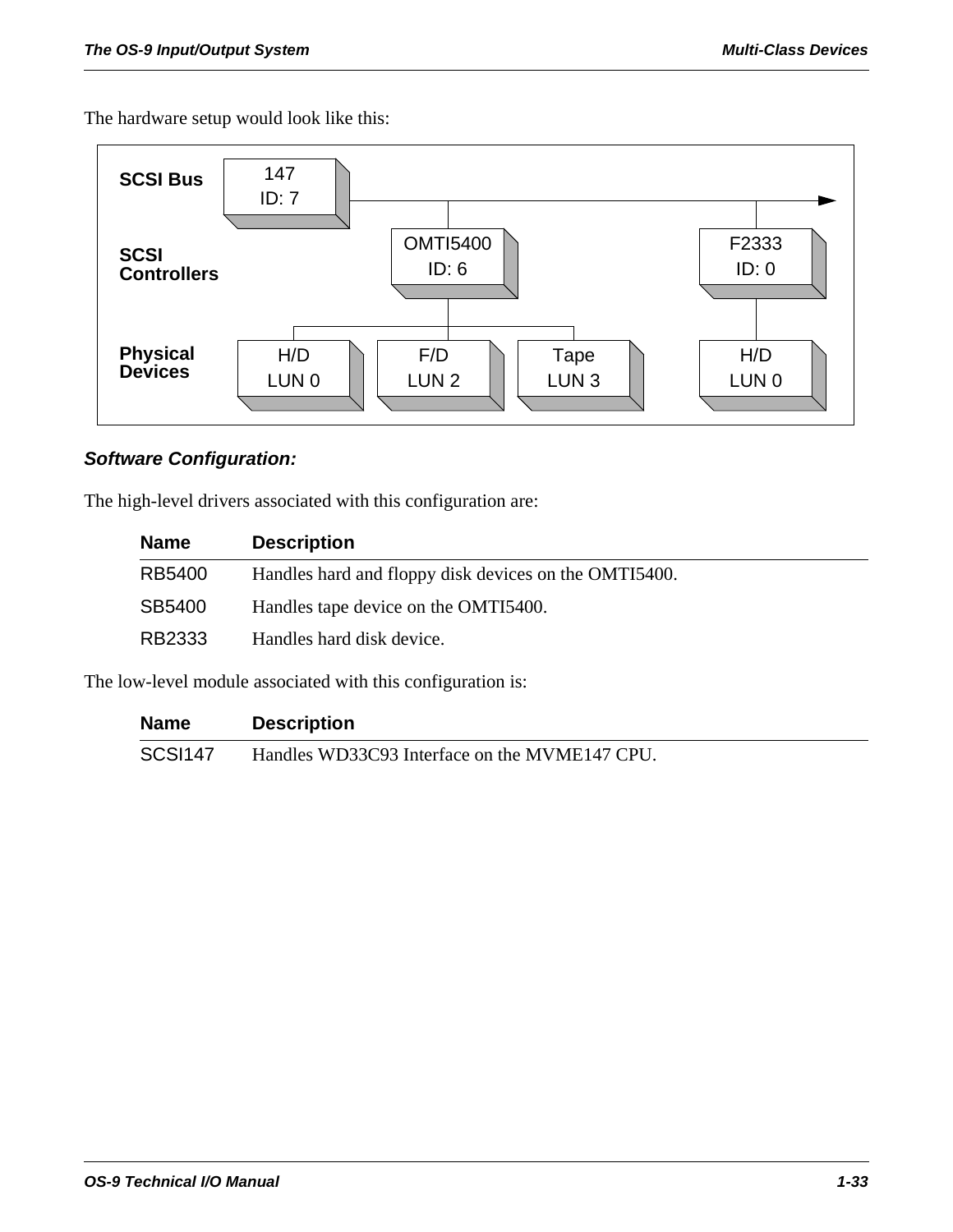A conceptual map of the OS-9 modules for this system would look like this:



If the guidelines previously given are adhered to, expansion and reconfiguration of the SCSI devices (both in hardware and software) can be easily accomplished. Three examples show how this could be achieved:

#### *Example One*

This example describes the addition of a second SCSI bus using the VME620 SCSI controller. This second bus will have an OMTI5400 controller and associated hard disk.

The VME620 module uses the WD33C93 chip as the SCSI interface controller, but it uses a NEC DMA controller chip. Thus, a new low-level module needs to be created for the VME620 (we will call the module SCSI620). You can create this module by editing the existing files in the SCSI33C93 directory to add the VME620 specific code. This new code would typically be "conditionalized." A new makefile (such as make.vme620) could then be created to allow production of the final SCSI620 low-level module.

The high-level driver for the new OMTI5400 is already written (RB5400), so you only have to create a new device descriptor for the new hard disk. Apart from any disk parameter changes pertaining to the actual hard disk itself (such as the number of cylinders, etc), you could take one of the existing RB5400 descriptors and modify it so that the DevCon offset pointer points to a string containing SCSI620 (the new low-level module).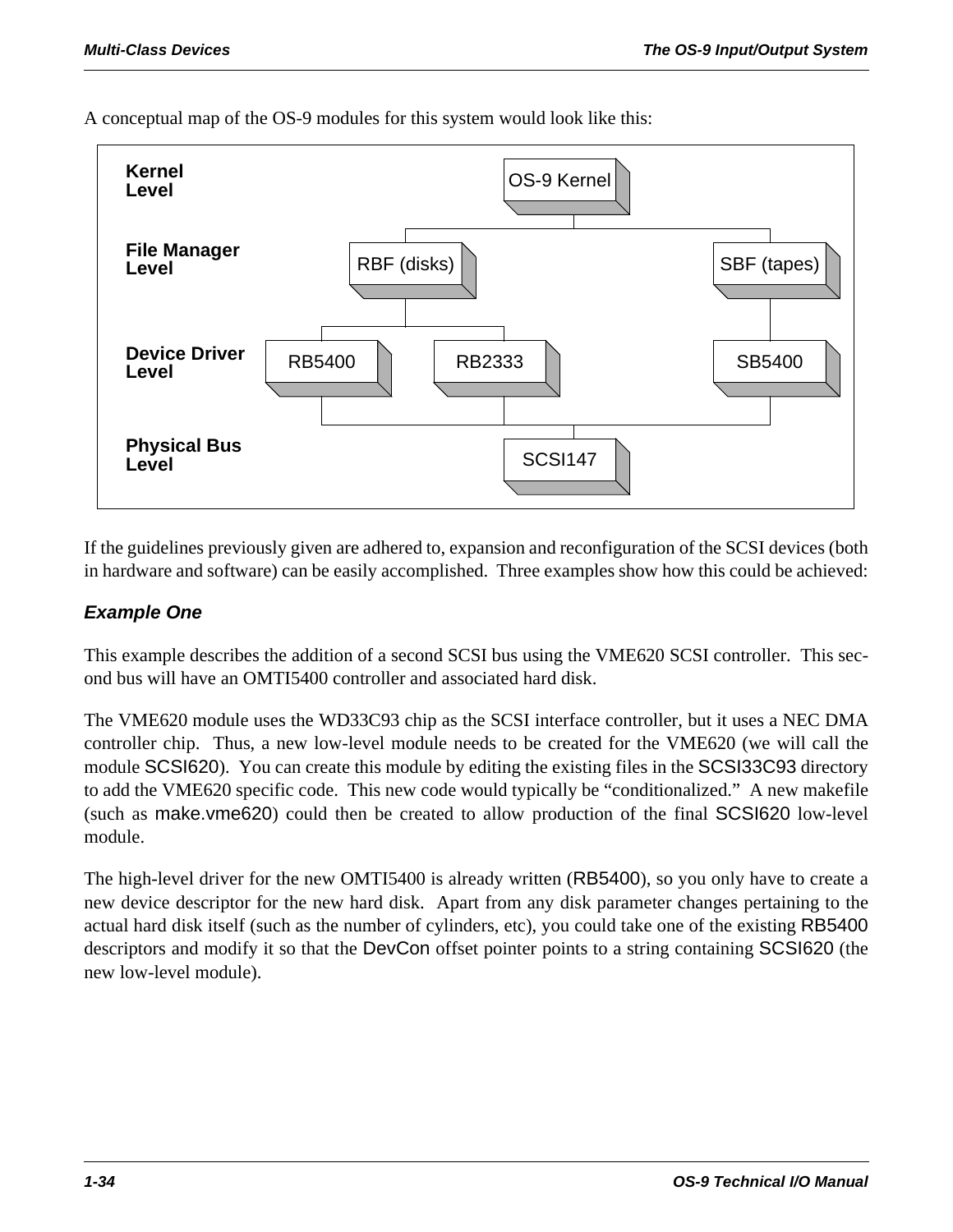

The conceptual map of the OS-9 modules for the system would now look like this:

#### *Example Two*

This example describes the addition of an Adaptec ACB4000 Disk Controller to the SCSI bus on the MVME147 CPU.

To add a new, different controller to an existing bus, you need to write a new high-level device driver. You would create a new directory (such as RB4000) and write the high-level driver based upon an existing example (such as RB5400). You do not need to write a low-level module, as this already exists. You then need to create your device descriptors for the new devices, with the module name being rb4000 and the low-level module name being scsi147.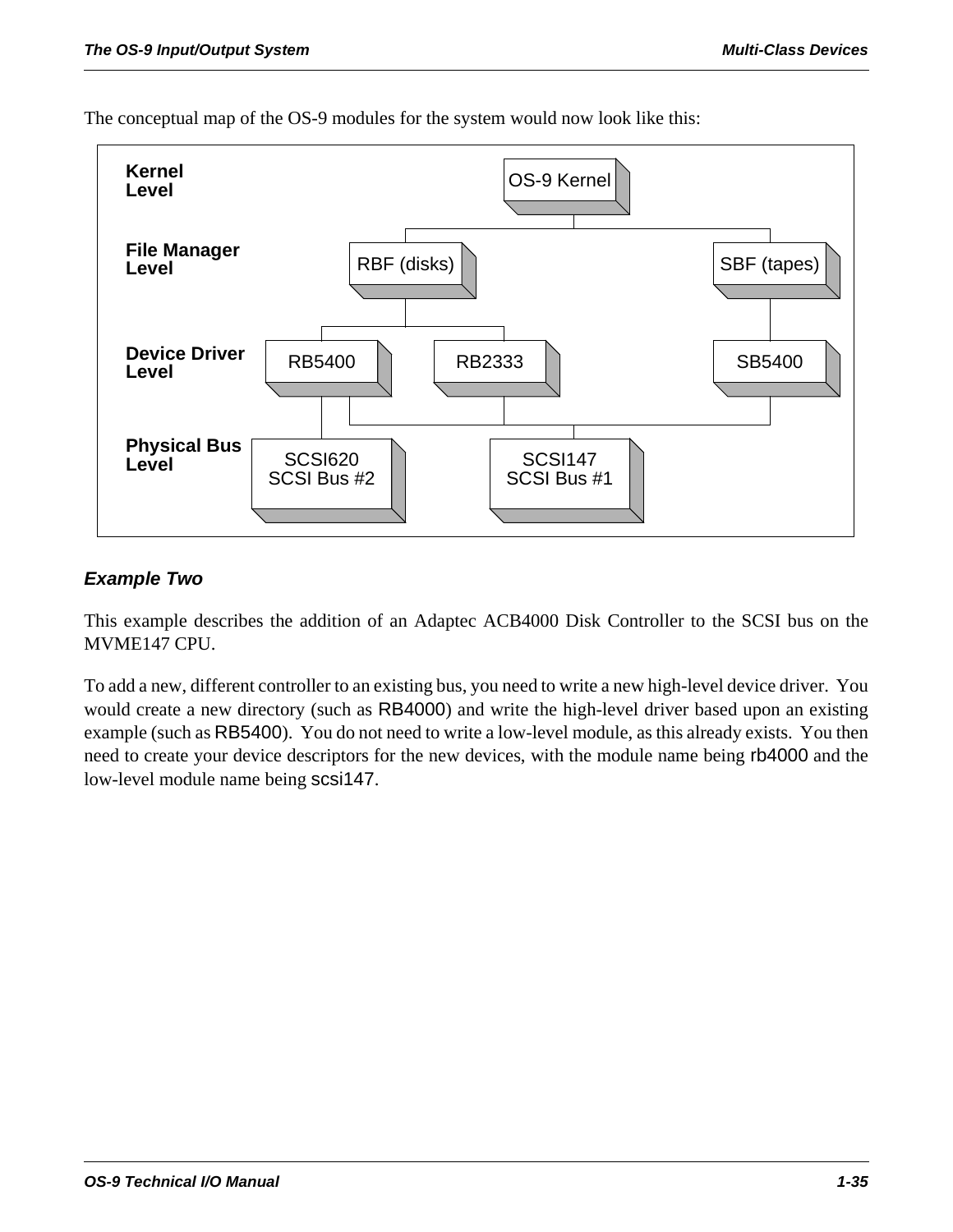

The conceptual map of the OS-9 modules for the system would now look like this:

#### *Example Three*

Perhaps the most common reconfiguration will occur when adding additional devices of the same type as the existing device. For example, adding an additional Fujitsu 2333 disk to the SCSI bus on the MVME147. To add a similar controller to the bus, all you need to do is create a new device descriptor. There are no drivers to write or modify, as these already exist (RB2333 and SCSI147). The only modifications required would be to take the existing descriptor for the RB2333 device and modify it to reflect the second devices physical parameters (e.g., SCSI ID) and change the actual name of the descriptor itself.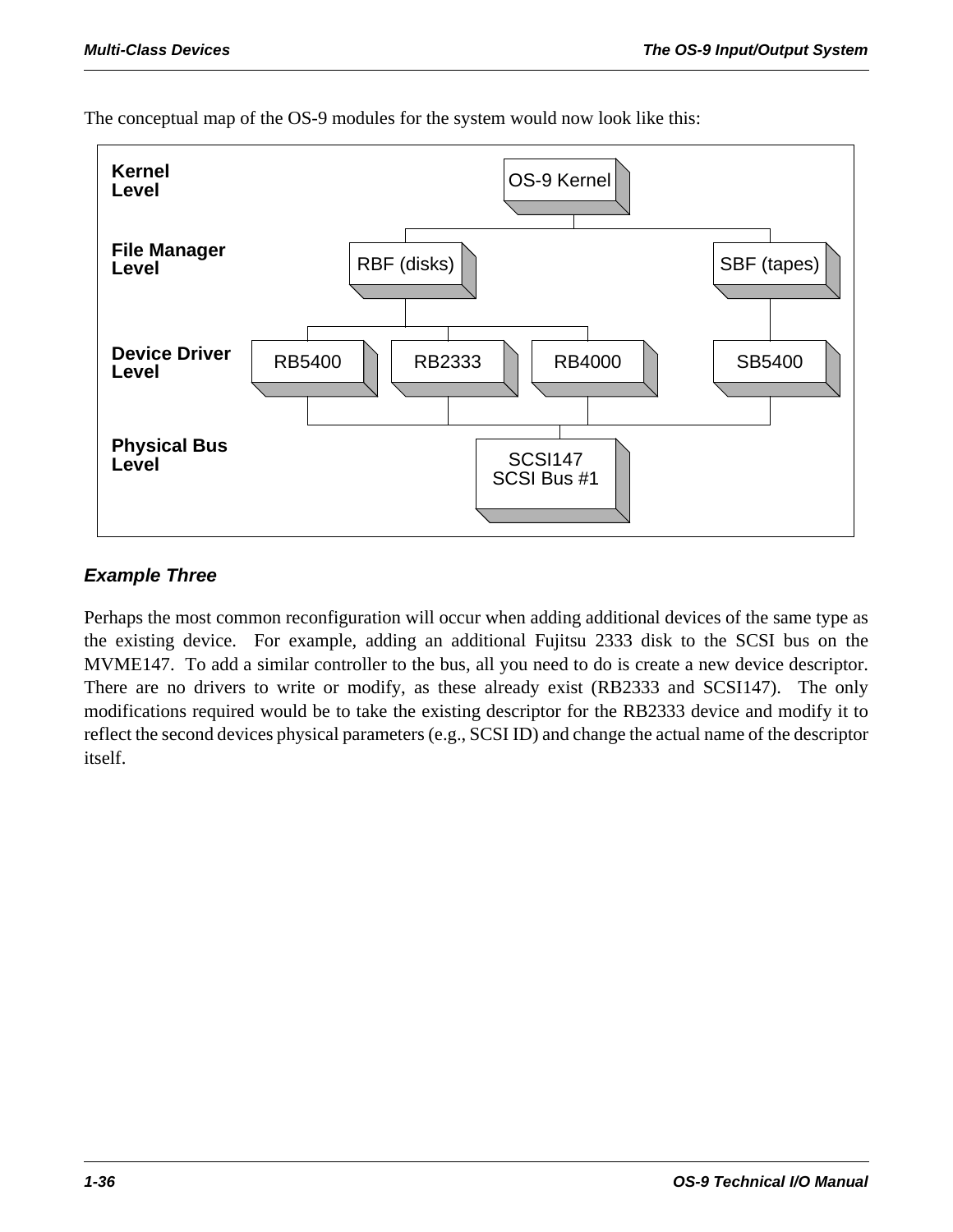## *Interrupt Driven I/O*

OS-9 is a multi-tasking, real-time operating system. To support these capabilities, I/O devices should be, whenever possible, set up to provide fully interrupt-driven operation. Non-interrupt-driven operation (polled I/O) should only be used for I/O devices that are always ready to read/write data (for example, output to a memory-mapped video RAM). If a driver has to wait for the device to read/write data, then real-time system operation may be affected.

For character-oriented devices (for example, SCF), the controller should be set up to generate an interrupt upon the receipt of an incoming character and at the completion of transmission of an outgoing character. Both the input data and the output data should be buffered in the driver. In the case of block-type devices (for example, RBF, SBF), the controller should be set up to generate an interrupt upon the completion of a block read or write operation. It is usually not necessary for the driver to buffer data because the driver is passed the address of a complete buffer.

Devices are usually added to the system's IRQ polling table when the device is attached (INIT routine) and removed from the IRQ polling table when the device is detached (TERM routine). The device is added and deleted by the driver using the F\$IRQ service request. Device drivers for devices that generate multiple vectors (for example, separate receive and transmit interrupts) or hardware ports that have multiple devices (for example, disk controllers with associated DMA device) may have to make multiple F\$IRQ calls to add and delete each device in the polling table.

**NOTE:** The maximum number of devices (device table entries) and interrupting devices (polling table entries) are defined in the initialization module ("init"). These fields (M\$DevCnt and M\$PollSz) are user adjustable.

The kernel does not place any restrictions on which vectors (M\$Vector of the device descriptor) may be used by devices or how many devices may share a vector. If devices share a vector, the priority of the device on the vector is determined by the IRQ polling priority (M\$Prior) specified for the device. As a general rule, the system integrator should attempt to allocate one device per vector so that the kernel's IRQ polling table will "vector" to the correct device immediately.

Interrupt-driven drivers generally consist of two separate execution threads: the driver mainline and the interrupt service routine. A typical I/O operation by the driver consists of the following:

- Driver mainline (called by file manager) initiates I/O operation and suspends itself.
- ¦ Device interrupt occurs and IRQ service routine initiates wake-up of driver mainline.
- Æ Driver mainline is reactivated and returns to caller.

The synchronization of the driver mainline and IRQ service routine is usually accomplished by one of the following mechanisms: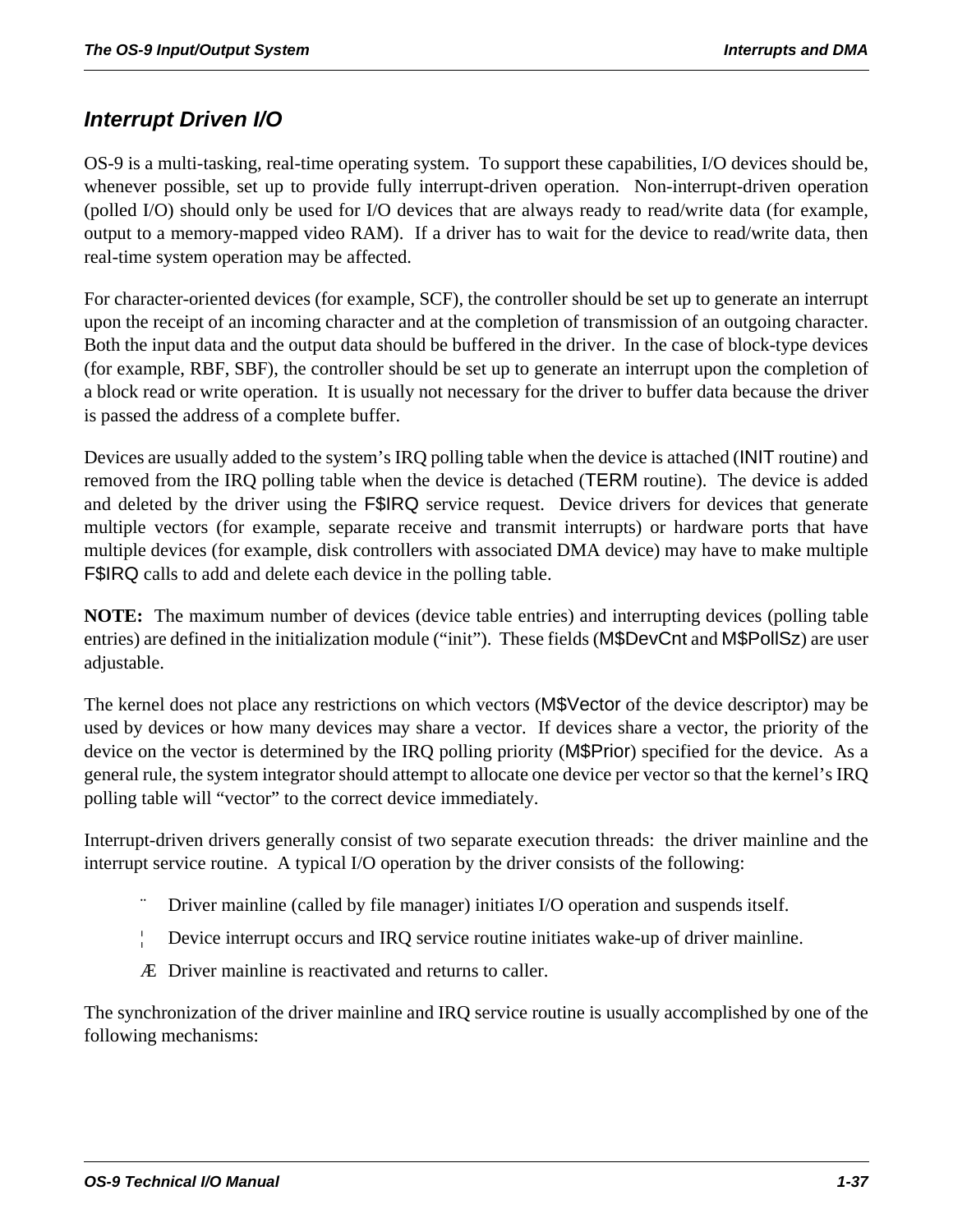- SIGNALS The driver suspends itself by sleeping (F\$Sleep) and is reactivated when the IRQ service routine sends the driver a signal (F\$Send, signal S\$Wake). This is the most common method used by interrupt-driven drivers. The interlock between the execution threads is usually done using the static storage variable V\_WAKE.
- EVENTS The driver suspends itself by waiting on an event (F\$Event), and is reactivated when the IRQ service routine signals the event. The interlock between the execution threads is done via the event values.

The decision whether to use signals or events for interrupt operation should be based on the complexity of the driver. If the driver is simple, (only needs to communicate interrupt occurrences) either method is suitable. If the driver is complicated, (needs to communicate more than one state) the event system is usually preferred. For example, the event system would be more suitable for a SCSI driver that supports multiple devices that can disconnect.

The assignment of a device's physical interrupt level(s) can have a significant impact on system operation. Generally, the smarter the device, the lower its interrupt level can be set. For example, a disk controller that buffers sectors can wait longer for service than a single-character buffered serial port. Usually, the interrupt levels can be assigned according to the system's requirements, but it is recommended that you assign the clock tick device the highest possible level to keep interference with system time-keeping at a minimum.

The following table shows how interrupt levels can be assigned in a typical system:

| level | 6: | clock ticker                               |
|-------|----|--------------------------------------------|
|       | 5: | "dumb" (non-buffering) disk controller     |
|       | 4: | terminal ports                             |
|       | 3: | printer port                               |
|       | 2: | "smart" (sector-buffering) disk controller |
|       |    |                                            |

**CAVEAT:** Level 7 is a non-maskable interrupt. It should not be used by OS-9 I/O devices. A device set at this level can interrupt the kernel during critical system operations. However, level 7 can be used for hardware operations *unknown* to the system (for example, dynamic RAM refreshing).

**CAVEAT:** Exception conditions (such as a Bus Error) should be avoided when IRQ service routines are executing. Under the current version of the kernel, an exception in an IRQ service routine will crash the system.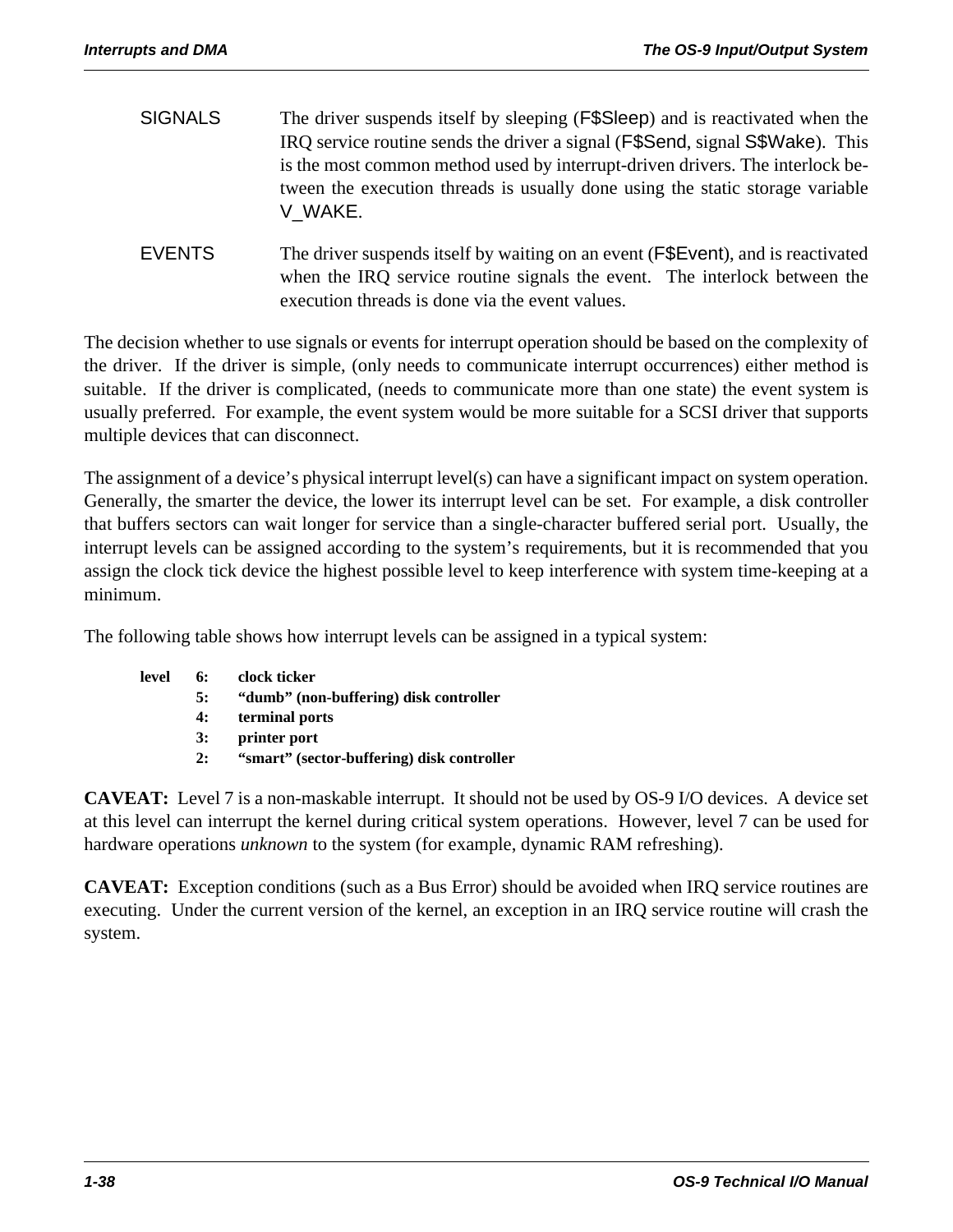# *DMA I/O and System Caches*

Direct Memory Access (DMA) support, if available, significantly improves data transfer speed and general system performance, because the MPU does not have to explicitly transfer the data between the I/O device and memory. Enabling these hardware capabilities is generally a desirable goal, although systems that include cache (particularly data cache) mechanisms need to be aware of DMA activity occurring in the system, so as to ensure that *stale* data problems do not arise.

Stale data occurs when another bus master writes to (alters) the memory of the local processor. The bus cycles executed by the other master may not be seen by the local cache/processor. Therefore, the local cache copy of the memory is inconsistant with the contents of main memory.

The system's caching algorithms are controlled by two components of OS-9:

- **•** The Syscache module.
- **•** The Init module.

#### *Syscache Module*

The Syscache module is the global mechanism to invoke caching. If this module is present in the bootstrap file, caching will occur in the system. If the module is not found during system startup, all cache functions are disabled.

Default Syscache modules are provided for each class of MPU (for example, the 68020 provides instruction caching, while the 68030 provides instruction and data caching) so as to support the on-chip cache capabilities of the system.

You can integrate off-chip (system specific) caches into the system by having the OEM customize the Syscache module for the CPU module in use.

#### *Init Module*

The Init module's Compat variables also play a role in the cache control for the system. You can set flags in these variables to fine-tune the kernel's cache control.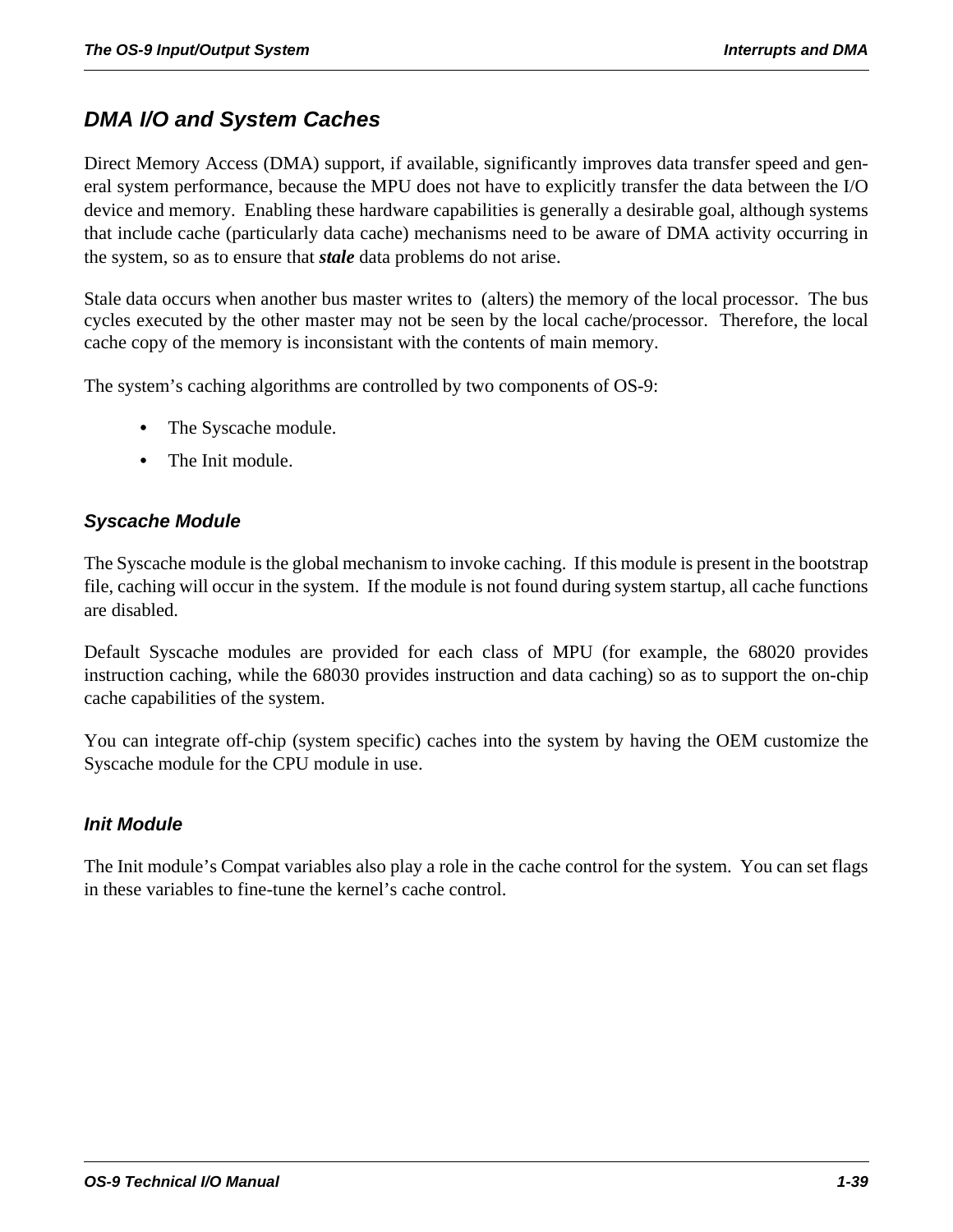The flags available in the Init module are:

| Bit #          | <b>Function</b>                                                                  |  |
|----------------|----------------------------------------------------------------------------------|--|
| 3              | enable burst mode (68030 systems only)<br>$(1) =$<br>disable burst mode<br>$1 =$ |  |
| $\overline{0}$ | $0 =$ external instruction cache is NOT snoopy*                                  |  |
|                | $1 =$ external instruction cache is snoopy or absent                             |  |
| 1              | external data cache is NOT snoopy<br>$\Omega$<br>$\equiv$                        |  |
|                | $1 =$ external data cache is snoopy or absent                                    |  |
| $\overline{2}$ | on-chip instruction cache is NOT snoopy<br>$() =$                                |  |
|                | on-chip instruction cache is snoopy or absent<br>$1 =$                           |  |
| 3              | on-chip data cache is NOT snoopy<br>$\theta$<br>$\equiv$                         |  |
|                | on-chip data cache is snoopy or absent<br>$1 =$                                  |  |
| 7              | kernel disables data caches when in I/O                                          |  |
|                | kernel DOES NOT disable data caches when in I/O                                  |  |
|                |                                                                                  |  |

\* snoopy = cache that maintains its integrity without software intervention

#### *Avoiding Stale Data Problems*

To ensure that stale data problems do not arise, use the following set of guidelines when writing system code (file managers and device drivers) and setting up the Init module cache flags:

#### **Data-Cache disabling when calling the I/O system**

The Init module's M\$Compat2 byte controls whether or not the kernel disables the data cache(s) when calling the I/O system. The flag setting are defined as follows:

- Bit 7 1 Data caching is on. The kernel does NOT disable data caching when calling the I/O system.
	- 0 Data caching is off. The kernel disables the data caches while any process is in the I/O system.

The decision to turn the flag ON (and thus keep data caching ON for I/O calls) is made depending upon the following factors. Set the flag ON if one of the following conditons is true:

- **•** If no DMA activity occurs in the I/O system.
- **•** If the system cache hardware keeps the caches coherent when DMA activity occurs. **NOTE:** The hardware coherency of the caches is indicated to the kernel via other flags in M\$Compat2.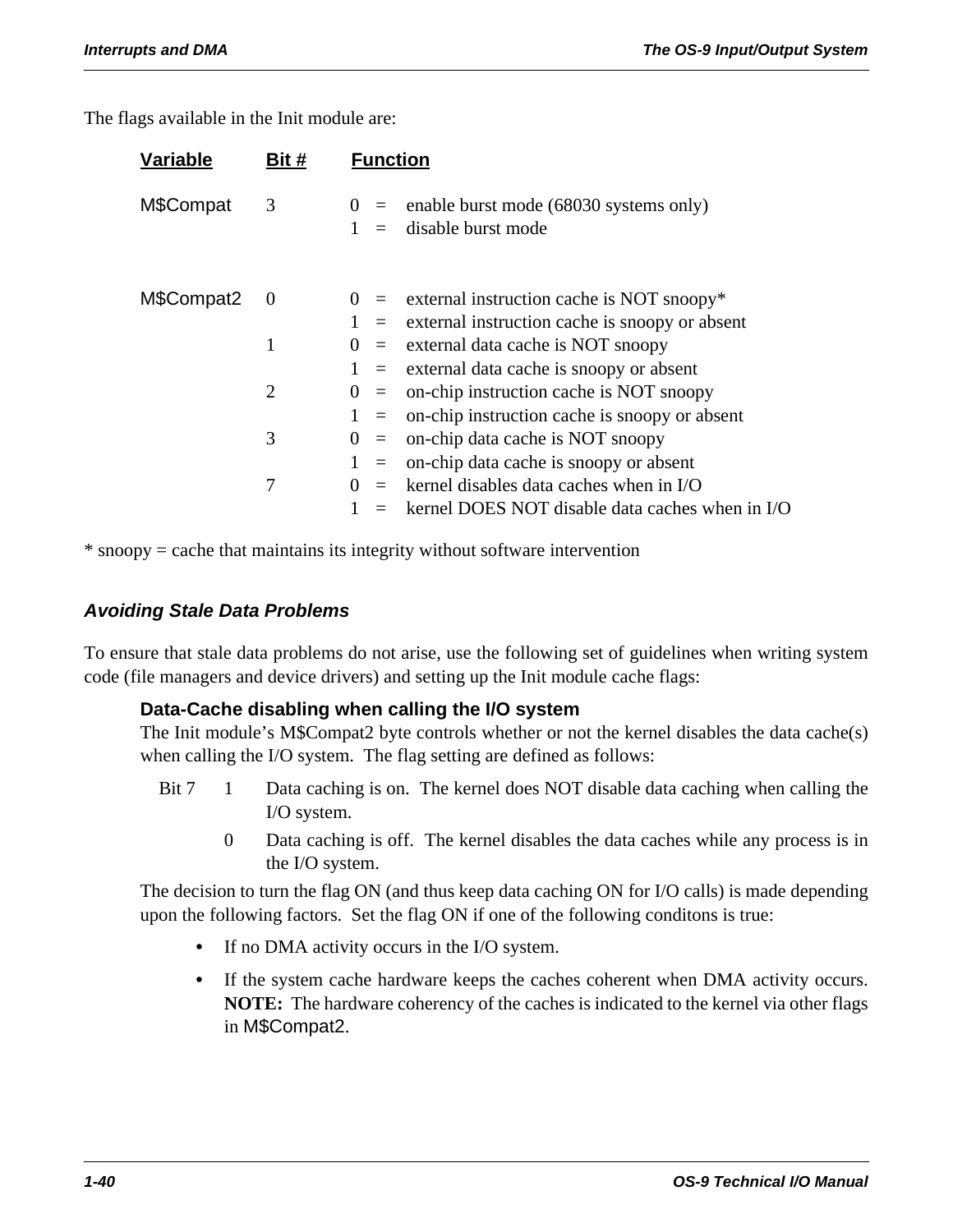• If the caches do not maintain coherency, and DMA drivers exist in the system, and they ensure that data cache flushes occur (the driver's perform F\$CCtl calls).

If none of the above situations can be guaranteed, stale data situations may arise (often at unexpected times) and system behavior may be affected. In these cases, leave the flag OFF so that data cache disabling will occur.

#### **Indication of Cache Coherency**

The M\$Compat2 variable also has flags that indicate whether or not a particular cache is coherent. Flagging a cache as coherent (when it is) allows the kernel to ignore specific cache flush requests, using F\$CCtl. This provides a speed improvement to the system, as unneccessary system calls are avoided and the caches are only explicitly flushed when absolutely necessary.

**NOTE:** An absent cache is inherently coherent, so it is important to indicate absent (as well as coherent) caches.

Device Drivers that use DMA can determine the need to flush the data caches using the kernel's system global variable, D\_SnoopD. This variable is set to a non-zero value if BOTH the on-chip and external data caches are flagged as snoopy (or absent). Thus a driver can inspect this variable, and determine whether a call to F\$CCtl is required or not.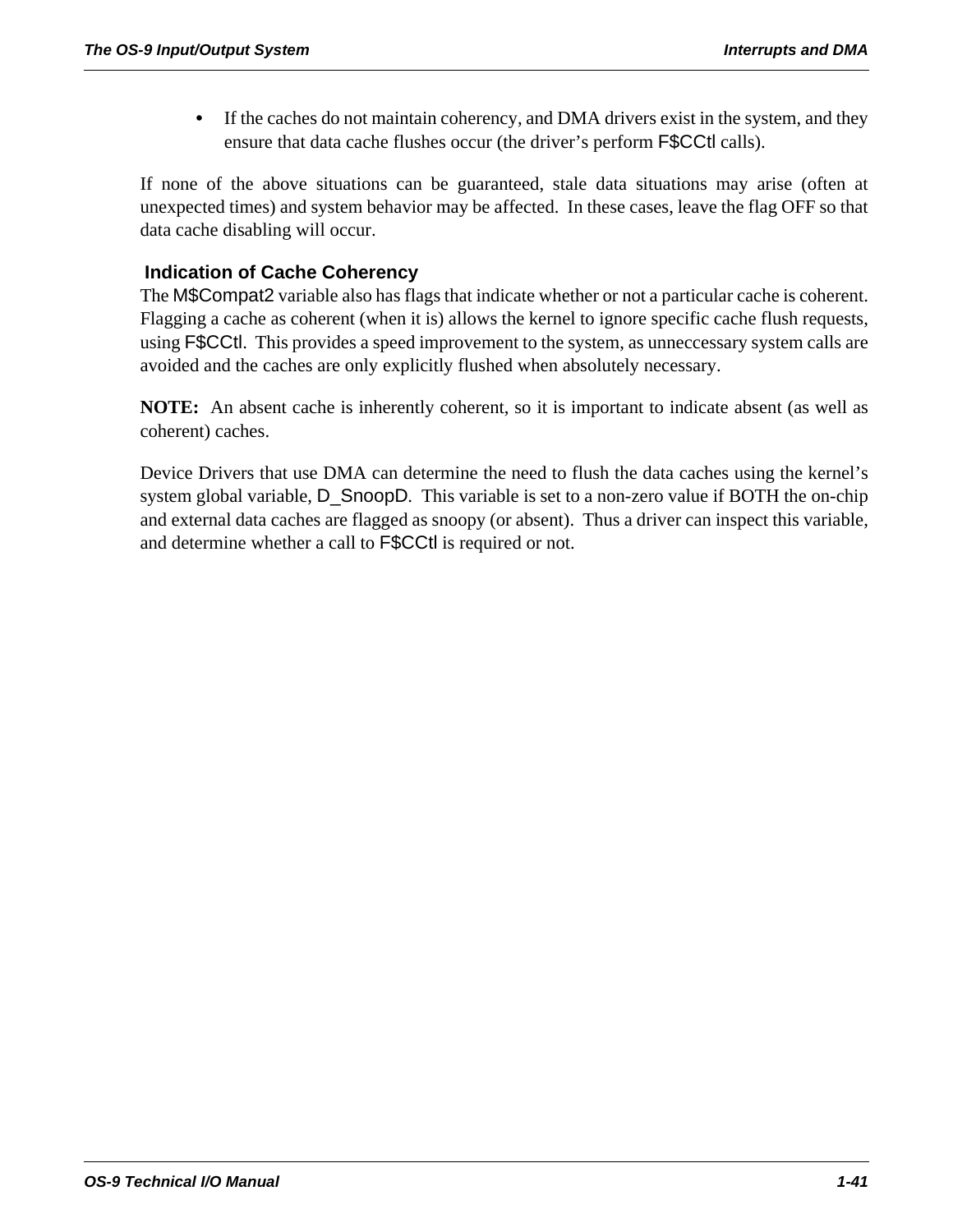### *Address Translation and DMA Transfers*

In some systems, the local address of memory is not the same as the address of the block as seen by other bus masters. This causes a problem for DMA I/O drivers, in that the driver is passed the local address of a buffer, but the DMA device itself requires a different address.

The Init module's "colored memory" lists provide a means to setup the local/external addressing map for the system. This mapping can be determined by device drivers in a generic manner using the F\$Trans system call. Thus, you should write drivers that have to deal with DMA devices in a manner that ensures the code will run on any address mapping situation. You can do this using the following algorithm:

If a pointer must be passed to an external bus master, a call should be made to the kernel's F\$Trans system call.

If F\$Trans returns an "unknown service request" error, no address translation is in effect for the system and the driver can pass the unmodified address to the other master.

If F\$Trans returns any other error, something is seriously wrong. The driver should return the error to the file manager.

If F\$Trans returns no error, the driver should check that the size returned for the translated block is the same as the size requested. If so, the address can be passed to the other master. If not, the driver can adopt one of two strategies:

- **•** Refuse to deal with "split blocks", and return an error to the file manager.
- **•** Break up the transfer request into multiple calls to the other master, using multiple calls to F\$Trans until the original block has been fully translated.

The first method proposed above (refuse split blocks) is the usual method adopted by drivers, as the current version of the kernel does allocate memory blocks that span address translation factors.

If drivers adopt these methods, the driver will function irrespective of the address translation issues. Boot drivers can also deal with this issue in a similar manner by using the TransFact global label in the bootstrap ROM.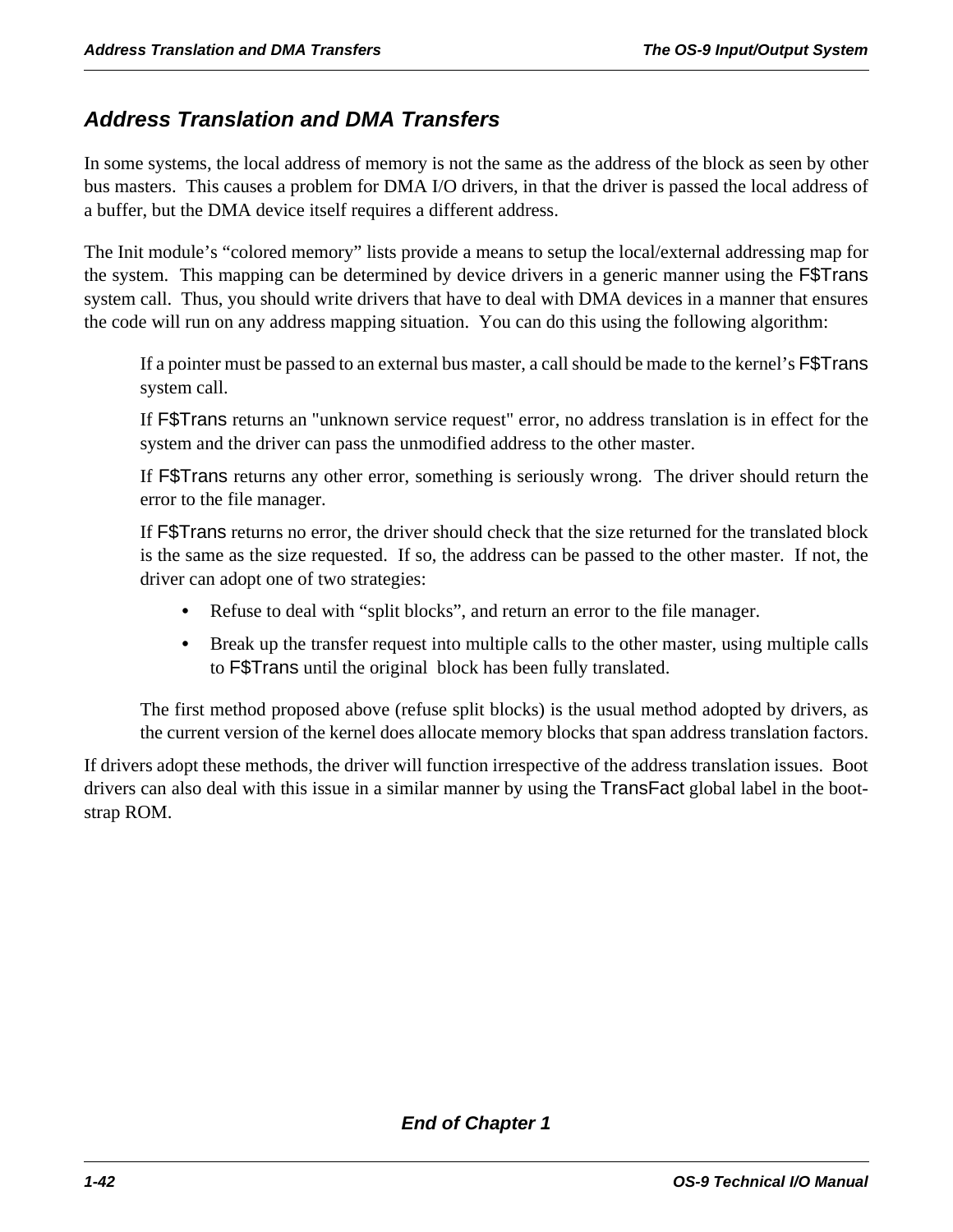# *Random Block File Manager (RBF)*

# *RBF General Description*

The Random Block File Manager (RBF) is a re-entrant subroutine package for I/O service requests to random-access devices. RBF can handle any number or type of such devices simultaneously (for example, large hard disk systems, small floppy systems, RAM disk systems, etc.) and is responsible for maintaining the logical file structure.

Because RBF is designed to support a wide range of devices with different performance and storage capacities, it is highly parameter-driven.

Some of the physical parameters RBF uses are stored on the media itself. On disk systems, this information is written on the first few sectors of track number zero. The device drivers also use this information, particularly the media format parameters stored on sector 0. These parameters are written by the format program when it initializes and tests the media. Storage systems that initialize themselves without using format are responsible for establishing the initial file structure of the media themselves (for example, RAM disk systems).

The following I/O service requests are handled by RBF:

| I\$ChgDir         | <b>ISClose</b>  | <b>I</b> \$Create | <b>I</b> \$Delete | <b>I</b> \$GetStt |
|-------------------|-----------------|-------------------|-------------------|-------------------|
| I\$MakDir         | I\$Open         | <b>I</b> SRead    | <b>I</b> \$ReadLn | <b>I</b> SSeek    |
| <b>I</b> \$SetStt | <b>I</b> SWrite | <b>I</b> SWritIn  |                   |                   |

The following I/O service requests do not call RBF:

I\$Attach I\$Detach I\$Dup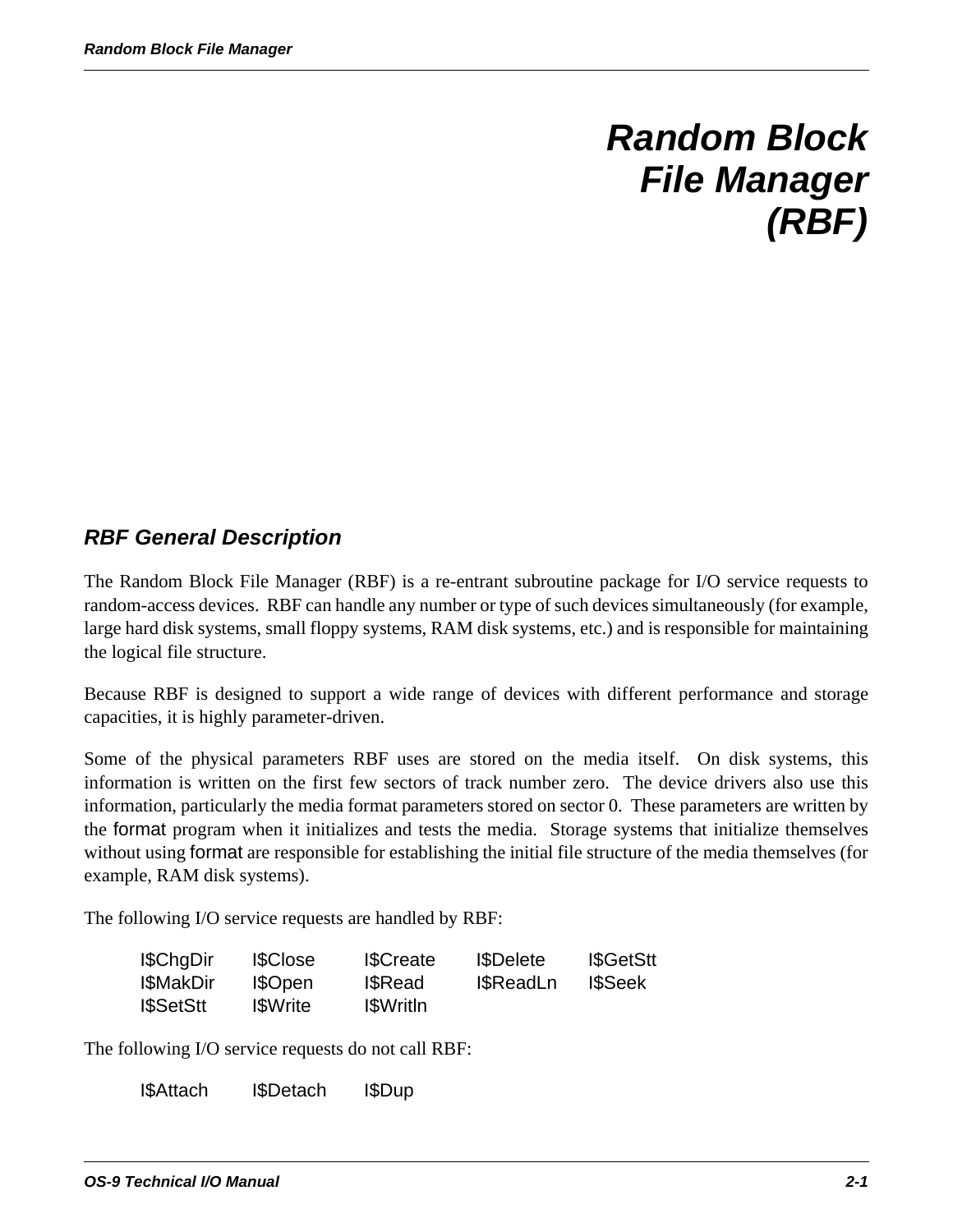#### *RBF I/O Service Requests*

When a process makes one of the following system calls to an RBF device, RBF executes the file manager functions described for that call.

I\$ChgDir RBF performs the following functions:

- **Sets the directory bit in the access mode**
- **Calls RBF's Open routine to search the specified pathlist**
- **If accessible, updates the appropriate default P\$DIO pointer in the process descriptor**
- **Closes the path opened by the Open routine**

I\$Close RBF performs the following functions:

- **Flushes any data that has not yet been written to the disk** (any partial block of data left from a previous write call)
- **Checks the use count in the path descriptor** If the use count is non-zero, no further action is taken. Otherwise, RBF:
	- **Updates the file descriptor, if necessary**
	- **Trims the file size, if necessary**
	- **Calls the device driver with the SS\_Close SetStat** (ignores any returned errors)
- I\$Create RBF performs the following functions:
	- **Initializes the path descriptor to the default option values**
	- **Searches directories specified or implied by the pathlist** If the user does not have permission to access a directory element, an error is returned.
	- **If the file is found, RBF will return an error**
	- **Creates a directory entry for the new file** If there is no free space in the directory, it is expanded to make room for the new entry.
	- **Creates and initializes a file descriptor for the file** If an initial size allocation has been specified, RBF attempts to allocate the specified amount of disk space for the file. If not specified, the first I\$Write expands the file.
	- **Calls the device driver with an SS\_Open SetStat** RBF ignores E\$UnkSvc errors, but aborts I\$Create on any other error.
- I\$Delete RBF performs the following functions: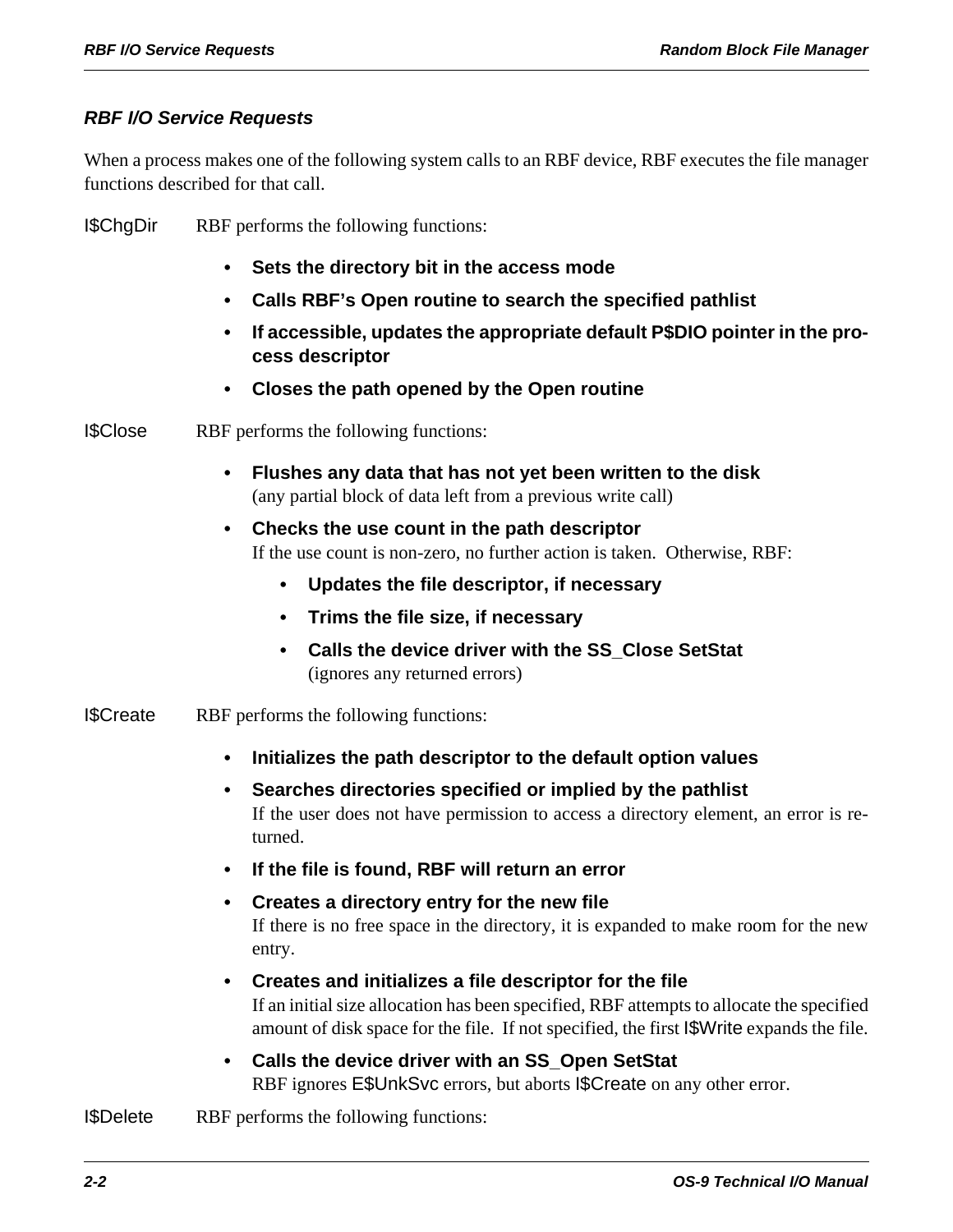- **Initializes the path descriptor to the default option values**
- **Searches any directories specified or implied by the pathlist** If the user does not have permission to access a directory element, an error is returned.
- **Checks the permission attributes of the file**

The file's directory bit (dirbit) must be turned off using the SS\_Attr SetStat call before I\$Delete is called. To delete the file, the user must have permission to write to the file and there cannot be other open paths to the file. An error is returned if these conditions are not met.

#### **• Decrements link count in file descriptor**

If the link count becomes zero, all disk space associated with the file is returned. This includes the file's file descriptor block. If the link count is non-zero, no disk space is returned.

#### **• Removes directory entry for the file**

I\$GetStt Refer to the I\$GetStt description in the *OS-9 Technical Manual* for a detailed explanation of the RBF supported I\$GetStt functions:

| SS EOF   | Check for end-of-file condition.           |
|----------|--------------------------------------------|
| SS FD    | Get a copy of the file descriptor.         |
| SS FDInf | Get a copy of a specified file descriptor. |
| SS_Opt   | Read path descriptor options.              |
| SS Pos   | Determine file position.                   |
| SS_Ready | Test for data ready.                       |
| SS Size  | Determine file's size.                     |

All other GetStat calls are passed to the driver.

- I\$MakDir RBF performs a Create operation with the directory bit set for the file access mode. If the Create succeeds, RBF creates directory entries for "." and ".." in the new directory file and then closes the path opened by Create.
- I\$Open RBF performs the following functions:
	- **Initializes the path descriptor with the default option values**
	- **Searches any directories specified or implied by the pathlist** If the user does not have permission to access a directory element, an error is returned.
	- **Checks the permission attributes of the file** If the user does not have permission to open the file in the access mode requested, an error is returned.
	- **Updates the last modified date in the file descriptor, if open for writing**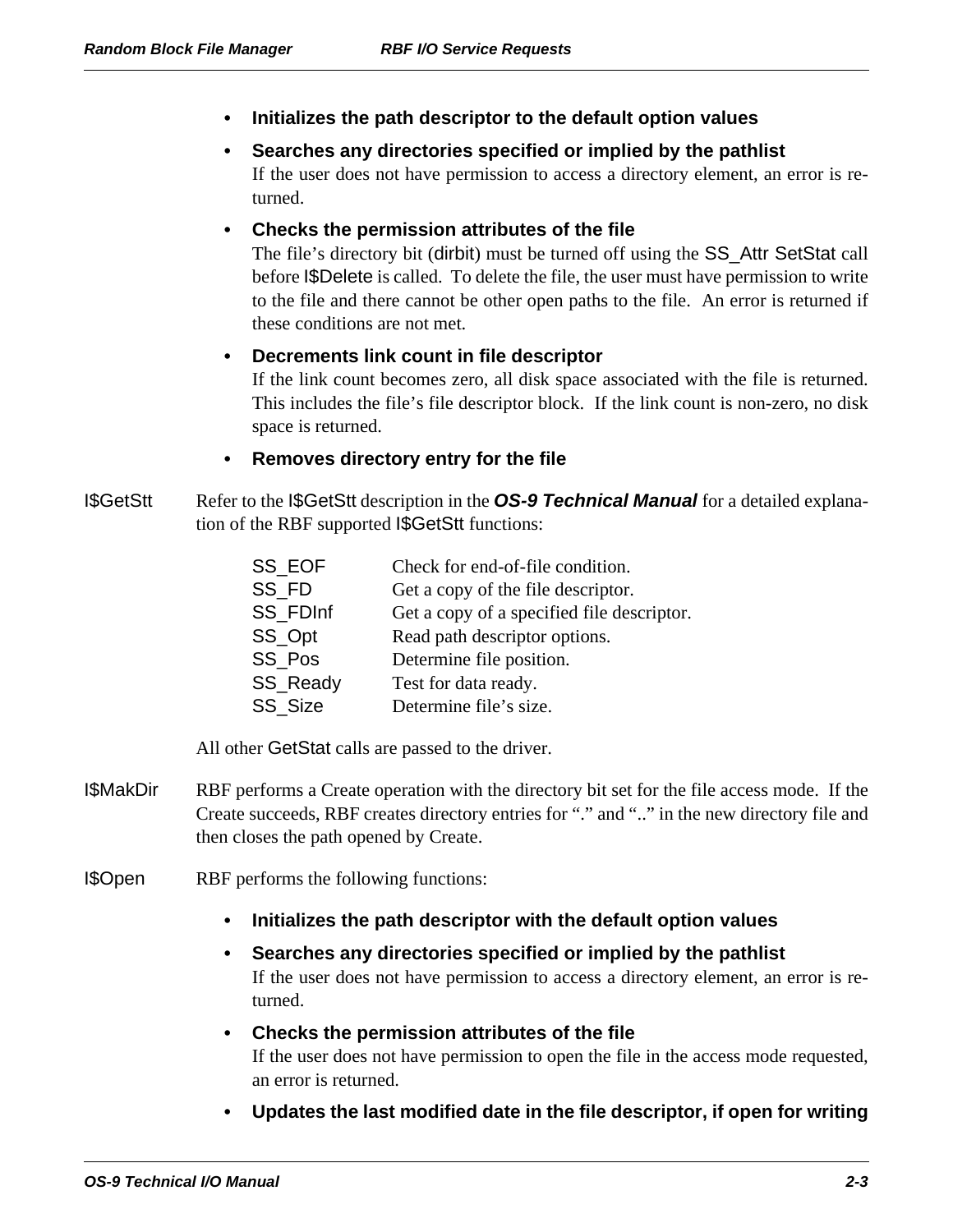# **• Calls the device driver with the SS\_Open SetStat**

RBF ignores E\$UnkSvc errors, but aborts the I\$Open on any other error.

I\$Read RBF performs the following functions:

**• Attempts to acquire a record lock of the section of the file**

If the record is in use, RBF waits for the time specified by the SS\_Ticks SetStat call. This value defaults to zero, resulting in an indefinite sleep until the record becomes available.

- **Determines if there is data left to read in the file** If there is none, an end-of-file error (E\$EOF) is returned.
- **Calls the driver to read the data, as needed by RBF** Complete blocks of data are transferred directly into the process's buffer. Partial blocks are read into a buffer maintained by RBF after which the portion of data requested from those blocks are copied into the calling process's buffer. If the requested data was found in a buffer from a previous read, RBF copies the data to the calling process's buffer without calling the driver**.**

If the file is open only for reading, the record lock on the requested section is released immediately. If the file is open for update, the record remains locked. A read of 0 bytes, a read of a different section, or an I\$Write releases the current section's record lock.

I\$ReadLn I\$ReadLn is similar to I\$Read, except that RBF maintains a buffer to read data into using single sector reads. It searches the data until it locates the first end-of-record character (carriage return), or reads the number of bytes requested, whichever comes first. It copies the read buffer into the process's buffer as necessary.

> If the file is open only for reading, the record lock on the requested section is released immediately. If the file is open for update, the record remains locked. A read of 0 bytes, a read of a different section, or an I\$Write releases the current section's record lock.

> **NOTE:** The portion of the file that is record locked begins at the file position from where the I\$ReadLn call was made and continues through the number of bytes requested, regardless of whether the EOR is found earlier.

- I\$Seek RBF sets the current position in the path descriptor to the specified position. If RBF's internal buffer contains a sector which contains modified data, and the new position is not in that sector, the driver is called to write that sector before the current position in the path descriptor is updated.
- I\$SetStt Refer to the I\$SetStt description in the *OS-9 Technical Manual* for a detailed explanation of the RBF supported I\$SetStt functions: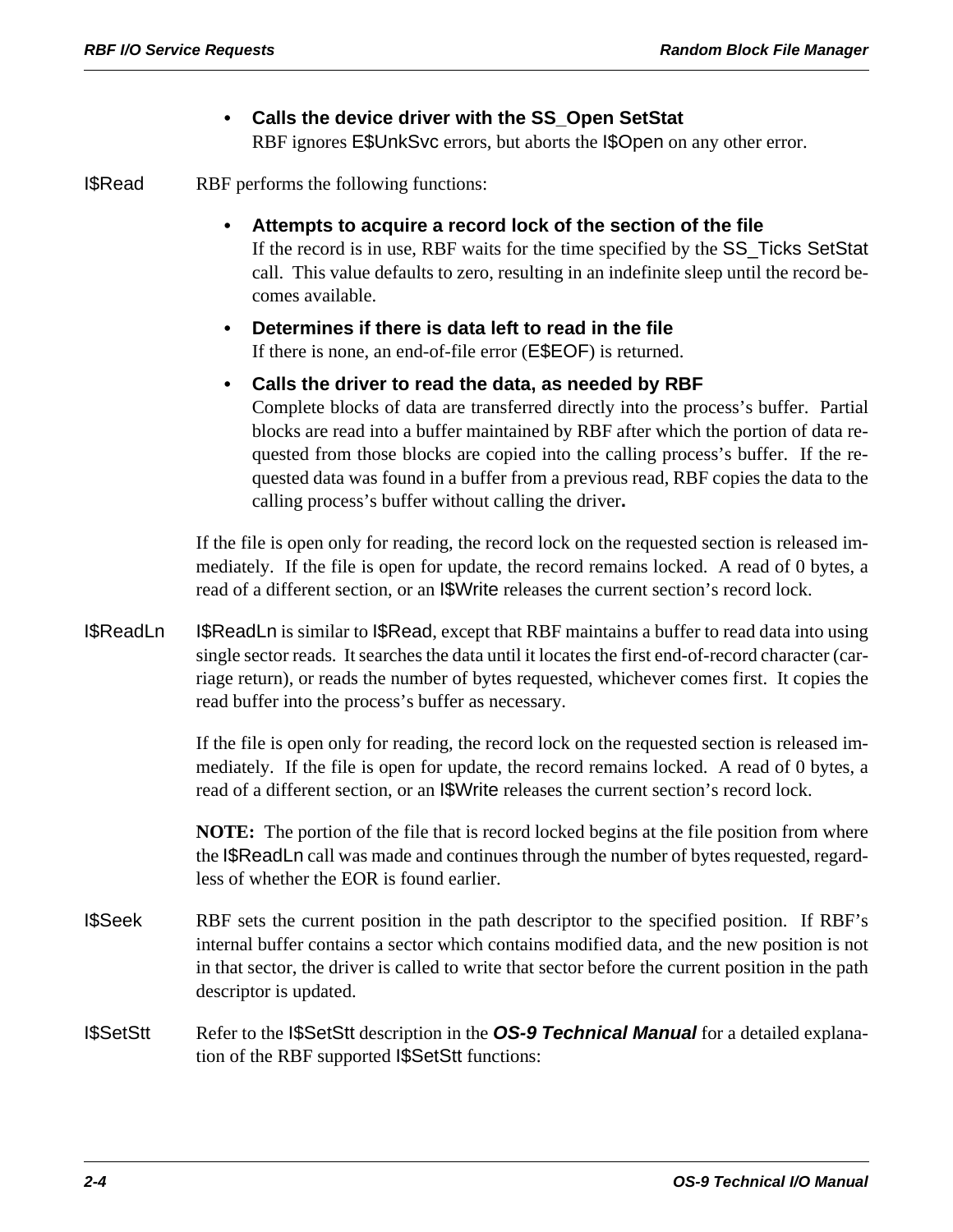| <b>SS Attr</b>  | Set file's permission attributes.       |
|-----------------|-----------------------------------------|
| SS FD           | Write some file descriptor information. |
| SS Lock         | Record lock a portion of the file.      |
| SS_Opt          | Write the path descriptor options.      |
| <b>SS RsBit</b> | Reserve bitmap sector.                  |
| SS Size         | Set the file's size.                    |
| <b>SS Ticks</b> | Set the record locking time-out value.  |
|                 |                                         |

All other SetStat calls are passed to the driver.

**NOTE:** SS\_Opt is passed to the driver after processing by RBF. If an unknown service request error (E\$UnkSvc) is returned by the driver, it is ignored.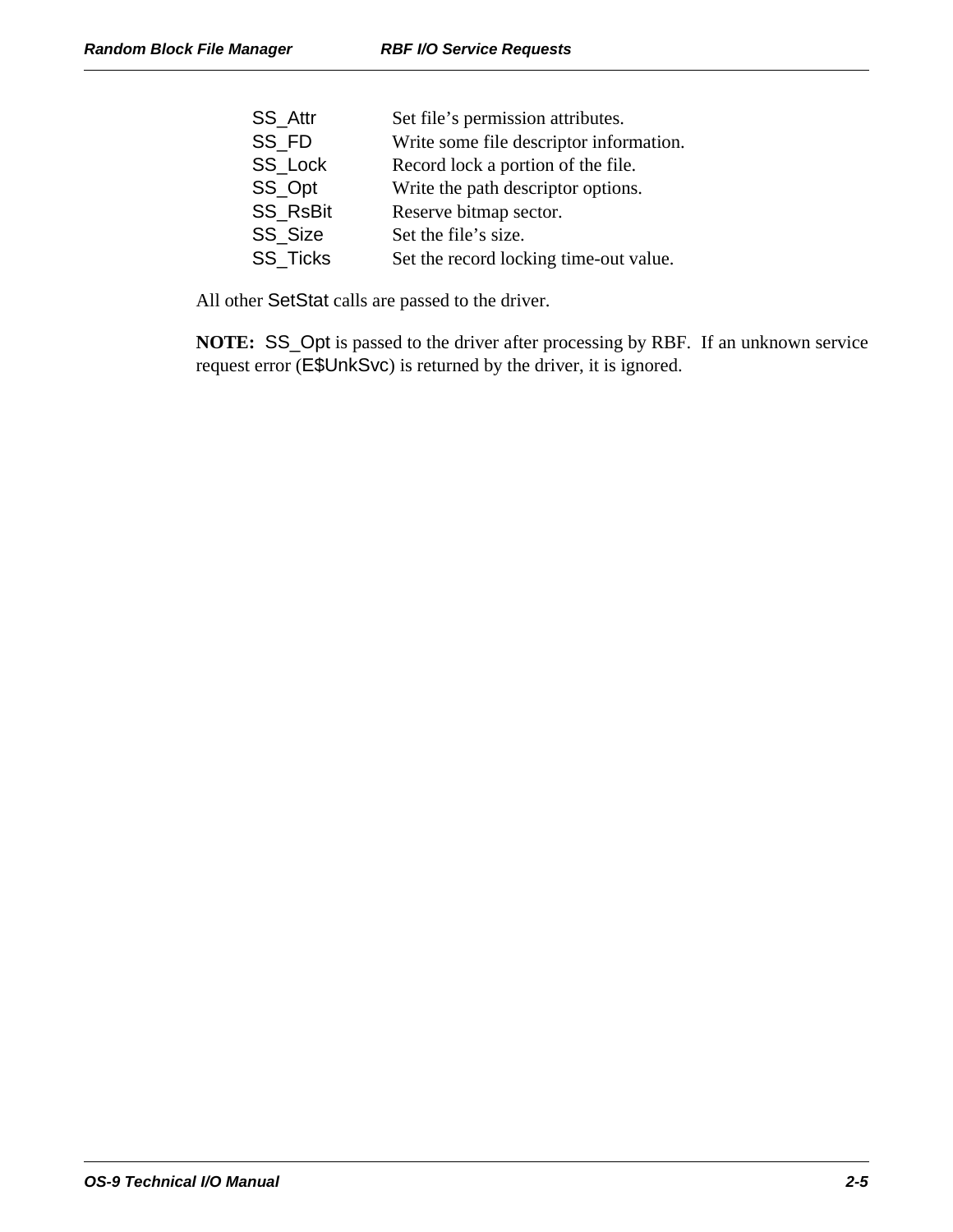- I\$Write RBF performs the following functions:
	- **Attempts to acquire a record lock of the section of the file**

If the record is in use, RBF waits for the time specified by the SS\_Ticks SetStat call. This value defaults to zero which results in an indefinite sleep until the record becomes available.

- **Expands the file, if necessary**
- **Calls the driver to write the data, as needed**

Complete blocks of data are transferred directly from the process's buffer. Partial blocks are copied into a buffer maintained by RBF. This data is written after a subsequent write fills the buffer, or a seek, read, or write is done to another portion of the file, or when the file is closed.

Any active record lock is released once the section has been written. A write of zero bytes also releases the record lock.

I\$Writln I\$Writln is similar to I\$Write, except that RBF searches the calling process's data buffer for an end-of-record character (carriage return). If one is found, only the data up to that end-of-record character is written. If no end-of-record character is found, RBF writes the number of bytes specified by the caller.

> Any active record lock is released once the section has been written. A write of 0 bytes also releases the record lock.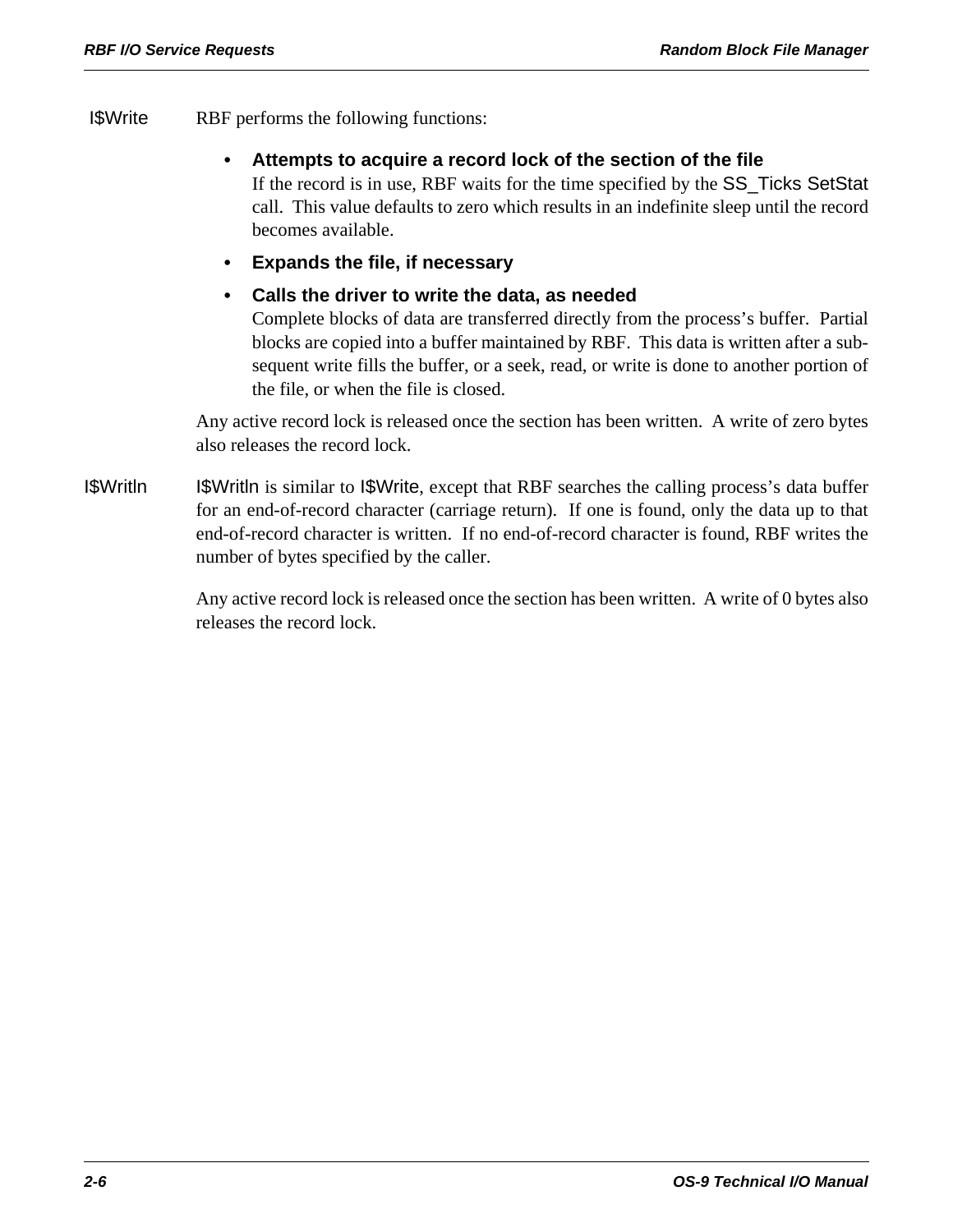# *RBF Device Descriptor Modules*

This section describes the definitions of the initialization table contained in device descriptor modules for RBF devices. The table immediately follows the standard device descriptor module header fields. The size of the table is defined in the M\$Opt field.

| <b>Device Descriptor</b> | <b>Path Descriptor</b> |                                                |
|--------------------------|------------------------|------------------------------------------------|
| <b>Offset</b>            | Label                  | <b>Description</b>                             |
| \$48                     | PD_DTP                 | <b>Device Class</b>                            |
| \$49                     | PD_DRV                 | Drive Number                                   |
| \$4A                     | PD STP                 | <b>Step Rate</b>                               |
| \$4B                     | PD_TYP                 | Device Type                                    |
| \$4C                     | PD_DNS                 | Density                                        |
| \$4D                     |                        | Reserved                                       |
| \$4E                     | PD_CYL                 | Number of Cylinders                            |
| \$50                     | PD_SID                 | Number of Heads/Sides                          |
| \$51                     | PD_VFY                 | <b>Disk Write Verification</b>                 |
| \$52                     | PD_SCT                 | <b>Default Sectors/Track</b>                   |
| \$54                     | PD_T0S                 | Default Sectors/Track 0                        |
| \$56                     | PD_SAS                 | <b>Segment Allocation Size</b>                 |
| \$58                     | PD_ILV                 | <b>Sector Interleave Factor</b>                |
| \$59                     | PD_TFM                 | <b>DMA Transfer Mode</b>                       |
| \$5A                     | PD_TOffs               | <b>Track Base Offset</b>                       |
| \$5B                     | PD_SOffs               | <b>Sector Base Offset</b>                      |
| \$5C                     | PD_SSize               | Sector Size (in bytes)                         |
| \$5E                     | PD Cntl                | Control Word                                   |
| \$60                     | PD_Trys                | Number of Tries                                |
| \$61                     | PD_LUN                 | <b>SCSI Unit Number of Drive</b>               |
| \$62                     | PD WPC                 | <b>Cylinder to Begin Write Precompensation</b> |
| \$64                     | PD_RWR                 | <b>Cylinder to Begin Reduced Write Current</b> |
| \$66                     | PD_Park                | <b>Cylinder to Park Disk Head</b>              |
| \$68                     | PD_LSNOffs             | <b>Logical Sector Offset</b>                   |
| \$6C                     | PD_TotCyls             | Number of Cylinders On Device                  |
| \$6E                     | <b>PD CtririD</b>      | <b>SCSI</b> Controller ID                      |
| \$6F                     | PD_Rate                | Data transfer/Disk Rotation Rates              |
| \$70                     | PD_ScsiOpt             | <b>SCSI Driver Options Flags</b>               |
| \$74                     | PD MaxCnt              | <b>Maximum Transfer Count</b>                  |

**NOTE:** In this table the offset values are the device descriptor offsets, while the labels are the path descriptor offsets. To correctly access these offsets in a device descriptor using the path descriptor labels, you must make the following adjustment: (M\$DTyp - PD\_OPT)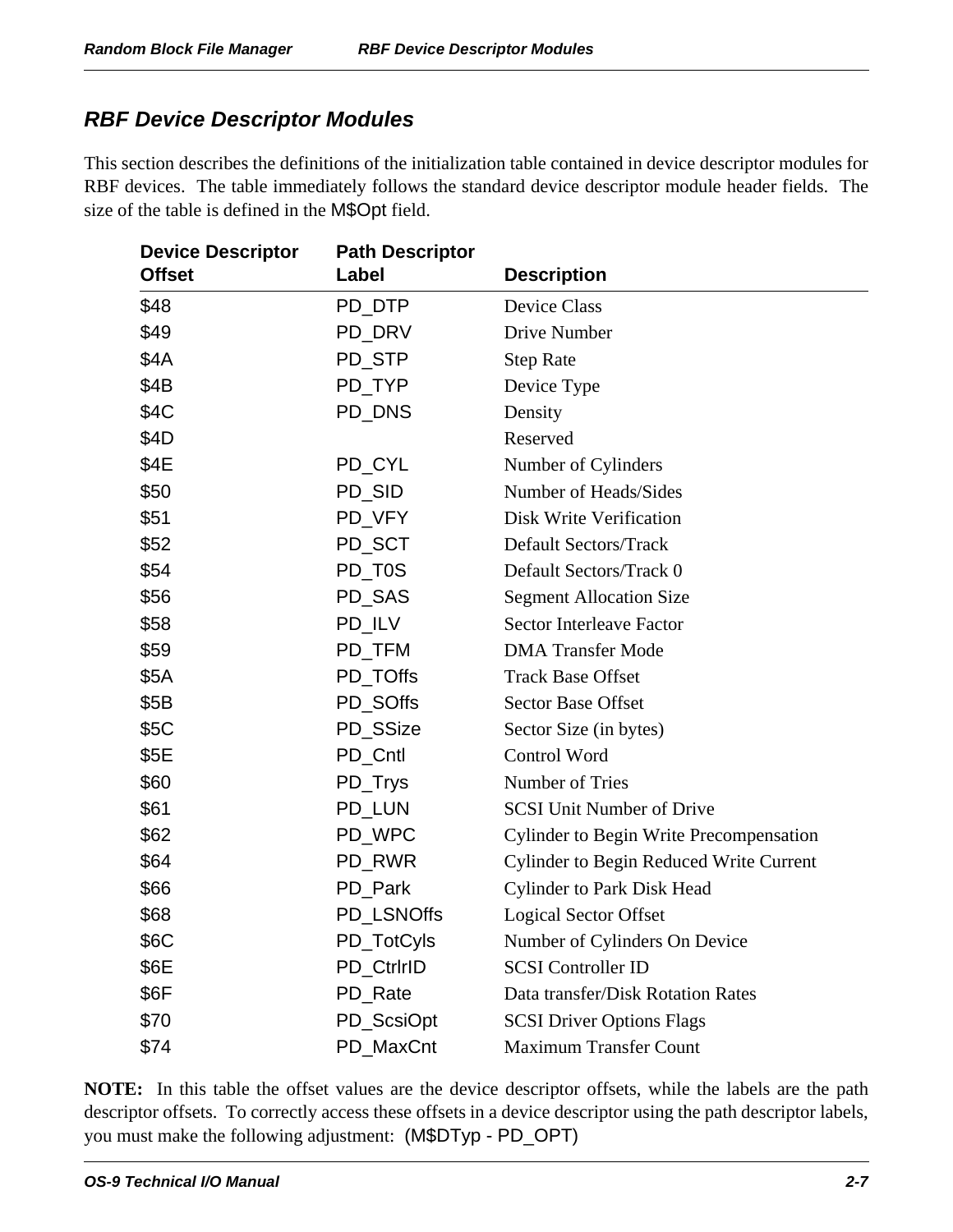For example, to access the drive number in a device descriptor, use PD\_DRV + (M\$DTyp - PD\_OPT). To access the drive number in the path descriptor, use PD\_DRV. Module offsets are resolved in assembly code by using the names shown here and linking with the relocatable library: sys.l or usr.l.

#### **Name Description**

#### PD\_DTP **Device Type**

This field is set to one for RBF devices.

#### PD\_DRV **Drive number**

This field is used to associate a one-byte logical integer with each drive that a driver/controller will handle. Each controller's drives should be numbered 0 to n-1 (n is the maximum number of drives the controller can handle and is set into V\_NDRV by the driver's INIT routine). This number defines which drive table the driver and RBF access for this device. RBF uses this number to set up the drive table pointer (PD\_DTB). Prior to initializing PD\_DTB, RBF verifies that PD\_DRV is valid for the driver by checking for a value less than V\_NDRV in the driver's static storage. If not, RBF aborts the path open and returns an error. On simple hardware, this logical drive number is often the same as the physical drive number.

#### PD\_STP **Step rate**

This field contains a code that sets the drive's head-stepping rate. To reduce access time, the step rate should be set to the fastest value of which the drive is capable. For floppy disks, the following codes are commonly used:

| <b>Step Code</b> | 5" Disks         | 8" Disks         |
|------------------|------------------|------------------|
| 0                | 30 <sub>ms</sub> | 15 <sub>ms</sub> |
|                  | 20ms             | 10 <sub>ms</sub> |
| 2                | 12ms             | 6 <sub>ms</sub>  |
| 3                | 6 <sub>ms</sub>  | 3 <sub>ms</sub>  |

For hard disks, the value in this field is usually driver dependent.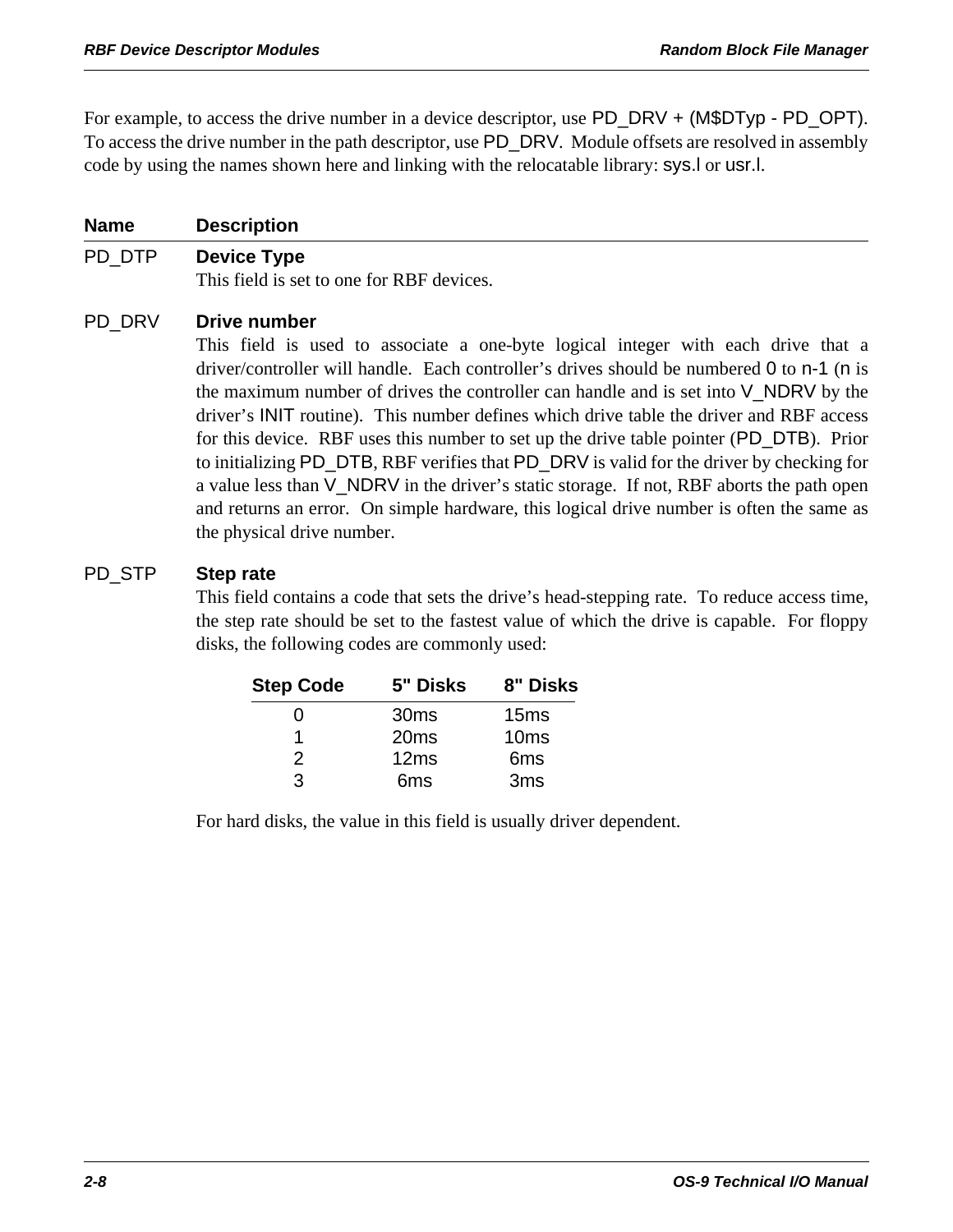#### PD\_TYP **Disk Type**

Defines the physical type of the disk, and indicates the revision level of the descriptor.

If bit  $7 = 0$ , floppy disk parameters are described in bits 0-6:

| bit 0:                | $0 = 51/4$ " floppy disk (pre-Version 2.4 of OS-9)<br>$1 = 8$ " floppy disk (pre-Version 2.4 of OS-9)                                                                            |
|-----------------------|----------------------------------------------------------------------------------------------------------------------------------------------------------------------------------|
|                       | bits 1-3: $0 =$ (pre-Version 2.4 descriptor) Bit 0 describes type/rates.<br>$1 = 8$ " physical size<br>$2 = 51/4$ " physical size<br>$3 = 31/2$ " physical size<br>4-7: Reserved |
| bit $4$ :<br>bit $5:$ | Reserved<br>$0 =$ Track 0, side 0, single density<br>$1 =$ Track 0, side 0, double density                                                                                       |
| bit $6$ :             | Reserved                                                                                                                                                                         |
|                       | If bit $7 = 1$ , hard disk parameters are described in bits 0-6:                                                                                                                 |

bits 0-5: Reserved

bit 6:  $0 =$  Fixed hard disk  $1 =$  Removable hard disk

#### PD\_DNS **Disk Density \***

Indicates the hardware density capabilities of a floppy disk drive:

| bit 0:   | $0 =$ Single bit density (FM)              |
|----------|--------------------------------------------|
|          | $1 =$ Double bit density (MFM)             |
| bit 1:   | $1 =$ Double track density 96 TPI/135 TPI) |
| bit 2:   | $1 =$ Quad track density (192 TPI)         |
| bit $3:$ | $1 =$ Octal track density (384 TPI)        |

#### PD\_CYL **Number of cylinders (tracks) \***

Indicates the logical number of cylinders per disk. Format uses this value, PD\_SID, and PD\_SCT to determine the size of the drive. PD\_CYL is often the same as the physical cylinder count (PD\_TotCyls), but can be smaller if using partitioned drives (PD\_LSNOffs) or track offsetting (PD\_TOffs).

If the drive is an autosize drive (PD\_Cntl), format ignores this field.

 **<sup>\*</sup> These parameters are format specific.**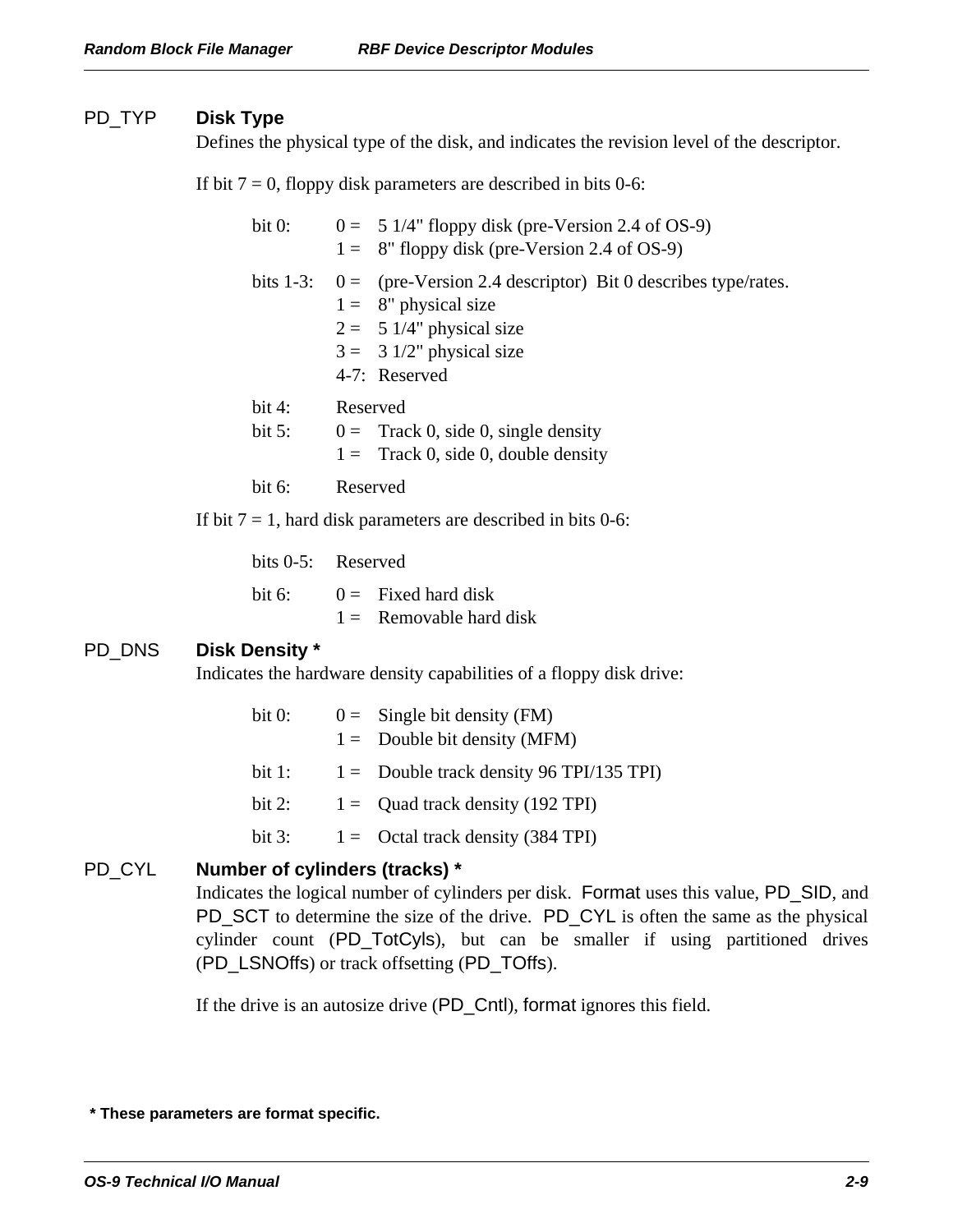| <b>Name</b> | <b>Description</b>                                                                                                                                                                                                                                                                                                    |
|-------------|-----------------------------------------------------------------------------------------------------------------------------------------------------------------------------------------------------------------------------------------------------------------------------------------------------------------------|
| PD_SID      | <b>Heads or Sides *</b><br>This field indicates the number of heads for a hard disk (Heads) or the number of surfaces<br>for a floppy disk (Sides). If the drive is an autosize drive (PD_Cntl), format ignores this<br>field.                                                                                        |
| PD_VFY      | <b>Verify Flag</b><br>This field indicates whether or not to verify write operations.                                                                                                                                                                                                                                 |
|             | $0 =$ verify disk write<br>$1 = no$ verification                                                                                                                                                                                                                                                                      |
|             | <b>NOTE:</b> Write verify operations are generally performed on floppy disks. They are not<br>generally performed on hard disks because of the lower soft error rate of hard disks.                                                                                                                                   |
| PD_SCT      | Default sectors/track*<br>This field indicates the number of sectors per track. If the drive is an autosize drive<br>(PD_Cntl), format ignores this field.                                                                                                                                                            |
| PD_T0S      | Default Sectors/Track (Track 0) *<br>This field indicates the number of sectors per track for track 0. This may be different than<br>PD_SCT (depending on specific disk format). If the drive is an autosize drive (PD_Cntl),<br>format ignores this field.                                                           |
| PD_SAS      | <b>Segment allocation size</b><br>Indicates the default minimum number of sectors to be allocated when a file is expanded.<br>Typically, this is set to the number of sectors on the media track (for example, 8 for floppy<br>disks, 32 for hard disks), but can be adjusted to suit the requirements of the system. |
| PD_ILV      | Sector interleave factor *<br>Indicates the sequential arrangement of sectors on a disk (for example, 1, 2, 3 or 1, 3, 5).<br>For example, if the interleave factor is 2, the sectors are arranged by $2$ 's $(1, 3, 5)$ starting<br>at the base sector (see PD_SOffs).                                               |
|             | <b>NOTE:</b> Optimized interleaving can drastically improve I/O throughput.                                                                                                                                                                                                                                           |
|             | <b>NOTE:</b> PD_ILV is typically only used when the media is formated, as format uses this<br>field to determine the default interleave. However, when the media format occurs<br>(ISSetStat, SS_WTrk call), the desired interleave is passed in the parameters of the call.                                          |

.

 **<sup>\*</sup> These parameters are format specific.**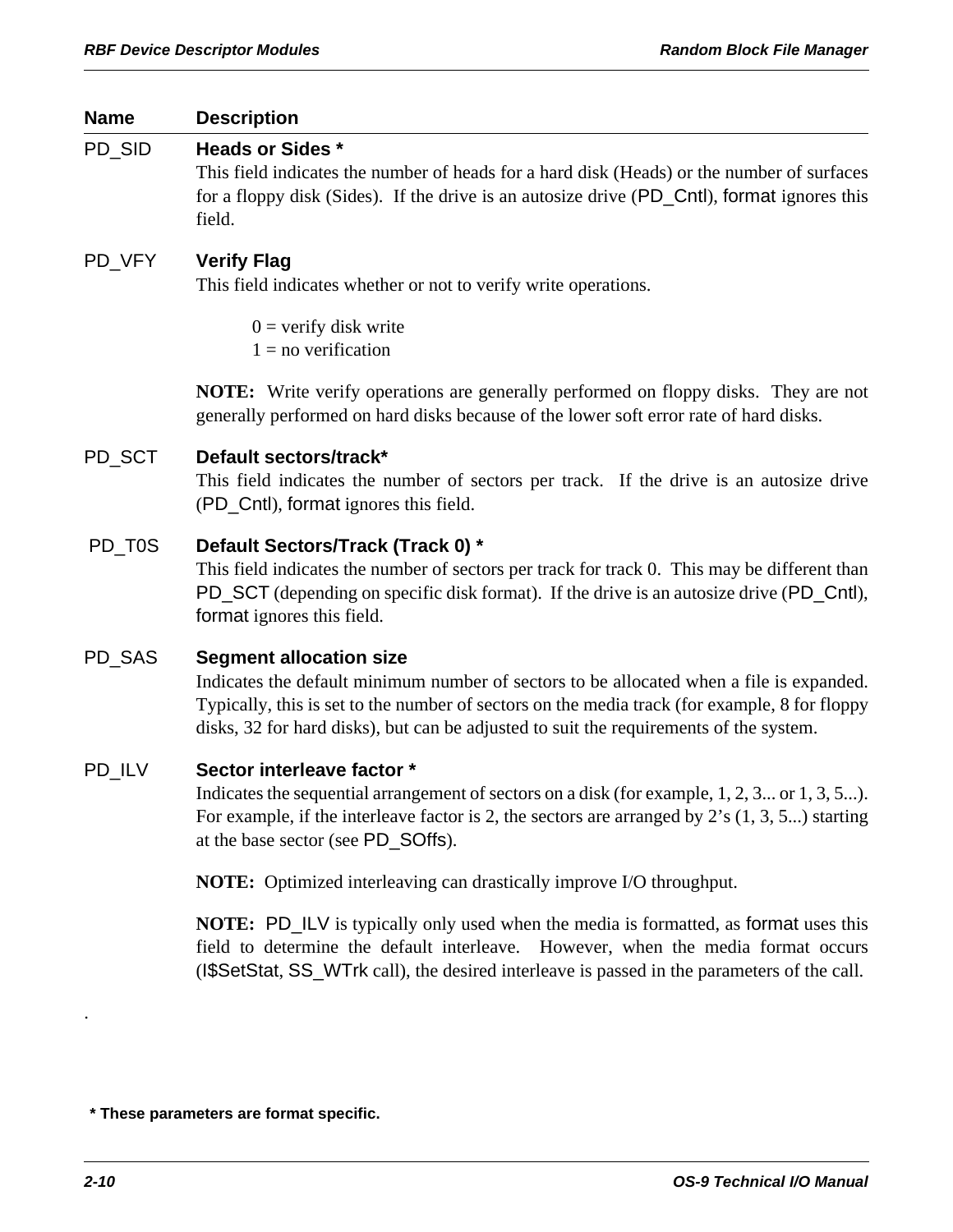| <b>Name</b> | <b>Description</b>                                                                                                                                                                                                                                                                                                                                                                                                                                                                                                                                                                                                     |  |
|-------------|------------------------------------------------------------------------------------------------------------------------------------------------------------------------------------------------------------------------------------------------------------------------------------------------------------------------------------------------------------------------------------------------------------------------------------------------------------------------------------------------------------------------------------------------------------------------------------------------------------------------|--|
| PD_TFM      | DMA (Direct Memory Access) transfer mode<br>Indicates the mode of transfer for DMA access, if the driver is capable of handling different<br>DMA modes. Use of this field is driver dependent.                                                                                                                                                                                                                                                                                                                                                                                                                         |  |
| PD_TOffs    | Track base offset *<br>This field is the offset to the first accessible physical track number. Track 0 is not always<br>used as the base track because it is often a different density.                                                                                                                                                                                                                                                                                                                                                                                                                                |  |
| PD_SOffs    | Sector base offset *<br>This field is the offset to the first accessible physical sector number on a track. Sector 0 is<br>not always the base sector.                                                                                                                                                                                                                                                                                                                                                                                                                                                                 |  |
| PD_SSize    | <b>Sector Size</b><br>Indicates the physical sector size in bytes. The default sector size is 256. Depending upon<br>whether the driver supports non-256 byte logical sector sizes (that is, a variable sector size<br>driver), the field is used as follows:                                                                                                                                                                                                                                                                                                                                                          |  |
|             | <b>Variable Sector Size Driver</b><br>٠<br>If the driver supports variable logical sector sizes, RBF inspects this value during a<br>path open (specifically, after the driver returns "no error" on the SS_VarSect<br>GetStat call) and uses this value as the <i>logical</i> sector size of the media. This value<br>is then copied into PD_SctSiz of the path descriptor options section, so that<br>applications programs can know the logical sector size of the media, if required.<br>RBF supports logical sector sizes from 256 bytes to 32,768 bytes, in integral binary<br>multiples (256, 512, 1024, etc.). |  |
|             | During the SS_VarSect call, the driver can validate or update this field (or the me-<br>dia itself) according to the driver's conventions. These typically are:                                                                                                                                                                                                                                                                                                                                                                                                                                                        |  |
|             | $\lambda$ If the driver can dynamically determine the media's sector size, and<br>PD_SSize is passed in as 0, the driver updates this field according to the<br>current media setting.                                                                                                                                                                                                                                                                                                                                                                                                                                 |  |
|             | If the driver can dynamically set the media's sector size, and PD_SSize is<br>i<br>passed in as a non-zero value, the driver sets the media to the value in<br>PD_SSize (this is typical when re-formatting the media).                                                                                                                                                                                                                                                                                                                                                                                                |  |
|             | $\neg$ If the driver cannot dynamically determine or set the media sector size, it<br>usually validates PD_SSize against the supported sector sizes, and returns an<br>error (E\$SectSiz) if PD_SSize contains an invalid value.                                                                                                                                                                                                                                                                                                                                                                                       |  |
|             |                                                                                                                                                                                                                                                                                                                                                                                                                                                                                                                                                                                                                        |  |

 **\* These parameters are format specific.**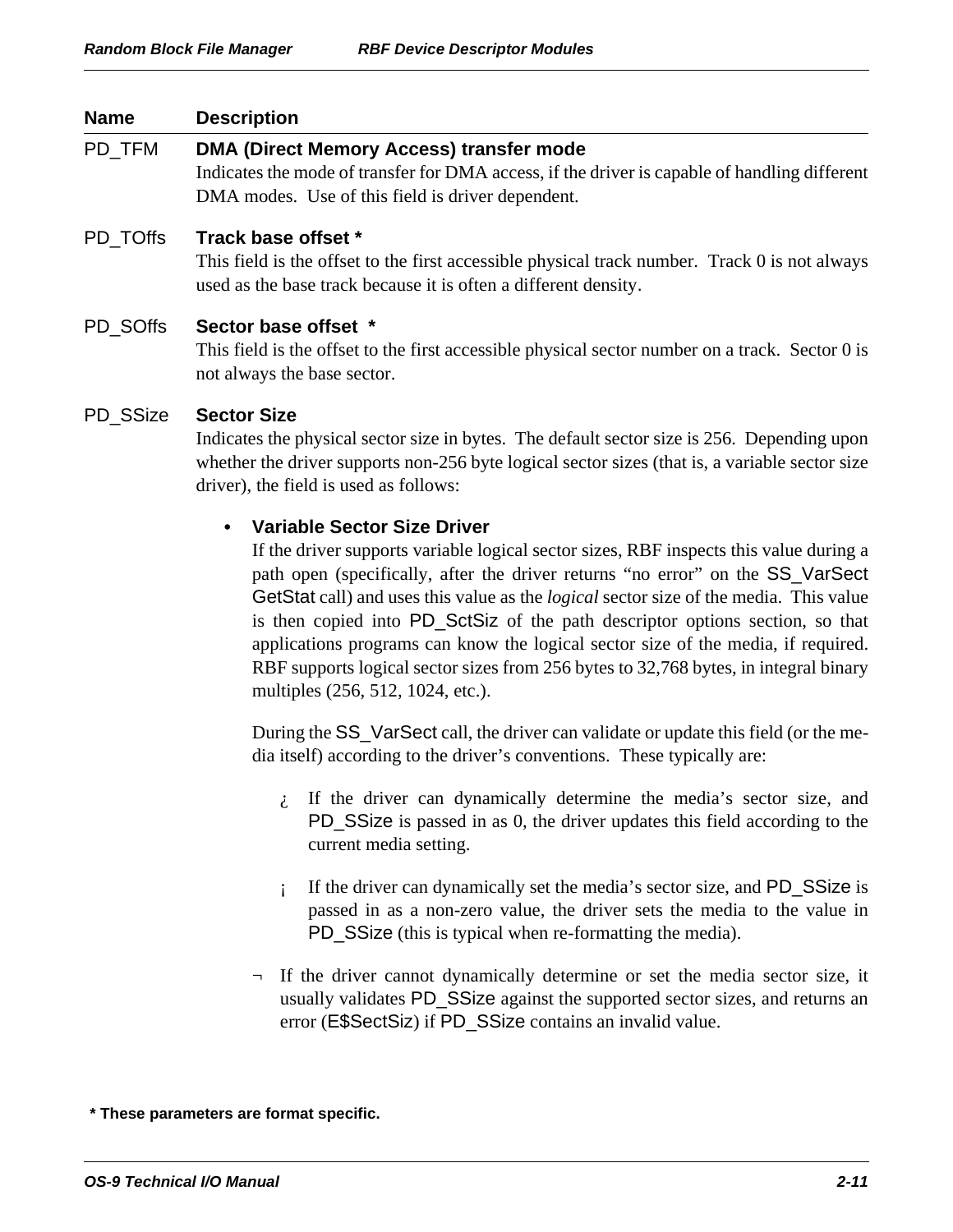#### **• Non-Variable Sector Size Driver**

If the driver does not support variable logical sector sizes (that is, logical sector size is fixed at 256 bytes), RBF ignores PD\_SSize. In this case, PD\_SSize can be used to support deblocking drivers that support various physical sector sizes.

**NOTE:** A non-variable sector sized driver is defined as a driver which returns the E\$UnkSvc error for GetStat (SS\_VarSect).

#### PD\_Cntl **Device Control Word**

Indicates options that reflect the capabilities of the device. These options may be set by the user, as follows:

| bit 0:    | $0 =$ Format enable<br>$1 =$ Format inhibit                                                                  |
|-----------|--------------------------------------------------------------------------------------------------------------|
| bit $1$ : | $0 =$ Single-Sector I/O<br>$1 = Multi- Sector I/O capable$                                                   |
| bit $2$ : | $0 =$ Device has non-stable ID<br>$1 =$ Device has stable ID                                                 |
| bit $3:$  | $0 =$ Device size determined from descriptor values<br>$1 =$ Device size obtained by $SS$ DSize GetStat call |
| bit $4:$  | $0 =$ Device cannot format a single track<br>$1 =$ Device can format a single track                          |

bit 5-15: Reserved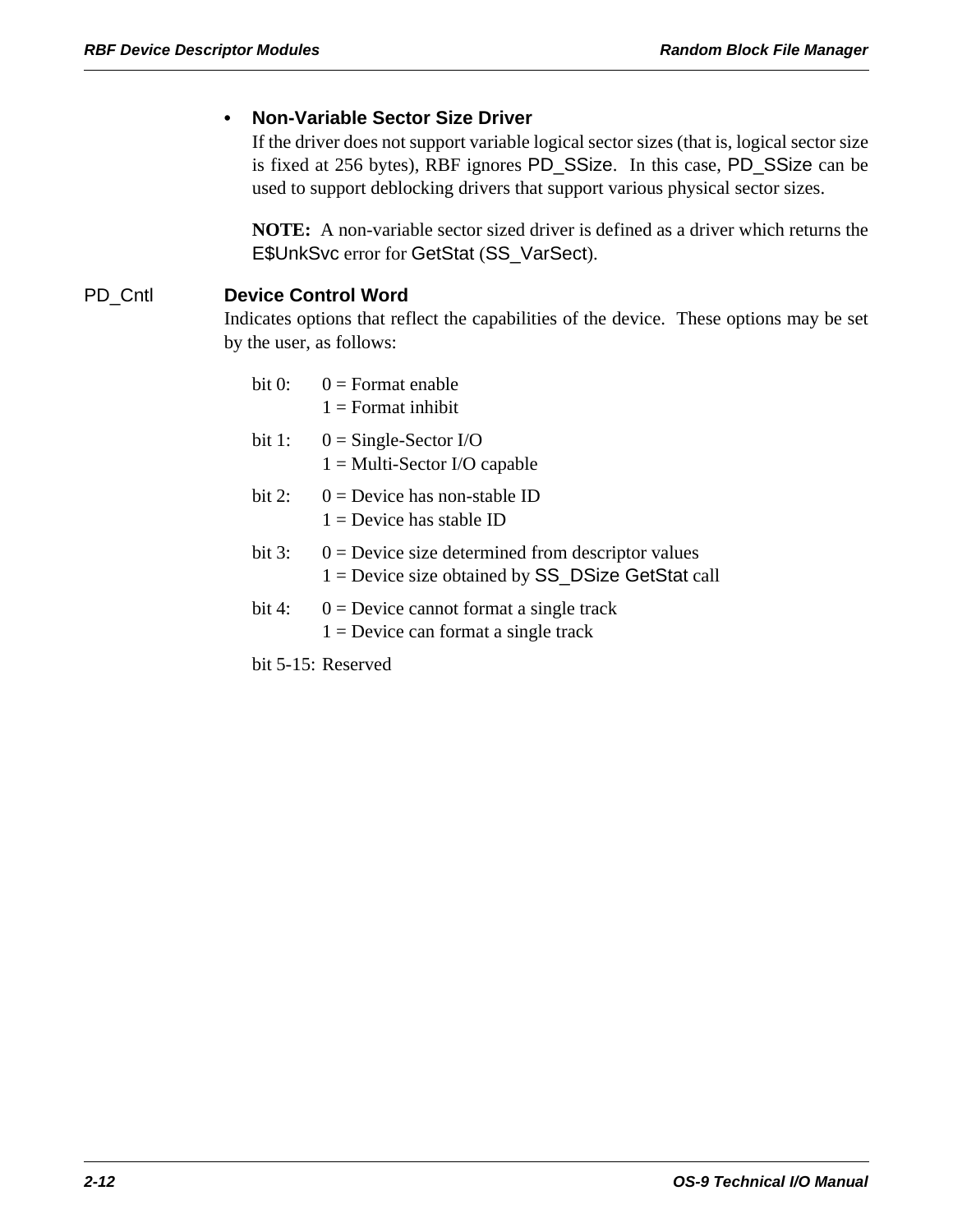| <b>Description</b>                                                                                                                                                                                                                                                                                                                                                                                                         |                                   |                                                                                                              |  |
|----------------------------------------------------------------------------------------------------------------------------------------------------------------------------------------------------------------------------------------------------------------------------------------------------------------------------------------------------------------------------------------------------------------------------|-----------------------------------|--------------------------------------------------------------------------------------------------------------|--|
| <b>Number of Tries</b><br>Indicates whether a driver should try to access the disk again before returning an error.<br>Depending upon the driver in use, this field may be implemented as a flag or a retry<br>counter:                                                                                                                                                                                                    |                                   |                                                                                                              |  |
| <b>Value</b>                                                                                                                                                                                                                                                                                                                                                                                                               | <b>Flag</b>                       | <b>Counter</b>                                                                                               |  |
| $\overline{0}$<br>other                                                                                                                                                                                                                                                                                                                                                                                                    | retry ON<br>retry OFF<br>retry ON | default number of retries<br>no retries<br>specified number of retries                                       |  |
| Drivers that work with controllers that have error correcting functions (for example,<br>E.C.C. on hard disks) should treat this field as a flag so they can set the controller's error<br>correction/retry functions accordingly.                                                                                                                                                                                         |                                   |                                                                                                              |  |
| When formatting media, especially hard disks, the format-enabled descriptor should set<br>this field to one (retry OFF) to ensure that marginal media sections are marked out of<br>the media free space.                                                                                                                                                                                                                  |                                   |                                                                                                              |  |
| <b>Logical Unit Number of SCSI Drive</b><br>Used in the SCSI command block to identify the logical unit on the SCSI controller. To<br>eliminate allocation of unused drive tables in the driver static storage, this number may<br>be different from PD_DRV. PD_DRV indicates the logical number of the drive to the<br>driver, that is, the drive table to use. PD_LUN is the physical drive number on the<br>controller. |                                   |                                                                                                              |  |
| <b>First Cylinder to Use Write Precompensation</b><br>Indicates the cylinder to begin write precompensation.                                                                                                                                                                                                                                                                                                               |                                   |                                                                                                              |  |
|                                                                                                                                                                                                                                                                                                                                                                                                                            |                                   |                                                                                                              |  |
|                                                                                                                                                                                                                                                                                                                                                                                                                            |                                   |                                                                                                              |  |
|                                                                                                                                                                                                                                                                                                                                                                                                                            |                                   | <b>First Cylinder to Use Reduced Write Current</b><br>Indicates the cylinder to begin reduced write current. |  |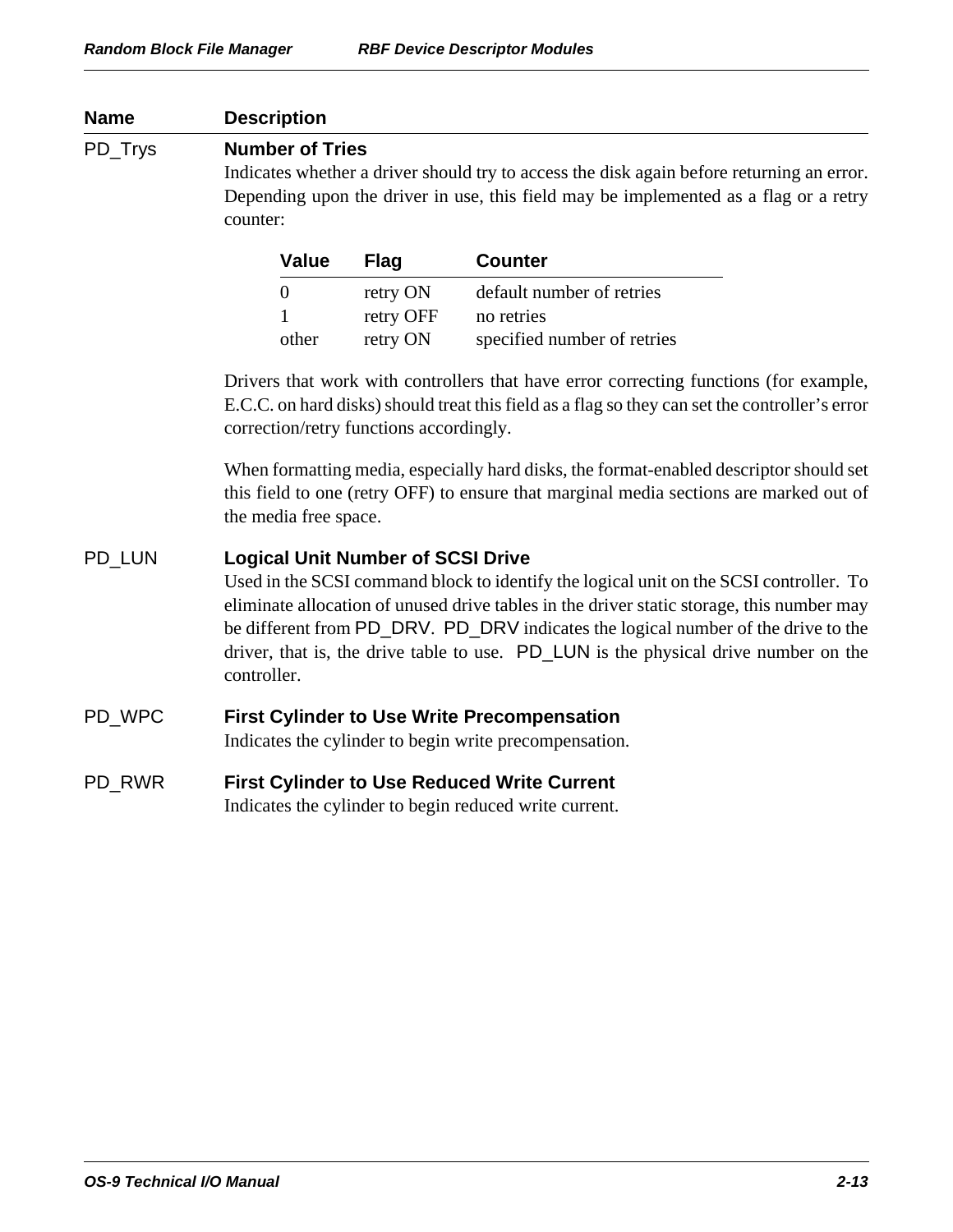| <b>Name</b> | <b>Description</b>                                                                                                                                                                                                                                                                                                                                                                                                                                                                                                                 |                                                                                                                                                                                                                                                                                                      |  |  |
|-------------|------------------------------------------------------------------------------------------------------------------------------------------------------------------------------------------------------------------------------------------------------------------------------------------------------------------------------------------------------------------------------------------------------------------------------------------------------------------------------------------------------------------------------------|------------------------------------------------------------------------------------------------------------------------------------------------------------------------------------------------------------------------------------------------------------------------------------------------------|--|--|
| PD Park     |                                                                                                                                                                                                                                                                                                                                                                                                                                                                                                                                    | <b>Cylinder Used to Park Head</b><br>Indicates the cylinder at which to park the hard disk's head when the drive is shut down.<br>Parking is usually done on hard disks when they are shipped or moved and is imple-<br>mented by the SS_SQD SetStat to the driver.                                  |  |  |
| PD LSNOffs  |                                                                                                                                                                                                                                                                                                                                                                                                                                                                                                                                    | <b>Logical Sector Offset</b><br>The offset to use when accessing a partitioned drive. The driver adds this value to the<br>logical block address passed by RBF prior to determining the physical block address on<br>the media. Typically, using PD_LSNOffs is mutually exclusive to using PD_TOffs. |  |  |
| PD_TotCyls  | <b>Total Cylinders on Device</b><br>Indicates the actual number of physical cylinders on a drive. It is used by the driver to<br>correctly initialize the controller/drive. PD_TotCyls is typically used for physical<br>initialization of a drive that is partitioned or has PD_TOffs set to a non-zero value. In<br>this case, PD_CYL denotes the <i>logical</i> number of cylinders of the drive. If<br>PD_TotCyls is zero, the driver should determine the physical cylinder count by using<br>the sum of PD_CYL and PD_TOffs. |                                                                                                                                                                                                                                                                                                      |  |  |
| PD_CtrlrID  | <b>SCSI Controller ID</b><br>The ID number of the SCSI controller attached to the drive. The driver uses this<br>number to communicate with the controller.                                                                                                                                                                                                                                                                                                                                                                        |                                                                                                                                                                                                                                                                                                      |  |  |
| PD_ScsiOpt  | <b>SCSI Driver Options Flags</b><br>Indicate the SCSI device options and operation modes. It is the driver's responsibility<br>to use or reject these values, as applicable.                                                                                                                                                                                                                                                                                                                                                       |                                                                                                                                                                                                                                                                                                      |  |  |
|             | bit 0:                                                                                                                                                                                                                                                                                                                                                                                                                                                                                                                             | $0 = ATN$ not asserted (no disconnect allowed)<br>$1 = ATN$ asserted (disconnect allowed)                                                                                                                                                                                                            |  |  |
|             | bit $1$ :                                                                                                                                                                                                                                                                                                                                                                                                                                                                                                                          | $0 =$ Device cannot operate as a target<br>$1 =$ Device can operate as a target                                                                                                                                                                                                                      |  |  |
|             | bit $2$ :                                                                                                                                                                                                                                                                                                                                                                                                                                                                                                                          | $0 =$ Asynchronous data transfer<br>$1 =$ Synchronous data transfer                                                                                                                                                                                                                                  |  |  |
|             | bit $3:$                                                                                                                                                                                                                                                                                                                                                                                                                                                                                                                           | $0$ = Parity off<br>$1 =$ Parity on                                                                                                                                                                                                                                                                  |  |  |
|             |                                                                                                                                                                                                                                                                                                                                                                                                                                                                                                                                    | All other bits are reserved.                                                                                                                                                                                                                                                                         |  |  |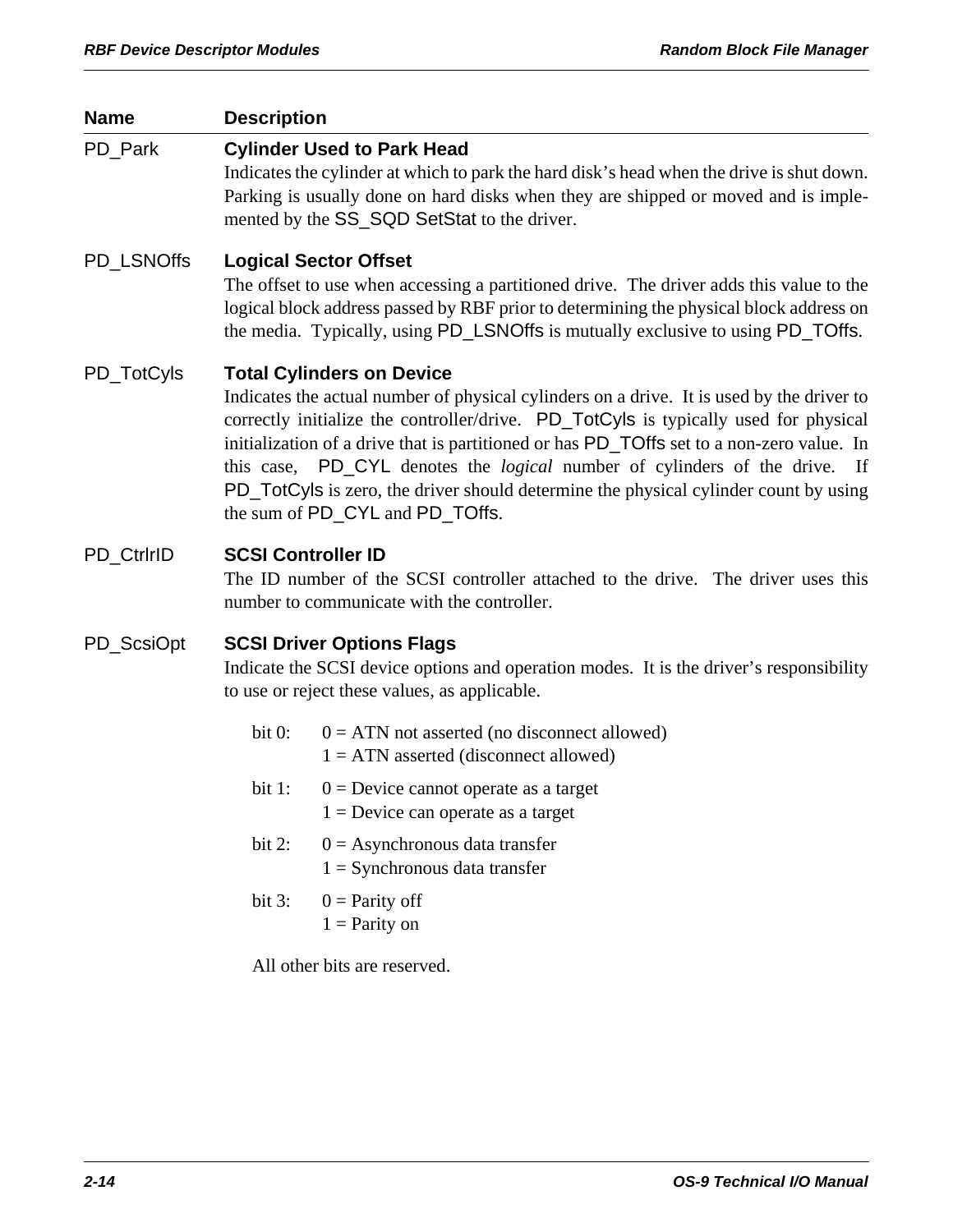| <b>Name</b> | <b>Description</b><br><b>Data Transfer/Rotational Rate</b><br>Contains the data transfer rate and rotational speed of the floppy media. Note that this<br>field is normally used only when the physical size field (PD_TYP, bits 1-3) is non-zero. |  |  |
|-------------|----------------------------------------------------------------------------------------------------------------------------------------------------------------------------------------------------------------------------------------------------|--|--|
| PD_Rate     |                                                                                                                                                                                                                                                    |  |  |
|             | bits $0-3$ :<br>Rotational speed<br><b>300 RPM</b><br>$0 =$<br><b>360 RPM</b><br>$1 =$<br><b>600 RPM</b><br>$2=$<br>All other values are reserved.                                                                                                 |  |  |
|             | bits $4-7$ :<br>Data transfer rate<br>125K bits/sec<br>$0 =$<br>250K bits/sec<br>$1 =$<br>300K bits/sec<br>$2=$<br>500K bits/sec<br>$3 =$<br>1M bits/sec<br>$4 =$<br>2M bits/sec<br>$5 =$<br>5M bits/sec<br>$6=$<br>All other values are reserved. |  |  |
| PD_MaxCnt   | <b>Maximum Transfer Count</b><br>Contains the maximum byte count that the driver can transfer in one call. If this field<br>is 0, RBF defaults to the value of $$$ ffff (65,535).                                                                  |  |  |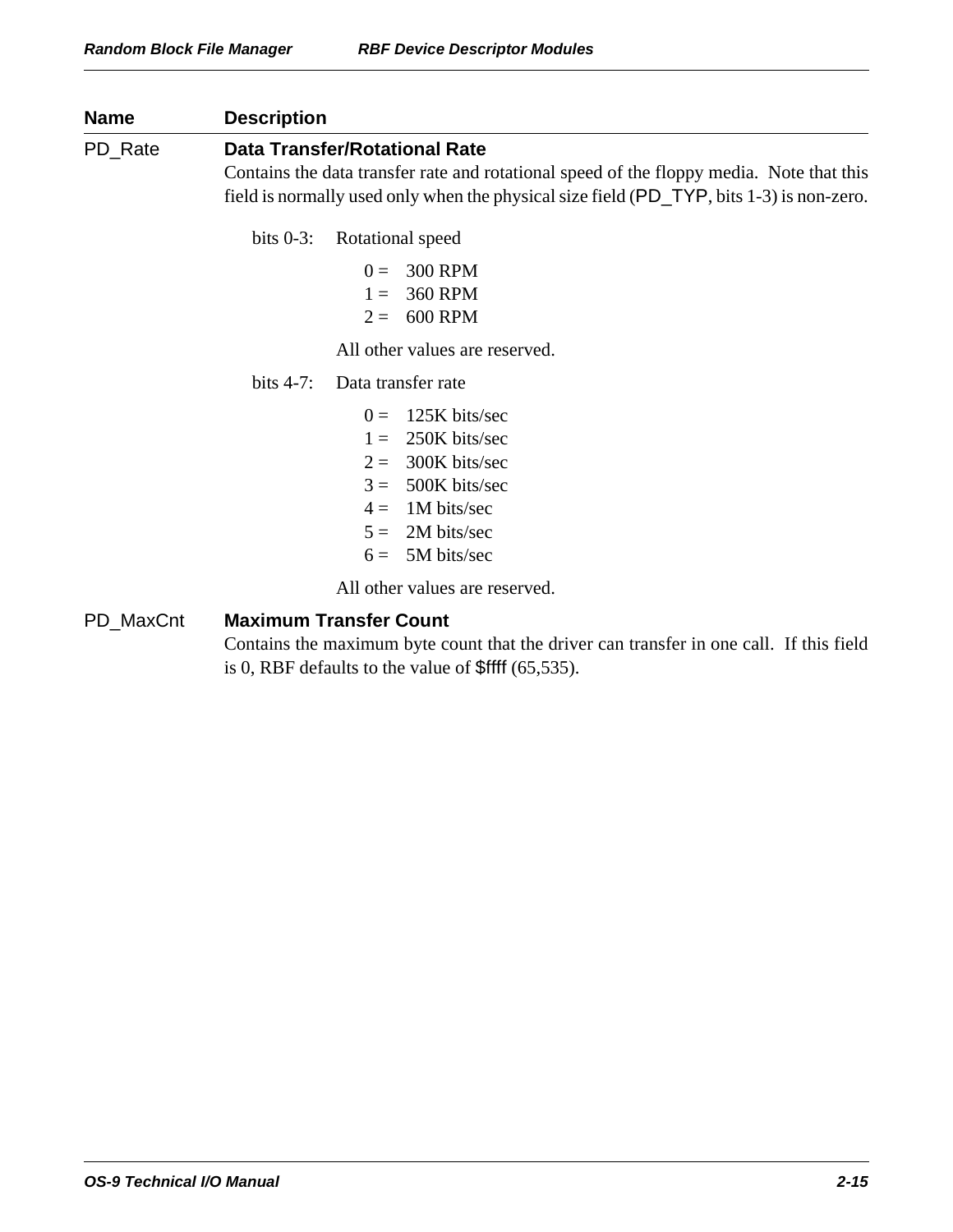# *RBF Path Descriptor Definitions*

The first 26 fields of the path options section (PD\_OPT) of the RBF path descriptor are copied directly from the device descriptor standard initialization table. All of the values in this table may be examined using I\$GetStt by applications using the SS\_Opt code. Some of the values may be changed using I\$Set-Stt; some are protected by the file manager to prevent inappropriate changes.

Refer to the previous section on RBF device descriptors for descriptions of the first 26 fields. The last five fields contain information provided by RBF:

| <b>Name</b>    | <b>Description</b>                                                                                                                         |
|----------------|--------------------------------------------------------------------------------------------------------------------------------------------|
| PD ATT         | <b>File Attributes</b><br>The file's attributes are defined as follows:                                                                    |
|                | bit 0: Set if owner read.                                                                                                                  |
|                | bit 1: Set if owner write.                                                                                                                 |
|                | bit 2: Set if owner execute.                                                                                                               |
|                | bit 3: Set if public read.                                                                                                                 |
|                | bit 4: Set if public write.                                                                                                                |
|                | bit 5: Set if public execute.                                                                                                              |
|                | bit 6: Set if only one user at a time can open the file.                                                                                   |
|                | bit 7: Set if directory file.                                                                                                              |
| PD_FD          | <b>File Descriptor</b><br>The LSN (Logical Sector Number) of the file's file descriptor is written here.                                   |
| PD_DFD         | <b>Directory File Descriptor</b><br>The LSN of the file's directory's file descriptor is written here.                                     |
| PD DCP         | <b>File's Directory Entry Pointer</b><br>The current position of the file's entry in its directory.                                        |
| PD_DVT         | <b>Device Table Pointer (copy)</b><br>The address of the device table entry associated with the path.                                      |
| PD_SctSiz      | <b>Logical Sector Size</b><br>The logical sector size of the device associated with the path. If this is 0, assume a size of<br>256 bytes. |
| <b>PD NAME</b> | <b>File Name</b>                                                                                                                           |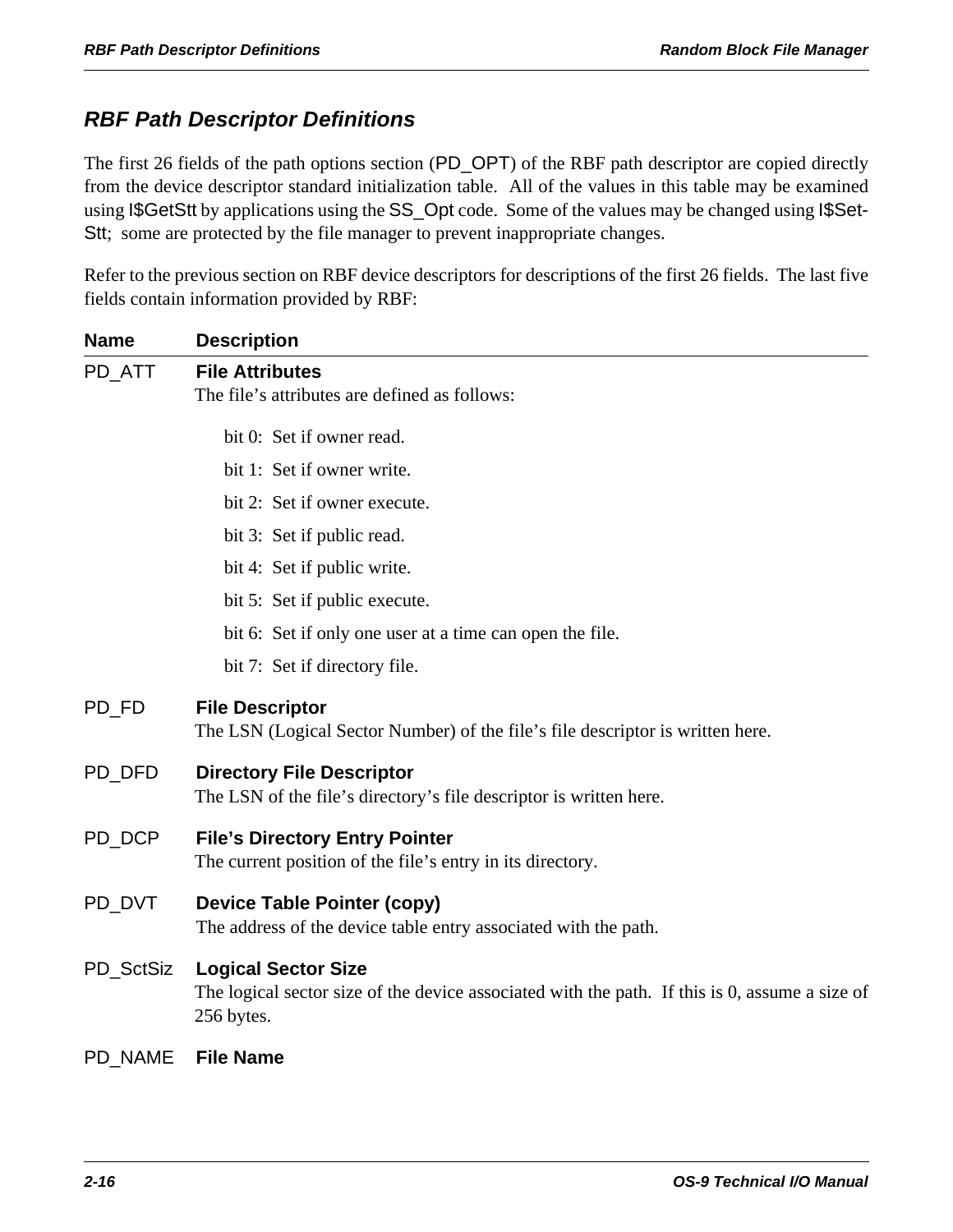| <b>Offset</b> | <b>Name</b> | <b>Description</b>                             |
|---------------|-------------|------------------------------------------------|
| \$80          | PD_DTP      | <b>Device Class</b>                            |
| \$81          | PD_DRV      | Drive Number                                   |
| \$82          | PD_STP      | <b>Step Rate</b>                               |
| \$83          | PD_TYP      | Device Type                                    |
| \$84          | PD_DNS      | Density                                        |
| \$85          |             | Reserved                                       |
| \$86          | PD_CYL      | Number of Cylinders                            |
| \$88          | PD_SID      | Number of Heads/Sides                          |
| \$89          | PD_VFY      | Disk Write Verification                        |
| \$8A          | PD_SCT      | <b>Default Sectors/Track</b>                   |
| \$8C          | PD_TOS      | Default Sectors/Track 0                        |
| \$8E          | PD_SAS      | <b>Segment Allocation Size</b>                 |
| \$90          | PD_ILV      | <b>Sector Interleave Factor</b>                |
| \$91          | PD_TFM      | <b>DMA</b> Transfer Mode                       |
| \$92          | PD_TOffs    | <b>Track Base Offset</b>                       |
| \$93          | PD_SOffs    | <b>Sector Base Offset</b>                      |
| \$94          | PD_SSize    | Sector Size (in bytes)                         |
| \$96          | PD_Cntl     | Control Word                                   |
| \$98          | PD_Trys     | Number of Tries                                |
| \$99          | PD_LUN      | <b>SCSI Unit Number of Drive</b>               |
| \$9A          | PD_WPC      | <b>Cylinder to Begin Write Precompensation</b> |
| \$9C          | PD_RWR      | <b>Cylinder to Begin Reduced Write Current</b> |
| \$9E          | PD_Park     | <b>Cylinder to Park Disk Head</b>              |
| <b>\$A0</b>   | PD_LSNOffs  | <b>Logical Sector Offset</b>                   |
| \$A4          | PD_TotCyls  | Number of Cylinders On Device                  |
| \$A6          | PD_CtrlrID  | <b>SCSI</b> Controller ID                      |
| \$A7          | PD_Rate     | Data Transfer/Rotational Rates                 |
| \$A8          | PD_ScsiOpt  | <b>SCSI Driver Option Flag</b>                 |
| \$AC          | PD_MaxCnt   | <b>Maximum Transfer Count</b>                  |
| \$B0          |             | Reserved                                       |
| \$B5          | PD ATT      | <b>File Attributes</b>                         |
| <b>Offset</b> | <b>Name</b> | <b>Description</b>                             |

**NOTE:** In the following chart, the term *offset* refers to the location of a path descriptor field relative to the starting address of the path descriptor. Path descriptor offsets are resolved in assembly code by using the names shown here and linking with the relocatable library: sys.l or usr.l.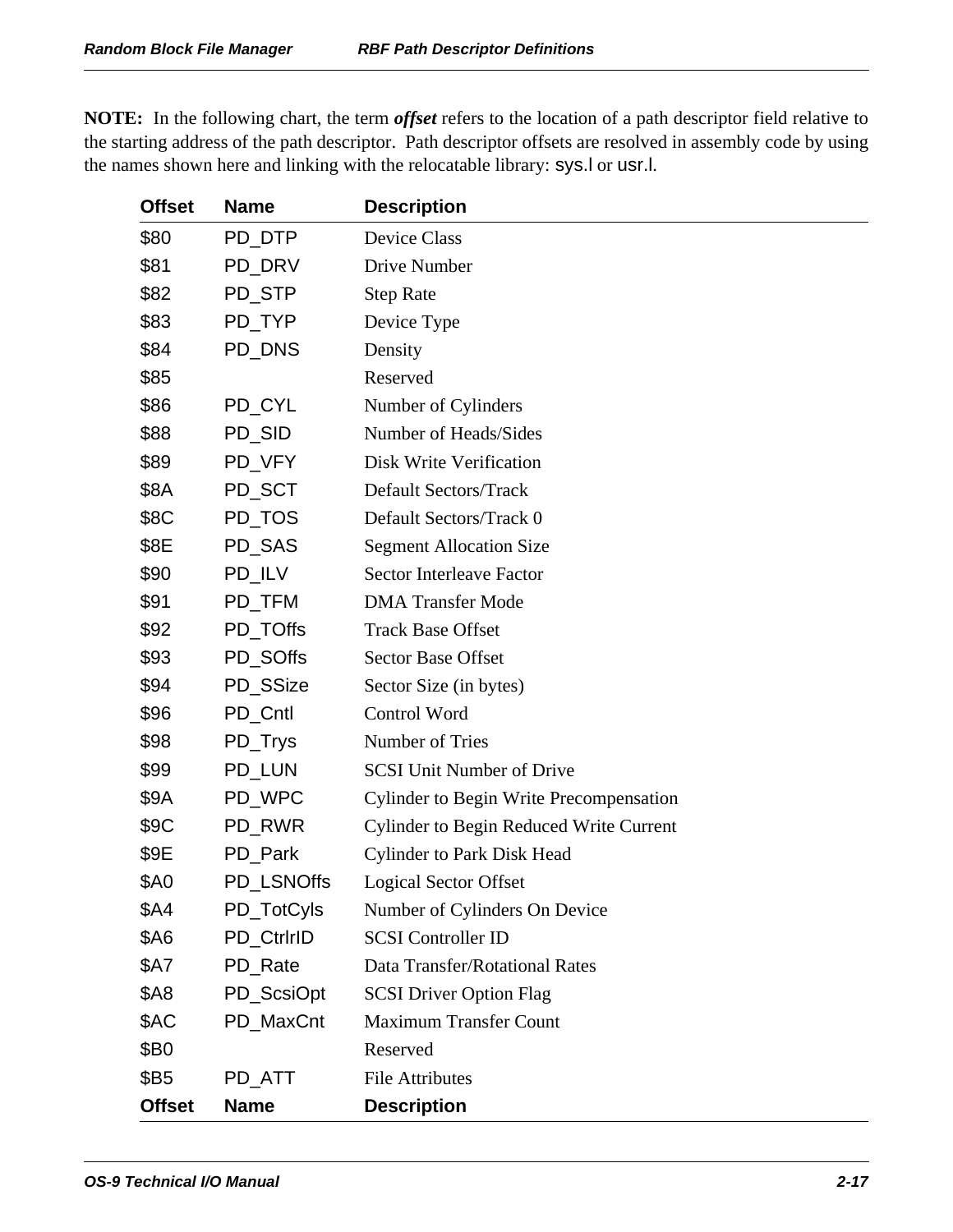| \$B6             | PD FD          | <b>File Descriptor</b>         |
|------------------|----------------|--------------------------------|
| \$BA             | PD DFD         | Directory File Descriptor      |
| \$BE             | PD DCP         | File's Directory Entry Pointer |
| \$C <sub>2</sub> | PD_DVT         | Device Table Pointer (copy)    |
| \$C6             |                | Reserved                       |
| \$C8             | PD SctSiz      | <b>Logical Sector Size</b>     |
| \$CC             |                | Reserved                       |
| \$E0             | <b>PD NAME</b> | File Name                      |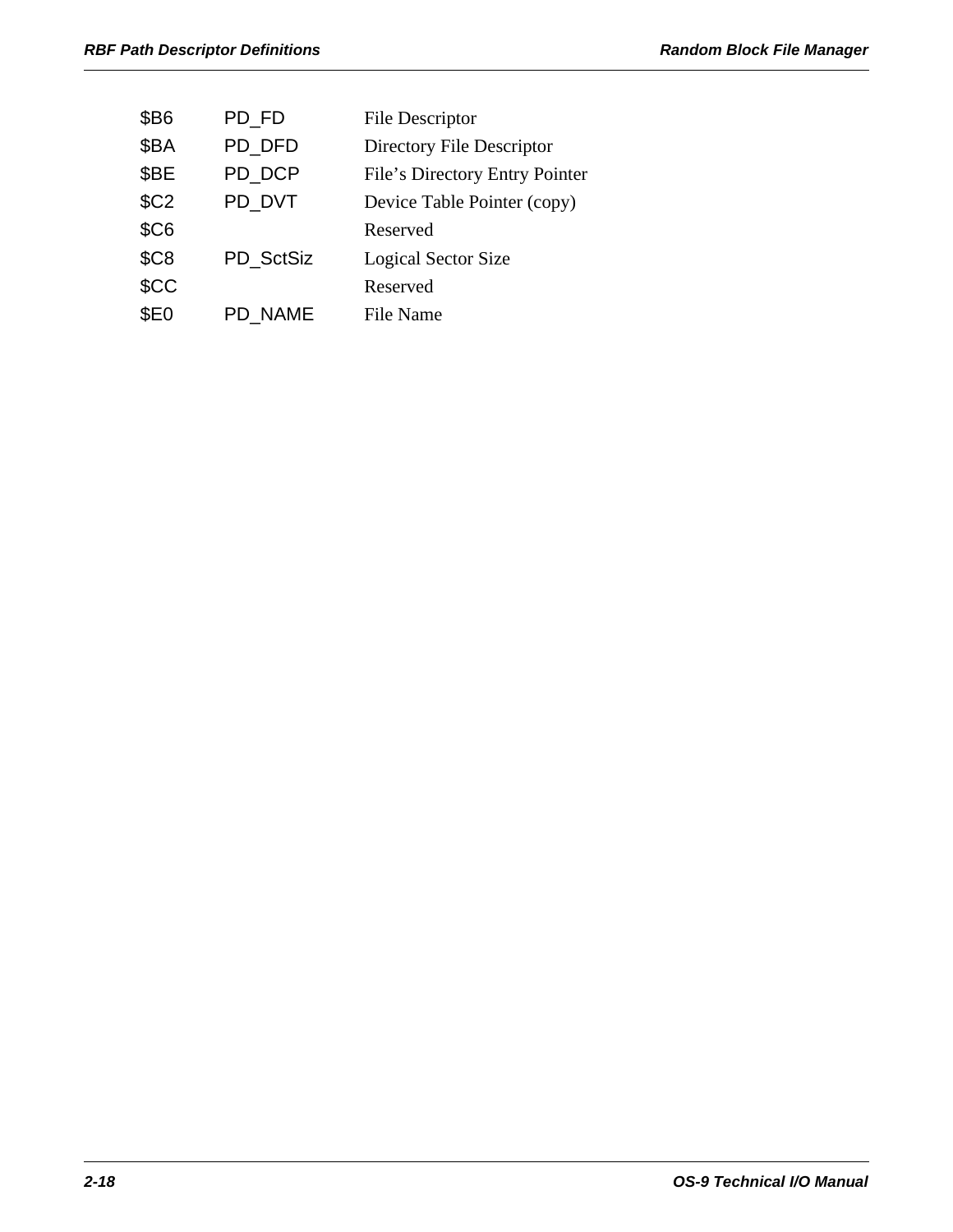# *RBF Device Drivers*

RBF reads and writes in logical blocks, called sectors. A logical sector can be any integral binary power from 256 to 32768. The file manager takes care of all file system processing and passes the driver a starting logical sector number (LSN), a sector count, and the address of the data buffer for each read or write operation.

The logical sector size of the media is determined by RBF when a path is opened to the device. RBF queries the driver to determine whether the driver can support variable sector sizes or not, using the SS\_VarSect GetStat call.

If the driver supports variable sector size, RBF assumes that the logical and physical sector sizes are the same, with the size that is specified in PD\_SSize.

If the driver does not support variable sector sizes, RBF assumes a logical sector size of 256 bytes, and ignores the value in PD\_SSize. If the media physical sector size is not 256 bytes, it is the driver's responsibility to translate and deblock RBF LSNs into the media's LSNs. For example, if PD\_SSize is set to 512, and a read request of eight sectors at LSN four is made, the driver should translate the operation into a read of four sectors at LSNtwo.

Read and write calls to the driver initiate the sector read/write operations and, if required, a prior seek operation.

If the controller cannot be interrupt-driven, it must wait until the media is ready, and then transfer the data by polling. If possible, avoid disk controllers that cannot be interrupt-driven. They cause the driver to dominate the system CPU while disk I/O is in progress.

For interrupt-driven systems, the driver initiates the I/O operation and suspends itself (F\$Sleep or F\$Event) until the interrupt arrives. The interrupt service routine then services the interrupt and "wakes up" the driver.

**NOTE:** If the driver is awakened by a signal (for example, a keyboard abort) while waiting for the I/O interrupt to occur, it should suspend itself again until the I/O interrupt has occurred. This is because many read/write calls to a driver are made by RBF on behalf of itself, such as in directory searching or bitmap updating. If a signal causes a process to terminate, RBF determines the appropriate time to return to the kernel. Failure to enforce the I/O interrupt completion may result in "locked" disks or corrupted media.

If DMA (Direct Memory Access) hardware support is available, I/O performance increases dramatically because the driver will not have to move the data between memory and the controller.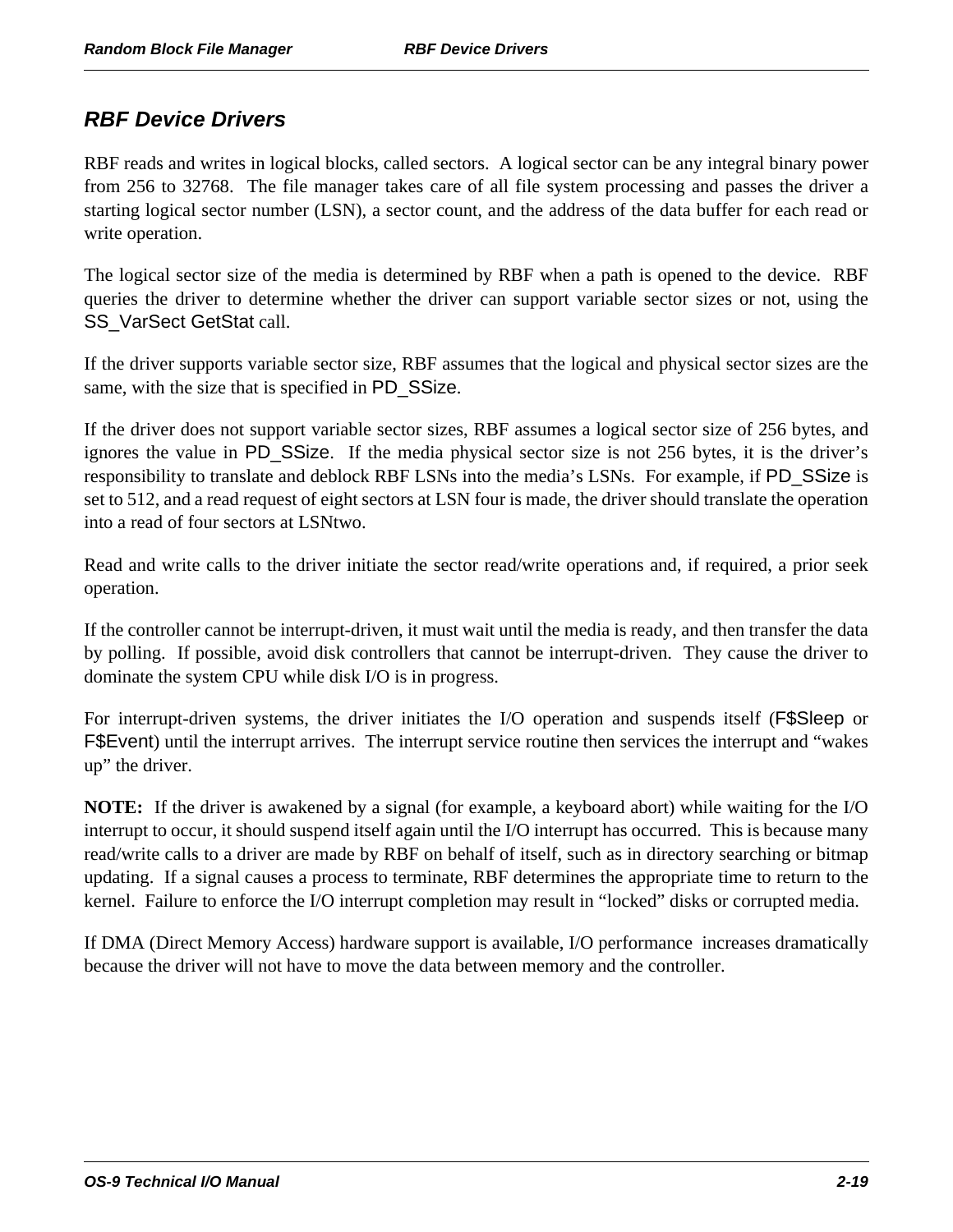When the driver reads sector zero, it should copy the first 21 bytes of the sector into the drive table (PD\_DTB) associated with the logical unit. Sector zero of the disk media has format information recorded by the format utility. This information allows the driver to determine the actual format of the media and to compare the device physical capabilities specified in the path descriptor options with the media format. This allows the driver to adapt its operation for reading and writing multiple formats in one physical drive. For example, a floppy drive that can read/write double-sided, double-density disks can be made to operate with single-sided or single-density media.

RBF always reads sector zero of the media when a file is opened. Many RBF drivers provide *caching* of sector zero to improve the performance of **I\$Open** calls by RBF. This function is generally associated with media that is non-removable (for example, fixed hard disks). When a hard disk driver reads sector zero, it updates the drive table and copies the full sector zero into a local buffer. The state of the buffered sector for the unit is recorded in the logical unit drive table variables V\_ZeroRd and V\_ScZero. This enables the driver to return sector zero data on subsequent calls by RBF without accessing the disk. Removable media should not have sector zero buffered unless the driver is capable of automatically detecting the media removal (by an interrupt) and marking sector 0 unbuffered.

GetStat calls to RBF devices are generally processed by RBF itself, and thus are not normally seen by the driver. The main exception is the SS\_VarSect call, which RBF uses to inquire about the driver's ability to support non-256-byte logical sectors.

The INIT and TERM routines of RBF drivers are called directly by the kernel when the device is attached and detached. Typically, the INIT routine only performs controller-specific initialization such as adding the controller to the IRQ polling table, setting default values in the drive tables, and initializing the controller hardware interface.

**NOTE:** The INIT routine generally does not perform initialization of the logical units attached to the controller, for example, disk parameter definitions for SCSI drives. This type of initialization should normally be done when the first Read/Write/GetStat/SetStat call is made to the unit.

The TERM routine typically disables the device's interrupts, if required, and removes the controller from the IRQ polling table.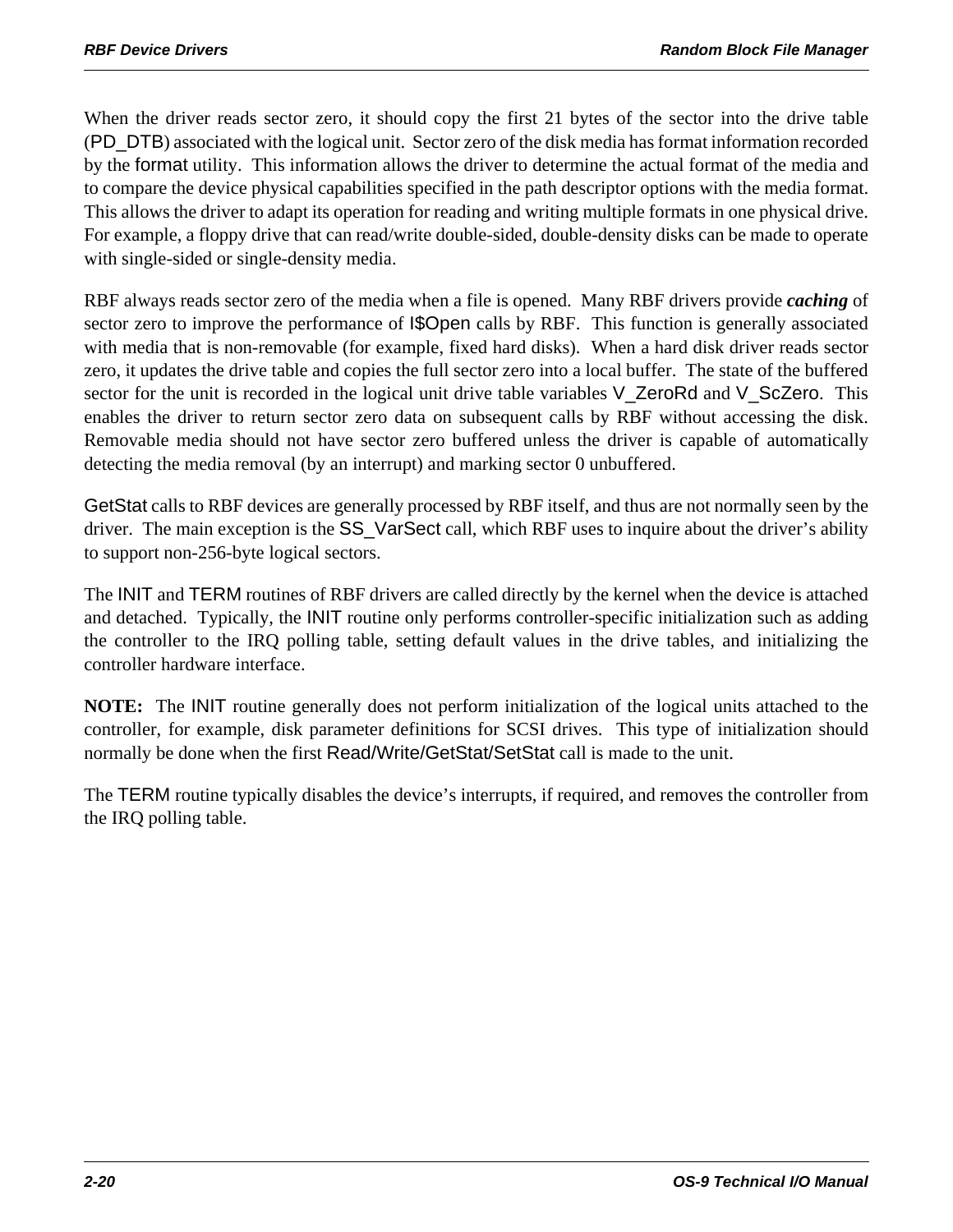#### *Main Driver Types*

The complexity of RBF drivers depends on the capabilities of the hardware involved. Simple hardware controllers require more effort by the driver than do intelligent controllers. Generally RBF drivers fall into three levels of complexity:

#### **• Simple Floppy Interfaces**

These types of drivers perform all physical drive movement operations explicitly: seek head, wait for head settle delay, etc. They translate the RBF LSN into a track/head/sector, select the drive, move the disk head to the required position, and then issue the I/O command. If multiple drives are connected to the controller, the driver often has to maintain a record of the current head position of each drive.

#### **• Combined Hard/Floppy Interfaces**

These types of drivers deal with "medium" intelligence controllers. Typically, the physical drive selection and automatic seeking are handled by the controller itself. The driver becomes somewhat simpler because it must only translate the RBF LSN into a track/head/sector value. The addition of hard disk operation to the driver adds some minor complexity to the driver due to the differences in floppy vs. hard disk operation.

#### **• Intelligent Controllers**

These types of drivers are typically used with SCSI or similar style controllers. These controllers usually accept only a command "packet" indicating the operation required and the address of the operation. These drivers are similar to "medium" intelligence controllers, with the exception that the RBF LSN is usually accepted directly by the controller as the physical sector number.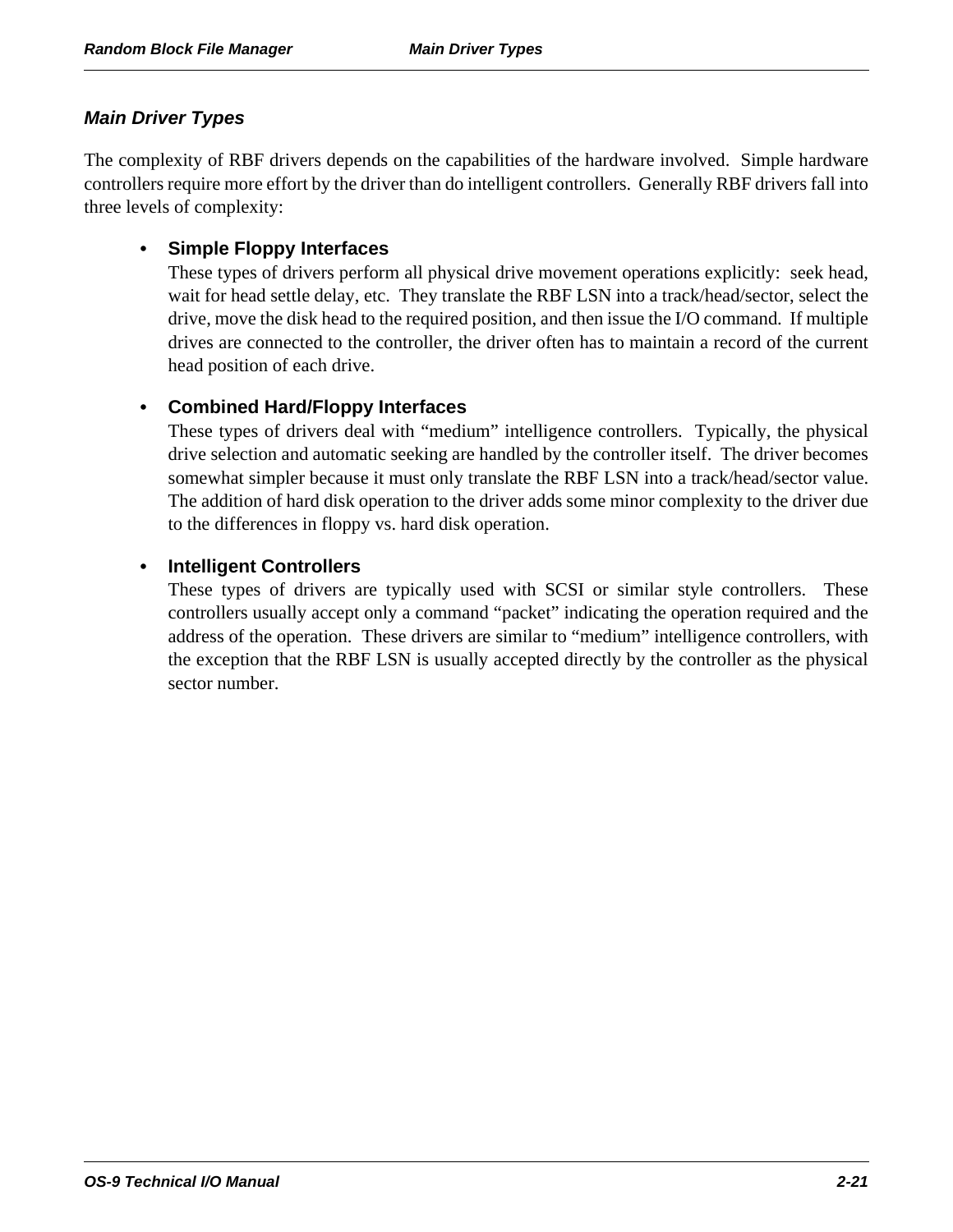### *RBF Device Driver Storage Definitions*

RBF device driver modules contain a package of subroutines that perform sector-oriented I/O to or from a specific hardware controller. Because these modules are re-entrant, one copy of the module can simultaneously run several identical I/O controllers.

The kernel allocates a static storage area for each device (which may control several drives). The size of the storage area is specified in the device driver module header (M\$Mem). Some of this storage area is required by the kernel and RBF; the device driver may use the remainder in any manner. Information on device driver static storage required by the operating system can be found in the rbfstat.a and drvstat.a DEFS files. Static storage is used as follows:

| <b>Offset</b> | <b>Name</b>   | <b>Maintained By</b> | <b>Description</b>        |
|---------------|---------------|----------------------|---------------------------|
| \$00          | V PORT        | Kernel               | Device base port address  |
| \$04          | V LPRC        | File Manager         | Last active process ID    |
| \$06          | V BUSY        | File Manager         | Current active process    |
| \$08          | V WAKE        | Driver               | Process ID to awaken      |
| \$0A          | V_PATHS       | Kernel               | Linked List of Open Paths |
| \$2E          | V NDRV        | Driver               | Number of Drives          |
| \$2F          |               |                      | Reserved                  |
| \$36          | <b>DRVBEG</b> | Driver/File Man.     | <b>Drive Tables</b>       |

**NOTE:** *Offset* refers to the location of a field, relative to the starting address of the static storage. Offsets are resolved in assembly code by using the names shown here and linking with the relocatable library: sys.l.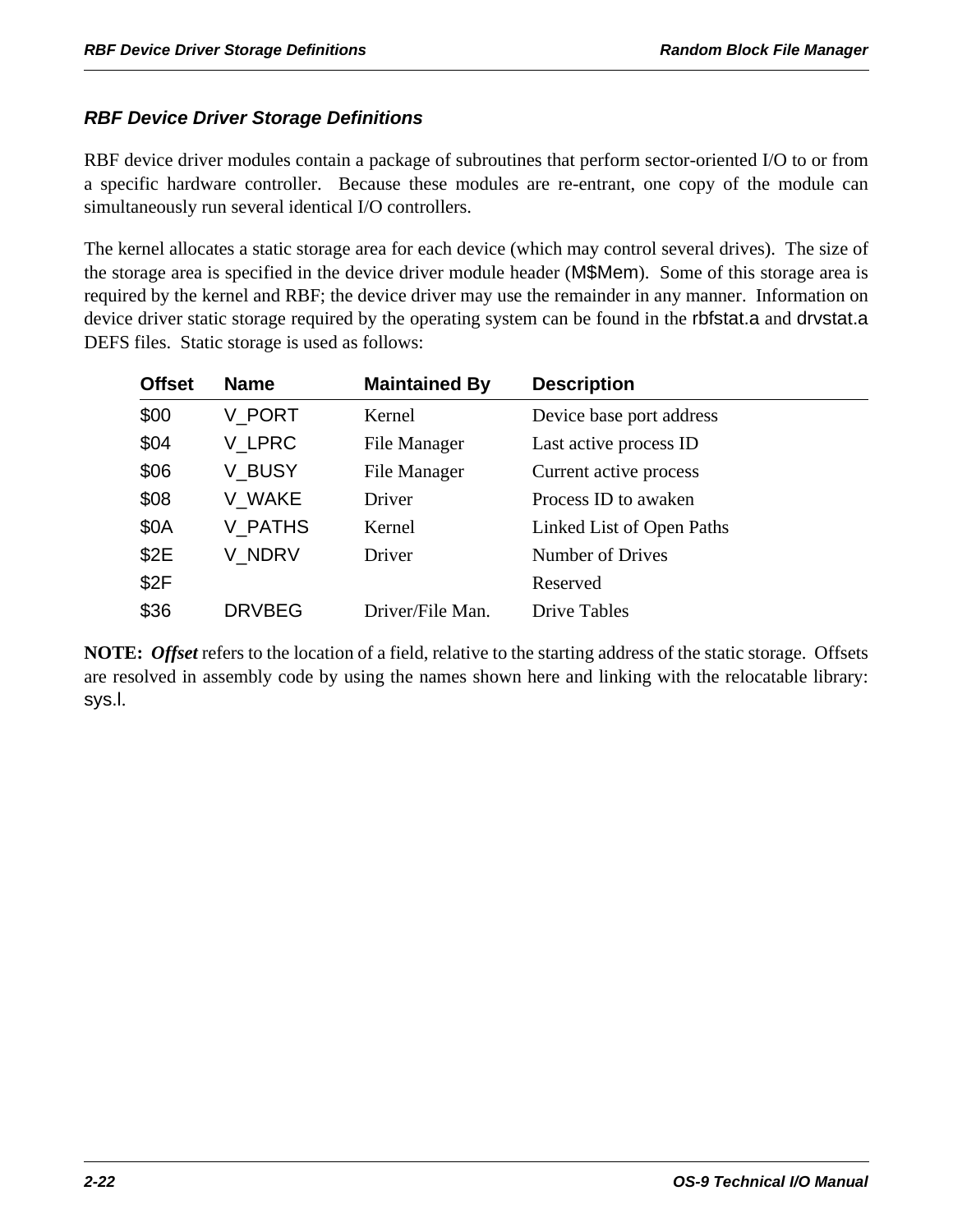| <b>Name</b>     | <b>Description</b>                                                                                                                                                                                                                                                                                                                                      |
|-----------------|---------------------------------------------------------------------------------------------------------------------------------------------------------------------------------------------------------------------------------------------------------------------------------------------------------------------------------------------------------|
| V_PORT          | Device base port address<br>The device's physical port address. It is copied from M\$Port in the device descriptor<br>when the device is attached by the kernel.                                                                                                                                                                                        |
| V_LPRC          | Last active process ID<br>The process ID of the most recent process to use the device. This field is required by<br>the kernel for all device driver static storage, but is not used by RBF.                                                                                                                                                            |
| V_BUSY          | <b>Current active process</b><br>The process ID of the process currently using the device. It is used to implement I/O<br>Blocking by RBF. This field is also used by the interrupt drivers when they wish to<br>suspend themselves, by copying V_BUSY to V_WAKE (prior to suspending<br>themselves). A value of zero indicates the device is not busy. |
| V_WAKE          | <b>Process ID to awaken</b><br>The process ID of any process that is waiting for the device to complete I/O. A value<br>of zero indicates that no process is waiting. V_WAKE is set by the driver from<br>V_BUSY and provides the interlock between the driver and the driver's interrupt<br>service routine.                                           |
| V_PATHS         | <b>Linked List of Open Paths</b><br>This is a singly-linked list of all paths currently open on this device.                                                                                                                                                                                                                                            |
| V_NDRV          | <b>Number of drives</b><br>This field is set by the driver's <b>INIT</b> routine to indicate the maximum number of logical<br>drives the driver can use. RBF validates the logical drive number of the drive<br>(PD_DRV) against this number prior to setting the drive table pointer (PD_DTB).<br>PD_DRV must be less than V_NDRV.                     |
| <b>V DRVBEG</b> | <b>Drive Tables</b><br>This section contains one table for each drive that the controller will handle. The drive<br>table associated with the drive is indicated by the drive table pointer (PD_DTB) in the<br>path descriptor.                                                                                                                         |
|                 |                                                                                                                                                                                                                                                                                                                                                         |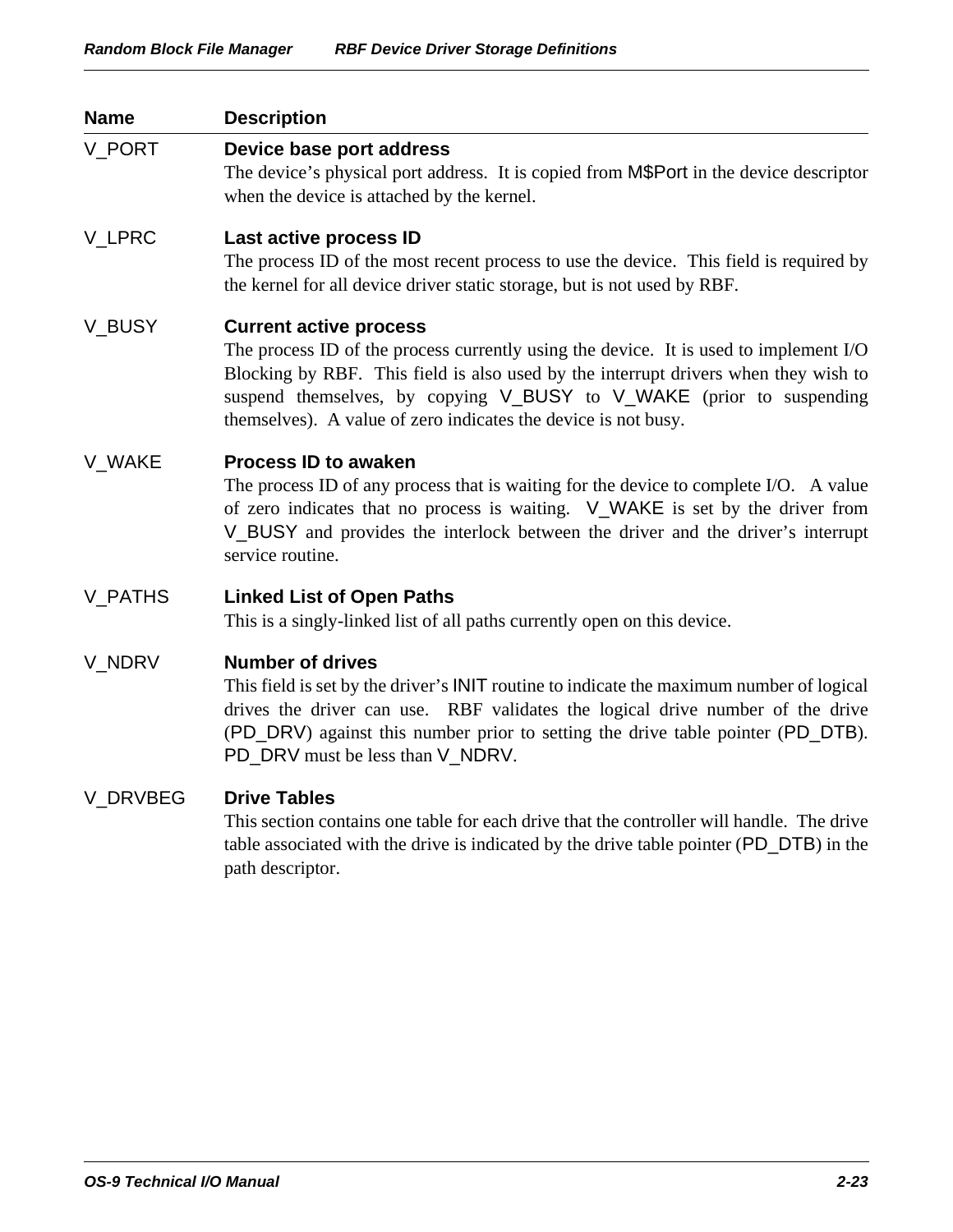### *Device Driver Tables*

After the driver's INIT routine has been called, RBF requests the driver to read the identification sector (LSN 0) from the drive. After reading sector zero, the driver must initialize the corresponding drive table. It does this by copying the number of bytes specified by DD\_SIZ (21) from the beginning of sector 0 into the appropriate table (PD\_DTB). The following is the format of each drive table:

| <b>Offset</b>    | <b>Name</b> | <b>Maintained By</b> | <b>Description</b>                   |
|------------------|-------------|----------------------|--------------------------------------|
| \$00             | DD_TOT      | Sector 0             | <b>Total Number of Sectors</b>       |
| \$03             | DD_TKS      | Sector <sub>0</sub>  | Track Size (in sectors)              |
| \$04             | DD_MAP      | Sector 0             | Number of Bytes in Allocation Map    |
| \$06             | DD_BIT      | Sector <sub>0</sub>  | Number of Sectors/Bit (cluster size) |
| \$08             | DD_DIR      | Sector 0             | LSN of Root Directory FD             |
| \$0 <sub>B</sub> | DD_OWN      | Sector 0             | Owner ID                             |
| \$0D             | DD ATT      | Sector 0             | Attributes                           |
| \$0E             | DD_DSK      | Sector 0             | Disk ID                              |
| \$10             | DD_FMT      | Sector 0             | Disk Format: Density/Sides           |
| \$11             | DD_SPT      | Sector <sub>0</sub>  | Sectors/Track                        |
| \$13             | DD_RES      |                      | Reserved                             |
| \$16             | V TRAK      | Driver               | <b>Current Track Number</b>          |
| \$18             | V_FileHd    | File Manager         | Open File List for Disk              |
| \$1C             | V_DiskID    | <b>File Manager</b>  | Disk ID                              |
| \$1E             | V_BMapSz    | File Manager         | <b>Bitmap Size</b>                   |
| \$20             | V_MapSct    | <b>File Manager</b>  | Lowest Bitmap Sector to Search       |
| \$22             | V_BMB       | File Manager         | Bitmap In Use Flag                   |
| \$24             | V_ScZero    | Driver               | Pointer to Sector 0                  |
| \$28             | V_ZeroRd    | Driver               | Sector 0 Read Flag                   |
| \$29             | V Init      | Driver               | Drive Initialized Flag               |
| \$2A             | V_Resbit    | <b>File Manager</b>  | <b>Reserved Bitmap Sector Number</b> |
| \$2C             | V_SoftEr    | Driver               | Number of Recoverable Errors         |
| \$30             | V HardEr    | Driver               | Number of Non-Recoverable Errors     |
| \$34             | V_Cache     | Cache Utility        | Drive Cache Queue Head               |
| \$38             | V_DText     | Driver               | Drive Table Extension pointer        |
| \$3A             | V_MapMax    | File Manager         | Maximum Bitmap Sector Number         |
| \$3C             |             |                      | Reserved (22 bytes)                  |

**NOTE:** There must be as many tables as are specified in V\_NDRV**.** All references to Sector 0 in the **Maintained By** column mean that this field is initialized by the driver with information obtained from Sector 0 when it is first read.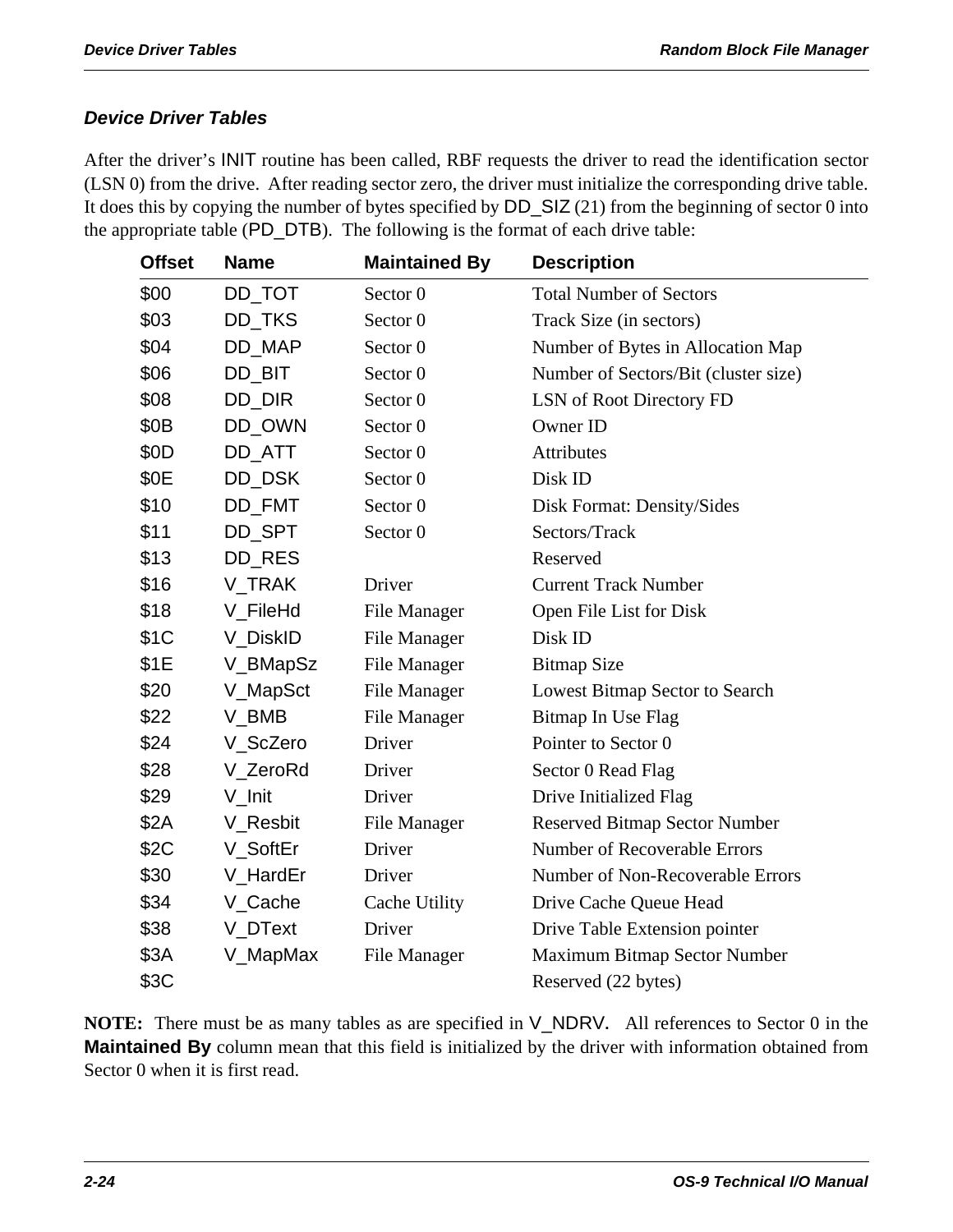| <b>Name</b> | <b>Description</b>                                                                                                                                                                                                                                                                                                                                                                                           |
|-------------|--------------------------------------------------------------------------------------------------------------------------------------------------------------------------------------------------------------------------------------------------------------------------------------------------------------------------------------------------------------------------------------------------------------|
| DD_TOT      | <b>Total Number of Sectors</b><br>Contains the size of the media in sectors. RBF uses this field to set the size of the "raw"<br>device file ("@" file opens). The driver can also use this value to verify that the LSN<br>passed by RBF is in range for the media. Driver INIT routines typically initialize this<br>field in the drive table to a non-zero value, so that sector 0 may be read initially. |
| DD_TKS      | <b>Track Size (in sectors)</b><br>Contains the number of sectors per track, as a byte value.                                                                                                                                                                                                                                                                                                                 |
| DD_MAP      | <b>Number of Bytes in Allocation Map</b><br>Contains the size of the media bitmap.                                                                                                                                                                                                                                                                                                                           |
| DD_BIT      | <b>Number of Sectors/Bit (cluster size)</b><br>Contains the size of a cluster of sectors on the disk. This value is always an integral<br>power of two.                                                                                                                                                                                                                                                      |
| DD_DIR      | <b>LSN of Root Directory FD</b><br>Contains a pointer to the file descriptor of the media's root directory.                                                                                                                                                                                                                                                                                                  |
| DD_OWN      | <b>Owner ID</b><br>The user ID of the disk owner.                                                                                                                                                                                                                                                                                                                                                            |
| DD_ATT      | <b>Attributes</b><br>Defines the access attributes of the media.                                                                                                                                                                                                                                                                                                                                             |
| DD_DSK      | <b>Disk ID</b><br>Contains a pseudo-random number which identifies the media volume. This number is<br>put here by the format utility.                                                                                                                                                                                                                                                                       |
| DD_FMT      | <b>Disk Format: Density/Sides</b><br>Defines the format of the media volume, to enable drivers to adapt to different formats:                                                                                                                                                                                                                                                                                |
|             | bit 0: $0 =$ Single-sided<br>Double-sided<br>$1 =$<br>bit 1: $0 =$ Single-density (FM)<br>Double-density (MFM)<br>$1 =$<br>Double-track density (96 TPI/135 TPI)<br>$1 =$<br>bit 2:<br>$1 =$ Quad track density (192 TPI)<br>bit $3:$<br>bit 4: $1 =$ Octal track density (384 TPI)                                                                                                                          |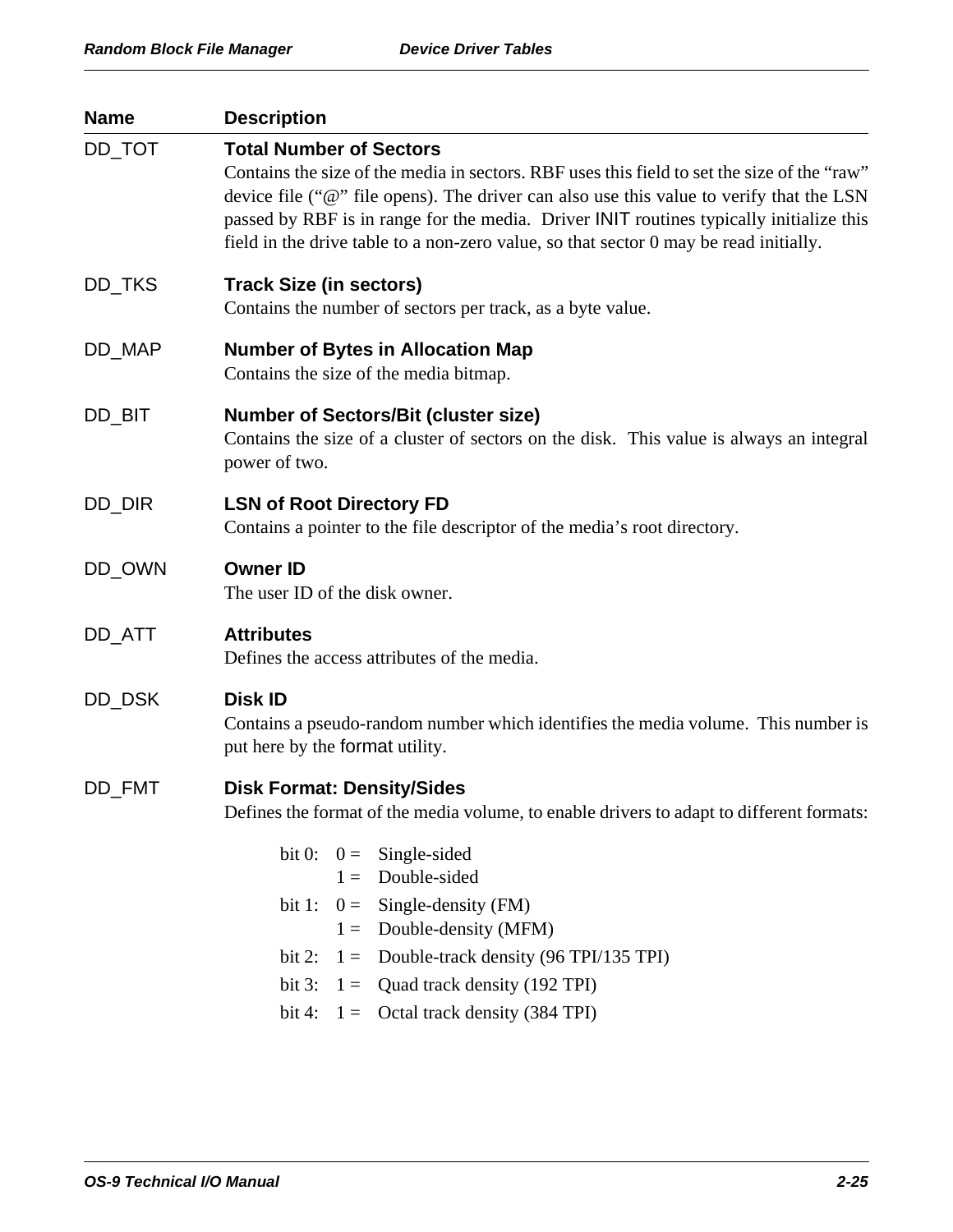| <b>Name</b> | <b>Description</b>                                                                                                                                                                                                                                                                                                                                            |
|-------------|---------------------------------------------------------------------------------------------------------------------------------------------------------------------------------------------------------------------------------------------------------------------------------------------------------------------------------------------------------------|
| DD_SPT      | <b>Sectors/Track</b><br>A two byte value of DD_TKS.                                                                                                                                                                                                                                                                                                           |
| V_TRAK      | <b>Current Track Number</b><br>This value is used to record the current track number of a logical unit for those drivers<br>that need to perform seek functions explicitly. Typically, driver INIT routines initialize<br>this field to an unknown track number (for example, \$FF), so that the first access to the<br>drive results in a restore operation. |
| V_FileHd    | <b>Open File List for Disk</b><br>A pointer to the list of all files open on the logical unit.                                                                                                                                                                                                                                                                |
| V_DiskID    | <b>Disk ID</b><br>A copy of DD_DSK.                                                                                                                                                                                                                                                                                                                           |
| V_BMapSz    | <b>Bitmap Size</b><br>The size of the media's bitmap.                                                                                                                                                                                                                                                                                                         |
| V_MapSct    | <b>Lowest Bitmap Sector to Search</b><br>The starting sector number to begin bitmap allocation functions.                                                                                                                                                                                                                                                     |
| V_BMB       | <b>Bitmap In Use Flag</b><br>Indicates whether or not the bitmap is in use.                                                                                                                                                                                                                                                                                   |
| V_ScZero    | <b>Pointer to Sector 0</b><br>A pointer to a buffered sector zero for the unit. This is only used by drivers that perform<br>this function.                                                                                                                                                                                                                   |
| V_ZeroRd    | <b>Sector 0 Read Flag</b><br>Used by the driver to indicate whether or not the buffered sector zero is valid. If the<br>data is valid, this flag should be non-zero.                                                                                                                                                                                          |
| V_Init      | <b>Drive Initialized Flag</b><br>Used by the driver to indicate whether or not the logical unit has been initialized. If the<br>unit has been initialized, this field should be non-zero.                                                                                                                                                                     |
| V_Resbit    | <b>Reserved Bitmap Sector Number</b><br>Indicates the bitmap sector number to ignore during RBF bitmap allocation functions.<br>It is set by the SS_RsBit SetStat call.                                                                                                                                                                                       |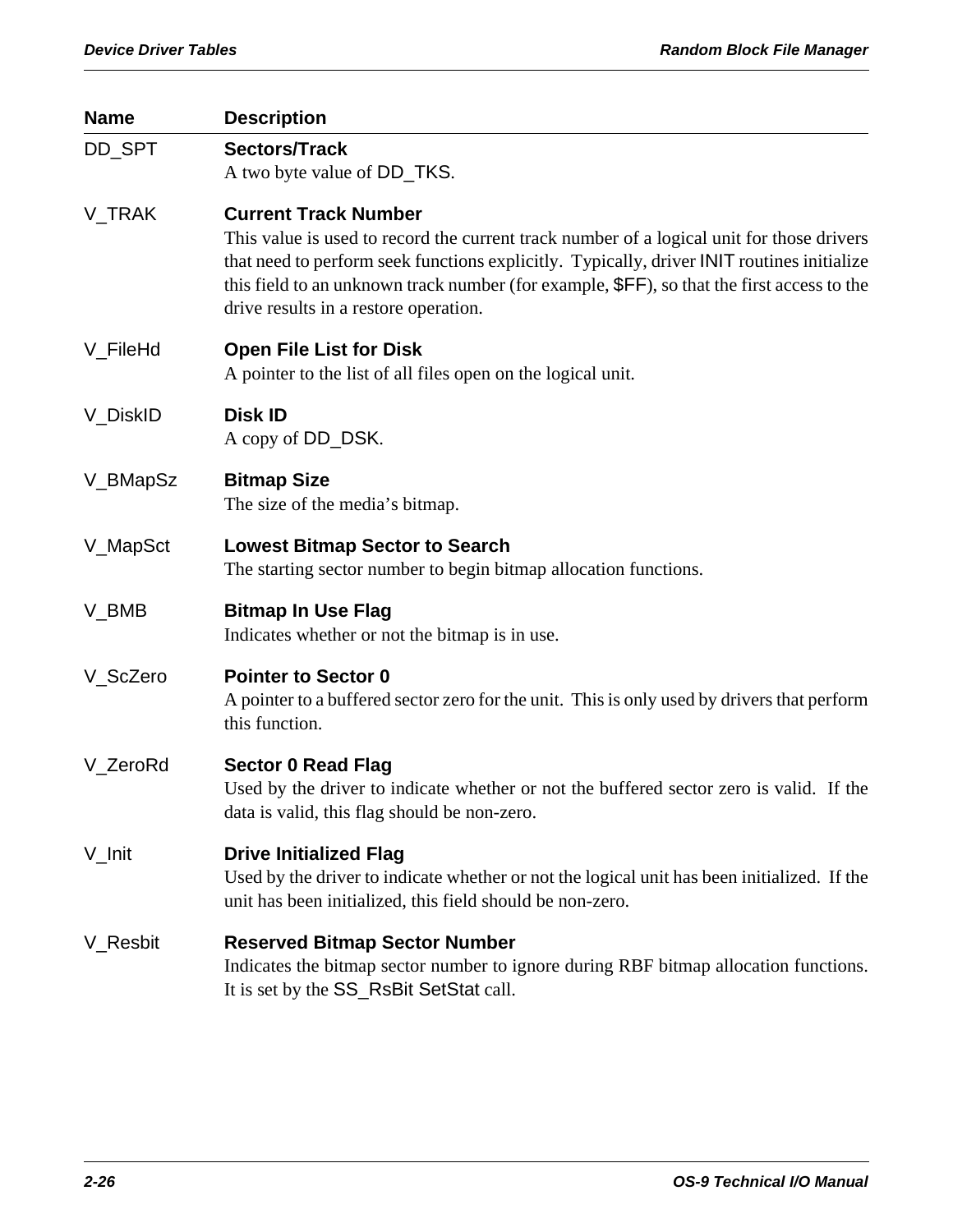| <b>Name</b> | <b>Description</b>                                                                                                                                                                                                                                   |
|-------------|------------------------------------------------------------------------------------------------------------------------------------------------------------------------------------------------------------------------------------------------------|
| V_SoftEr    | <b>Number of Recoverable Errors</b><br>Allows the driver to keep a count of "soft" errors during I/O operations. The value is<br>typically returned by a SS_ELog GetStat call. After reading this value, it is typically<br>reset to zero.           |
| V HardEr    | <b>Number of Non-Recoverable Errors</b><br>Allows the driver to keep a count of "hard" errors during I/O operations. The value<br>would typically be returned by a SS_ELog GetStat call. After reading this value, it<br>is typically reset to zero. |
| V_Cache     | <b>Drive Cache Queue Head</b><br>A pointer to the cache queue for the drive.                                                                                                                                                                         |
| V DTExt     | <b>Drive Table Extension Pointer</b><br>A pointer to an extension of the drive table. Drivers that require storage of additional<br>drive table variables can use this field as a pointer to the extra information.                                  |
| V_MapMax    | <b>Maximum Bitmap Sector Number</b><br>The sector number of the last sector of the bitmap.                                                                                                                                                           |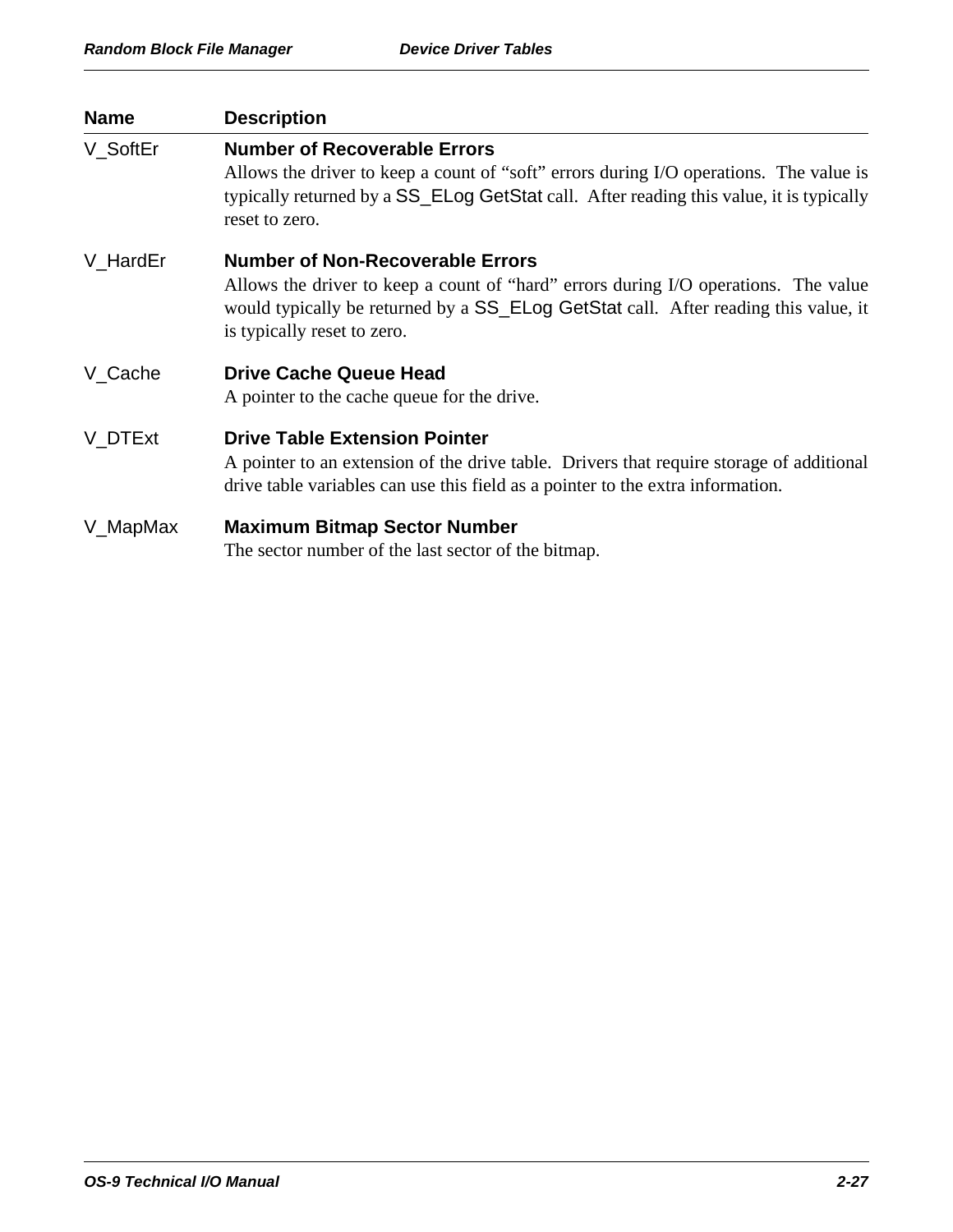### *Linking RBF Drivers*

After a RBF driver has been assembled into its relocatable object file (ROF), the driver needs to be linked to produce the final driver module. Linking resolves all code references in drivers that are comprised of several ROF files. It also resolves the external data and static storage references by the driver.

The most important part of linking is to correctly resolve the static storage references. Generally, the static storage area is composed of three sections in this order (see Figure 2-1):

- I/O globals
- ¦ Drive tables (one per logical drive)
- Æ Driver-declared variables

The driver-declared variables are declared in vsect areas of the driver, but they *must* be allocated after the drive table storage areas. The method that you must use to allocate all of the storage, *in the correct order*, is to link one of the drvsX.l library files *before* the user written ROF files. The drvsX.l files are usually found in the system's LIB directory. Each drvsX.l file contains vsect declarations that allocate the I/O system variables and the appropriate number of drive tables. For example, drvs1.l allocates the I/O system-defined section and one drive table, while drvs4.l allocates the I/O system-defined section and four drive tables. The following is a typical linker command line for an RBF driver:

### **l68 /dd/LIB/drvs4.l REL/rb320.r -O**=**OBJS/rb320**

**NOTE:** Specifying the drvsX.l file first causes the vsect variables declared by the file to be allocated *before* the vsect variables in the ROF file. Failure to correctly allocate the I/O system and drive table variables first, or failure to link the correct number of drive tables at all, results in erratic driver operation.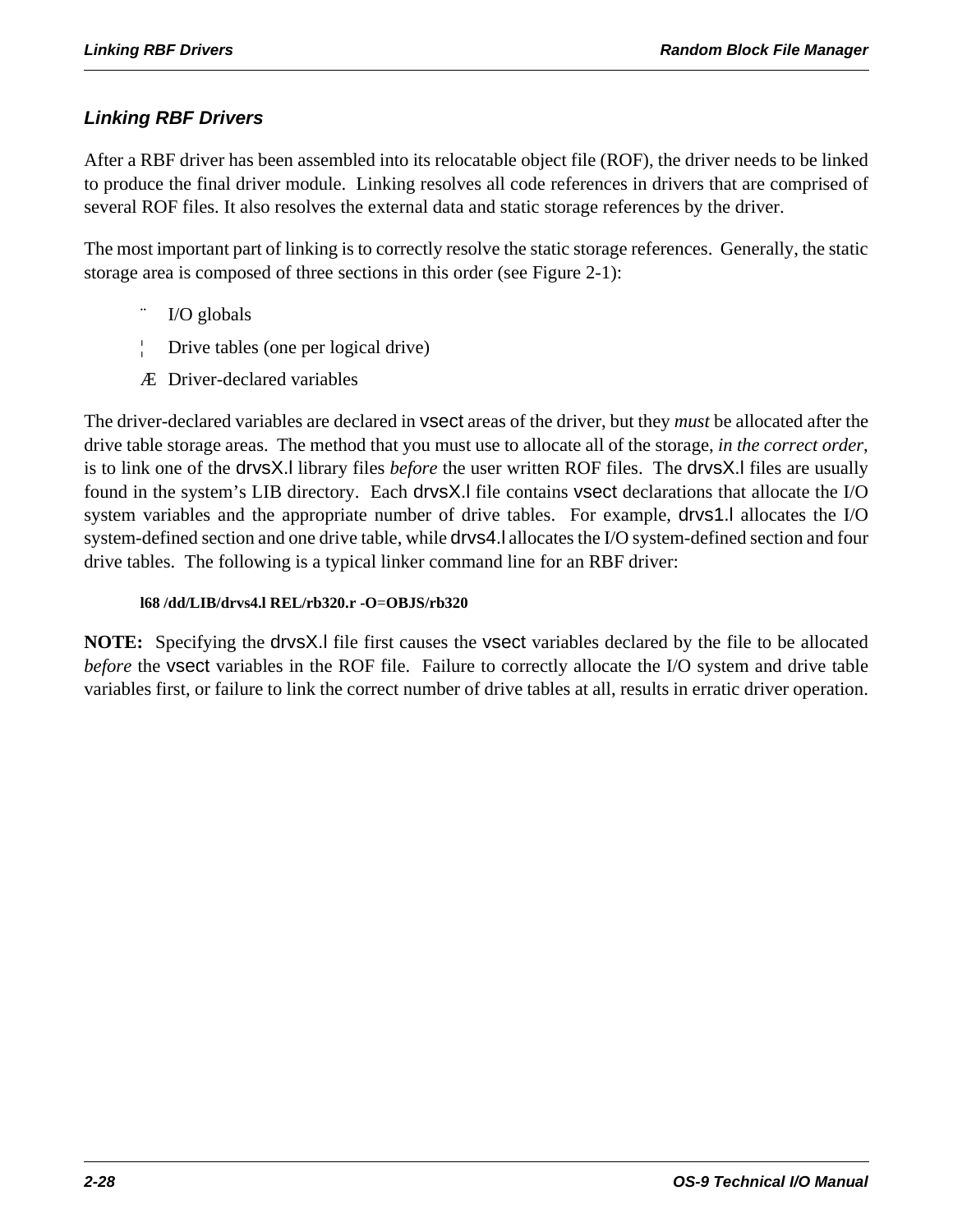|                |                                                                                        | <b>DEFS File</b>     | <b>LIB File</b>        |
|----------------|----------------------------------------------------------------------------------------|----------------------|------------------------|
| High Memory +  | <b>Driver-declared</b><br><b>Storage (vsect)</b>                                       | N/A                  | N/A                    |
|                | <b>RBF Drive Tables</b><br>('n' copies, where n is<br>the maximum number<br>of drives) | drvstat.a            | drvsX.I<br>(where X=n) |
|                | <b>RBF I/O Globals</b>                                                                 | rbfdev.a (rbfstat.a) |                        |
|                | <b>Kernel I/O Globals</b>                                                              | iodev.a (rbfstat.a)  |                        |
| Low Memory $+$ |                                                                                        |                      |                        |

*Figure 2-1: RBF Static Storage Layout*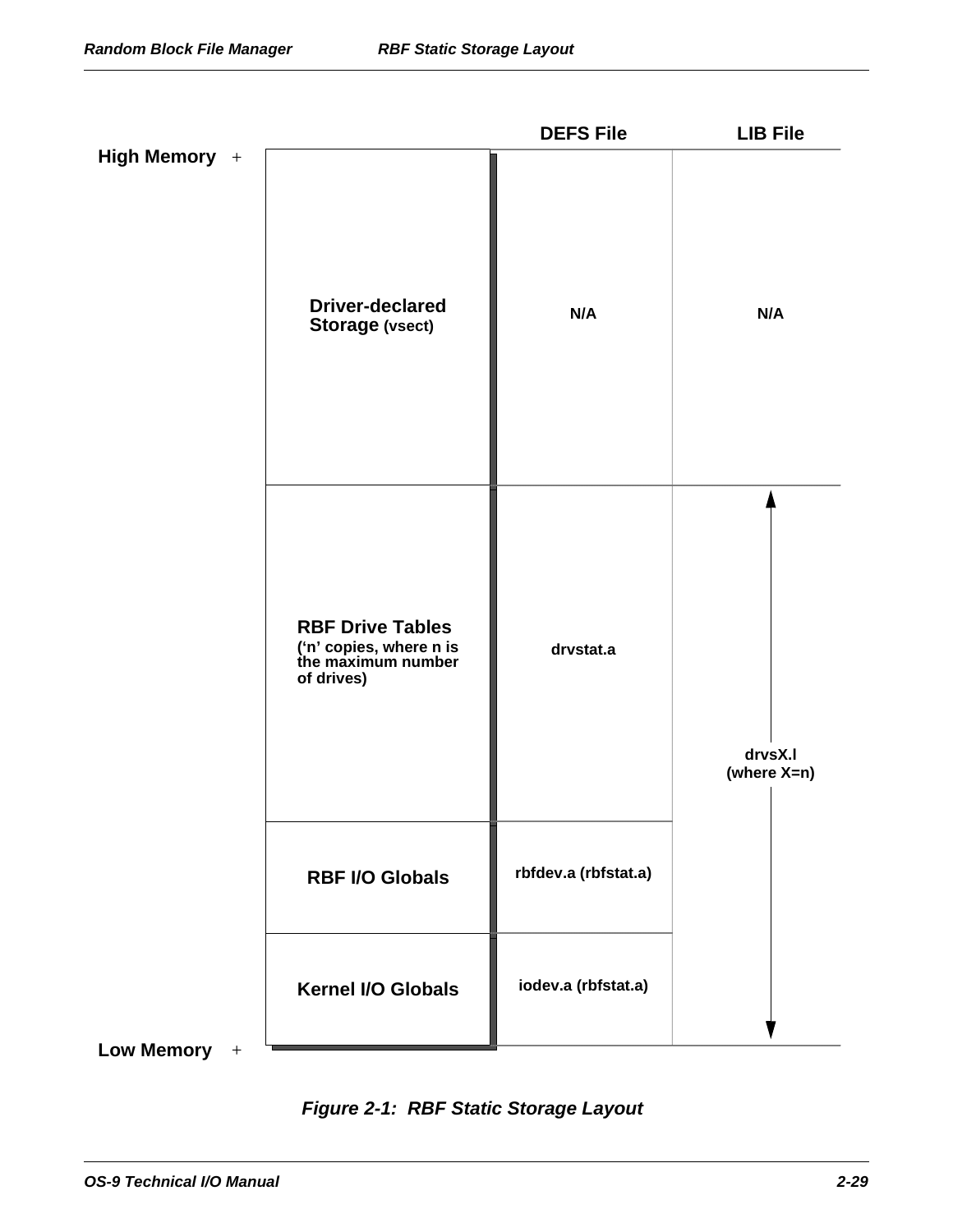### *RBF Device Driver Subroutines*

As with all device drivers, RBF device drivers use a standard executable memory module format with a module type of Drivr (code \$E0). RBF drivers are called in system state.

**NOTE:** I/O system modules must have the following module attributes:

- They must be owned by a super-user  $(0.n)$ .
- They must have the system-state bit set in the attribute byte of the module header. (OS-9 does not currently make use of this, but future revisions will require that I/O system modules be system-state modules.)

The execution offset address in the module header points to a branch table that has seven entries. Each entry is the offset of a corresponding subroutine. The branch table appears as follows:

| ENTRY dc.w | <b>INIT</b>    | initialize device                     |
|------------|----------------|---------------------------------------|
| dc.w       | <b>READ</b>    | read character                        |
| dc.w       | <b>WRITE</b>   | write character                       |
| dc.w       | <b>GETSTAT</b> | get device status                     |
| dc.w       | <b>SETSTAT</b> | set device status                     |
| dc.w       | TERM           | terminate device                      |
| dc.w       | TRAP           | handle illegal exception $(0 = none)$ |
|            |                |                                       |

Each subroutine should exit with the carry bit of the condition code register cleared, if no error occurred. Otherwise, the carry bit should be set and an appropriate error code returned in the least significant word of register d1.w.

The TRAP entry point is currently not used by the kernel, but in the future will be defined as the offset to error exception handling code. Because no handler mechanism is currently defined, this entry point should be set to zero to ensure future compatibility.

The following pages describe each subroutine.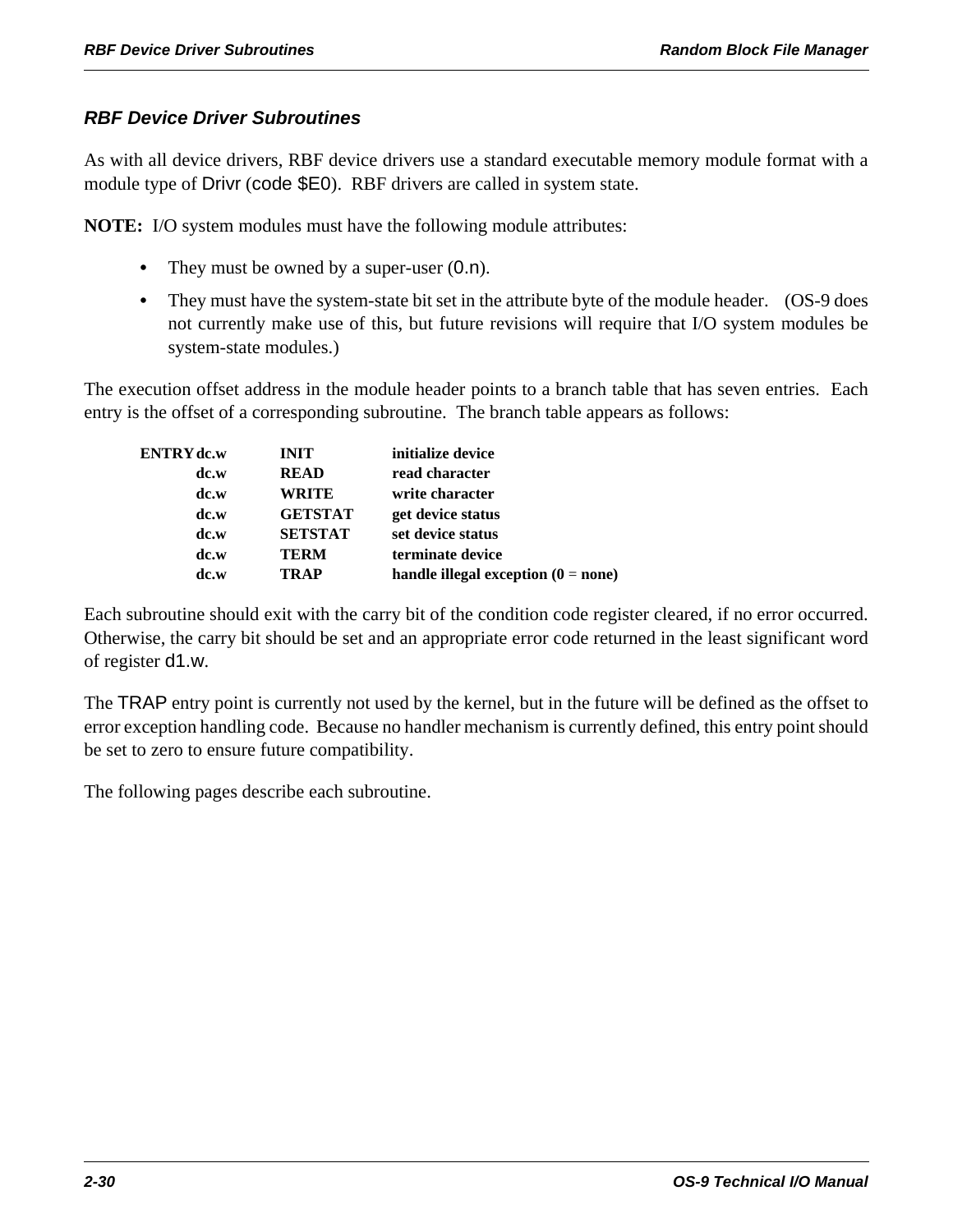### **INIT Initialize Device and its Static Storage Area**

| <i><b>INPUT:</b></i> | $(a1)$ = address of the device descriptor module<br>$(a2)$ = address of device static storage |
|----------------------|-----------------------------------------------------------------------------------------------|
|                      | $(a4)$ = process descriptor pointer<br>$(a6)$ = system global data pointer                    |
| <i>OUTPUT:</i>       | None                                                                                          |

*ERROR* **cc** = **carry bit set**

*OUTPUT:* **d1.w** = **error code**

*FUNCTION:* The INIT routine must:

- Initialize the device's permanent storage. Minimally, this consists of:
	- Initializing V\_NDRV to the number of drives with which the controller will work.
	- Initializing DD\_TOT in each drive table to a non-zero value so that sector zero may be read or written to.
	- If the driver must perform explicit seeks, initializing V\_TRAK to \$FF so that the first seek will find track zero.
- ¦ Place the IRQ service routine on the IRQ polling list by using the F\$IRQ system call.
- Æ Initialize device control registers (enable interrupts if necessary).

Prior to being called, the device static storage is cleared (set to zero), except for V\_PORT which contains the device address. The driver should initialize each drive table entry appropriately for the type of disk the driver expects to be used on the corresponding drive.

If INIT returns an error, it does not have to clean up its operation, for example, remove device from polling table or disable hardware. The kernel calls TERM to allow the driver to clean up INIT's operation before returning to the calling process.

Usually, the INIT routine should only perform controller-specific initialization, as opposed to drive-specific initialization. This is because the controller may have more than one type of drive connected to it.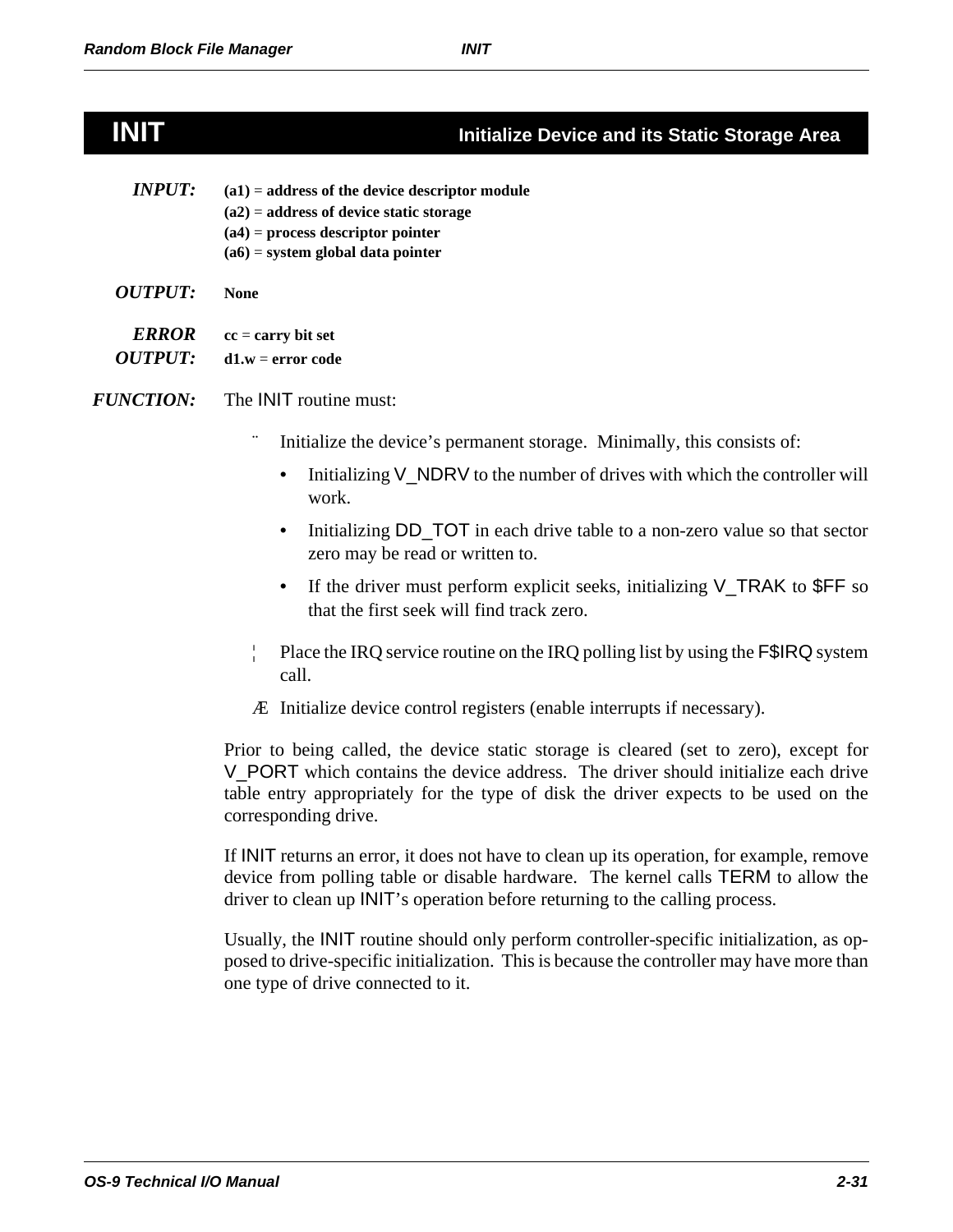**NOTE:** If the INIT routine causes an interrupt to occur, you can handle the interrupt in one of the following ways:

- **•** Process the interrupt directly by masking interrupts to the level of the device, polling/servicing the device hardware, and then restoring the previous interrupt level. This is the preferred technique unless the interrupt is time-consuming.
- **•** Allow the interrupt service routine to service the hardware. In this case, the process descriptor contains the process ID (P\$ID) to which V\_WAKE should be set. V\_BUSY cannot be used because it is zero when INIT is called.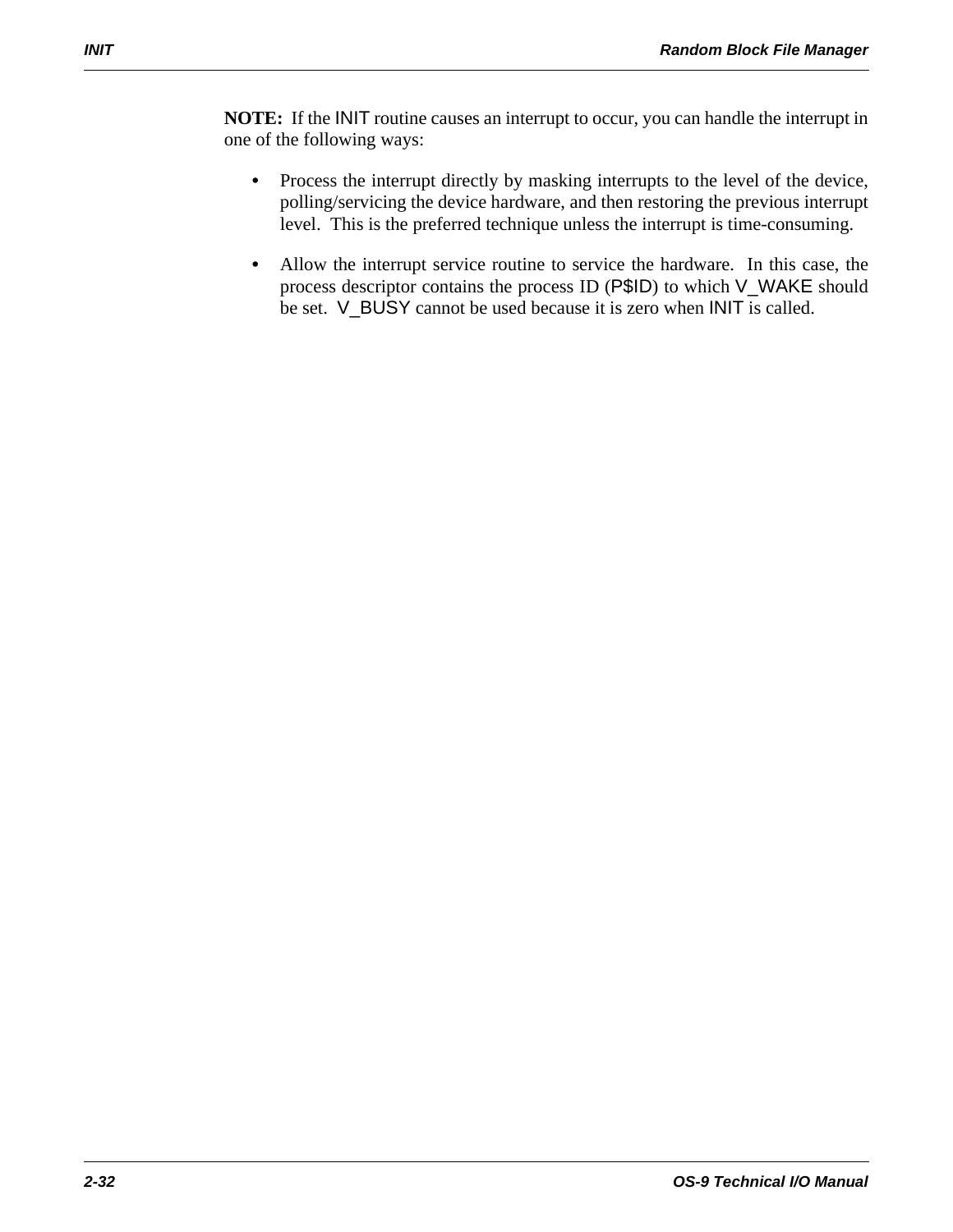## **READ Read Sector(s)**

| <i><b>INPUT:</b></i>  | $d0.l = number of contiguous sectors to read$ |
|-----------------------|-----------------------------------------------|
|                       | $d2.1$ = disk logical sector number to read   |
|                       | $(a1)$ = address of path descriptor           |
|                       | $(a2)$ = address of device static storage     |
|                       | $(a4)$ = process descriptor pointer           |
|                       | $(a5)$ = caller's register stack pointer      |
|                       | $(a6)$ = system global data storage pointer   |
| <i><b>OUTPUT:</b></i> | Sector(s) returned in the sector buffer       |

- 
- *ERROR* **cc** = **carry bit set**  *OUTPUT:* **d1.w** = **error code**
- *FUNCTION:* The READ routine must perform the following operations:
	- $\lambda$ . Locate the associated drive table (PD\_DTB) and determine if it is initialized. If not, perform any drive initialization required and mark the drive initialized in the drive table. If the driver will perform sector zero buffering for the unit, allocate a sector zero buffer.
	- ¡ Verify the starting LSN and ending LSN (if a multi-sector read) against the size of the media (DD\_TOT).
	- ¬ Compute the physical disk address (track/head/sector) from the LSN, if required.
	- Ð If the driver supports sector 0 buffering, and the read request is for sector 0, return the sector 0 data to the buffer specified. If no further sectors are requested, return to RBF. Otherwise, proceed to read the remaining sectors into the remainder of the buffer.
	- $\times$  For drivers that perform explicit seeking, seek to the desired track. If the seek involves the selection of a drive different from the last one selected, this may also require that you save the current track position in the last selected drive's drive table (V\_TRAK).
	- $\pm$  Prepare the hardware for the read request and start the I/O operation. The data should be read into the buffer specified by PD\_BUF.
	- ð Wait for the I/O operation to complete (with interrupts, if possible).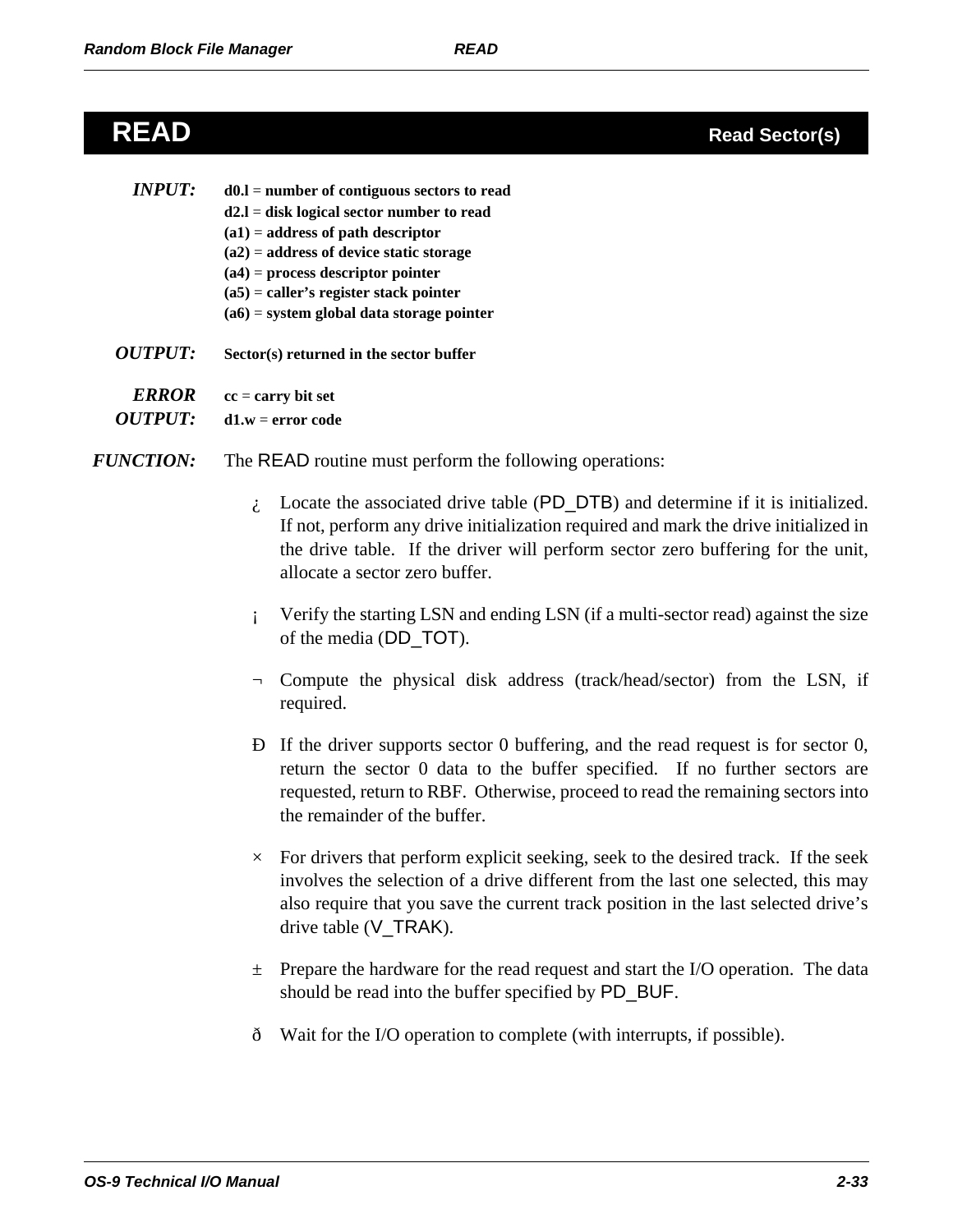- Š If the starting LSN of the read was not LSN 0, return to RBF. Otherwise:
	- a) Update the unit's drive table by copying the number of bytes specified by DD\_SIZ (21) from the beginning of sector 0 into the appropriate table.
	- b) If the driver supports buffering sector zero for the unit, copy sector zero into the driver's local buffer (V\_ScZero) and mark the buffer valid (V\_ZeroRd).
- ¥ If the logical unit and driver support multiple disk formats, the driver should validate that the media is readable by the drive. If not, the driver should return a Bad Type error (E\$BTyp). If it can, the driver should ready itself for the new format by either:
	- a) Marking the logical unit as uninitialized (V\_Init cleared), so the next access will cause the unit to be re-initialized by the driver.
	- b) Re-initializing the unit hardware for the new format.
- µ Return the status of the read to RBF.

### **Sector/Transfer Count**

The number of sectors to transfer is passed by RBF. If bit number one in PD\_Cntl is clear, RBF always requests only one sector. If the bit is set, RBF requests a maximum count, based on the value in PD\_MaxCnt. The value in PD\_MaxCnt is truncated to an exact sector count, so that the device always sees requests in terms of an integral number of sectors.

### **Sector Zero Reads**

Whenever logical sector zero is read from the media, the first part of it must be copied into the drive table for the logical unit. PD\_DTB contains the pointer to the drive table. The number of bytes to copy is DD\_SIZ.

Drivers that buffer sector zero also update their local copy when sector zero is read from the media. The drive table variables V\_ScZero (pointer to sector zero) and V\_ZeroRd (sector zero valid flag) allow the driver to maintain this buffer. When the driver receives a read request for LSN zero, it can check these flags. If the buffer is valid, it can simply return the buffered data to RBF without performing any disk I/O.

Sector zero buffering should normally be performed only on fixed media (fixed hard disks). This ensures that media volume changes are noticed by RBF. Failure to detect media changes correctly can result in corruption of the new volume.

If the driver can detect media removal (for example, via an interrupt when the door is opened), it is permissable for the driver to buffer sector 0 while the media is installed.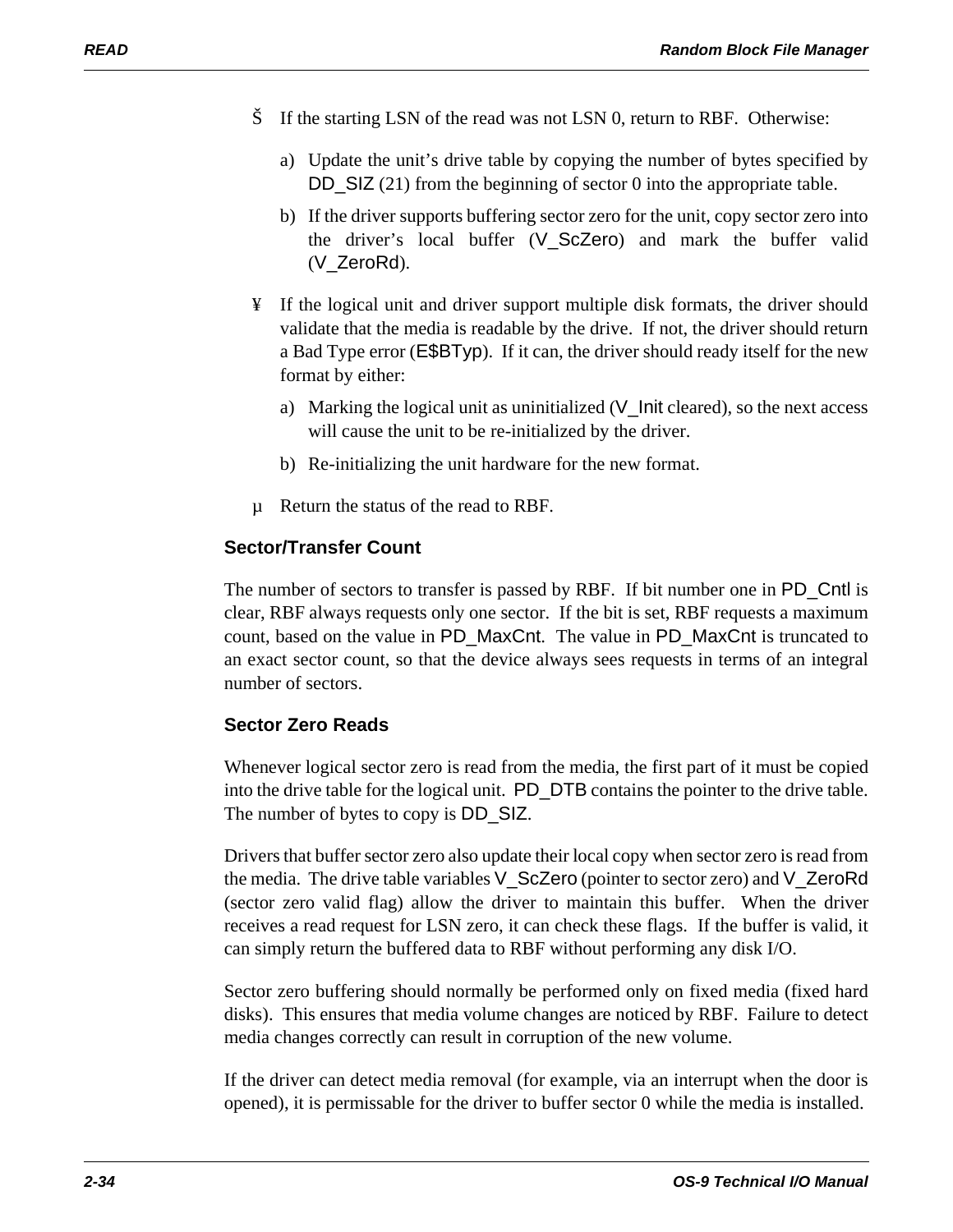### **Sector Size Support**

If the driver supports variable sector sizes, RBF assumes that the size of a sector is specified by PD\_SSize, and that the logical and physical sector sizes are the same. Drivers operating under this mode simply process the RBF transfer count and LSN address according to the disk's requirements.

If the driver does not support variable sector sizes (logical sector size is 256 bytes) and the physical sector size of the media (PD\_SSize) is not 256 bytes, the driver must deblock the media sectors. Typically, this involves the following steps:

- Determine if RBF's starting LSN falls at the start of a media physical sector. If not, check if the physical sector is currently buffered by the driver. If the physical sector is currently buffered by the driver, copy the appropriate part of the buffer to RBF's buffer. If not, read the physical sector into the driver's buffer and return the appropriate part to RBF's buffer.
- ¦ If any sectors remain to be read, convert the remaining start address and count into the physical start address and count. Then, read (and count) those sectors into the RBF buffer.
- Æ If any partial sector remains to be read, read that physical sector into the driver's physical buffer. Then, return the appropriate part of the buffer to the end of the RBF buffer.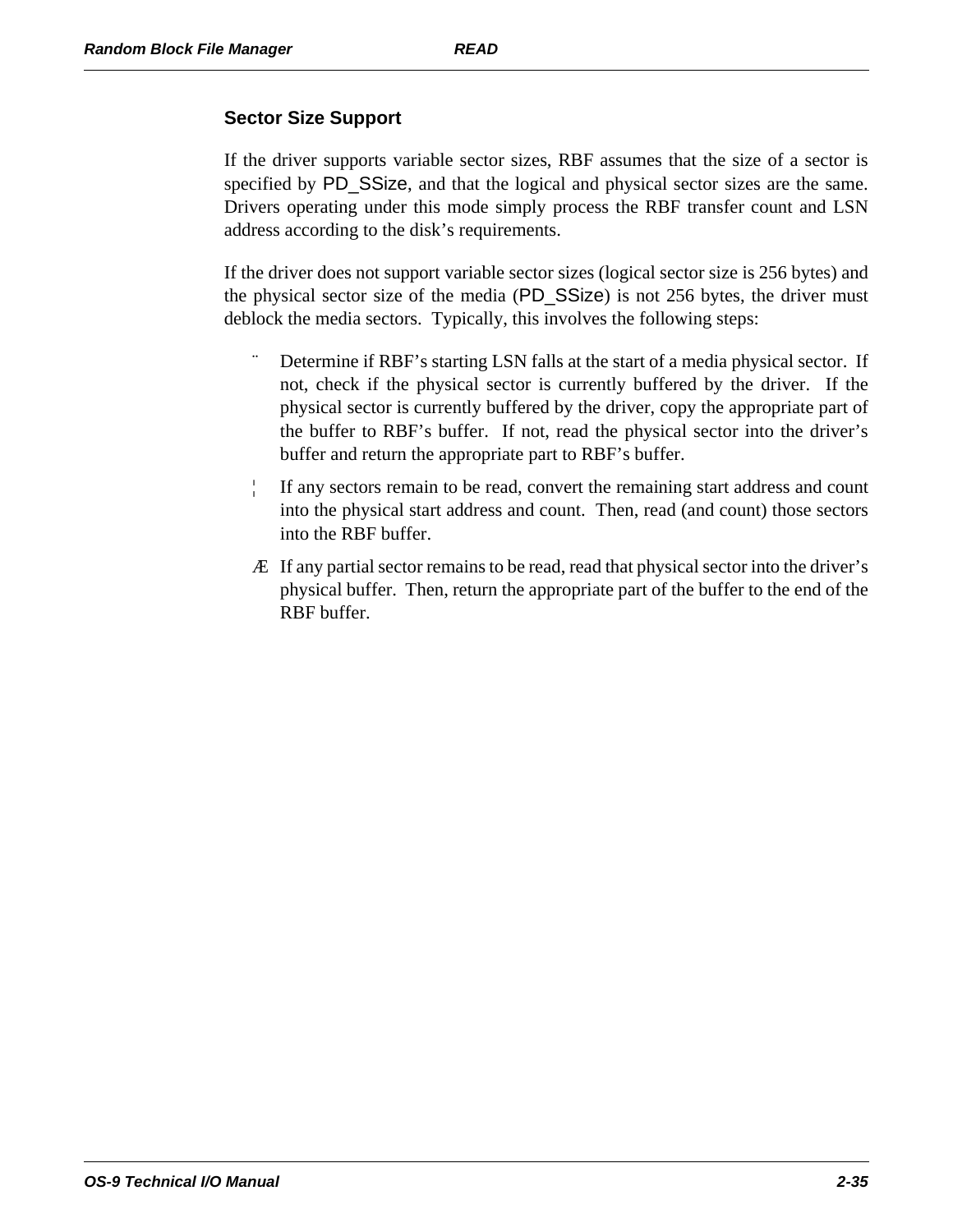### **Interrupt-driven Operation**

If the hardware uses interrupts to perform I/O, the driver should perform the following steps:

### **Synchronization using Signals**

- Issue the I/O command to the hardware.
- ¦ Copy V\_BUSY to V\_WAKE in the static storage.
- Æ The driver should then suspend itself (F\$Sleep).
- Ø The IRQ service routine is called when the interrupt occurs. The IRQ service routine checks that the interrupt occurred for its hardware, services the interrupt, and sends a wake-up signal (S\$Wake) to the driver. The driver's process ID is in V\_WAKE. After sending the signal, the IRQ service routine should clear V\_WAKE to signify that the interrupt occurred.
- $\times$  When the driver awakens, it should check V\_WAKE. If zero, the interrupt has occurred and the driver can continue to check status, etc. If non-zero, the driver should suspend itself again.

### **Synchronization using Events**

- Issue the I/O command to the hardware.
- The driver should suspend itself using the event system's "wait" function.
- Æ The IRQ service routine is called when the interrupt occurs. The IRQ service routine checks that the interrupt occurred for its hardware, services the interrupt, and then uses the event system's "signal" function to awaken the driver.
- Ø When the driver awakens, it should determine if the event value is within range. If so, the interrupt was serviced and the driver can check the status, etc. If not, the driver should suspend itself again.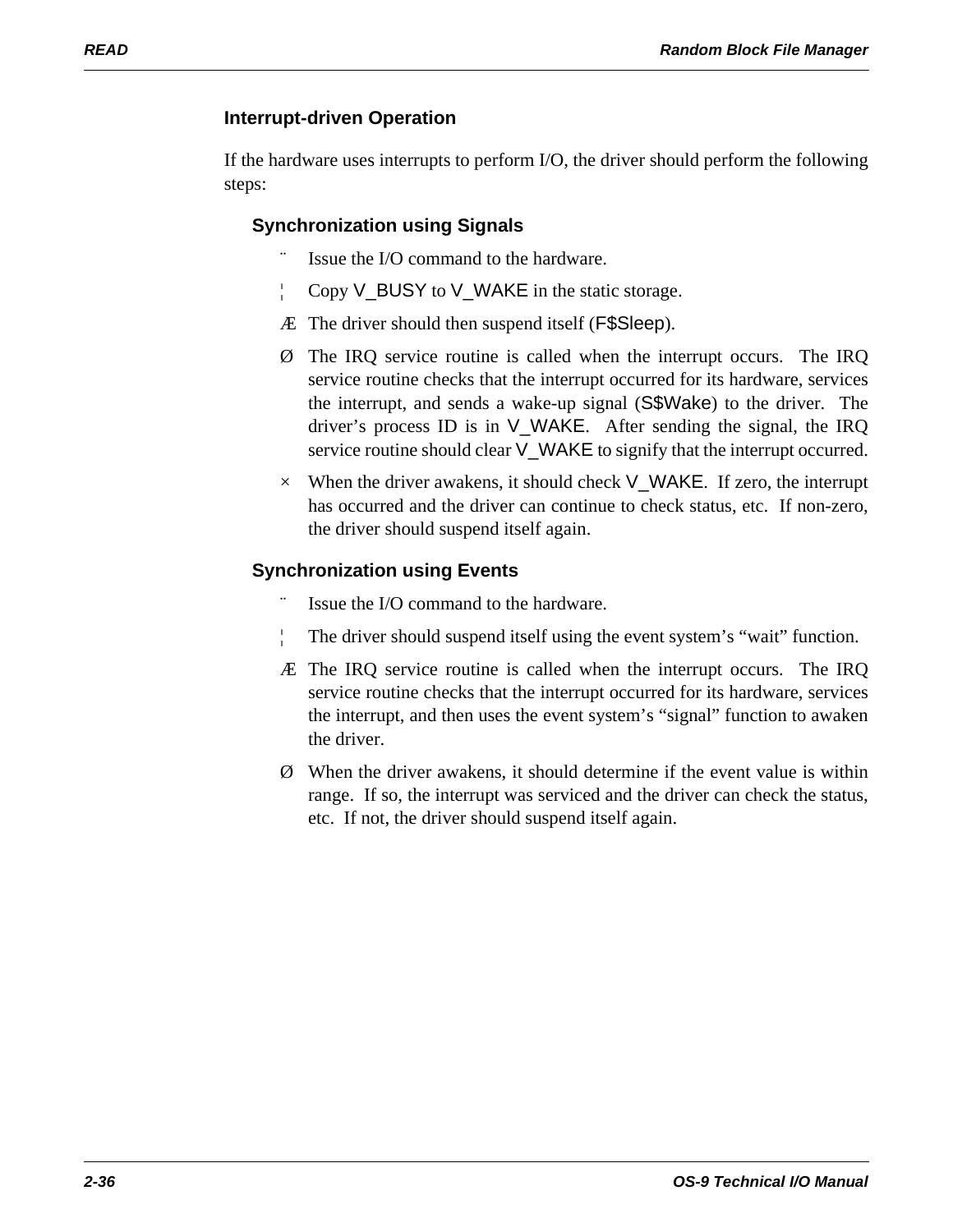### **WRITE Write Sector(s)**

| <i>INPUT:</i>  | $d0.l = number of contiguous sectors to write$     |
|----------------|----------------------------------------------------|
|                | $d2.l = disk$ logical sector number                |
|                | $(a1)$ = address of the path descriptor            |
|                | $(a2)$ = address of the device static storage area |
|                | $(a4)$ = process descriptor pointer                |
|                | $(a5)$ = caller's register stack pointer           |
|                | $(a6)$ = system global data storage pointer        |
| <i>OUTPUT:</i> | The sector buffer is written to disk.              |
|                |                                                    |

- *ERROR* **cc** = **carry bit set**
- *OUTPUT:* **d1.w** = **error code**
- *FUNCTION:* The WRITE routine must perform the following operations:
	- Determine the starting LSN. If zero, the driver should check the format control flag for format protection (PD\_Cntl, bit 0). If bit 0 is clear, the media can be formatted and sector 0 may be written. If bit 0 is set, the media is format protected and the driver should return an E\$Format error.
	- Locate the associated drive table (PD\_DTB) and check if the unit is initialized (V\_Init). If not, perform any drive initialization required and mark the drive initialized in the drive table.
	- $\neg$  If the driver supports buffering of sector 0 for the unit, and sector 0 is being written, the driver should clear V\_ZeroRd to mark that sector 0 is unbuffered.
	- Ø Verify the starting LSN (and ending LSN, if a multi-sector write) against the size of the media (DD\_TOT).
	- $\times$  Compute the physical disk address (track/head/sector) from the LSN, if required.
	- $\pm$  For drivers that perform explicit seeking, seek to the desired track. If the seek involves the selection of a drive different from the last one selected, this may also require you to save the current track position in the last selected drive's drive table (V\_TRAK).
	- ð Prepare the hardware for the write request and start the I/O operation. The data should be written from the buffer specified by PD\_BUF.
	- Š Wait for the I/O operation to complete (with interrupts, if possible).
	- ¥ Return the status of the write to RBF.

### **Sector/Transfer Count**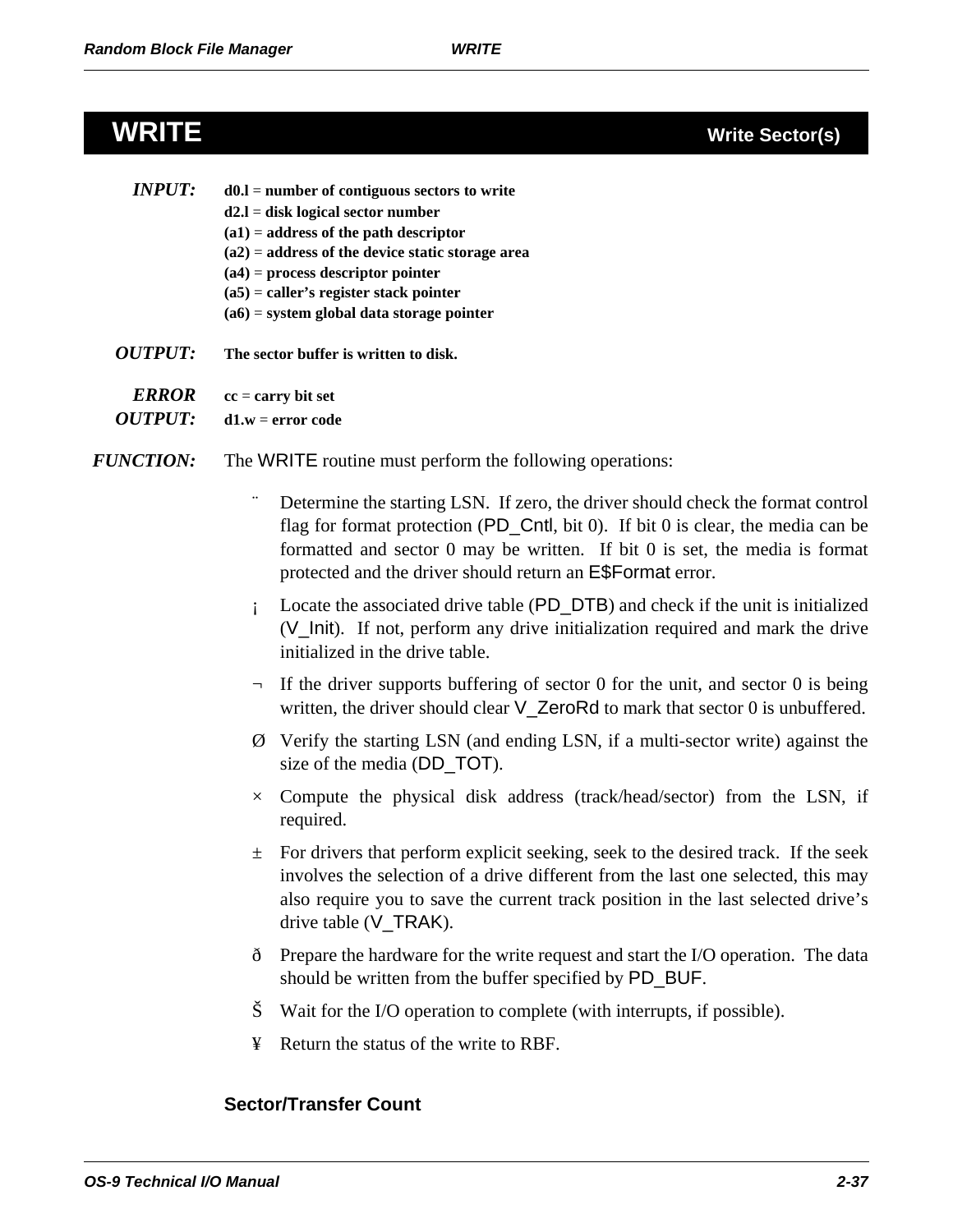The number of sectors to transfer is passed by RBF. If bit number one in PD\_Cntl is clear, RBF always requests only one sector. If the bit is set, RBF requests a maximum count, based on the value in PD\_MaxCnt. The value in PD\_MaxCnt is truncated to an exact sector count, so that the device always sees requests in terms of an integral number of sectors.

### **Sector Zero Writes**

Whenever the starting LSN is zero, the driver should check whether the media may be formatted (PD\_Cntl, bit 0). If bit 0 is set, the media is format protected and sector zero may not be written. The driver should return a E\$Format (format protected) error in this case.

If the driver buffers sector zero of the media, it should clear V\_ZeroRd to mark the buffer invalid. This ensures that the next read of sector zero will access the media.

### **Sector Size Support**

If the driver supports variable sector sizes, RBF assumes that the size of a sector is specified by PD\_SSize, and that the logical and physical sector sizes are the same. Drivers operating under this mode simply process the RBF transfer count and LSN address according to the disk's requirements.

If the driver does not support variable sector sizes (logical sector size is 256 bytes) and the physical sector size of the media (PD\_SSize) is not 256 bytes, the driver must deblock the media sectors. Typically, this involves the following steps:

- Determine if RBF's starting LSN falls at the start of a media physical sector. If not, and the physical sector is not currently cached, read the physical sector into the driver's local buffer. Update the appropriate part of the buffer with RBF's data and write the local buffer to the media.
- If any sectors remain to be written, convert the remaining start address and count into the physical start address and count. Then, write (and count) those sectors from the RBF buffer.
- Æ If any partial sector remains to be written, read that physical sector into the driver's local buffer. Next, update the appropriate part of the buffer with RBF's data and write the local buffer to the media.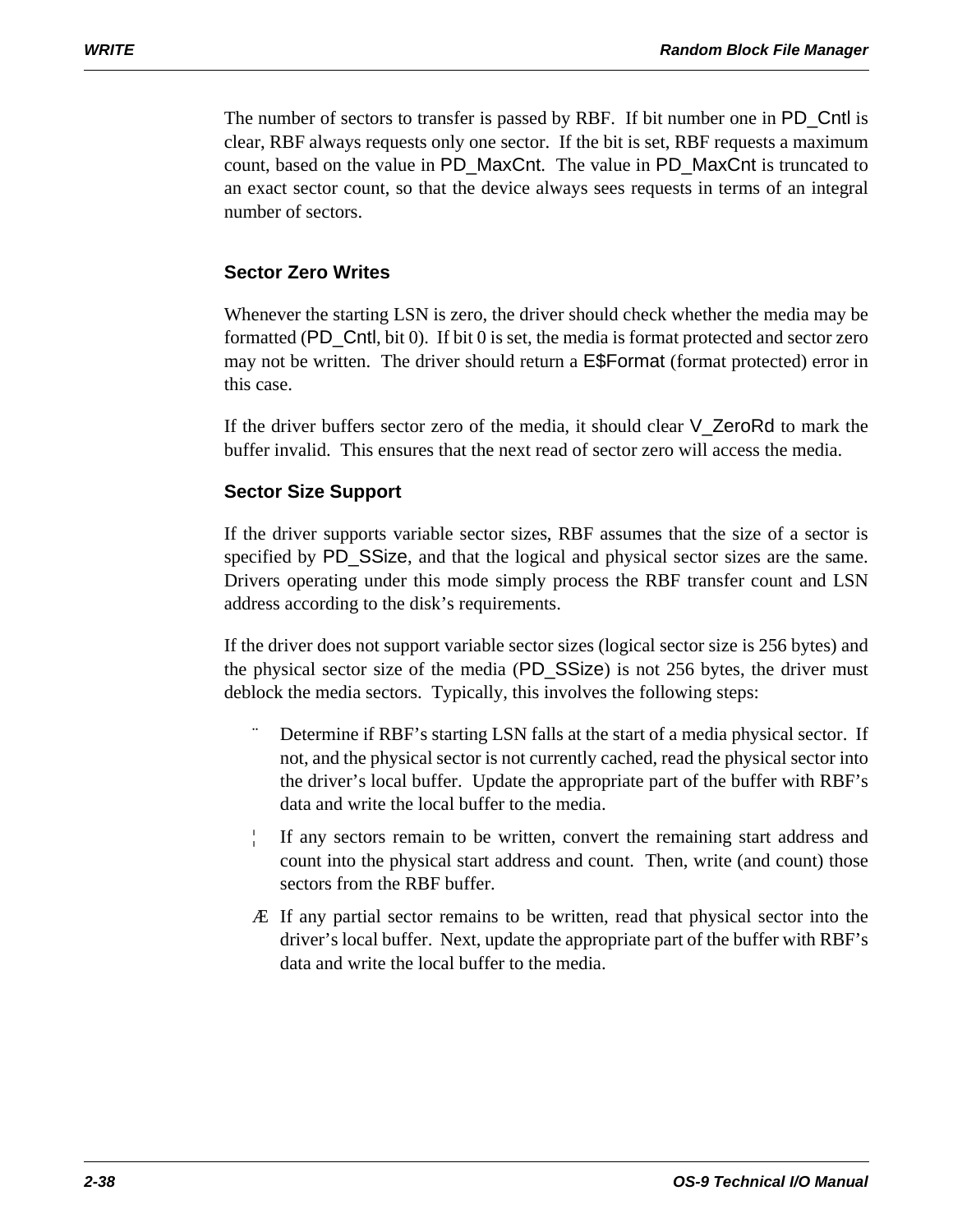### **Interrupt Operation**

If the hardware uses interrupts to perform I/O, the driver should perform the following steps:

### **Synchronization using Signals**

- Issue the I/O command to the hardware.
- ¦ Copy V\_BUSY to V\_WAKE in the static storage.
- Æ The driver should suspend itself (F\$Sleep).
- Ø The IRQ service routine is called when the interrupt occurs. The IRQ service routine checks that the interrupt occurred for its hardware, services the interrupt, and sends a wake-up signal (S\$Wake) to the driver. The driver's process ID is in V\_WAKE. After sending the signal, the IRQ service routine should clear V\_WAKE to signify that the interrupt occurred.
- $\times$  When the driver awakens, it should check V\_WAKE. If zero, the interrupt has occurred and the driver can continue to check status, etc. If non-zero, the driver should suspend itself again.

### **Synchronization using Events**

- Issue the I/O command to the hardware.
- The driver should suspend itself using the event system's "wait" function.
- Æ The IRQ service routine is called when the interrupt occurs. The IRQ service routine checks that the interrupt occurred for its hardware, services the interrupt, and then uses the event system's "signal" function to awaken the driver.
- Ø When the driver awakens, it should check that the event value is within range. If so, the interrupt was serviced and the driver can check the status, etc. If not, the driver should suspend itself again.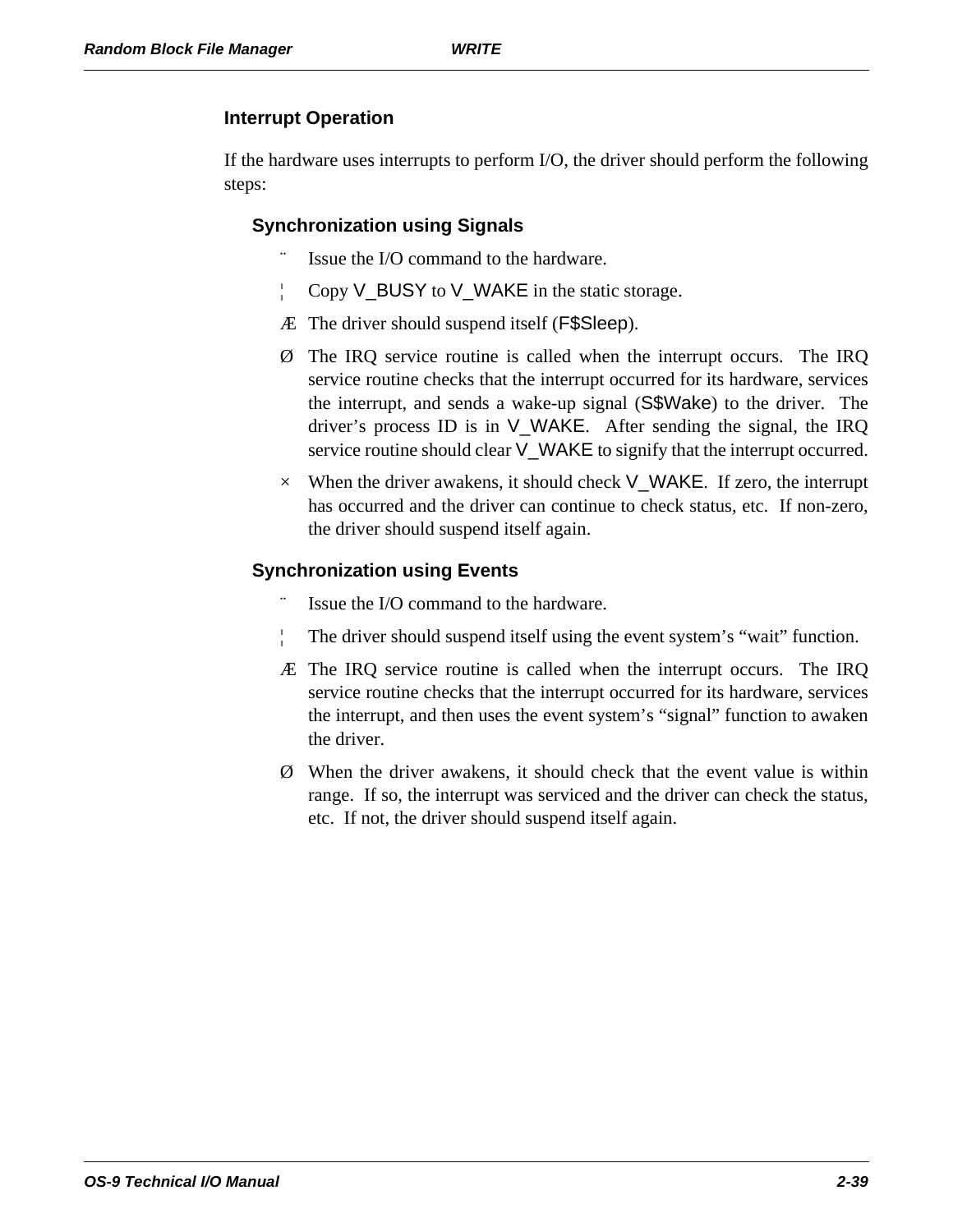## **GETSTAT/SETSTAT**

### *INPUT:* **d0.w** = **status code (a1)** = **address of the path descriptor**

- **(a2)** = **address of the device static storage area**
- **(a4)** = **process descriptor pointer**
- **(a5)** = **caller's register stack pointer**
- **(a6)** = **system global data storage pointer**
- *OUTPUT:* **Depends on the function code**

*ERROR* **cc** = **carry bit set** 

*OUTPUT:* **d1.w** = **error code**

*FUNCTION:* These routines are wild-card calls used to get/set the device's operating parameters as specified for the I\$GetStt and I\$SetStt service requests.

> Calls which involve parameter passing require the driver to examine or change the register stack variables. These variables contain the contents of the MPU registers at the time of the I\$Getstt/I\$SetStt request was made. Parameters passed to the driver are set up by the caller prior to using the service call. Parameters passed back to the caller are available when the service call completes.

Typical RBF drivers handle the following I\$GetStt/I\$SetStt calls:

| I\$GetStt: | SS_DSize, SS_VarSect      |
|------------|---------------------------|
| I\$Setstt: | SS_Reset, SS_SQD, SS_WTrk |

Any unsupported I\$GetStt/I\$SetStt calls to the driver should return an unknown service error (E\$UnkSvc).

**NOTE:** A minimal RBF driver should support SS\_Reset and SS\_WTrk, so that media may be formatted.

The following pages describe the driver implementation of the above I\$GetStt/I\$SetStt calls.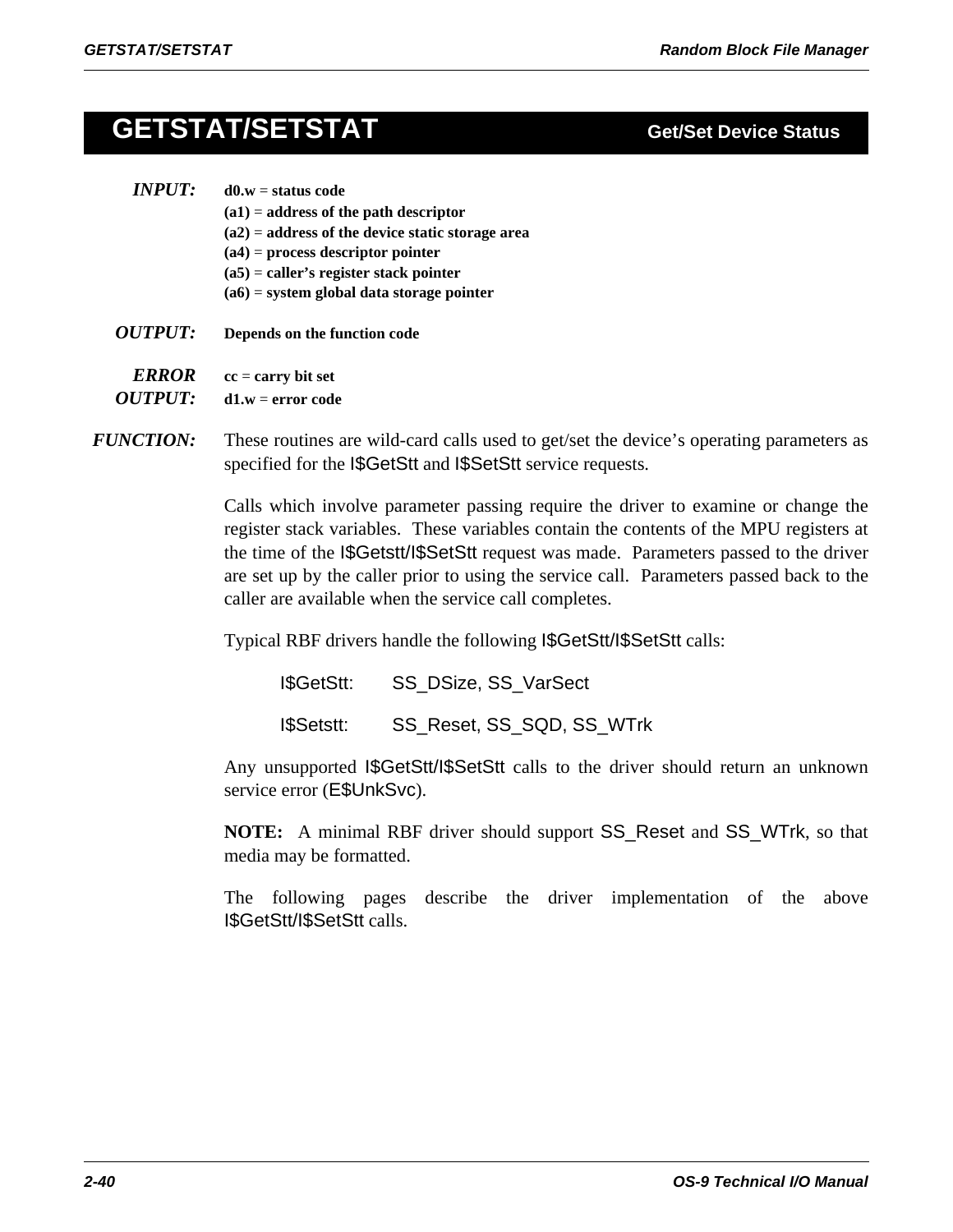#### *GetStat Call:*

- SS\_DSize This routine is used to return the media size for autosize devices (PD\_Cntl, bit three set). The routine must perform the following steps:
	- $\lambda$ . Locate the associated drive table (PD\_DTB) and check whether the unit is initialized (V\_Init). If not, perform any drive initialization required and mark the drive initialized in the drive table.
	- ¡ Prepare the hardware for the request and start the I/O operation.
	- ¬ Wait for the I/O operation to complete (with interrupts, if possible).
	- Ð Return the media size (in terms of its logical sector size) to the caller's d2 register (R\$d2 offset from passed a5). Note that if the driver supports deblocking (logical and physical sizes are not the same), the returned sector count should be a "logical" sector count.
	- ƒ Return status to RBF.
- SS\_VarSect This routine is called by RBF whenever a path is opened to the device, so that RBF can determine the logical sector size of the media. The driver should indicate its support for variable logical sector sizes as follows:
	- **•** If variable logical sector sizes are supported , the driver should return a "no error" status. Upon return to RBF, RBF uses the value in PD\_SSize as the media's logical sector size. It is permissable for the driver to query the drive for its current sector size setting and update PD\_SSize during this call.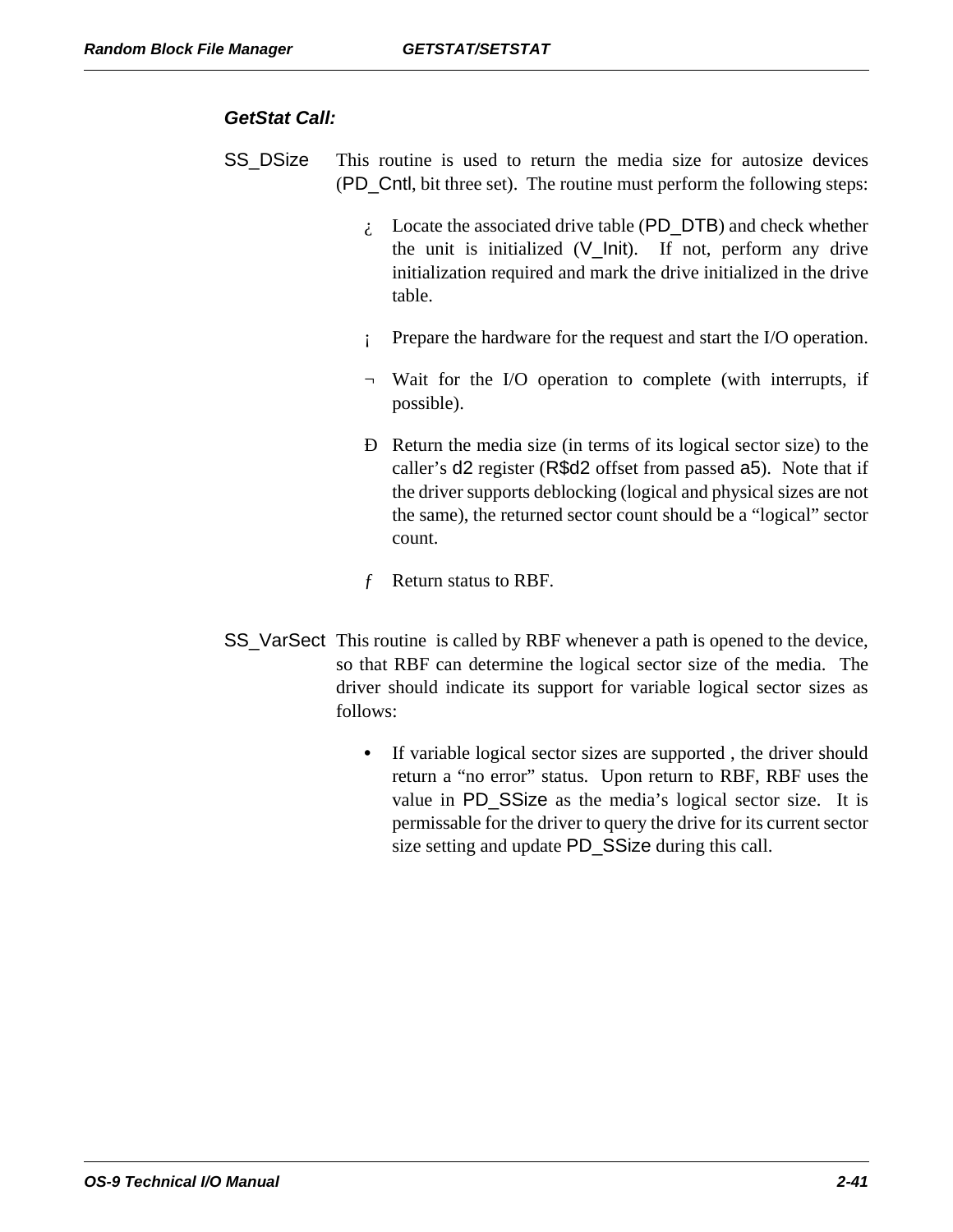**WARNING:** Querying the drive *does not* mean issuing a physical read of the disk's sector 0 (to read DD\_LSNSize) as RBF has not yet set up the buffer pointers for the path (PD\_BUF = 0). Unless you take special care, attempting to perform physical data I/O at this point will probably crash the system. The only type of I/O operations valid at this point are generally internal driver operations (for example, Mode Sense command to a SCSI drive). Drivers that deal with media that cannot return "current sector size" generally require that PD\_SSize be set correctly in the device descriptor. The driver returns "no error" to indicate that RBF can use PD\_SSize as the logical media size.

- If the driver does not support variable logical sector sizes, it should return an "unknown service request" (E\$UnkSvc) error, to indicate to RBF that the logical sector size of the media is 256 bytes and that PD\_SSize should be ignored.
- **•** If the driver returns any error other than "unknown service request", RBF aborts the path open operation and returns the error to the caller.

### *SetStat Calls:*

SS\_Reset Recallibrate (restore) the media head to the outer track. This is mainly used by format to ensure the media is at a known position.

The restore routine must perform the following functions:

- $\lambda$  Locate the associated drive table (PD\_DTB) and check whether the unit is initialized (V\_Init). If not, perform any drive initialization required and mark the drive initialized in the drive table.
- Prepare the hardware for the request and start the I/O operation.
- ¬ Wait for the I/O operation to complete (with interrupts, if possible).
- Ð Return the status of the restore to RBF.
- SS\_SQD This is mainly used to move (park) the heads of hard disk drives to a safe area. The park routine must perform the following steps:
	- Check whether the media may be parked. This typically involves the following: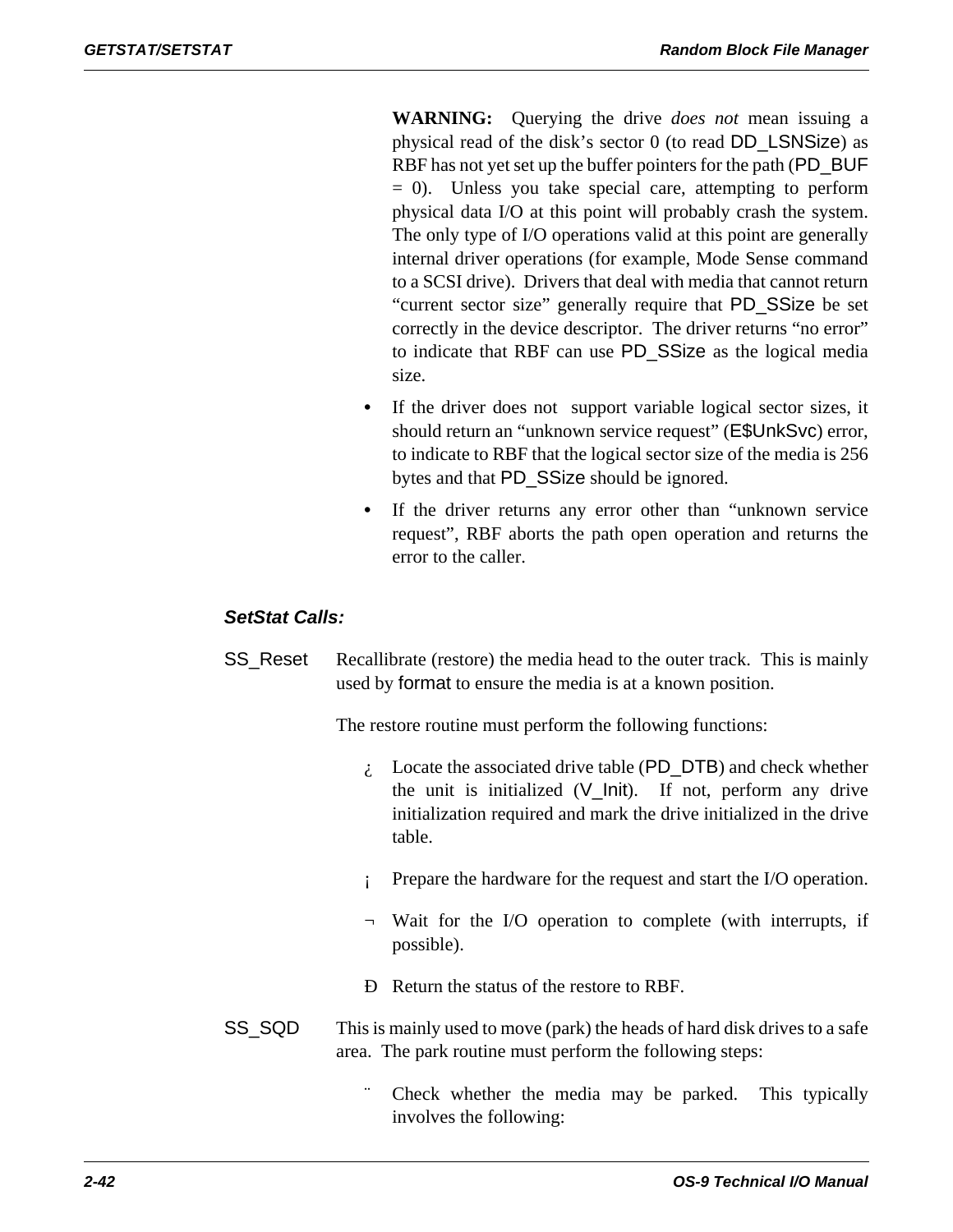- Check if the device is a floppy disk. If so, return an E\$UnkSvc error.
- Check the PD\_Park value. If it is zero or within the range of the RBF media area, return an E\$UnkSvc error.
- ¡ Locate the associated drive table (PD\_DTB) and initialize the drive according to the parking function. This typically involves setting the drive's cylinder count to the PD\_Park value. After initialization, *do not* mark the drive initialized (V\_Init should be clear). This ensures that any subsequent accesses to the drive will cause the drive to be re-initialized correctly (PD\_CYL or PD\_TotCyls count instead of PD\_Park).
- Prepare the hardware for the park request and start the I/O operation.
- Ð Wait for the I/O operation to complete (with interrupts, if possible).
- ƒ Return the status of the park to RBF.

The park operation typically consists of issuing a seek or read command and specifying a sector address on the desired cylinder. On some drives/controllers, this may fail because the parking cylinder is not formatted and the controller attempts to verify the seek/read. In these situations, it is typical for the driver to perform a write track operation on the desired track.

- SS\_WTrk This is used by format to perform physical initialization of the media. The write track routine must perform the following steps:
	- Check whether the media may be formatted  $(PD_C$ Cntl, bit 0 clear). If not, the media is format protected and the driver should return an E\$Format error.
	- ¡ Locate the associated drive table (PD\_DTB) and check whether the unit is initialized  $(V_1$ Init). If not, perform the required drive initialization and mark the drive initialized in the drive table. If the driver supports buffering sector 0 for the unit, and the track being formatted is the first track of the media (PD\_TOffs), the driver should clear V\_ZeroRd to mark that sector 0 is unbuffered.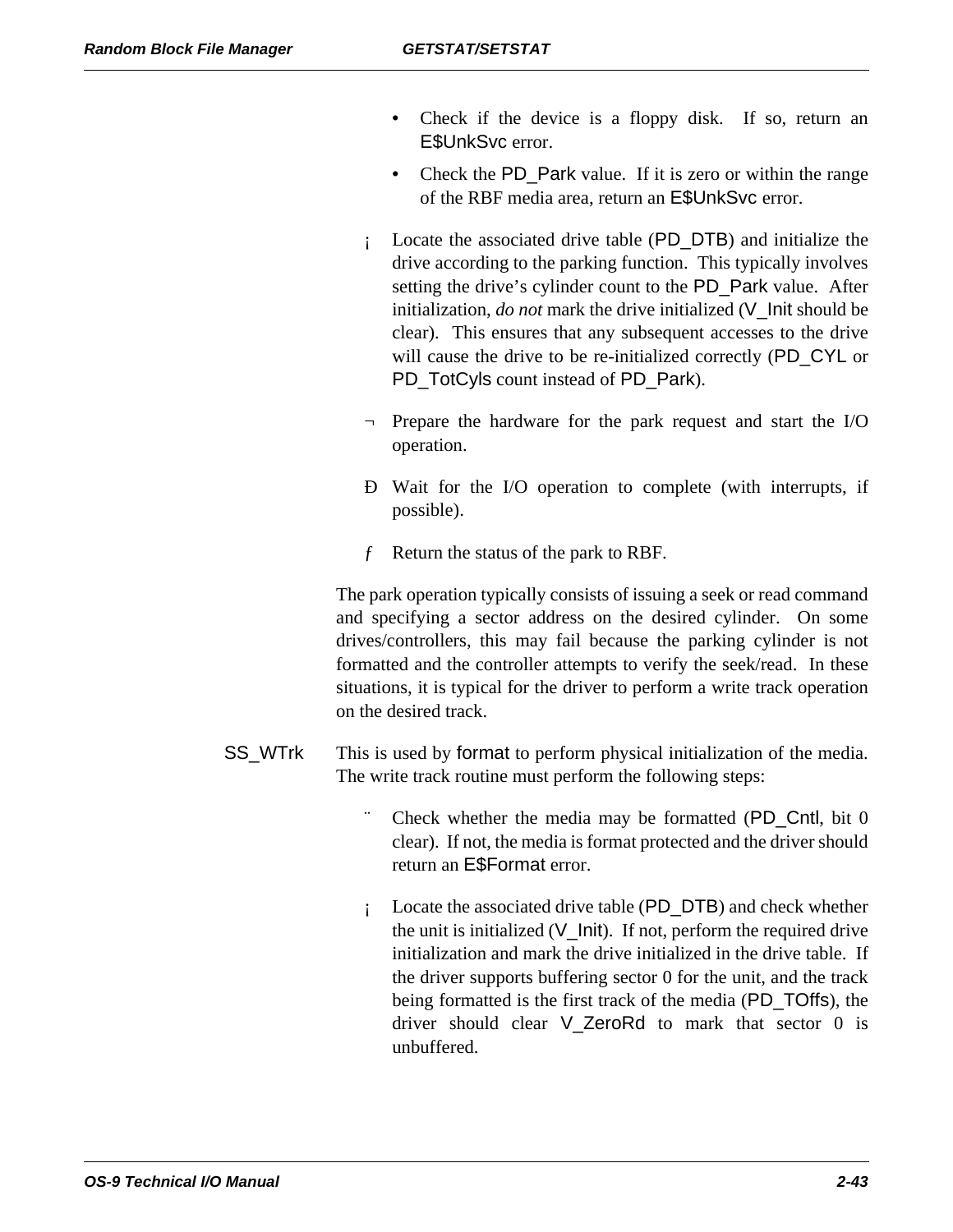- ¬ If the driver supports any buffering of physical sectors (non "VarSect" driver with physical sectors not equal to 256 bytes), it should mark any active buffers as invalid.
- Ð For drivers that perform explicit seeking, seek to the desired track. If the seek involves the selection of a drive different from the last one selected, this may also require the current track position to be saved in the last selected drive's drive table (V\_TRAK).
- ƒ Prepare the hardware for the write track request and start the I/O operation.
- Ý Wait for the I/O operation to complete (with interrupts, if possible).
- ý Return the status of the write track to RBF.

The method of formatting disk drives varies with the hardware in use. However, note the following points:

- The parameters passed are physical parameters, with one exception: the sector interleave table. If the driver must pass the interleave table to the hardware (or prepare its own table), it must add the PD\_SOffs value to each interleave table entry so that a physical interleave table is passed to the hardware.
- The driver typically only initializes the drive when the track number passed is equal to the PD\_TOffs value (that is, at the beginning of the format operation).
- Æ SS\_WTrk calls to the driver issued by format are dependent on the autosize flag in PD\_Cntl (bit three) in the following manner:
	- If the media is *autosize capable* (bit three set), format makes only one SS\_WTrk call to the driver with the passed track number being equal to PD\_TOffs. The driver is expected to format the entire media from this call.
	- If the media is *non-autosize capable* (bit three clear), format issues a SS\_WTrk call for each track on the media (PD\_CYLS x PD\_SID). The driver is expected to format the media one track at a time. If the hardware cannot handle individual tracks, the driver must perform a *format all media* operation on the first SS\_WTrk call (PD\_TOffs equal to the passed track number and side number zero) and simply ignore all other SS\_WTrk calls without returning an error.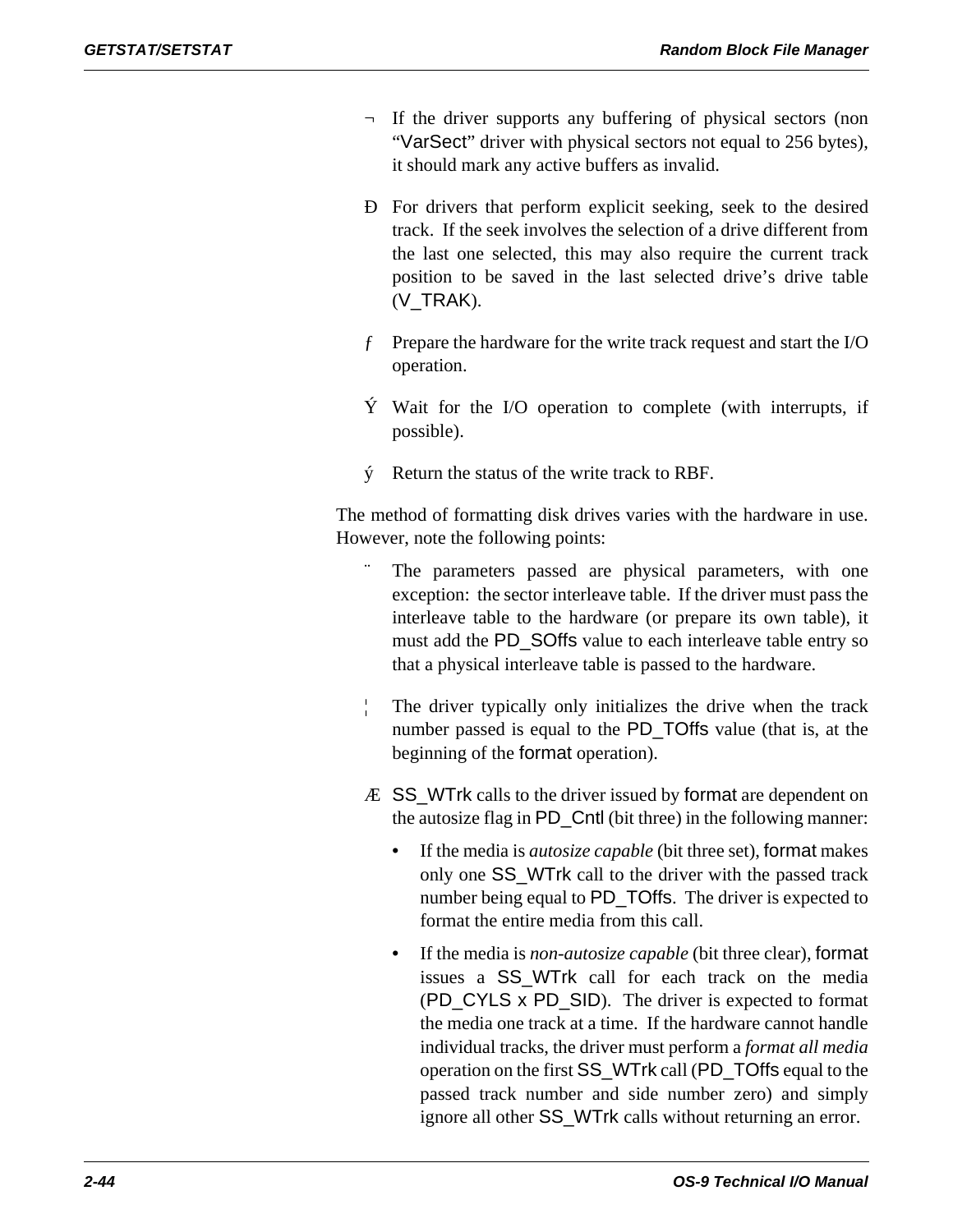## **TERM Terminate Device**

| <b>INPUT:</b>                  | $(a1)$ = address of the device descriptor module<br>$(a2)$ = address of device static storage area<br>$(a6)$ = system global static storage pointer                            |  |  |  |
|--------------------------------|--------------------------------------------------------------------------------------------------------------------------------------------------------------------------------|--|--|--|
| <b>OUTPUT:</b>                 | <b>None</b>                                                                                                                                                                    |  |  |  |
| <b>ERROR</b><br><b>OUTPUT:</b> | $cc = carry bit set$<br>$d1.w = error code$                                                                                                                                    |  |  |  |
| <b>FUNCTION:</b>               | This routine is called when a device is no longer in use in the system (see I\$Detach).                                                                                        |  |  |  |
|                                | The TERM routine must:                                                                                                                                                         |  |  |  |
|                                | Wait until any pending I/O has completed.                                                                                                                                      |  |  |  |
|                                | Disable the device interrupts.<br>ŧ                                                                                                                                            |  |  |  |
|                                | Æ Remove the device from the IRQ polling list.                                                                                                                                 |  |  |  |
|                                | Return any buffers the driver has requested on behalf of itself, for example,<br>Ø<br>sector zero buffers or physical sector deblocking buffers.                               |  |  |  |
|                                | <b>NOTE:</b> The driver should not attempt to return buffers within its defined static<br>The kernel releases this memory when the TERM routine<br>storage area.<br>completes. |  |  |  |

**NOTE:** If an error occurs during the device's INIT routine, the kernel calls the TERM routine to allow the driver to clean up. If the TERM routine uses static storage variables (for example, interrupt mask values, dynamic buffer pointers), it should validate these variables prior to using them. The INIT routine may not have set up all the variables prior to exiting with the error.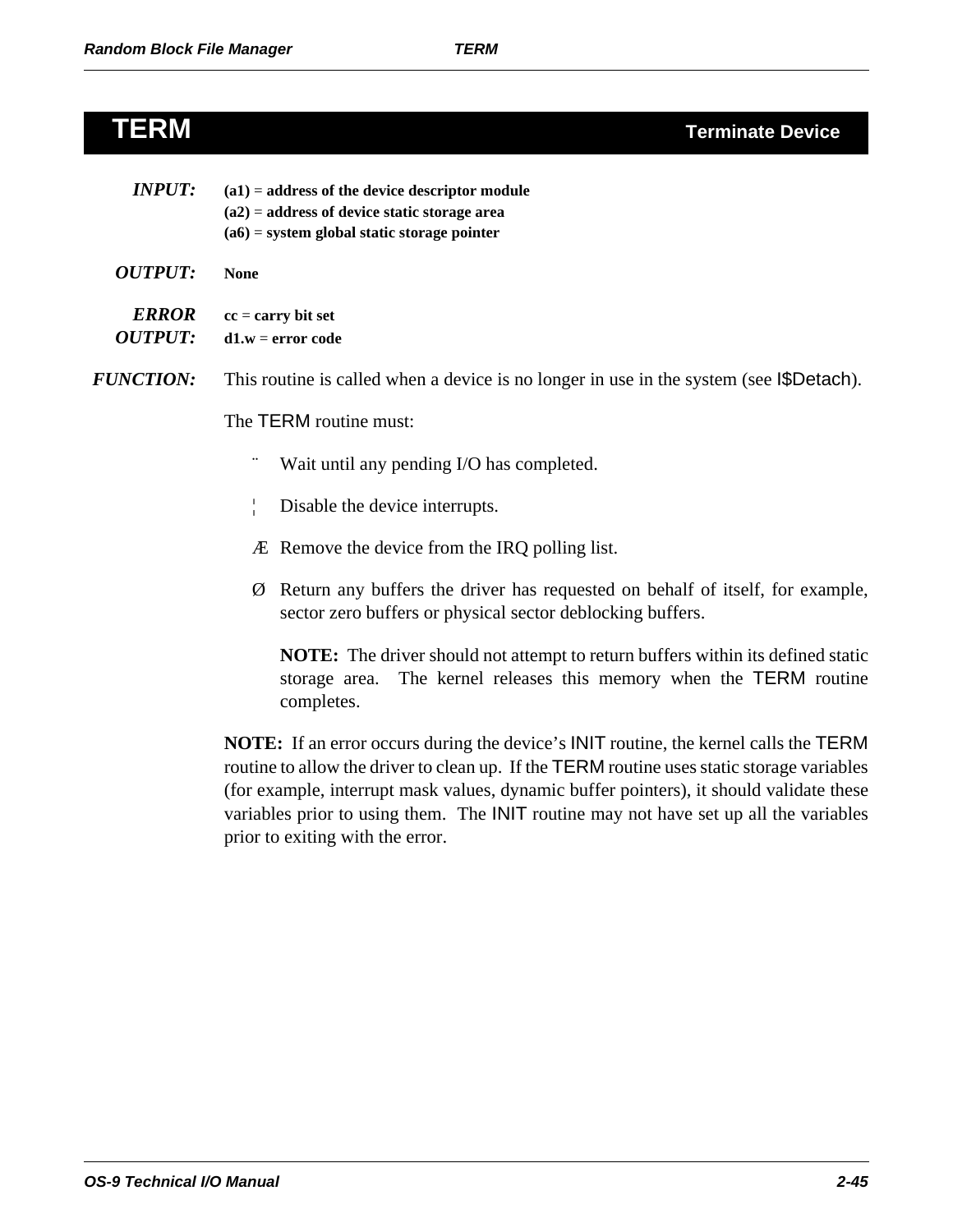## **IRQ Service Routine Service Device Interrupts**

| <b>INPUT:</b>                  | $(a2)$ = static storage address<br>$(a3)$ = port address<br>$(a6)$ = system global static storage |                                                                                                                                                                                                                                                                                                                             |  |  |
|--------------------------------|---------------------------------------------------------------------------------------------------|-----------------------------------------------------------------------------------------------------------------------------------------------------------------------------------------------------------------------------------------------------------------------------------------------------------------------------|--|--|
| <b>OUTPUT:</b>                 | <b>None</b>                                                                                       |                                                                                                                                                                                                                                                                                                                             |  |  |
| <b>ERROR</b><br><b>OUTPUT:</b> | $cc = carry set (interrupt not serviced)$                                                         |                                                                                                                                                                                                                                                                                                                             |  |  |
| <b>FUNCTION:</b>               | to:                                                                                               | This routine is called directly by the kernel's IRQ polling table routines. Its function is                                                                                                                                                                                                                                 |  |  |
|                                |                                                                                                   | Check the device for a valid interrupt. If the device does not have an interrupt<br>pending, the carry bit must be set and the routine exited with an RTS instruction<br>as quickly as possible. Setting the carry bit signals the kernel that the next<br>device on the vector should have its IRQ service routine called. |  |  |
|                                | Service device interrupts.                                                                        |                                                                                                                                                                                                                                                                                                                             |  |  |
|                                |                                                                                                   | <i>A</i> Wake up the driver mainline, using the synchronization method of the driver:                                                                                                                                                                                                                                       |  |  |
|                                | Signals:                                                                                          | Send a wake-up signal to the process whose process ID is in<br>V_WAKE, when the I/O is complete. Also, clear V_WAKE as<br>a flag to the mainline program that the IRQ has occurred.                                                                                                                                         |  |  |
|                                | Events:                                                                                           | Signal the event that the IRQ has occurred, using the event<br>system's signal function.                                                                                                                                                                                                                                    |  |  |

Ø Clear the carry bit and exit with an RTS instruction after servicing an interrupt.

Avoid exception conditions (for example, a Bus Error) when IRQ service routines are executing. Under the current version of the kernel, an exception in an IRQ service routine will crash the system.

**NOTE:** IRQ service routines may destroy the contents of the following registers only: d0, d1, a0, a2, a3, and a6. You must preserve the contents of all other registers or unpredictable system errors (system crashes) will occur.

*End of Chapter 2*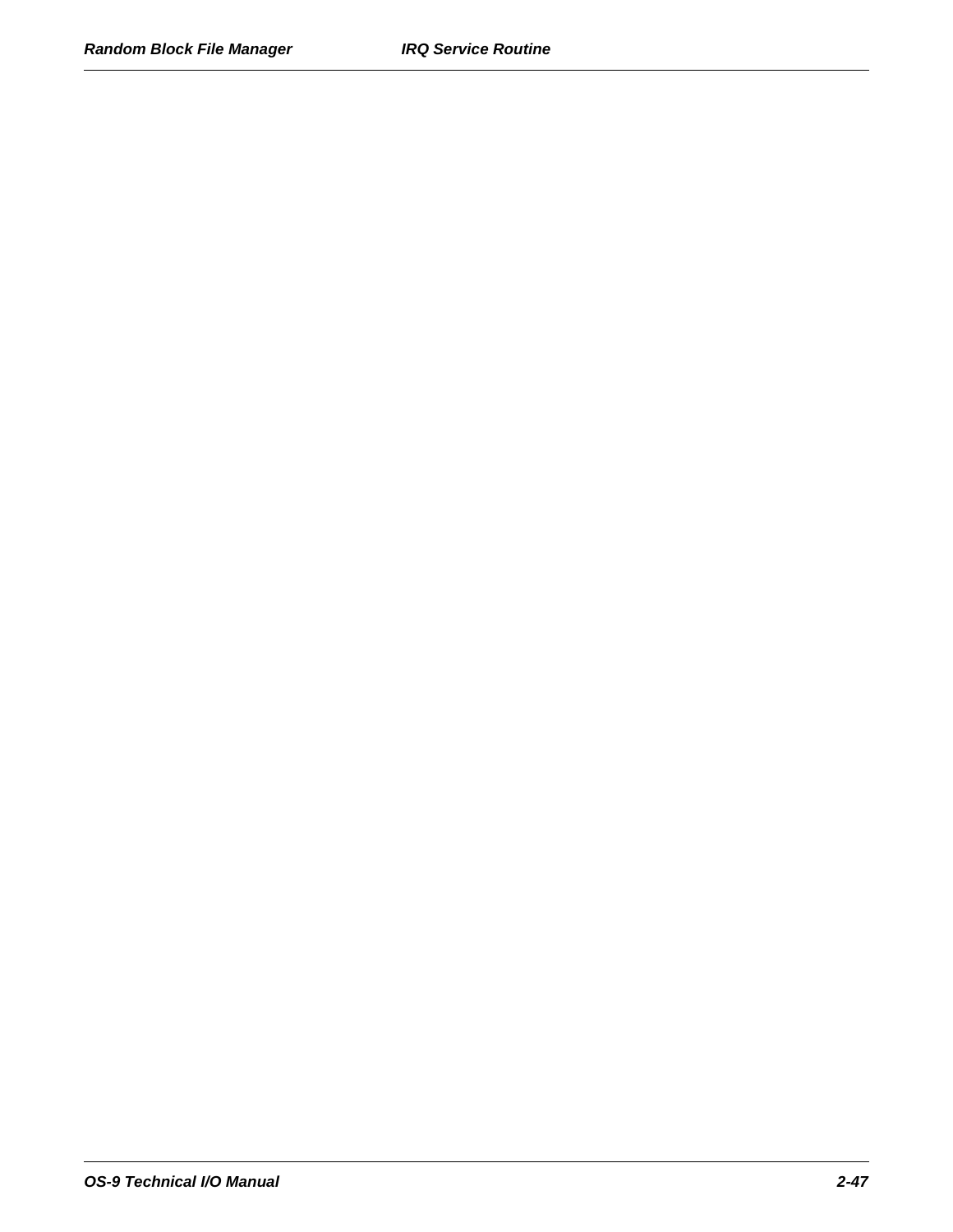*NOTES*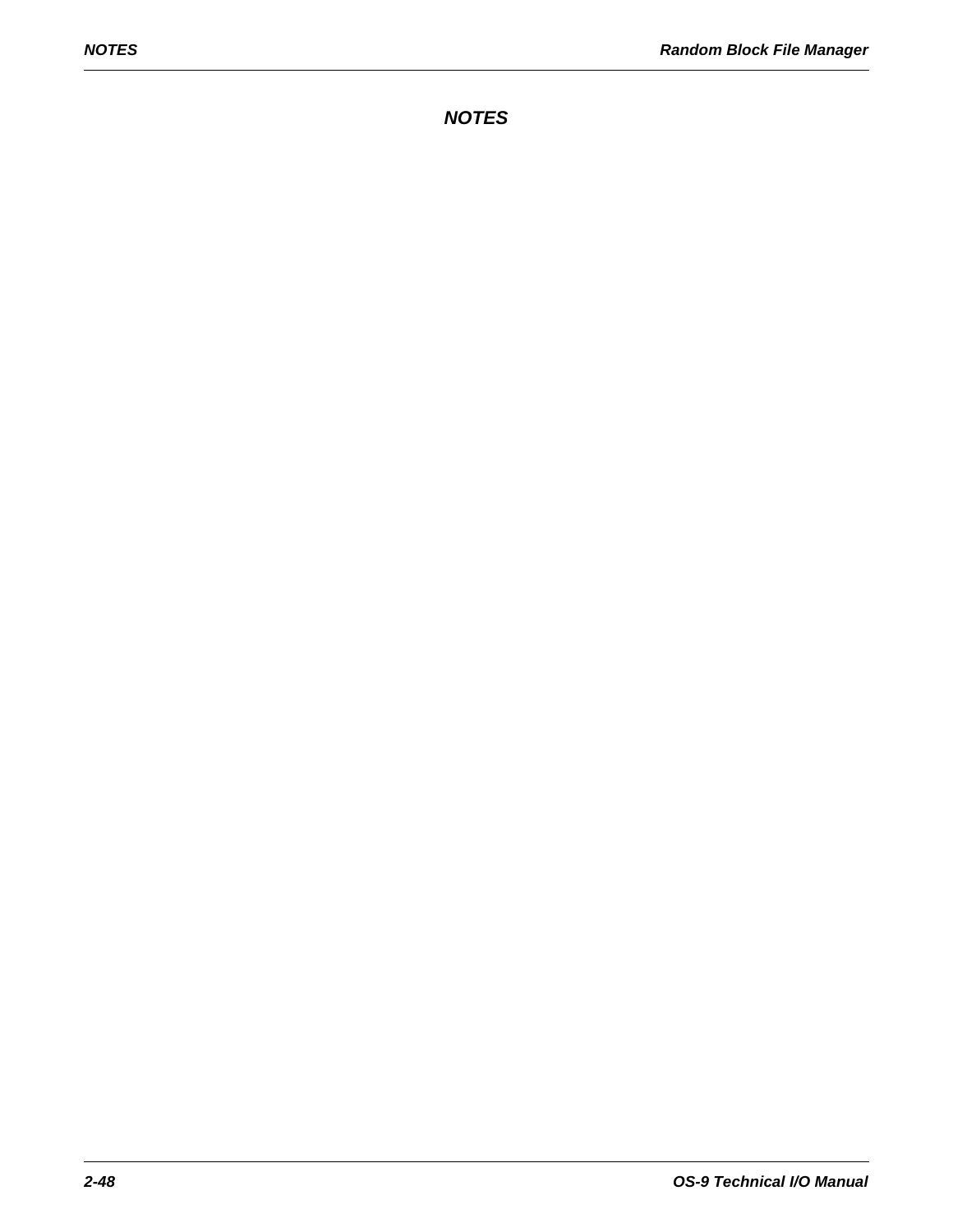# *Sequential Character File Manager (SCF)*

### *SCF General Description*

The Sequential Character File Manager (SCF) is a re-entrant subroutine package for I/O service requests to devices which operate on a character-by-character basis, such as terminals, printers, and modems. SCF can handle any number or type of character-oriented devices. It includes some input and output editing functions for line-oriented operations such as backspace, line delete, repeat line, auto line feed, screen pause, and return delay padding.

The following I/O service requests are handled by SCF:

| <b>I</b> \$Close | <b>I</b> \$Create | I\$GetStt       | I\$Open           | <b>I</b> \$Read |
|------------------|-------------------|-----------------|-------------------|-----------------|
| I\$ReadLn        | <b>ISSetStt</b>   | <b>I</b> SWrite | <b>I</b> \$WritIn |                 |

The following I/O service requests are not valid for SCF:

I\$ChgDir I\$Delete I\$MakDir I\$Seek

When an I\$ChgDir, I\$Delete, or I\$MakDir is made to SCF, an appropriate error code is returned. I\$Seek does not return an error.

The following I/O service requests do not call SCF:

I\$Attach I\$Detach I\$Dup

SCF device drivers are responsible for the actual transfer of data between their own internal buffers and the device hardware.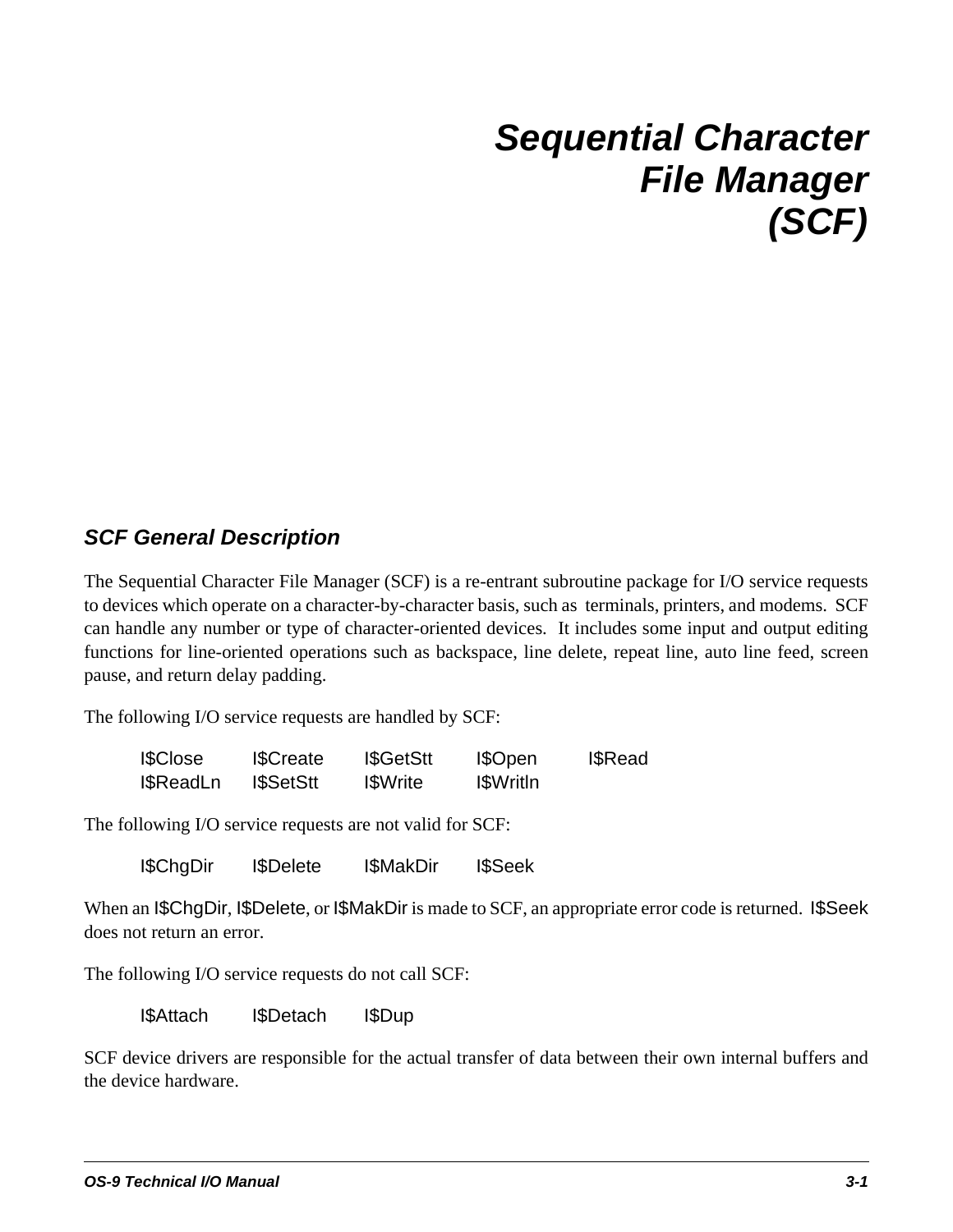SCF transfers data to/from the driver in register d0. The driver typically operates as follows, depending upon whether or not the driver uses interrupts:

### **Polled Mode**

The WRITE routine writes the data to the hardware and the driver returns immediately. The READ routine checks for available data, waits if there is no data, and returns the data when ready. Polled-mode drivers usually do not buffer the data internally.

**NOTE:** Polled I/O operation can have a harmful effect on real-time system operation. Polled I/O is acceptable if the device is always ready to send or receive data (for example, output to a memory-mapped video display). Polled I/O is not acceptable if the driver has to wait for the device to send or receive data.

### **Interrupt Mode**

Interrupt-driven drivers typically use input FIFO and output FIFO buffers for the data being read and written. The WRITE routine deposits the data in the output FIFO buffer, arms the output interrupts (if necessary), and allows the device's output interrupt service routine to empty the output FIFO. When the output FIFO is empty, output interrupts are usually disabled. The READ routine checks the input FIFO buffer. If data is available, READ takes the next character from the buffer and returns. If no data is available, READ suspends itself until data is available. The device's input interrupt service routine is responsible for filling the input FIFO and waking any waiting process. Input interrupts are usually enabled for the time that the device is attached to the system.

### *SCF Line Editing*

The I\$Read and I\$Write service requests to SCF devices pass data to/from the device without modification; SCF does not add line feeds or NULLs after writing a carriage return.

The I\$ReadLn and I\$Writln service requests to SCF devices perform all line editing functions enabled for the particular device.

Line editing functions are initialized when a path is first opened by copying the option table from the device descriptor associated with that device into the path descriptor. They may be altered later by programs using the I\$GetStt and I\$SetStt (SS\_Opt) service requests. You can use the xmode utility to modify the option table of SCF device descriptors in writable memory, so that changes can be applied prior to opening a path to the device. You can also use the tmode utility to modify the options from the keyboard. Line editing functions are disabled when the option table field is set to zero.

**CAVEAT:** If software handshaking (X-ON/X-OFF) is enabled, these characters are intercepted by the device driver and not processed by SCF.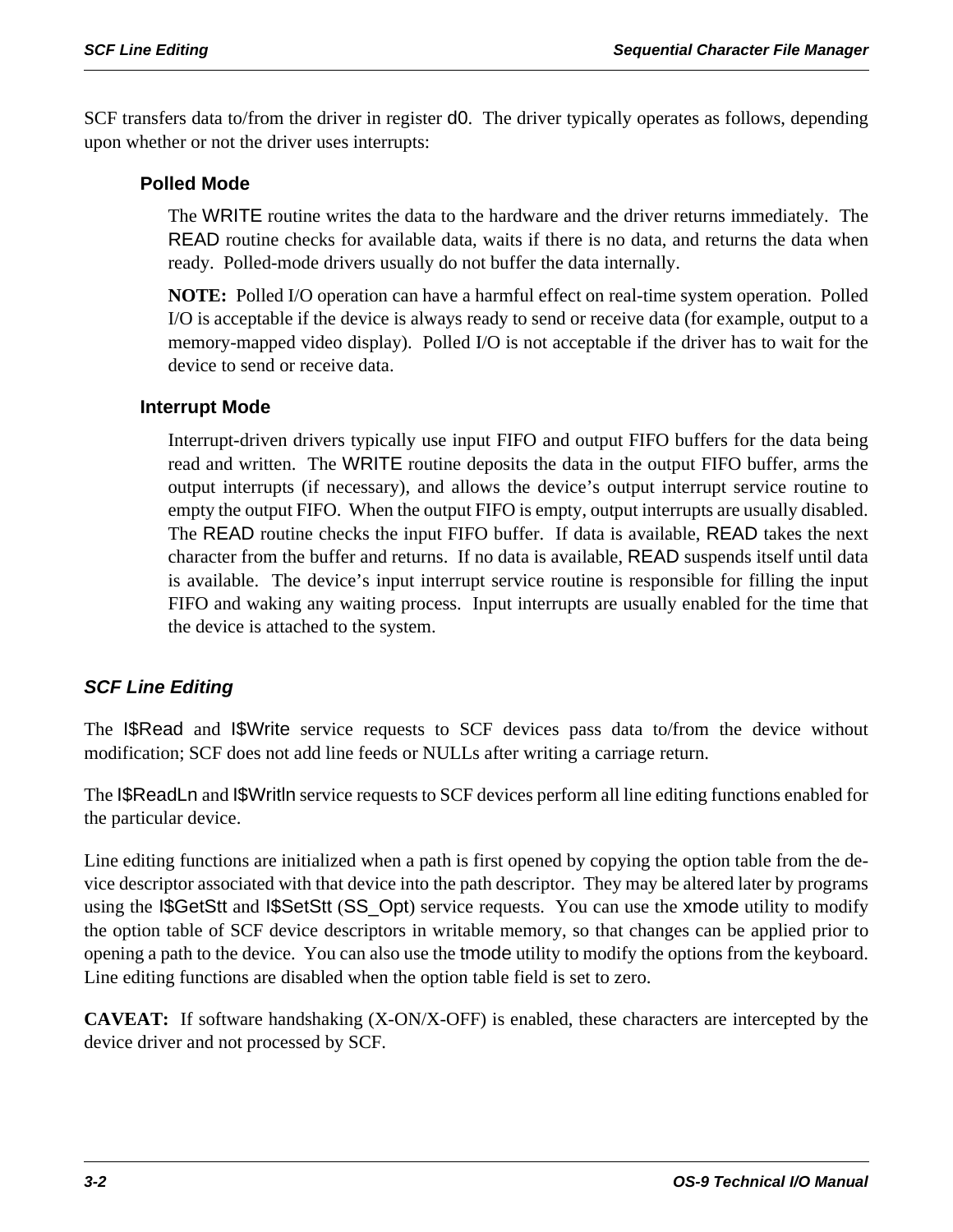### *SCF I/O Service Requests*

When a process makes one of the following system calls to a SCF device, SCF executes the file manager functions described for that call.

I\$Close SCF performs the following functions:

- **Checks for additional paths open to the device by the calling process** If no additional paths are open, a SS\_Relea SetStat is performed to release the device signal conditions and disassociate the device signals from the process.
- **Checks for any other users of the path** If there are none, SBF:
	- **Performs a SS\_Close SetStat to the driver**
	- **Performs an I\$Detach if the device has an output (echo) device**
	- **Returns buffers allocated by the original I\$Open call**
- I\$Create SCF considers this system call synonymous with I\$Open.
- I\$GetStt The SS\_Opt GetStat function is supported by SCF. It is passed to the driver to enable the driver to update hardware specific parameters such as the baud rate. If the driver returns an E\$UnkSvc error, it is ignored. All other GetStat calls are passed directly to the driver.

Refer to the I\$GetStt system call description in the *OS-9 Technical Manual* for specific information on the various SCF-oriented I\$GetStt functions.

- I\$Open SCF performs the following functions:
	- **Validates the pathname**
	- **Allocates memory for the "path buffer"**
	- **Initializes the path descriptor with the default options section**
	- **Performs an I\$Attach if the device has an output (echo) device**
	- **Calls the driver with an SS\_Open SetStat** If the driver returns an E\$UnkSvc error, SCF ignores it.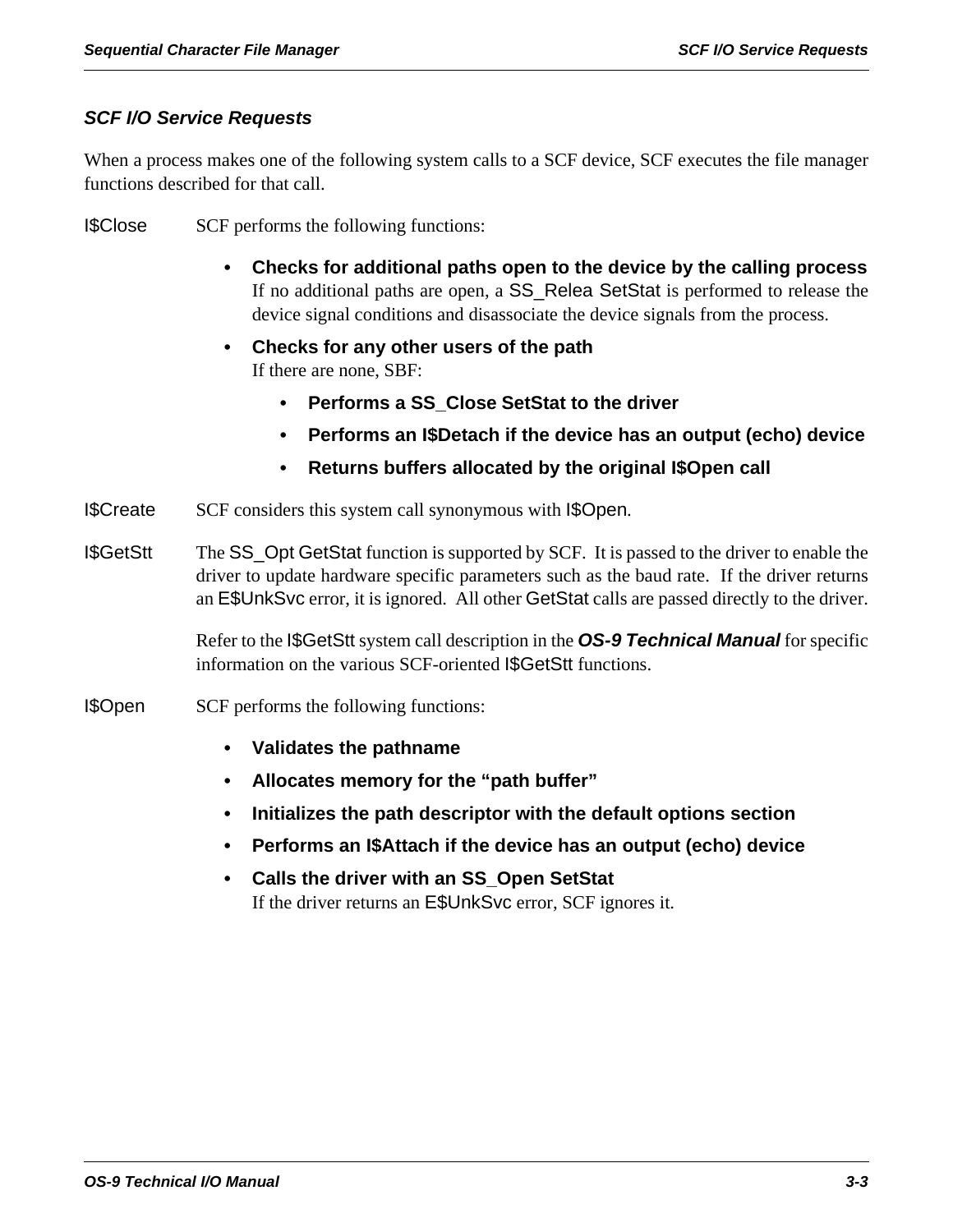- **ISRead** ISRead requests read input from the device without modifying the data. The read terminates under any of these circumstances:
	- The requested number of bytes has been read.
	- An end-of-record character is detected (PD\_EOR).
	- An end-of-file (PD\_EOF) is detected as the first character of the read.
	- An error occurs.

You have control over the method of transfer in the following ways:

- De-select (set to zero) the end-of-record (PD\_EOR) character using I\$GetStt and I\$SetStt. This prevents the read from terminating early, due to PD\_EOR detection. The read continues until the requested number of characters has been read.
- De-select (set to zero) the end-of-file (PD\_EOF) character using I\$GetStt and I\$SetStt. This prevents the read from terminating when receiving an end-offile character as the first character of the read.

If the requested data is not immediately available, the driver waits (F\$Sleep) for the data. This will "busy" the driver (other processes I/O block) until the data READ request has completed. If you do not wish a process to wait for data, use the SS\_Ready GetStat or SS\_SSig SetStat calls to detect when an I\$Read can be issued.

- I\$ReadLn I\$ReadLn requests read input from the device and may edit the data. The read terminates under any of these circumstances:
	- An end-of-record character is detected (PD\_EOR).
	- An end-of-file (PD\_EOF) is detected as the first character of the read.
	- An error occurs.

If the end-of record character is not encountered before the requested number of bytes has been read, SCF echos the line overflow character (PD\_OVF) for each subsequent character read. This indicates that the characters are being ignored. This condition is maintained until the end-of-record character is read. You have control over how the data stream is edited by setting the path descriptor options using I\$GetStt and I\$SetStt.

**NOTE:** *Never* use I\$ReadLn on a path that has its end-of-record (PD\_EOR) function disabled, as I\$ReadLn can then only terminate on an error or end-of-file condition.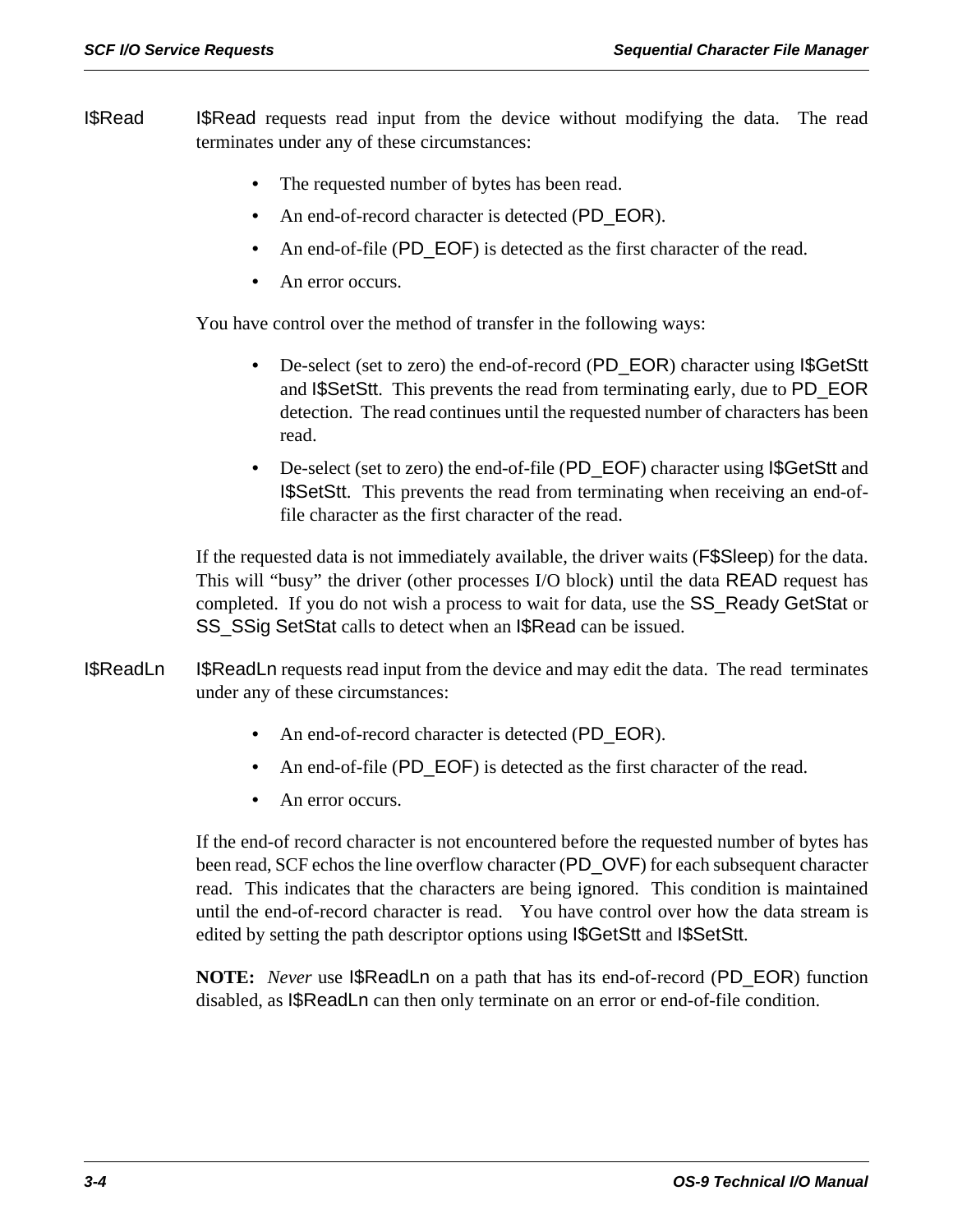| I\$SetStt | The SS_Opt SetStat function is supported by SCF. After SCF updates the path descriptor<br>option section, it is passed to the driver to enable the driver to update hardware specific<br>parameters such as the baud rate. If the driver returns an E\$UnkSvc error, SCF ignores it.<br>All other SetStat calls are passed directly to the driver. |  |  |  |
|-----------|----------------------------------------------------------------------------------------------------------------------------------------------------------------------------------------------------------------------------------------------------------------------------------------------------------------------------------------------------|--|--|--|
|           | Refer to the ISSetSt system call description in the OS-9 Technical Manual for specific<br>information on the various SCF-oriented I\$SetStt functions.                                                                                                                                                                                             |  |  |  |
| I\$Write  | I\$Write requests output data to the device without modifying the data being passed. The<br>write terminates only when all characters have been sent or an error occurs.                                                                                                                                                                           |  |  |  |
| I\$Writln | <b>ISWrithe</b> is similar to <b>ISWrite</b> except that <b>ISWrithe</b> writes data until an end-of-record char-<br>acter (PD_EOR) is written or until the specified number of bytes has been sent. The line<br>editing that SWritln performs for SCF devices consists of auto line feed, null byte padding                                       |  |  |  |

at end-of-record, tabulation, and auto page pause.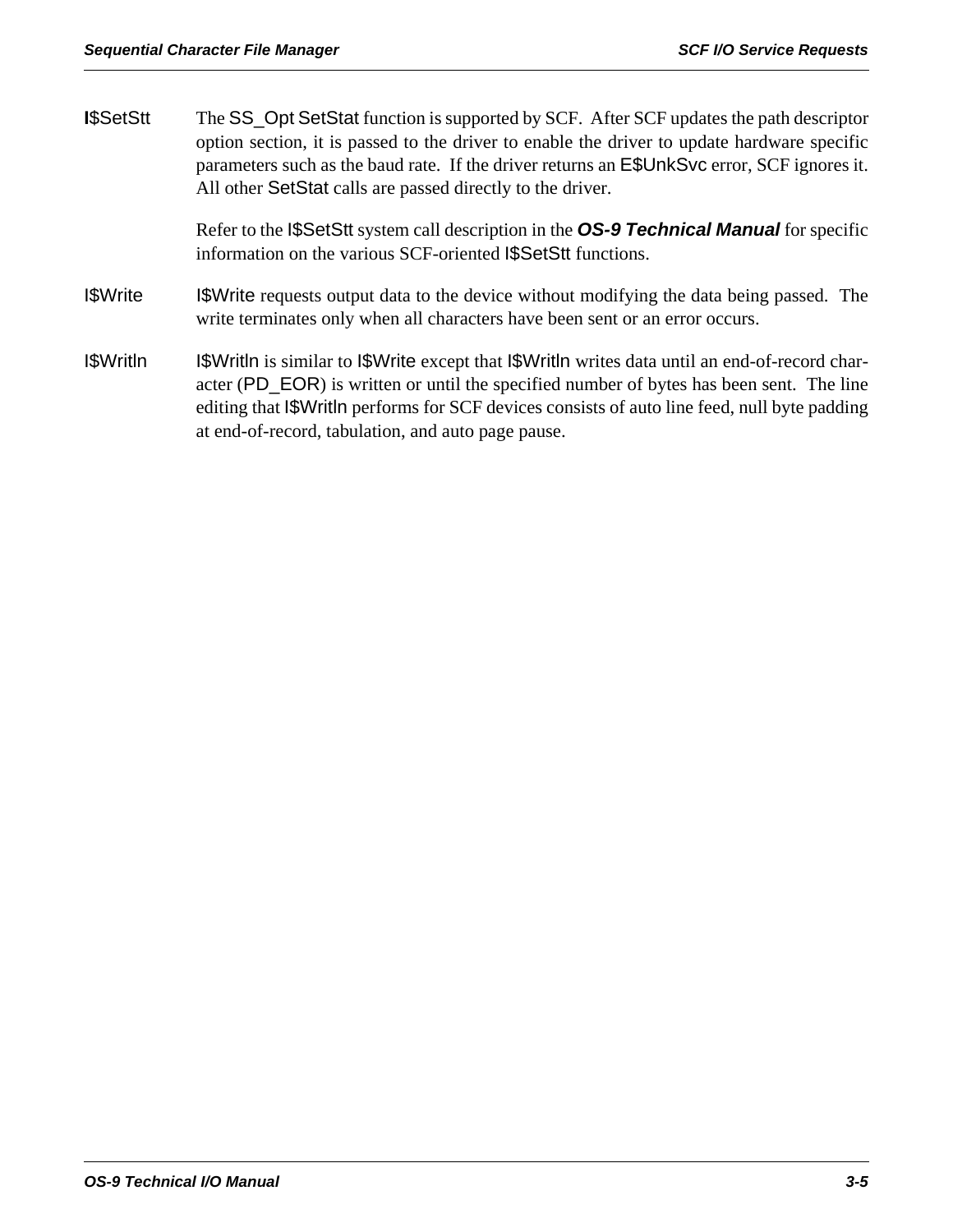### *SCF Device Descriptor Modules*

This section describes the definitions of the initialization table contained in device descriptor modules for SCF devices. The initialization table immediately follows the standard device descriptor module header fields and defines initial values for the I/O editing features. The size of the table is defined in the M\$Opt field.

| <b>Device</b><br><b>Descriptor</b> | Path<br><b>Descriptor</b> |                                                      |
|------------------------------------|---------------------------|------------------------------------------------------|
| <b>Offset</b>                      | Label                     | <b>Description</b>                                   |
| \$48                               | PD_DTP                    | Device Type                                          |
| \$49                               | PD_UPC                    | <b>Upper Case Lock</b>                               |
| \$4A                               | PD_BSO                    | <b>Backspace Option</b>                              |
| \$4B                               | PD_DLO                    | Delete Line Character                                |
| \$4C                               | PD_EKO                    | Echo                                                 |
| \$4D                               | PD_ALF                    | <b>Automatic Line Feed</b>                           |
| \$4E                               | PD_NUL                    | End Of Line Null Count                               |
| \$4F                               | PD_PAU                    | End Of Page Pause                                    |
| \$50                               | PD_PAG                    | Page Length                                          |
| \$51                               | PD_BSP                    | <b>Backspace Input Character</b>                     |
| \$52                               | PD_DEL                    | Delete Line Character                                |
| \$53                               | PD_EOR                    | <b>End Of Record Character</b>                       |
| \$54                               | PD_EOF                    | End Of File Character                                |
| \$55                               | PD_RPR                    | <b>Reprint Line Character</b>                        |
| \$56                               | PD_DUP                    | <b>Duplicate Line Character</b>                      |
| \$57                               | PD_PSC                    | <b>Pause Character</b>                               |
| \$58                               | PD_INT                    | Keyboard Interrupt Character                         |
| \$59                               | PD_QUT                    | Keyboard Abort Character                             |
| \$5A                               | PD_BSE                    | <b>Backspace Output</b>                              |
| \$5B                               | PD_OVF                    | Line Overflow Character (bell)                       |
| \$5C                               | PD_PAR                    | Parity Code, # of Stop Bits, and # of Bits/Character |
| \$5D                               | PD_BAU                    | <b>Adjustable Baud Rate</b>                          |
| \$5E                               | PD_D2P                    | <b>Offset To Output Device Name</b>                  |
| \$60                               | PD_XON                    | <b>X-ON Character</b>                                |
| \$61                               | PD XOFF                   | X-OFF Character                                      |
| \$62                               | PD_TAB                    | Tab Character                                        |
| \$63                               | PD TABS                   | Tab Column Width                                     |

**NOTE:** In this table the offset values are the device descriptor offsets, while the labels are the path descriptor offsets. To correctly access these offsets in a device descriptor using the path descriptor labels, you must make the following adjustment: (M\$DTyp - PD\_OPT).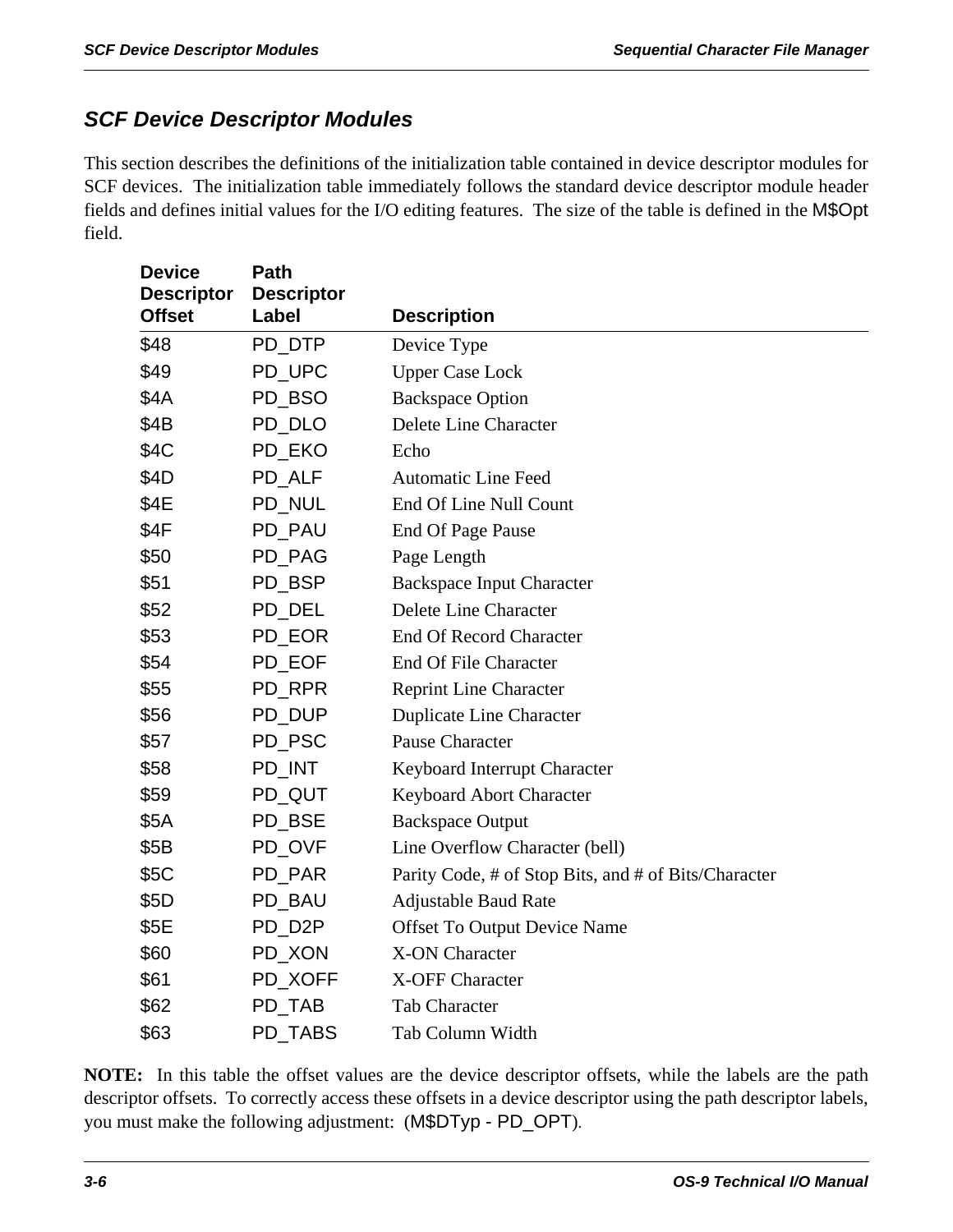For example, to access the letter case in a device descriptor, use PD\_UPC + (M\$DTyp - PD\_OPT). To access the letter case in the path descriptor, use PD\_UPC. Module offsets are resolved in assembly code by using the names shown here and linking with the relocatable library: sys.l or usr.l.

**NOTE:** You can change or disable most of these special editing functions by changing the corresponding control character in the path descriptor. Do this with the I\$SetStt service request, the tmode utility, or the xmode utility.

| <b>Name</b> | <b>Description</b>                                                                                                                                                                               |
|-------------|--------------------------------------------------------------------------------------------------------------------------------------------------------------------------------------------------|
| PD DTP      | <b>Device Type</b><br>Set to zero for SCF devices.                                                                                                                                               |
| PD_UPC      | Letter case<br>If PD_UPC is not equal to zero, input or output characters in the range "az" are made<br>"AZ".                                                                                    |
| PD_BSO      | <b>Destructive Backspace</b><br>If PD_BSO is zero when a backspace character is input, SCF echoes PD_BSE (backspace<br>echo character). If PD_BSO is non-zero, SCF echoes PD_BSE, space, PD_BSE. |
| PD_DLO      | <b>Delete</b><br>If PD_DLO is zero, SCF deletes by backspace-erasing over the line. If PD_DLO is not<br>zero, SCF deletes by echoing a carriage return/line-feed.                                |
| PD EKO      | <b>Echo</b><br>If PD_EKO is not zero, then all input bytes are echoed, except undefined control characters<br>which are printed as periods. If PD_EKO is zero, input characters are not echoed.  |
| PD_ALF      | <b>Automatic line feed</b><br>If PD_ALF is not zero, carriage returns are automatically followed by line-feeds.                                                                                  |
| PD NUL      | End of line null count<br>Indicates the number of NULL padding bytes to be sent after a carriage return/line-feed<br>character.                                                                  |
| PD_PAU      | End of page pause<br>If PD_PAU is not zero, an auto page pause occurs upon reaching a full screen of output.<br>See PD_PAG for setting page length.                                              |
| <b>Name</b> | <b>Description</b>                                                                                                                                                                               |
| PD_PAG      | Page length<br>Contains the number of lines per screen (or page).                                                                                                                                |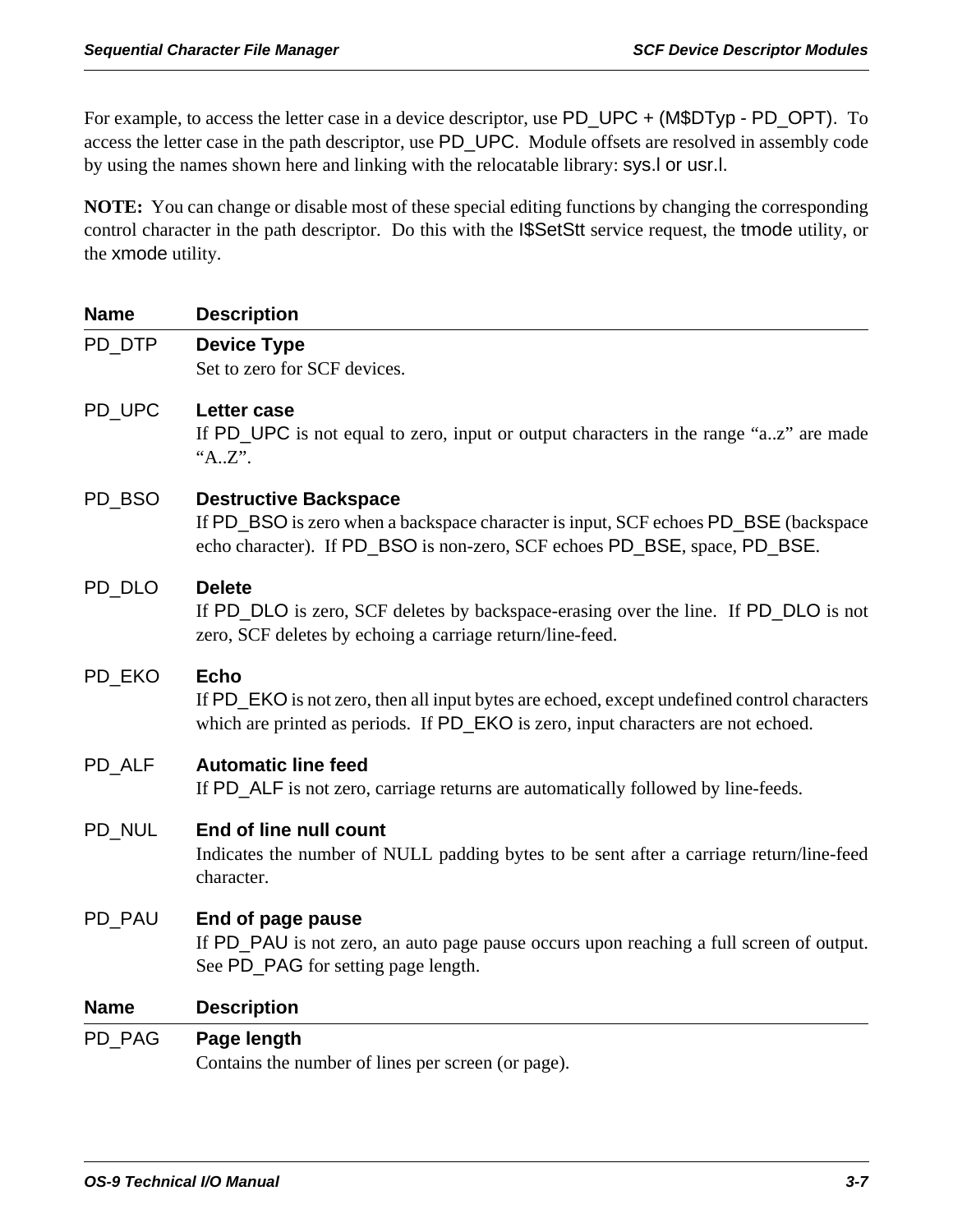### PD\_BSP **Backspace "input" character**

Indicates the input character recognized as backspace. See PD\_BSE and PD\_BSO.

### PD\_DEL **Delete line character**

This field indicates the input character recognized as the delete line function. See PD\_DLO.

### PD\_EOR **End of record character**

This field defines the last character on each line entered (I\$Read, I\$ReadLn). An output line is terminated (I\$Writln) when this character is sent. Normally PD\_EOR should be set to \$0D. **WARNING:** If PD\_EOR is set to zero, SCF's I\$ReadLn will *never* terminate, unless an EOF or error occurs.

### PD\_EOF **End of file character**

This field defines the end-of-file character. SCF returns an end-of-file error on I\$Read or I\$ReadLn if this is the first (and only) character input.

### PD\_RPR **Reprint line character**

If this character is input, SCF (I\$ReadLn) reprints the current input line. A carriage return is also inserted in the input buffer for PD\_DUP (see below) to make correcting typing errors more convenient.

### PD\_DUP **Duplicate last line character**

If this character is input, SCF (I\$ReadLn) duplicates whatever is in the input buffer through the first PD\_EOR character. Normally, this is the previous line typed.

### PD\_PSC **Pause character**

If this character is typed during output, output is suspended before the next end-of-line. This also deletes any "type ahead" input for I\$ReadLn.

### PD\_INT **Keyboard interrupt character**

If this character is input, SCF sends a keyboard interrupt signal to the last user of this path. It terminates the current I/O request (if any) with an error identical to the keyboard interrupt signal code. PD\_INT is normally set to a control-C character.

### **Name Description**

### PD\_QUT **Keyboard abort character**

If this character is input, SCF sends a keyboard abort signal to the last user of this path. It terminates the current I/O request (if any) with an error code identical to the keyboard abort signal code. PD\_QUT is normally set to a control-E character.

### PD\_BSE **Backspace "output" character (echo character)**

This field indicates the backspace character to echo when PD\_BSP is input. See PD\_BSP and PD\_BSO.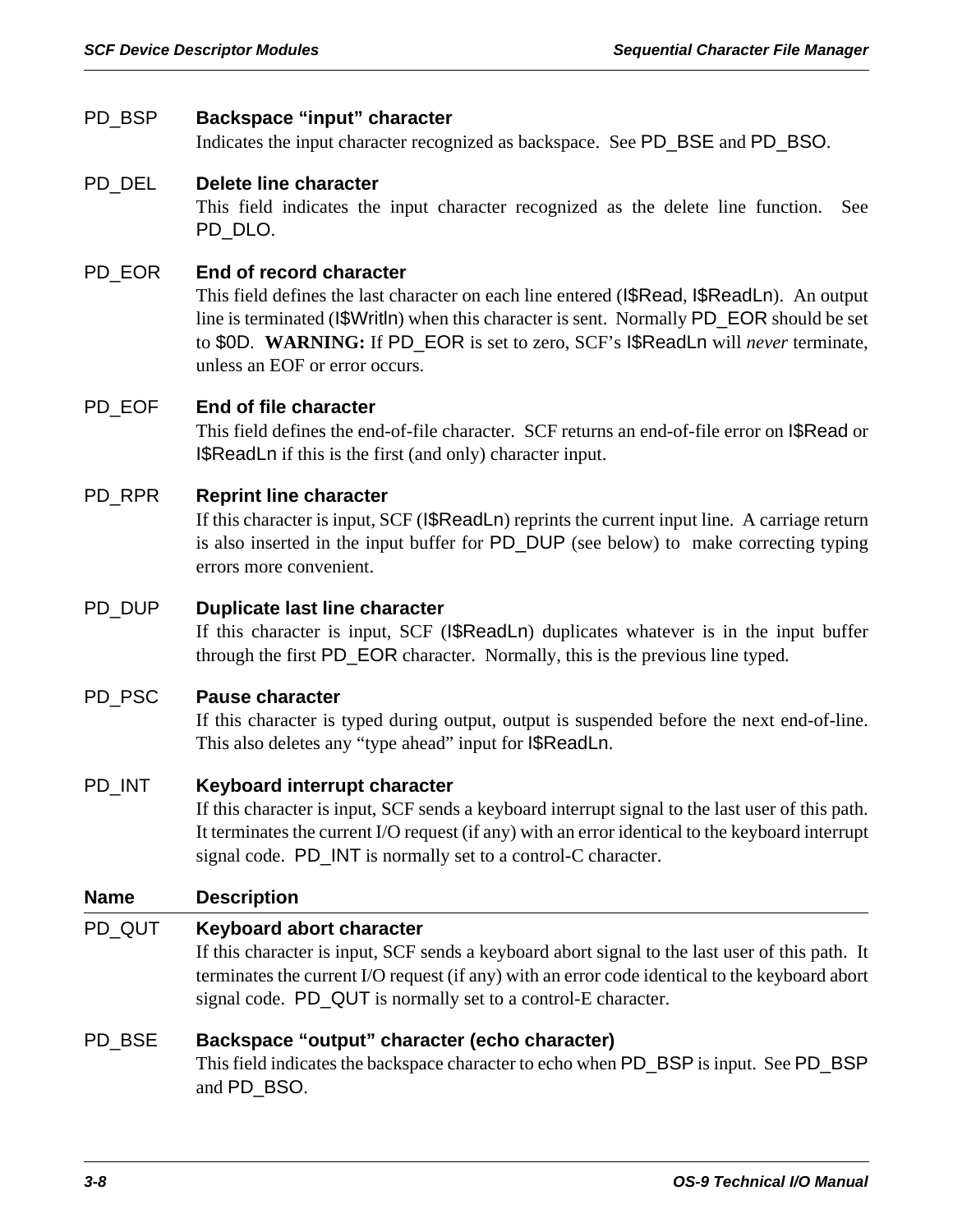### PD\_OVF **Line overflow character**

If I\$ReadLn has satisfied its input byte count, SCF ignores any further input characters until an end-of-record character (PD\_EOR) is received. It echoes the PD\_OVF character for each byte ignored. PD\_OVF is usually set to the terminal's bell character.

### PD\_PAR **Parity code, number of stop bits & bits/character**

Bits zero and one indicate the parity as follows:

- $0 =$  no parity
- $1 =$  odd parity
- $3$  = even parity

Bits two and three indicate the number of bits per character as follows:

 $0 = 8$  bits/character  $1 = 7$  bits/character  $2 = 6$  bits/character  $3 = 5$  bits/character

Bits four and five indicate the number of stop bits as follows:

 $0 = 1$  stop bit  $1 = 11/2$  stop bits  $2 = 2$  stop bits

Bits six and seven are reserved.

#### **Name Description**

### PD\_BAU **Software adjustable baud rate**

This one-byte field indicates the baud rate as follows:

| $0 = 50$ baud    | $6 = 600$ baud  |  | $C = 4800$ baud   |
|------------------|-----------------|--|-------------------|
| $1 = 75$ baud    | $7 = 1200$ baud |  | $D = 7200$ baud   |
| $2 = 110$ baud   | $8 = 1800$ baud |  | $E = 9600$ baud   |
| $3 = 134.5$ baud | $9 = 2000$ baud |  | $F = 19200$ baud  |
| $4 = 150$ baud   | $A = 2400$ baud |  | $10 = 38400$ baud |
| $5 = 300$ baud   | $B = 3600$ baud |  | $FF =$ External   |

### PD\_D2P **Offset to output device descriptor name string**

SCF sends output to the device named in this string. Input comes from the device named by the M\$PDev field. This permits two separate devices (a keyboard and video display) to be one logical device. Usually PD\_D2P refers to the name of the same device descriptor in which it appears.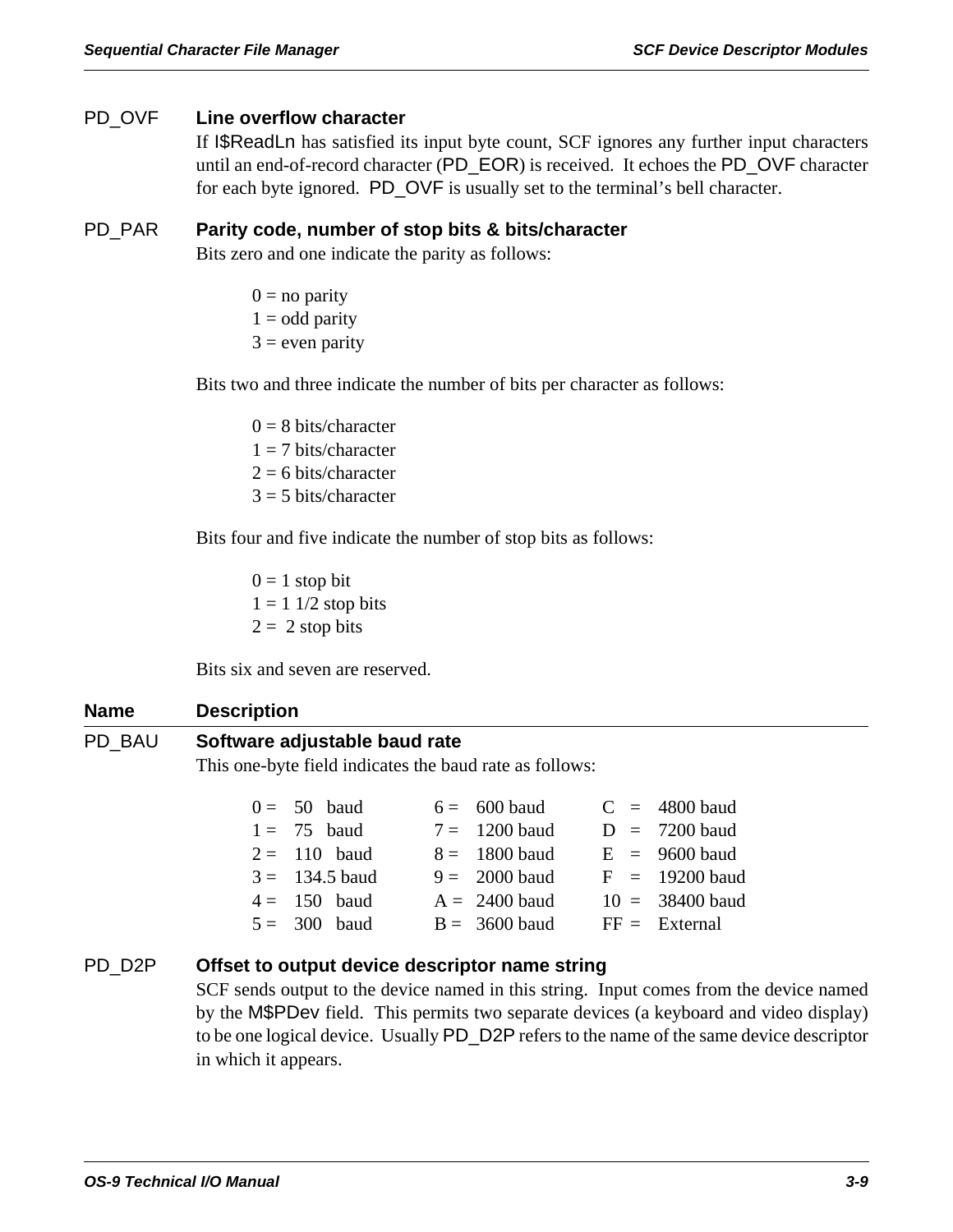### PD\_XON **X-ON character**

See PD\_XOFF below.

# PD\_XOFF **X\_OFF character**

The X-ON and X-OFF characters are used to support software handshaking. Output from a SCF device is halted immediately when PD\_XOFF is received and will not be resumed until PD\_XON is received. This allows the distant end to control its incoming data stream. Input to a SCF device is controlled by the driver. If the input FIFO is nearly full, the driver sends PD\_XOFF to the distant end to halt input. When the FIFO has been emptied sufficiently, the driver resumes input by sending the PD\_XON character. This allows the driver to control its incoming data stream.

**NOTE:** When software handshaking is enabled, the driver consumes the PD\_XON and PD\_XOFF characters itself.

### PD\_Tab **Tab character**

In I\$WritLn calls, SCF expands this character into spaces to make tab stops at the column intervals specified by PD\_Tabs. **NOTE:** SCF does not know the effect of tab characters on particular terminals. Tab characters may expand incorrectly if they are sent directly to the terminal.

# PD\_Tabs **Tab field size**

See PD\_Tab.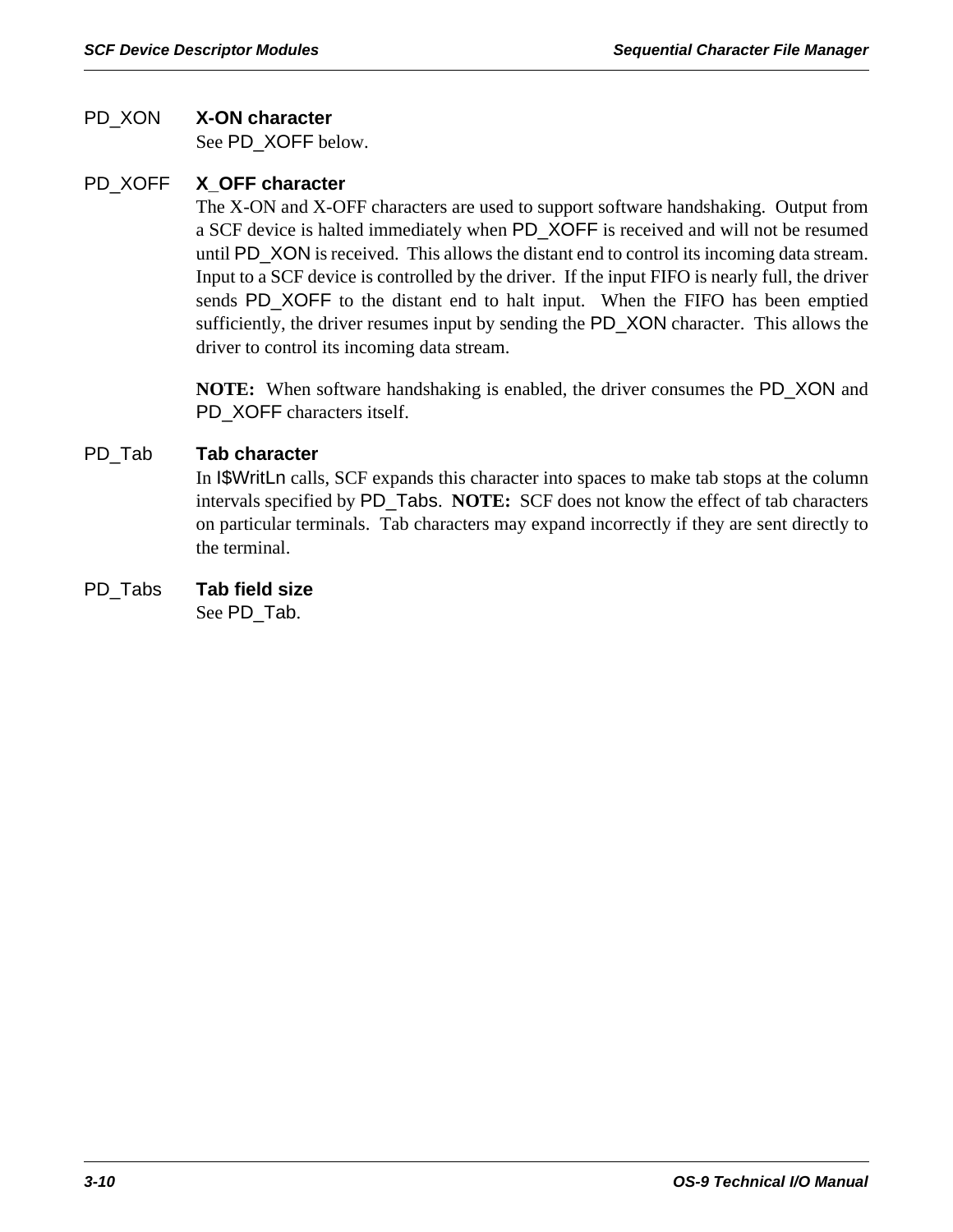# *SCF Path Descriptor Definitions*

The first 27 fields of the path options section (PD\_OPT) of the SCF path descriptor are copied directly from the SCF device descriptor initialization table. The table is shown on the following page.

The fields can be examined or changed using the I\$GetStt and I\$SetStt service requests or the tmode and xmode utilities.

You may disable the SCF editing functions by setting the corresponding control character value to zero. For example, if you set PD\_INT to zero, there is no "keyboard interrupt" character.

**NOTE:** Full definitions for the fields copied from the device descriptor are available in the previous section. The additional path descriptor fields are defined below:

| <b>Name</b> | <b>Description</b>                                                                                  |
|-------------|-----------------------------------------------------------------------------------------------------|
| PD TBL      | <b>Device Table Entry</b><br>Contains a user-visible copy of the device table entry for the device. |
| PD COL      | <b>Current Column</b><br>Contains the current column position of the cursor.                        |
| PD ERR      | <b>Most Recent Error Status</b>                                                                     |

Contains the most recent I/O error status.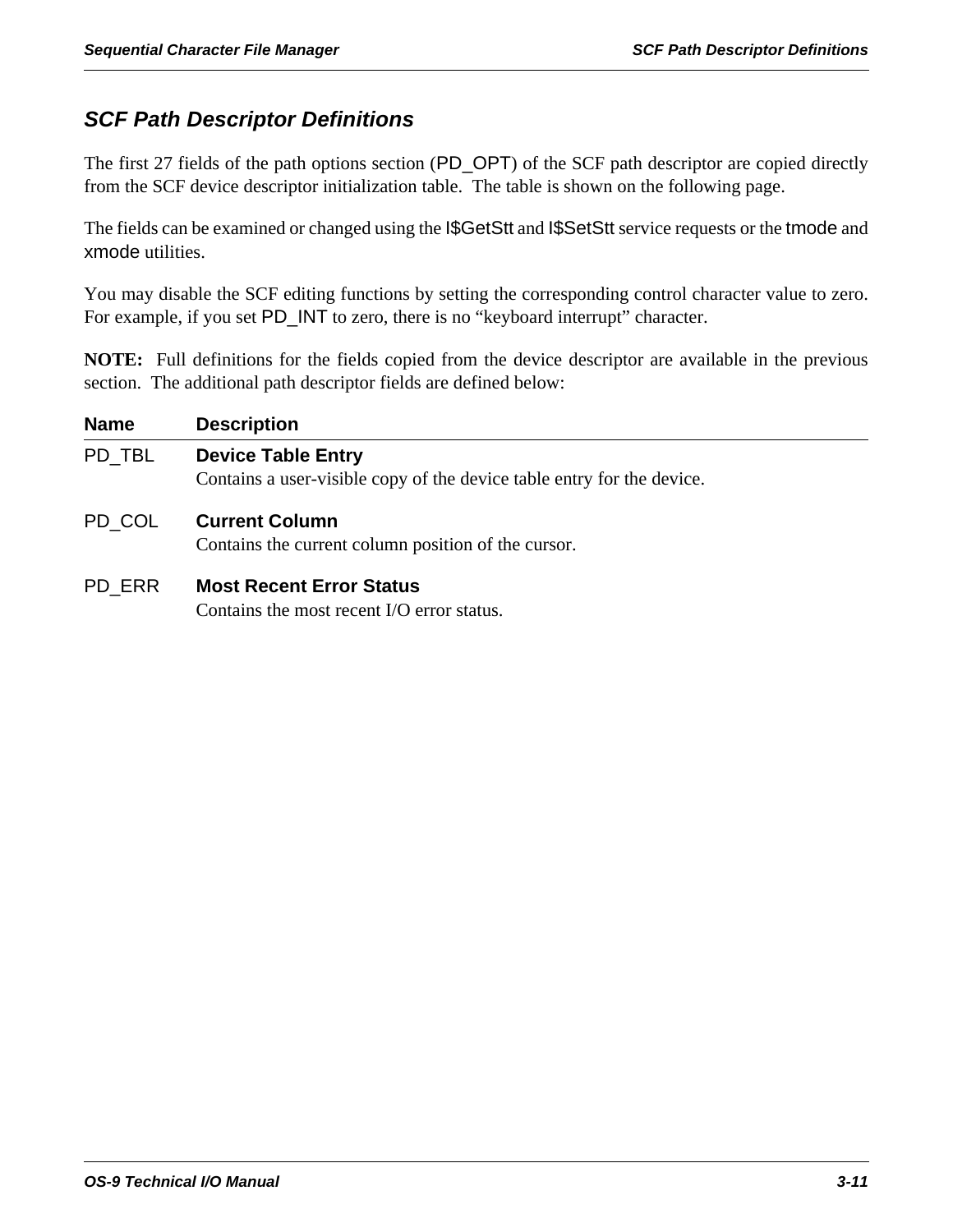| <b>Offset</b> | <b>Name</b> | <b>Description</b>                                   |
|---------------|-------------|------------------------------------------------------|
| \$80          | PD_DTP      | Device Type                                          |
| \$81          | PD_UPC      | <b>Upper Case Lock</b>                               |
| \$82          | PD_BSO      | <b>Backspace Option</b>                              |
| \$83          | PD_DLO      | Delete Line Character                                |
| \$84          | PD_EKO      | Echo                                                 |
| \$85          | PD_ALF      | <b>Automatic Line Feed</b>                           |
| \$86          | PD_NUL      | End Of Line Null Count                               |
| \$87          | PD_PAU      | End Of Page Pause                                    |
| \$88          | PD_PAG      | Page Length                                          |
| \$89          | PD_BSP      | <b>Backspace Input Character</b>                     |
| \$8A          | PD DEL      | Delete Line Character                                |
| \$8B          | PD EOR      | End Of Record Character                              |
| \$8C          | PD_EOF      | <b>End Of File Character</b>                         |
| \$8D          | PD RPR      | <b>Reprint Line Character</b>                        |
| \$8E          | PD_DUP      | Duplicate Line Character                             |
| \$8F          | PD_PSC      | Pause Character                                      |
| \$90          | PD_INT      | Keyboard Interrupt Character                         |
| \$91          | PD_QUT      | <b>Keyboard Abort Character</b>                      |
| \$92          | PD_BSE      | <b>Backspace Output</b>                              |
| \$93          | PD_OVF      | Line Overflow Character (bell)                       |
| \$94          | PD_PAR      | Parity Code, # of Stop Bits, and # of Bits/Character |
| \$95          | PD_BAU      | <b>Adjustable Baud Rate</b>                          |
| \$96          | PD_D2P      | <b>Offset To Output Device Name</b>                  |
| \$98          | PD XON      | <b>X-ON Character</b>                                |
| \$99          | PD_XOFF     | X-OFF Character                                      |
| \$9A          | PD_TAB      | <b>Tab Character</b>                                 |
| \$9B          | PD_TABS     | Tab Column Width                                     |
| \$9C          | PD_TBL      | Device Table Entry                                   |
| \$A0          | PD Col      | <b>Current Column</b>                                |
| \$A2          | PD_Err      | <b>Most Recent Error Status</b>                      |
| \$A3          |             | Reserved                                             |

**NOTE:** *Offset* refers to the location of a path descriptor field, relative to the starting address of the path descriptor. Path descriptor offsets are resolved in assembly code by using the names shown here and linking the module with the relocatable library: sys.l or usr.l.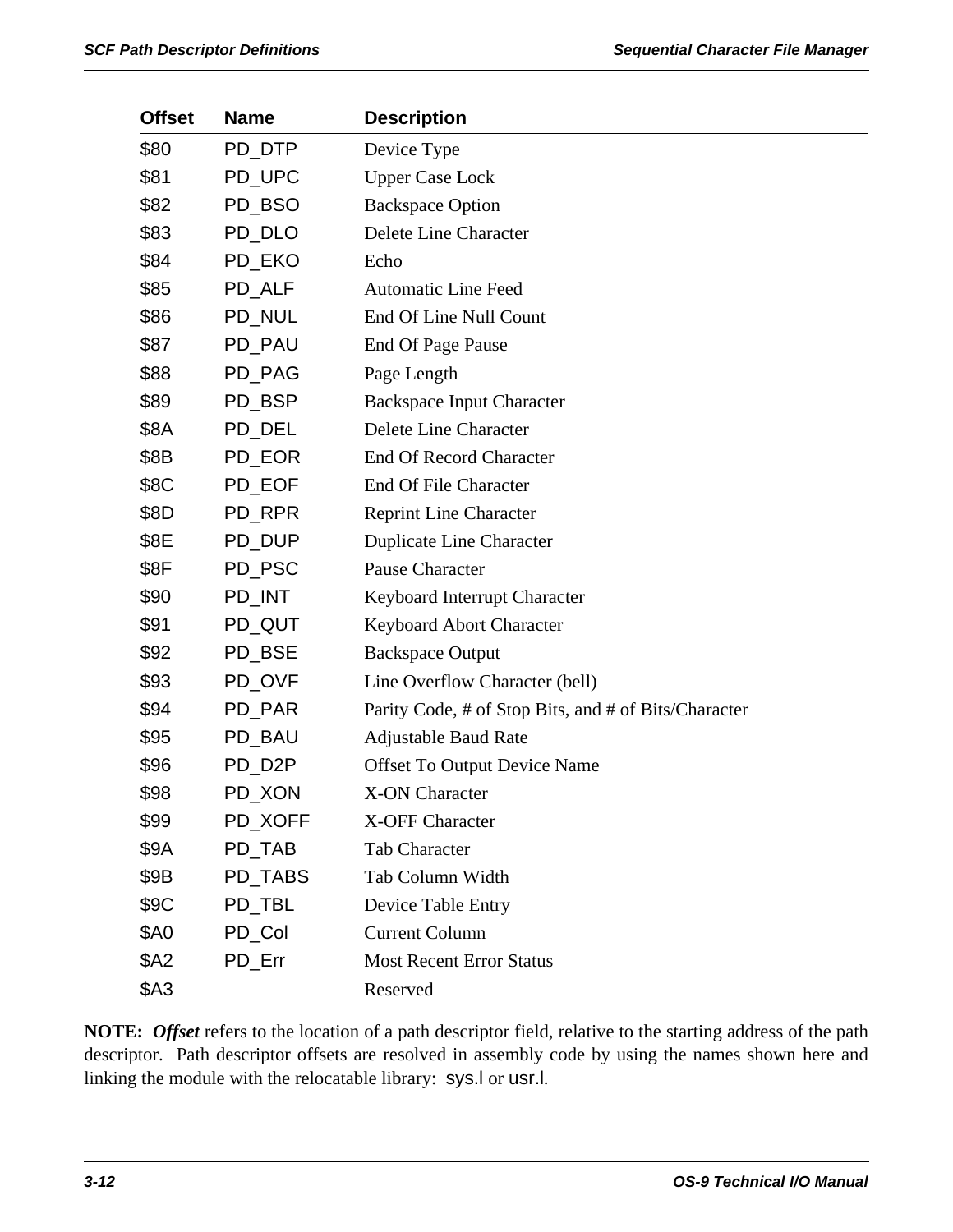# *SCF Device Drivers*

SCF device drivers support I/O devices that read and write data one character at a time, such as serial devices.

Generally, the input data (usually from a keyboard) is buffered by the driver's interrupt service routine. Each read request returns one character at a time from the driver's circular input FIFO buffer. If the buffer is empty when the request occurs, the driver must suspend the calling process until an input character is received. Input interrupts are usually enabled throughout the time the device is attached to the system. If the device is incapable of interrupt-driven operation, the driver must poll the device until the data becomes available. This situation has a harmful effect on real-time system performance.

The output data may or may not be buffered, depending on the physical characteristics of the output device. If the device is a memory-mapped video display driven by the main CPU, buffering and interrupts are not usually needed. If the device is a serial interface, use buffering and interrupts. Each write request passes a single output character to the driver which is placed in a circular FIFO output buffer. The output interrupt routine takes output characters from this buffer. If the buffer is full when a write request is made, the driver should suspend the calling process until the buffer empties sufficiently.

The I\$GetStt system call (SS\_Ready) and I\$SetStt system call (SS\_SSig) permit an application program to determine if the input buffer contains any data. By checking first, the program is not suspended if data is not available.

The driver may optionally handle full input buffer conditions using X-ON/X-OFF or similar protocols. The input routine must also handle the special pause, abort, and quit control characters. All other control characters (such as backspace, line delete, etc.) are handled at the file manager level.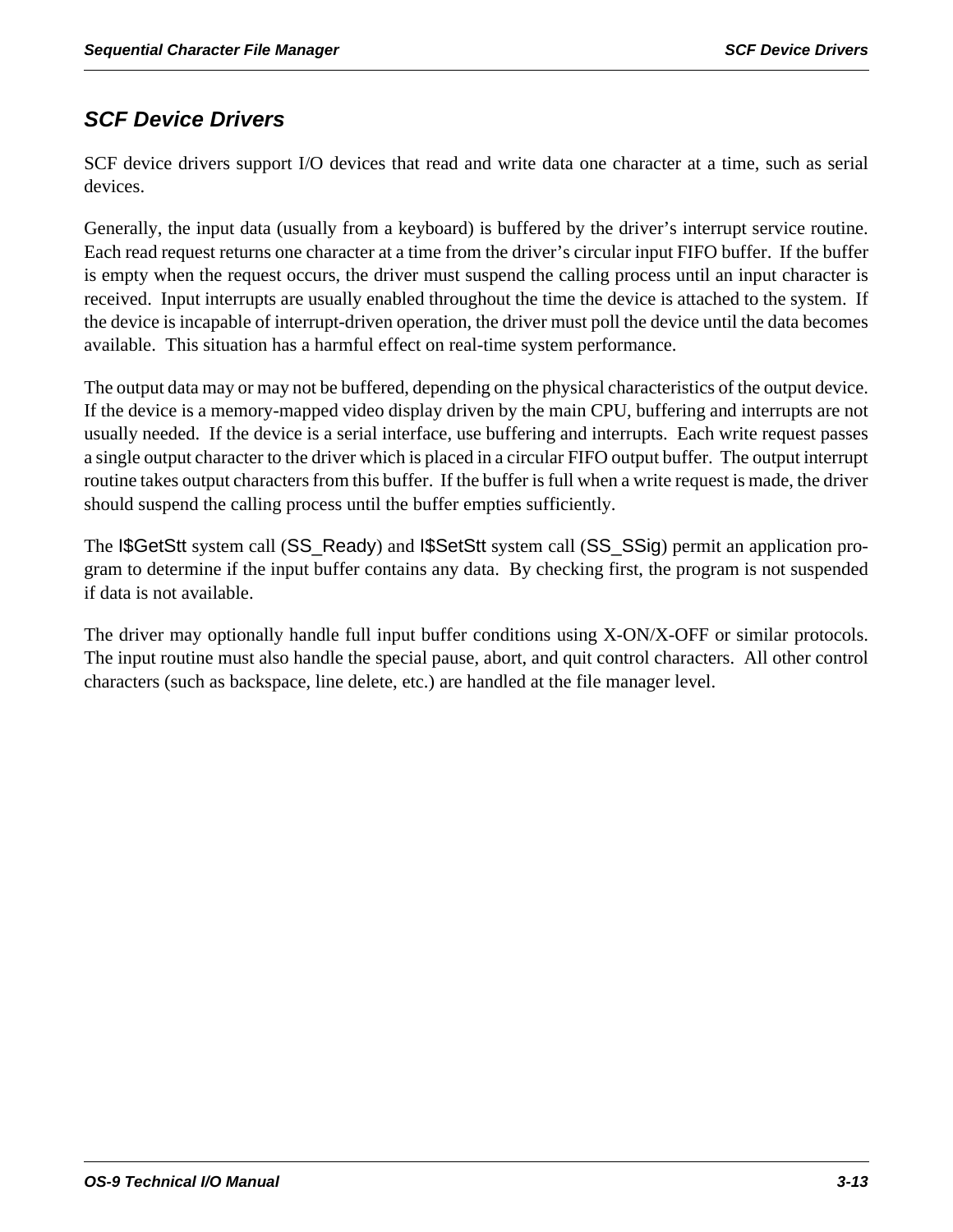# *Special Characters and NULLs*

Line-editing functions (if any) are generally dealt with at the file manager level by SCF. Device drivers are, however, required to deal with the following special characters in their input character routine:

# **• NULL character**

The driver's input routine should first determine if the received character is a NULL. If so, it should skip all special character tests, because the disabled state of these special characters is indicated by a NULL in the appropriate path option field. Failure to check for a received NULL results in erratic terminal and/or line-editing operation.

# **• Abort and Interrupt Characters**

The abort and interrupt characters should cause the appropriate signal to be sent to the last process that used the device. The received character should then be buffered.

# **• Page Pause**

The page pause character should cause a page pause request to be set in the echo device's static storage. The received character should then be buffered.

# **• Software Flow Control**

The start and stop transmission characters should cause the resumption/suspension of output data transmission. When this protocol is used, these characters are consumed by the driver's input character routine.

# *Parity Stripping*

SCF device drivers do not usually modify the raw data stream when receiving and transmitting data. The drivers are expected to pass eight-bit data characters "as is." When parity is enabled, however, the driver may have to be sensitive to the issue of "parity stripping."

For eight-bit data characters, parity is not normally an issue (except for error checking), because the character parity status is signalled "out-of-band" from the character itself (there is a parity-error status flag). For smaller sized data characters (for example, seven-bit characters), the hardware sometimes passes the value of the parity bit in the high-bit of the received character. If a driver supports parity checking and non-eight-bit character formats, then the driver's input character routine must be sensitive to the current communications mode and strip the parity flag from the data prior to processing and buffering the character. Failure to strip this parity value from the received character may cause erratic terminal operation (for example, the software flow control characters may not be recognized correctly).

# *Data Flow Control*

Data flow control is the process used to control the transfer of data over the physical interface. It ensures that each end of the connection only transmits data when the other end is capable of receiving data. The data flow may be controlled by either hardware and/or software: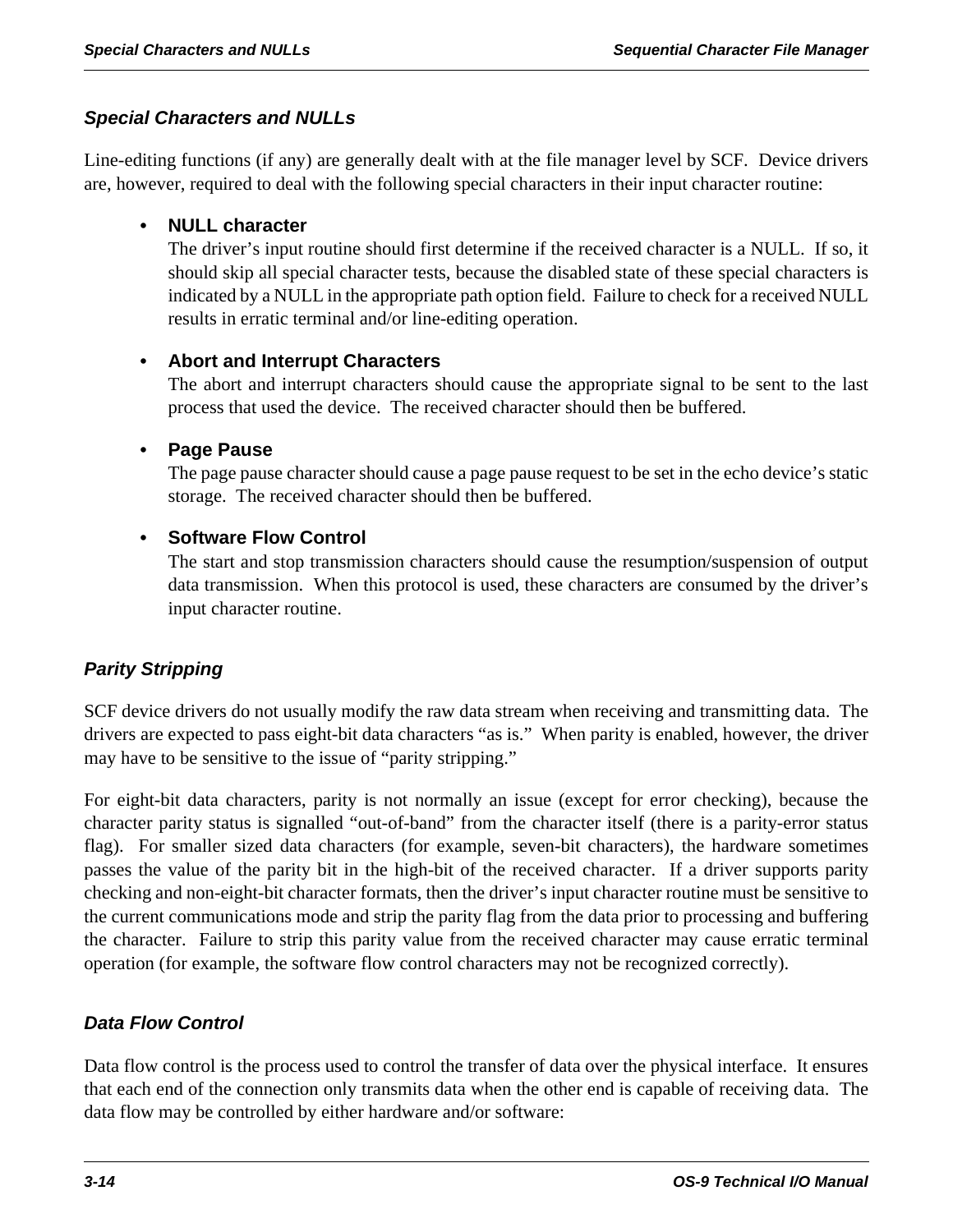### **Hardware Flow Control**

Hardware flow control uses physical signal lines to indicate the state of the interface. The Ready To Send (RTS) and Clear To Send (CTS) signals on the RS-232 Standard Interface are examples of these physical lines.

The level of implementation of hardware handshaking in a SCF driver is determined by the capabilities of the serial interface itself, which include the capabilities of the interface-chip and the board-level implementation of the interface.

A driver that implements fully functional hardware flow control performs the following functions:

- Configures the transmitter to only send data when the distant end's "ready-to-receive" is active.
- **•** Controls the distant end's "ready-to-transmit" line so that input buffer over-runs do not occur.
- **•** Supports the SS\_EnRTS, SS\_DsRTS, SS\_DCDOn, and SS\_DCDOff SetStat calls, to allow a user application to directly control/monitor the serial connection.

A driver that provides minimal (or no) support for hardware flow control usually configures the hardware control lines so that the interface is "ready" whenever the device is attached. Drivers that provide this level of operation usually implement software flow control.

### **Software Flow Control**

Software flow control uses a software protocol to indicate the "ready" state of the two ends of the interface.

Support for software flow control is provided via the PD\_XON (start transmission) and PD\_XOFF (stop transmission) fields of the device descriptor. When these fields are enabled (both non-zero), then the driver implements the protocol as follows:

- If the driver receives the stop transmission character, it should immediately suspend data transmission. The driver can resume transmission when a start transmission character is received. Thus, the distant end is allowed to control its incoming data stream.
- **•** If the driver's input routine detects that its input buffer is about to fill, then it causes a stop transmission character to be sent to the distant end. When the buffer has been sufficiently emptied, the driver can cause transmission of a start transmission character. Thus, the driver is capable of controlling its incoming data stream.

When implementing software flow control, note the following points: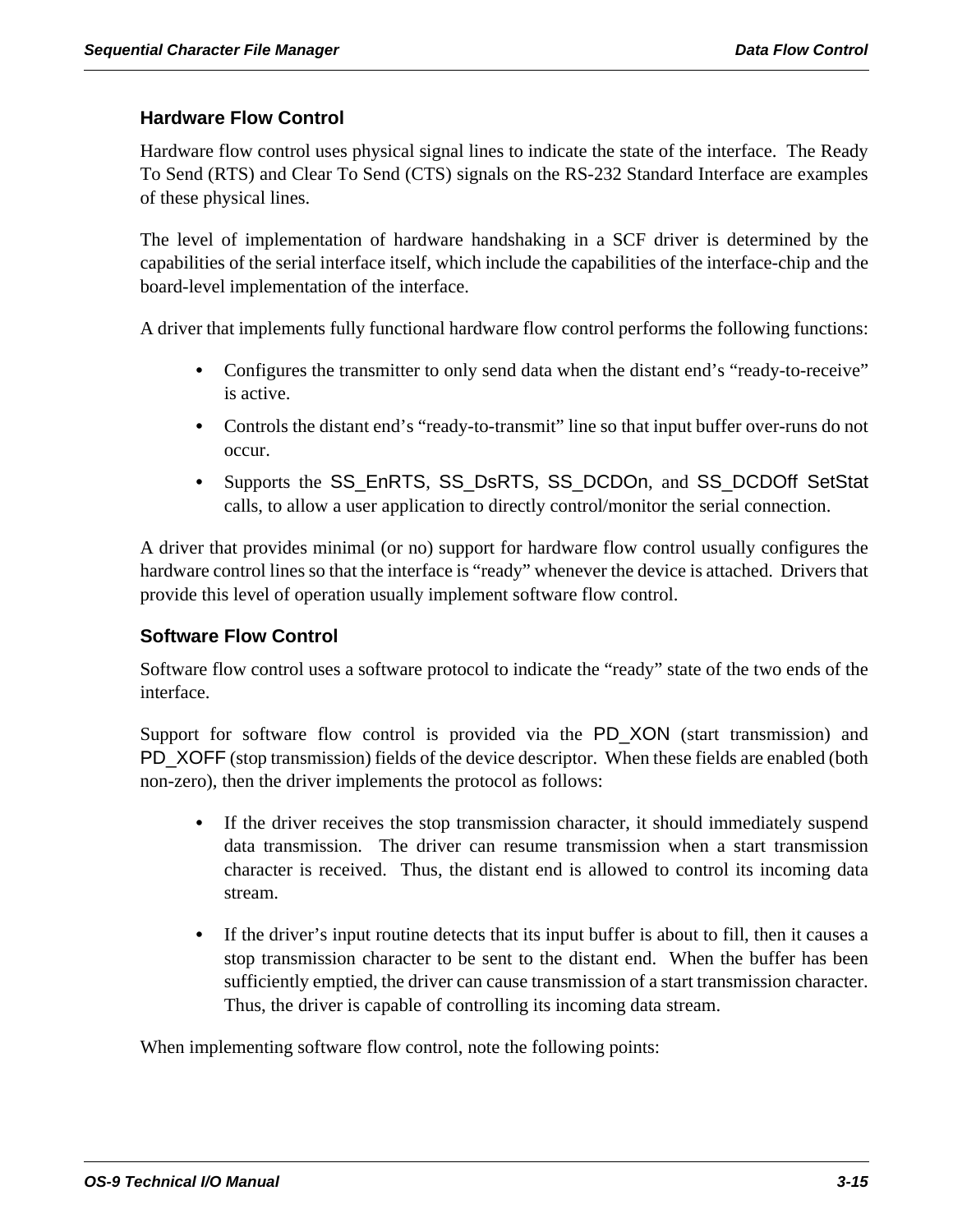- **•** The start transmission and stop transmission characters are *consumed* by the driver's input routine. If pure binary transfers are desired (the character values for flow control are actually part of the data stream), then software flow control must be disabled and hardware flow control enabled.
- **•** Software flow control only works reliably with interrupt-driven drivers, because the detection of the incoming stop transmission character must take place immediately.
- The characters involved with the protocol must be "agreed upon" by both ends of the connection. Most systems default to the ASCII control characters X-ON and X-OFF. However, any other pair of characters may be used if both ends concur.
- When controlling the input data, the driver's input routine and Read routine will cooperate in the protocol as follows:
	- The input routine detects a "high-water" mark; a point at which the input buffer is almost full. When this mark is reached (ten characters remaining in buffer), the input routine causes the stop transmission character to be sent. The "head room" provided by the high-water mark should be set so that the distant end has time to suspend transmission before the buffer actually fills.
	- The Read routine simply takes characters from the input buffer until the buffer count reaches the "low-water" mark. Then, the Read routine causes the start transmission character to be sent to resume input. The low-water mark is usually set to a low value to keep the total overhead in the software flow control to a minimum.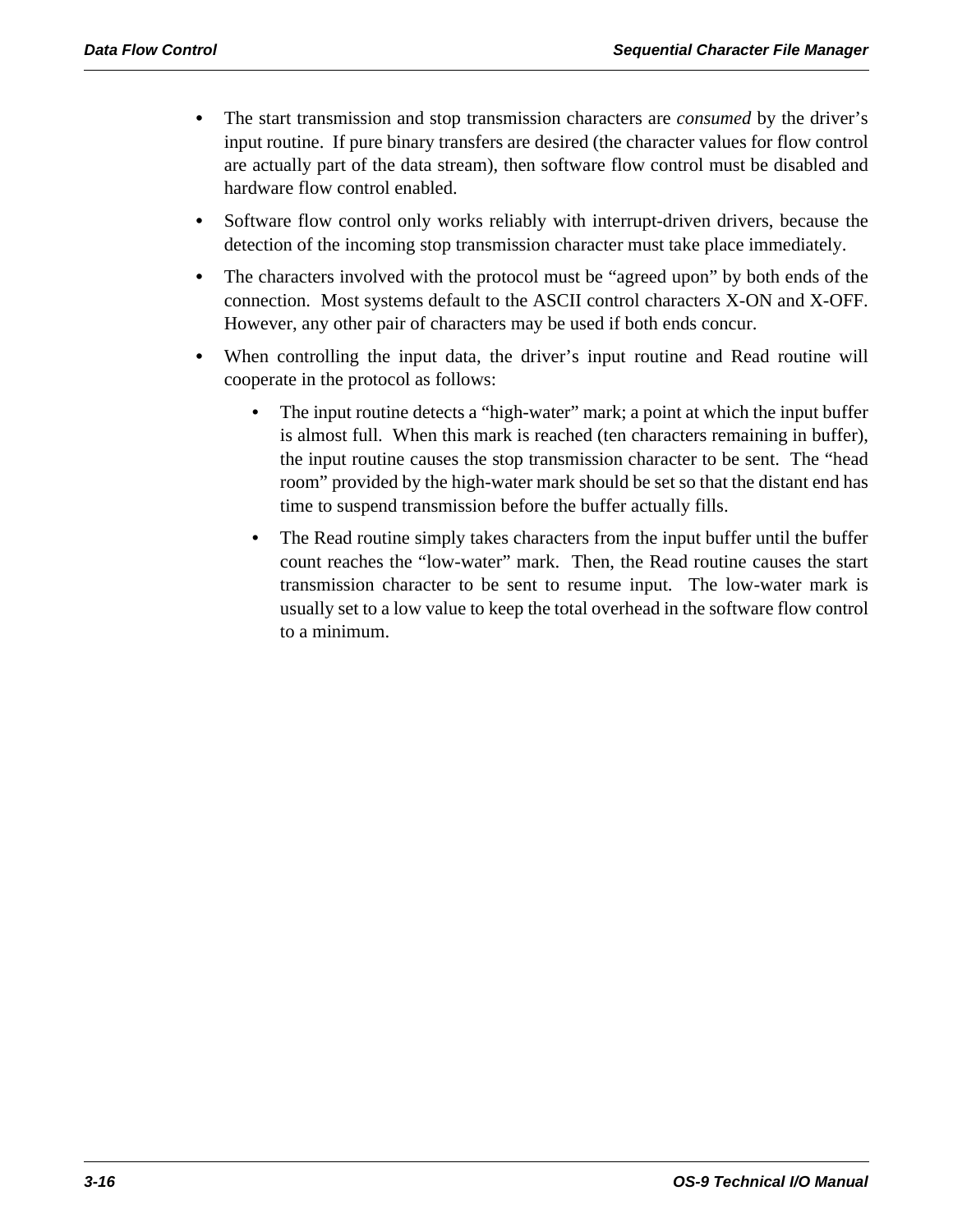# *SCF Device Driver Storage Definitions*

SCF device driver modules contain a package of subroutines that perform raw I/O transfers to or from a specific hardware controller. Because these modules are re-entrant, one copy of the module can simultaneously run several identical I/O controllers.

The kernel allocates a static storage area for each device (which may control several drives). The size of the storage area is given in the device driver module header (M\$Mem). Some of this storage area is required by the kernel and SCF; the device driver may use the remainder in any manner. Information on device driver static storage required by the operating system can be found in the scfstat.a DEFS file. Static storage is used as follows:

| <b>Offset</b> | <b>Name</b> | <b>Maintained By</b> | <b>Description</b>                      |
|---------------|-------------|----------------------|-----------------------------------------|
| \$00          | V PORT      | Kernel               | Device base address                     |
| \$04          | V_LPRC      | File Manager         | Last active process ID                  |
| \$06          | V_BUSY      | File Manager         | Active process ID                       |
| \$08          | V WAKE      | Driver               | Process ID to awaken                    |
| \$0A          | V_Paths     | Kernel               | Linked list of open paths               |
| \$0E          |             |                      | Reserved                                |
| \$2E          | V_DEV2      | Kernel               | Addr. of attached device static storage |
| \$32          | V_TYPE      | File Manager         | Device type or parity                   |
| \$33          | V_LINE      | File Manager         | Lines left until end of page            |
| \$34          | V_PAUS      | Driver/File Man.     | Pause request                           |
| \$35          | V_INTR      | File Manager         | Keyboard interrupt character            |
| \$36          | V_QUIT      | File Manager         | Keyboard abort character                |
| \$37          | V_PCHR      | File Manager         | Pause character                         |
| \$38          | V_ERR       | Driver               | Error accumulator                       |
| \$39          | V_XON       | File Manager         | X-ON character                          |
| \$3A          | V_XOFF      | File Manager         | X-OFF character                         |
| \$3B          |             |                      | Reserved                                |
| \$3C          | V_Presvd    |                      | Reserved                                |
| \$46          | V_Hangup    | Driver/File Man.     | Path lost flag                          |
| \$54          |             |                      | Device Driver Variables begin here      |

**NOTE:** *Offset* refers to the location of a static storage field, relative to the starting address of the static storage area. Offsets are resolved in assembly code by using the names shown here and linking the module with the relocatable library: sys.l**.**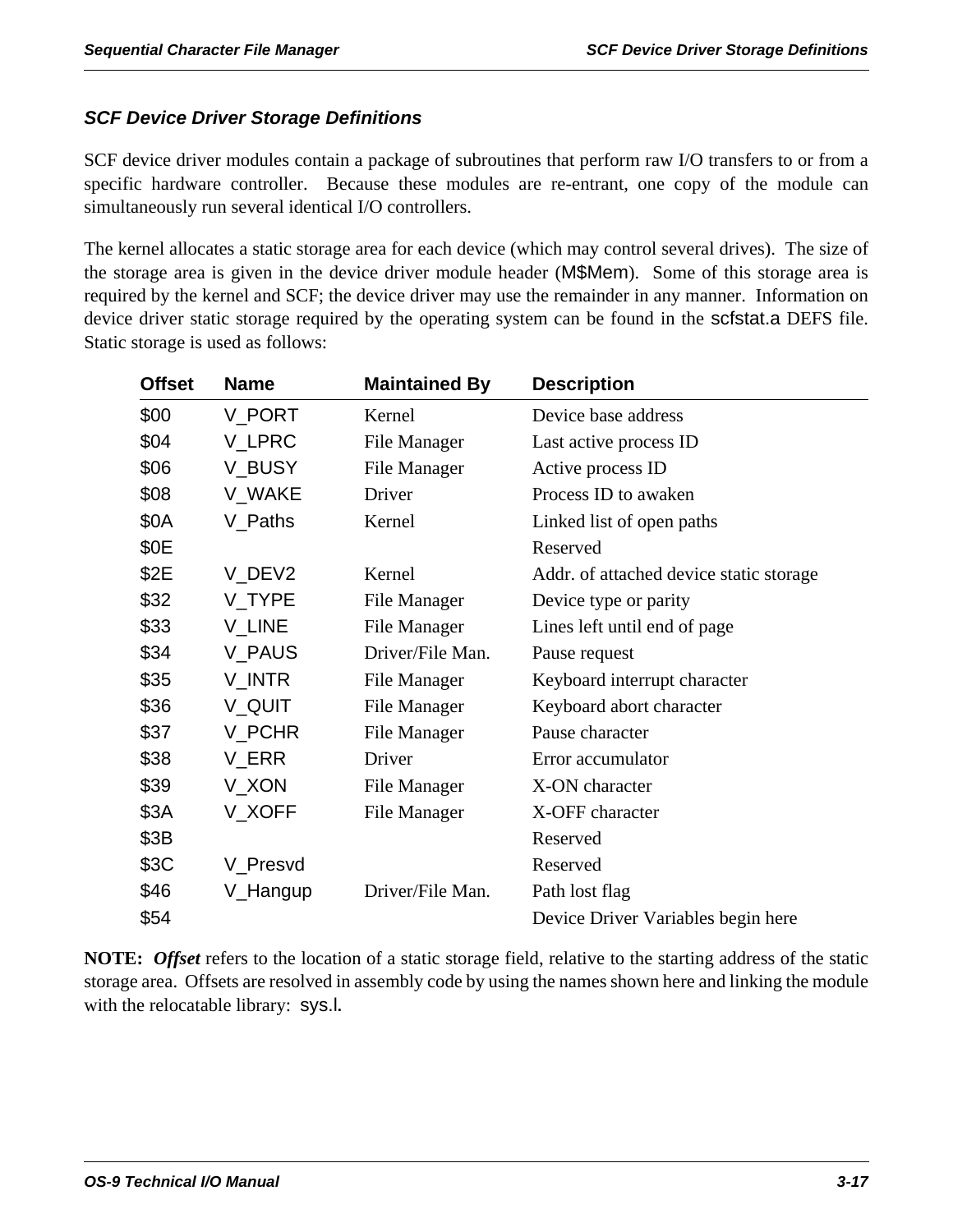| <b>Name</b> | <b>Description</b>                                                                                                                                                                                                                                                                                                                                                                                              |
|-------------|-----------------------------------------------------------------------------------------------------------------------------------------------------------------------------------------------------------------------------------------------------------------------------------------------------------------------------------------------------------------------------------------------------------------|
| V_PORT      | <b>Device base address</b><br>The device's physical port address. It is copied from M\$Port in the device descriptor<br>when the device is attached by the kernel.                                                                                                                                                                                                                                              |
| V_LPRC      | Last active process ID<br>The process ID of the last process to use the device. The IRQ service routine sends this<br>process the proper signal when an interrupt or quit character is received.                                                                                                                                                                                                                |
| V_BUSY      | <b>Current active process</b><br>The process ID of the process currently using the device. It is used to implement I/O<br>Blocking by SCF. This field is also used by the interrupt drivers when they wish to<br>suspend themselves, by copying V_BUSY to V_WAKE (prior to suspending<br>themselves). A value of zero indicates the device is not busy.                                                         |
| V WAKE      | <b>Process ID to awaken</b><br>The process ID of any process that is waiting for the device to complete I/O. A value<br>of zero indicates that no process is waiting. V_WAKE is set by the driver from<br>V_BUSY and provides the interlock between the driver and the driver's interrupt<br>service routine.                                                                                                   |
| V_PATHS     | Linked list of open paths<br>A singly-linked list of all paths currently open on this device.                                                                                                                                                                                                                                                                                                                   |
| V_DEV2      | <b>Attached device static storage</b><br>The address of the echo (output) device's static storage area. A device is typically its<br>own echo device, but may not be, as in the case of a keyboard and a memory mapped<br>video display. The interrupt service routine uses this pointer to set an output pause<br>request (see V_PAUS and V_PCHR). If the value in V_DEV2 is zero, there is no<br>echo device. |
| V_TYPE      | Device type or parity<br>This value is copied from PD_PAR in the path descriptor by SCF, so that it may be<br>used by interrupt service routines, if required.                                                                                                                                                                                                                                                  |
| V_LINE      | Lines left until end of page<br>The number of lines left until the end of the page. Paging is handled by SCF.                                                                                                                                                                                                                                                                                                   |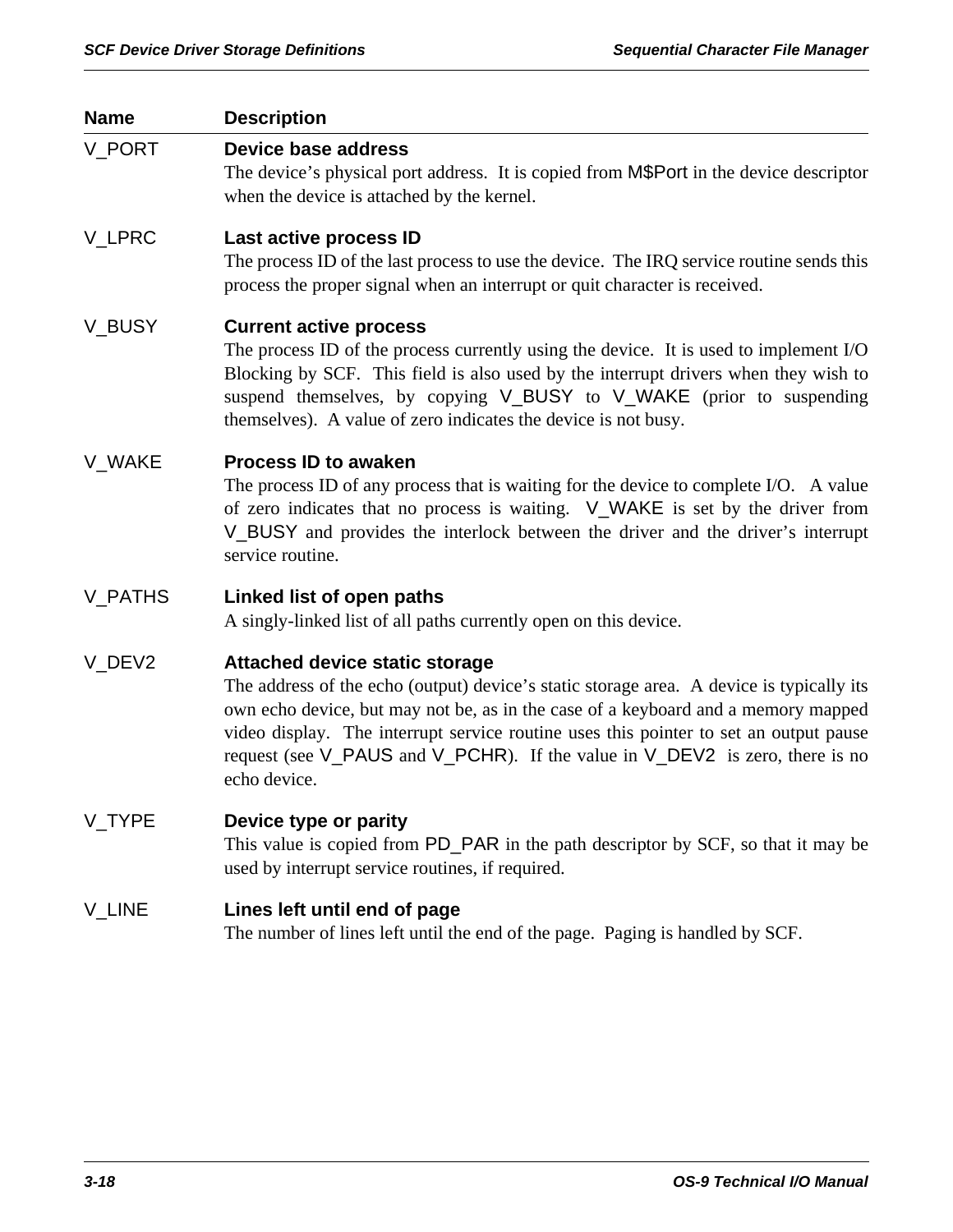| <b>Name</b>   | <b>Description</b>                                                                                                                                                                                                                                                                                                                                                                                                                                                                                                                                                  |
|---------------|---------------------------------------------------------------------------------------------------------------------------------------------------------------------------------------------------------------------------------------------------------------------------------------------------------------------------------------------------------------------------------------------------------------------------------------------------------------------------------------------------------------------------------------------------------------------|
| <b>V_PAUS</b> | <b>Pause request</b><br>A flag used to signal SCF that a pause character has been received. Setting its value to<br>anything other than 0 causes SCF to stop transmitting characters at the end of the next<br>line. Device driver input routines must set V_PAUS in the echo device's static storage<br>area. SCF checks this value in the echo device's static storage when output is sent.<br>Once paused, SCF clears any type-ahead (I\$ReadLn), waits for and consumes the next<br>input character, clears V_PAUS, and resumes output (see V_DEV2 and V_PCHR). |
| V_INTR        | <b>Keyboard interrupt characters</b><br>This value is copied from PD_INT in the path descriptor by SCF, so that it may be used<br>by the driver's input routine. Receipt of this character should cause a signal (S\$Intrp)<br>to be sent to the last user of the device (V_LPRC).                                                                                                                                                                                                                                                                                  |
| V_QUIT        | <b>Quit character</b><br>This value is copied from PD_QUT in the path descriptor by SCF so that it may be used<br>by the driver's input routine. Receipt of this character should cause a signal (S\$Quit)<br>to be sent to the last user of the device (V_LPRC).                                                                                                                                                                                                                                                                                                   |
| V_PCHR        | <b>Pause character</b><br>This value is copied from PD_PSC in the path descriptor by SCF, so that it may be<br>used by the driver's input routine. When the input routine receives this character, it<br>should set the output pause request flag (V_PAUS) in the echo device's static storage<br>(V_DEV2). (See V_DEV2 and V_PAUS.)                                                                                                                                                                                                                                |
| V_ERR         | <b>Error accumulator</b><br>This location is used to accumulate I/O errors. Typically, the IRQ service routine uses<br>it to record input errors so that they may be reported later when SCF calls the device<br>driver read routine.                                                                                                                                                                                                                                                                                                                               |
| V_XON         | <b>X-ON character</b><br>This character is copied from PD_XON of the path descriptor by SCF, so that it may<br>be used for software handshaking by interrupt service routines, if required.                                                                                                                                                                                                                                                                                                                                                                         |
| V_XOFF        | <b>X-OFF character</b><br>This character is copied from PD_XOFF of the path descriptor by SCF, so that it may<br>be used for software handshaking by interrupt service routines, if required.                                                                                                                                                                                                                                                                                                                                                                       |
| V_Hangup      | <b>Path Lost Flag</b><br>This flag should be set to a non-zero value when the driver detects that the path has been<br>lost (for example, carrier lost on a modem).                                                                                                                                                                                                                                                                                                                                                                                                 |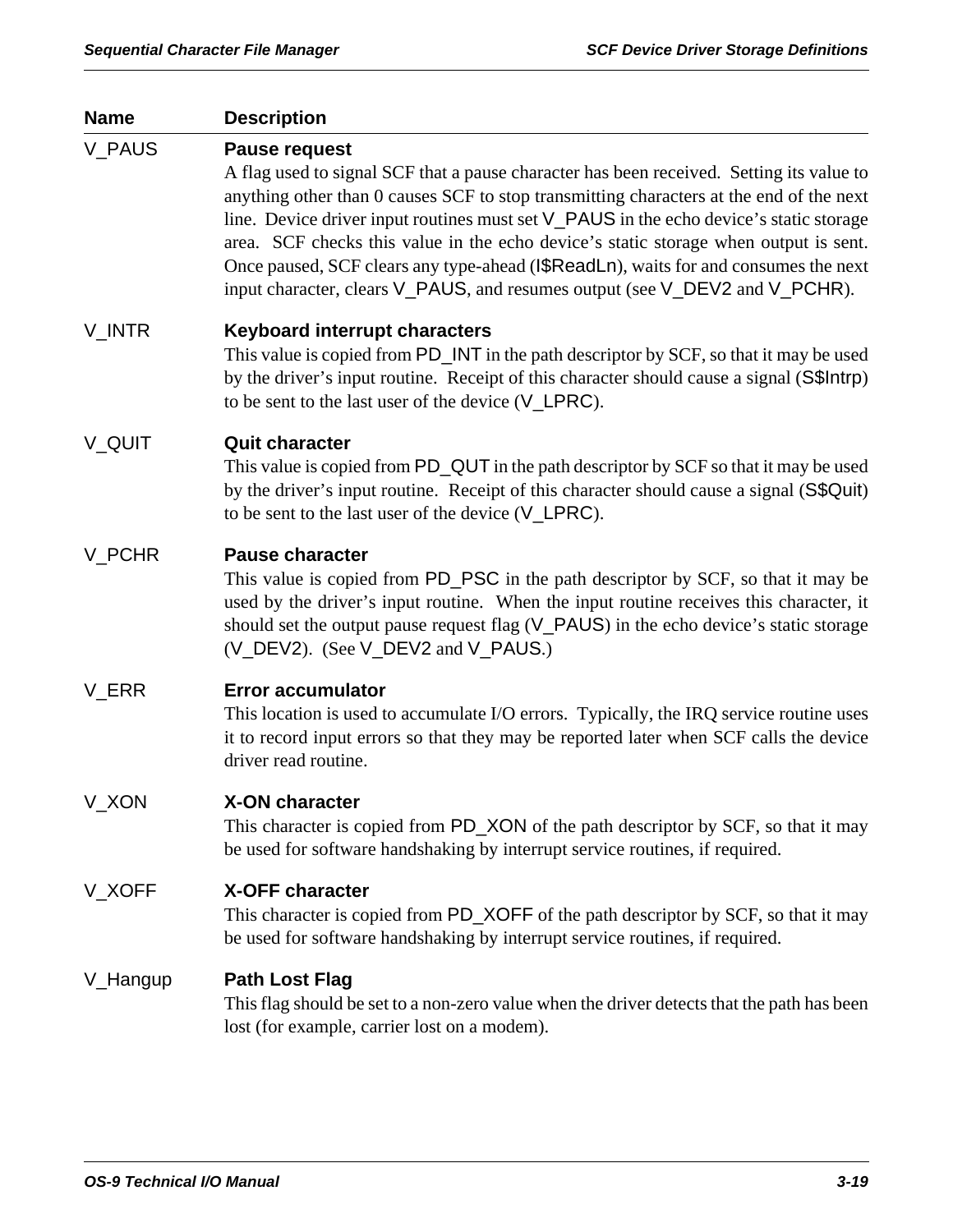# *Linking SCF Drivers*

After a SCF driver has been assembled into its relocatable object file (ROF), the driver needs to be linked to produce the final driver module. Linking resolves all code references in drivers that are comprised of several ROF files. It also resolves the external data and static storage references by the driver.

The most important part of linking is to correctly resolve the static storage references. Generally, the static storage area is composed of two sections, in this order (see Figure 3-1):

- I/O globals
- ¦ Driver-declared variables

The driver-declared variables are declared in vsect areas of the driver, but they *must* be allocated after the I/O globals. To allocate all of the storage, *in the correct order*, the scfstat.l *must* be the first module specified. The scfstat.l file is usually found in the system's LIB directory. The following is a typical linker command line for an SCF driver:

### **l68 /dd/LIB/scfstat.l REL/sc335.r -O**=**OBJS/sc335**

**NOTE:** Failure to link the I/O global storage first, or not at all, results in erratic driver operation.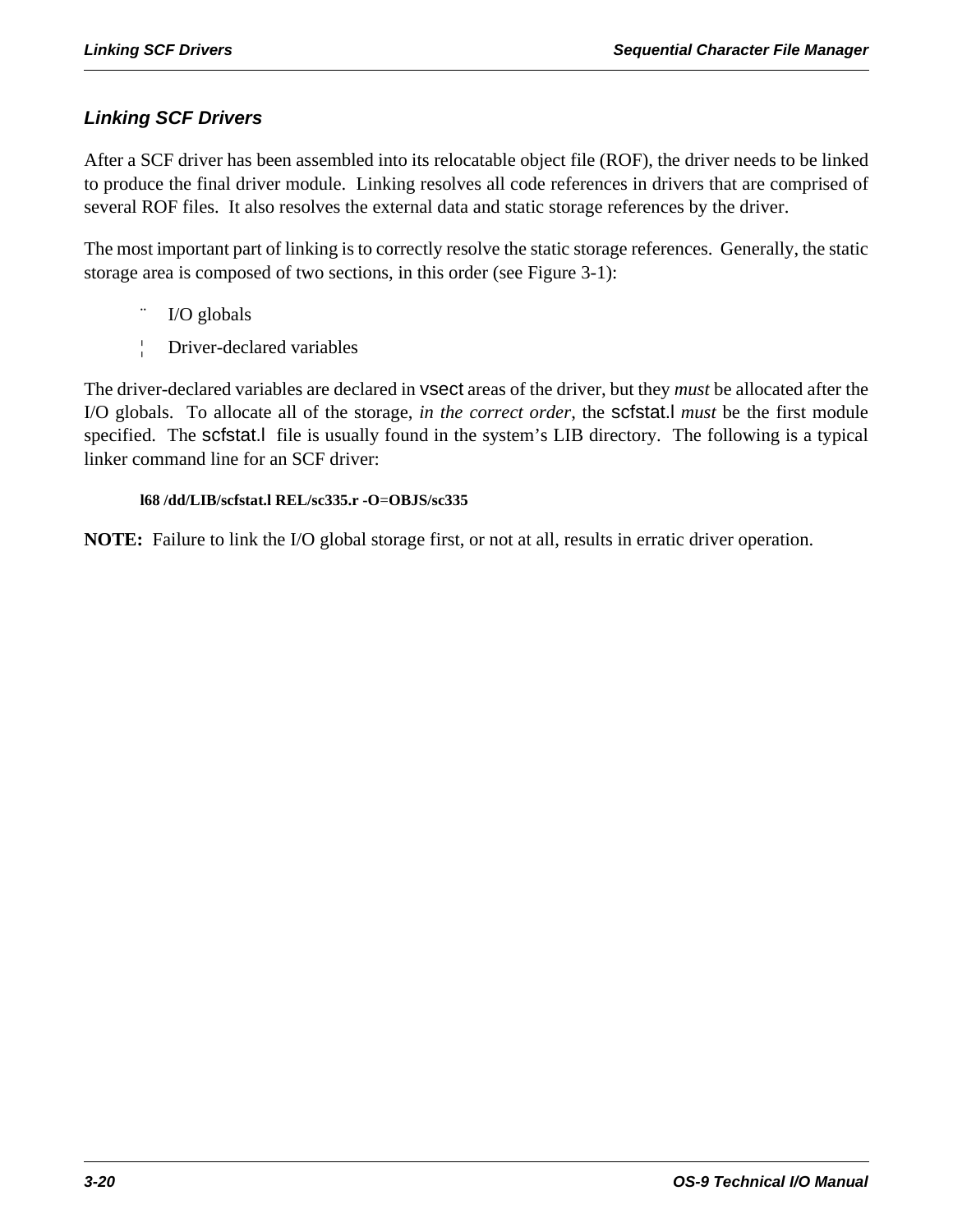|                |                                                  | <b>DEFS File</b>     | <b>LIB File</b> |
|----------------|--------------------------------------------------|----------------------|-----------------|
| High Memory +  | <b>Driver-declared</b><br><b>Storage (vsect)</b> | N/A                  | N/A             |
|                | <b>SCF I/O Globals</b>                           | scfdev.a (scfstat.a) | scfstat.l       |
| Low Memory $+$ | Kernel I/O Globals                               | iodev.a (scfstat.a)  |                 |
|                |                                                  |                      |                 |

*Figure 3-1: SCF Static Storage Layout*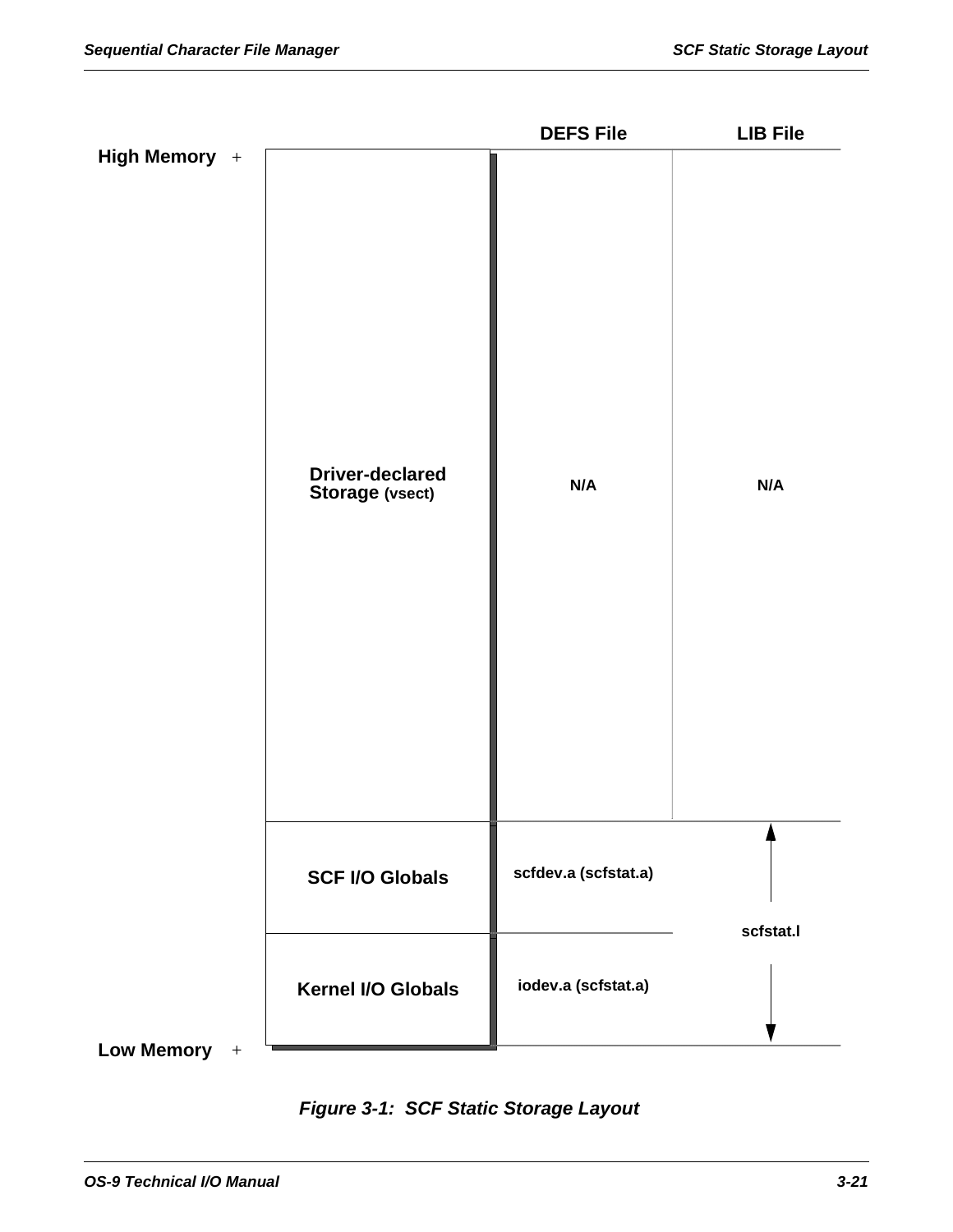# *SCF Device Driver Subroutines*

As with all device drivers, SCF device drivers use a standard executable memory module format with a module type of Drivr (code \$E0). SCF drivers are called in system state.

**NOTE:** I/O system modules must have the following module attributes:

- They must be owned by a super-user  $(0.n)$ .
- **•** They must have the system-state bit set in the attribute byte of the module header. (OS-9 does not currently make use of this, but future revisions will require that I/O system modules be system-state modules.)

The execution offset address in the module header points to a branch table that has seven entries. Each entry is the offset of the corresponding subroutine. The branch table appears as follows:

| <b>ENTRY dc.w INIT</b> | initialize device                     |
|------------------------|---------------------------------------|
| dc.w READ              | read character                        |
| dc.w WRITE             | write character                       |
| dc.w GETSTAT           | get device status                     |
| dc.w SETSTAT           | set device status                     |
| dc.w TERM              | terminate device                      |
| dc.w TRAP              | handle illegal exception $(0 = none)$ |

Each subroutine should exit with the carry bit of the condition code register cleared, if no error occurred. Otherwise, set the carry bit and return an appropriate error code in the least significant word of register d1.w.

The TRAP entry point is currently not used by the kernel, but in the future will be defined as the offset to error exception handling code. Because no handler mechanism is currently defined, this entry point should be set to zero to ensure future compatibility.

The following pages describe each subroutine.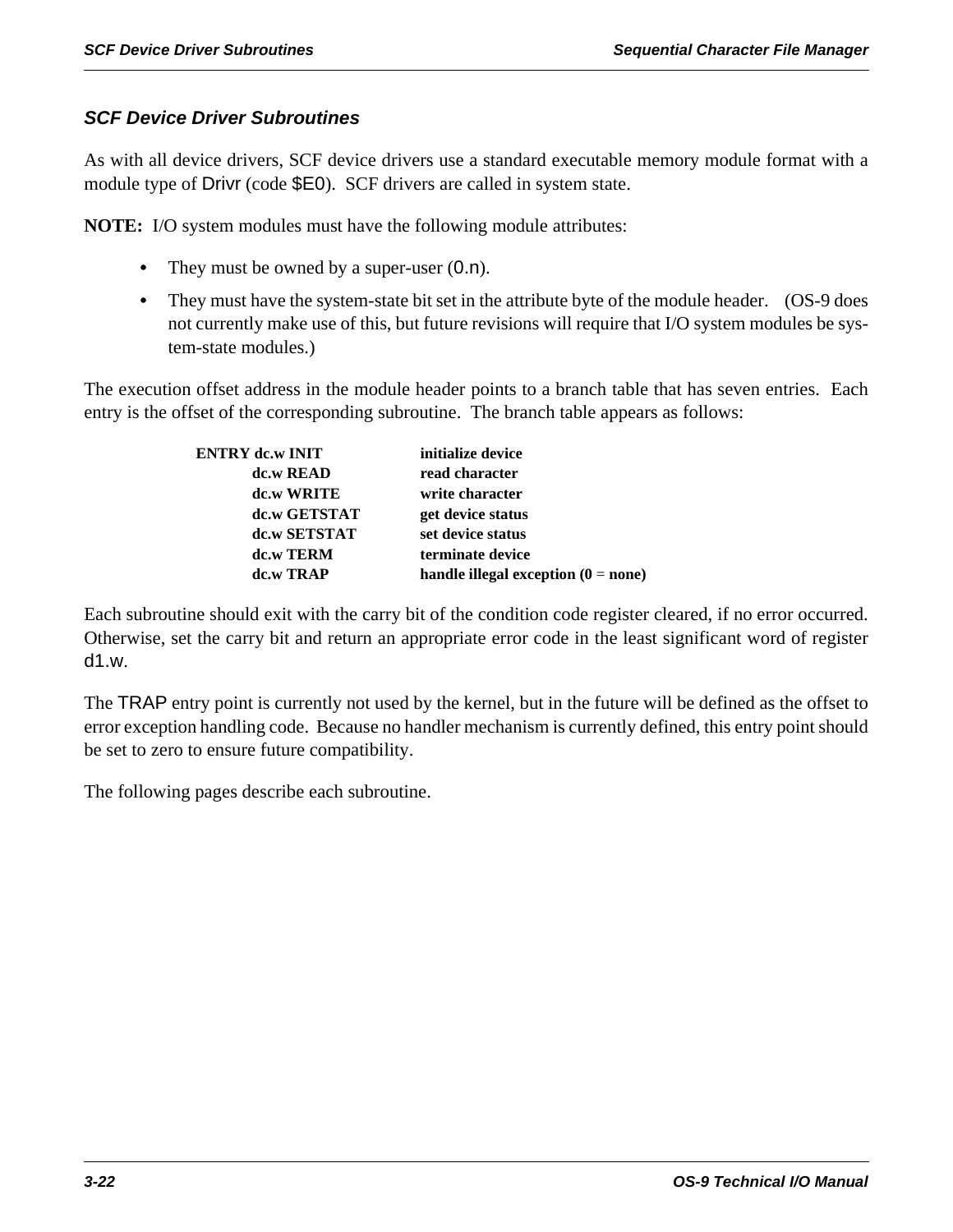# **INIT Initialize Device and its Static Storage**

- *INPUT*: (a1) = address of device descriptor module **(a2)** = **address of device static storage (a4)** = **process descriptor pointer (a5)** = **caller's register stack pointer (a6)** = **system global data pointer**
- *OUTPUT:* **None**
- *ERROR* **cc** = **carry bit set**  *OUTPUT:* **d1.w** = **error code**
- *FUNCTION:* The INIT routine must:
	- Initialize the device static storage.
	- ¦ Initialize the device control registers.
	- Æ Place the driver IRQ service routine on the IRQ polling list by using the F\$IRQ service request, if required.
	- Ø Enable interrupts if necessary.

Prior to being called, the device static storage is cleared (set to zero) except for V\_PORT which contains the device port address. Do not initialize the portion of static storage used by SCF.

If INIT returns an error, it does not have to clean up its operation, for example, remove device from polling table or disable hardware. The kernel calls TERM to allow the driver to clean up INIT's operation before returning to the calling process.

**NOTE:** If the INIT routine causes an interrupt to occur, the interrupt can be handled in one of the following ways:

- Process the interrupt directly by masking interrupts to the level of the device, polling/servicing the device hardware, and then restoring the previous interrupt level. This is the preferred technique unless the interrupt is time-consuming.
- Allow the interrupt service routine to service the hardware. In this case, the process descriptor contains the process ID (P\$ID) to which V\_WAKE should be set. V\_BUSY cannot be used because it is zero when INIT is called.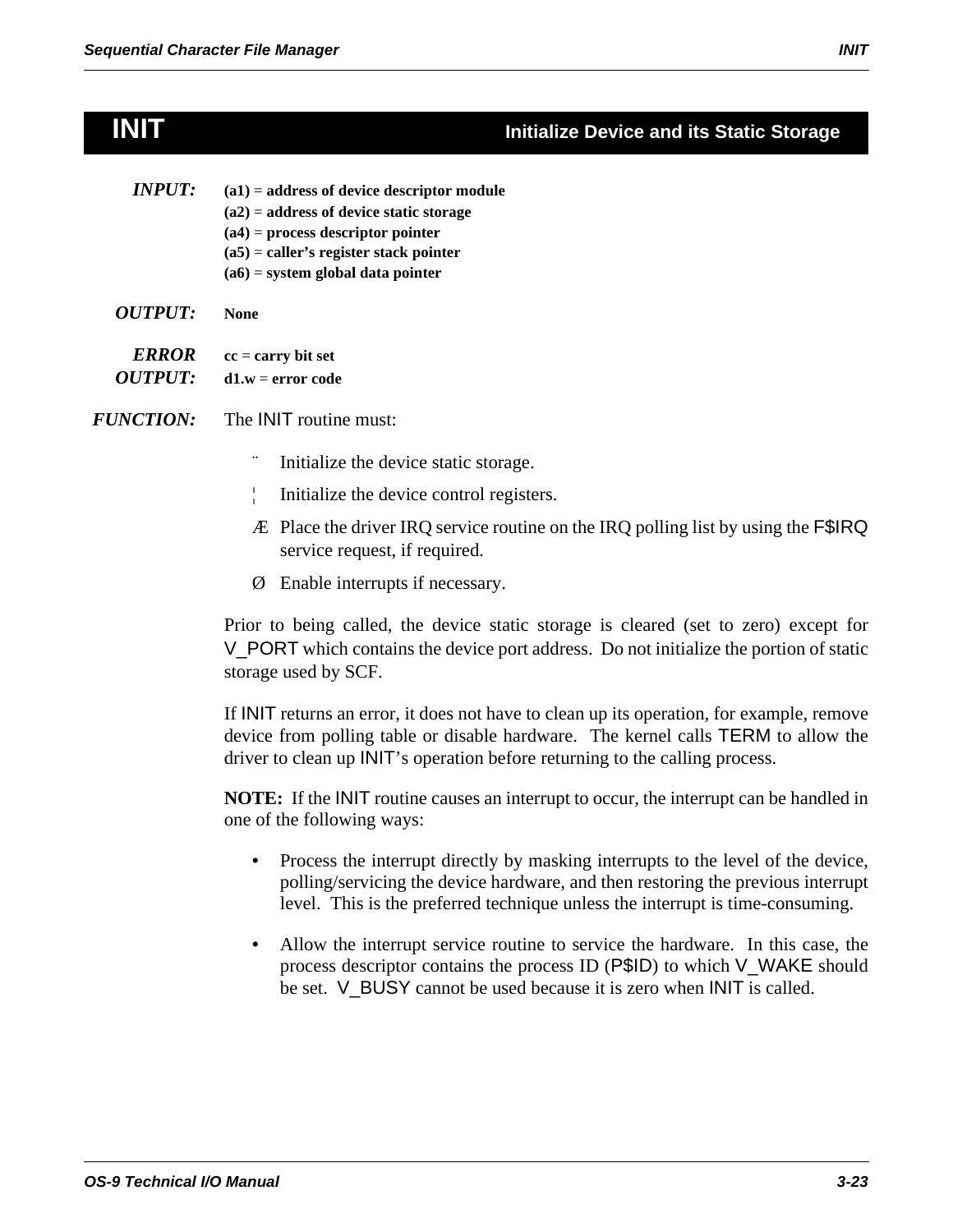| <i><b>INPUT:</b></i>                  | $(a1)$ = address of path descriptor<br>$(a2)$ = address of device static storage<br>$(a4)$ = process descriptor pointer<br>$(a5)$ = caller's register stack pointer<br>$(a6)$ = system global data pointer |
|---------------------------------------|------------------------------------------------------------------------------------------------------------------------------------------------------------------------------------------------------------|
| <i>OUTPUT:</i>                        | $d0.b = input character$                                                                                                                                                                                   |
| <i><b>ERROR</b></i><br><i>OUTPUT:</i> | $cc = carry bit set$<br>$d1.w = error code$                                                                                                                                                                |

*FUNCTION:* This routine returns the next character available. Depending upon whether or not the routine is interrupt-driven, READ typically operates as follows:

# **Polled I/O Mode**

A polled I/O read routine checks the hardware for available data. If there is none, the routine must wait until data is available. When data is available, READ should strip parity (if required) and then determine whether or not the character requires special handling:

- If the character is the output pause character  $(V_PCHR)$ , READ sets a pause request (V\_PAUS) in the echo device's static storage (V\_DEV2).
- If the character is a keyboard interrupt  $(V_{{\text{I}}}/NTR)$  or quit  $(V_{{\text{I}}}/QUT)$  character, READ sends the appropriate signal to the last process to use the device (V\_LPRC).

**NOTE:** If the received character is a NULL character, then special character tests should be ignored.

**NOTE:** Software handshaking, as specified by V\_XON/V\_XOFF is not usually implemented for polled-mode I/O, as the lack of interrupt-driven operation makes this handshake feature unreliable. Polled I/O drivers can usually only perform hardware handshaking.

The character read is returned to SCF in register d0.

# **Interrupt I/O Mode**

For interrupt-driven drivers, READ gets data from the driver's input FIFO buffer. This buffer is filled by the input interrupt service routine. The following describes how READ operates.

READ determines if another process has set up a "send signal on data ready"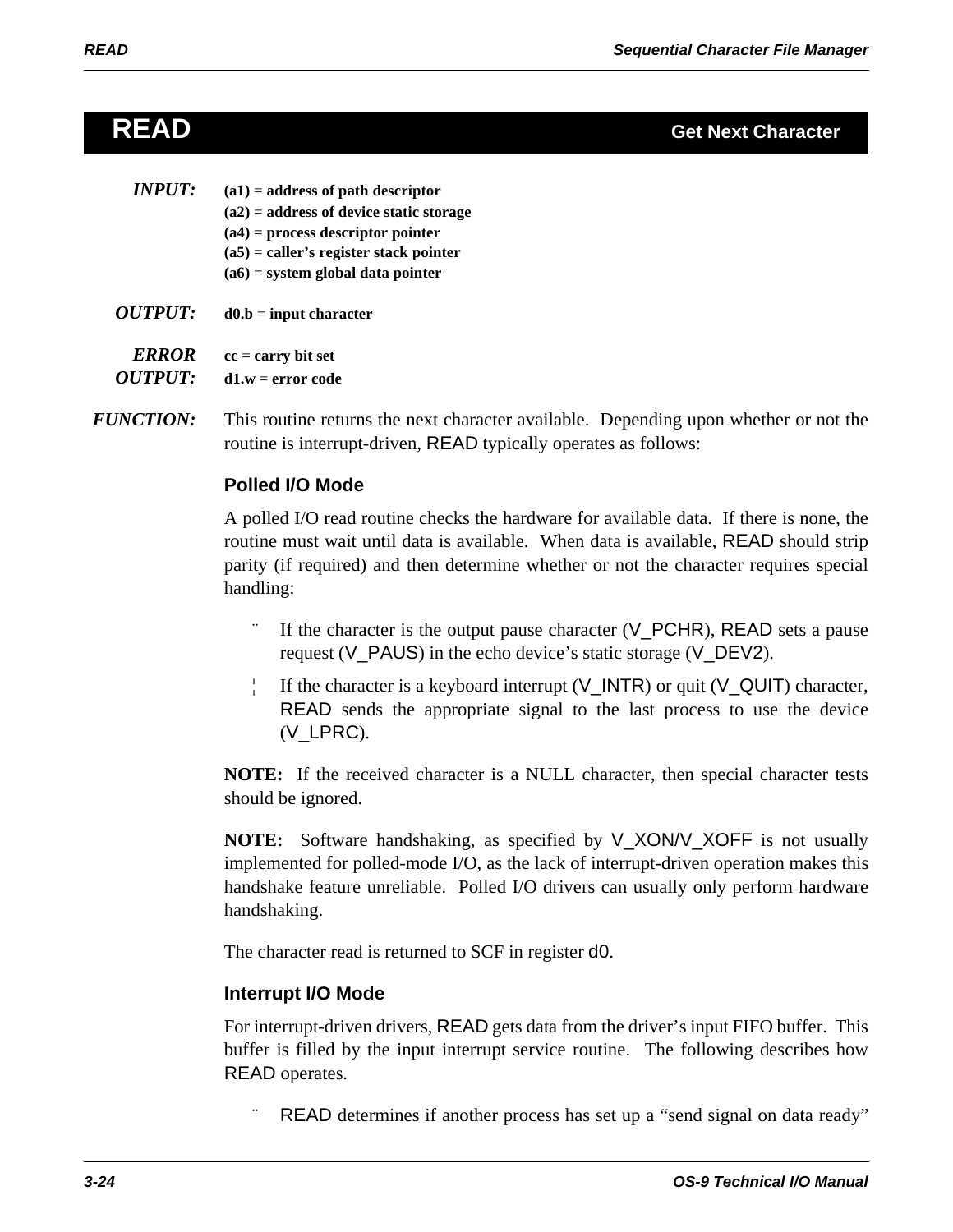condition. If so, READ returns a "not ready" (E\$NotRdy) error (the device is busy for reading, but not for writing).

¦ READ then determines if data is available in the input FIFO buffer. If not, the driver should suspend itself by copying its process ID from V\_BUSY to V\_WAKE and then performing an F\$Sleep service request to put itself to sleep indefinitely.

When the driver awakens, either data is available in the FIFO or a signal occurred. If a signal occurred, either the signal value is in P\$Signal (process descriptor) or the process is condemned (condemn bit set in P\$State). If the process is condemned or the signal value is deadly to I/O (less than S\$Deadly), then the driver should return immediately to SCF with the carry bit set and the signal code (if any) as the error code.

- Æ READ should get the next character from the input FIFO.
- Ø If software handshaking is implemented, READ should determine if input has been halted (V\_XOFF sent to distant end). If so, and reading this character causes the FIFO count to go below the "low-water mark" of the FIFO, then resume input by sending a V\_XON character to the distant end and flagging input resumed.
- $\times$  READ should determine if any errors have been logged by the input interrupt service routine (V\_ERR). If so, READ returns an error (E\$Read) to SCF and clears V\_ERR. Otherwise, READ returns the character read to SCF in register d0.

**NOTE:** Data buffers for queueing data between the main driver and the IRQ service routine are *not* automatically allocated by SCF. They should be defined in the device driver's static storage area (vsect) or allocated dynamically by the driver (for example, at INIT call).

**NOTE:** Normally**,** READ should not have to enable the device's "data-buffer-full" interrupt. The device should normally be configured so that any input while the device is attached causes an interrupt. This is usually done during INIT. Input interrupts are typically disabled only when the device is detached (TERM routine).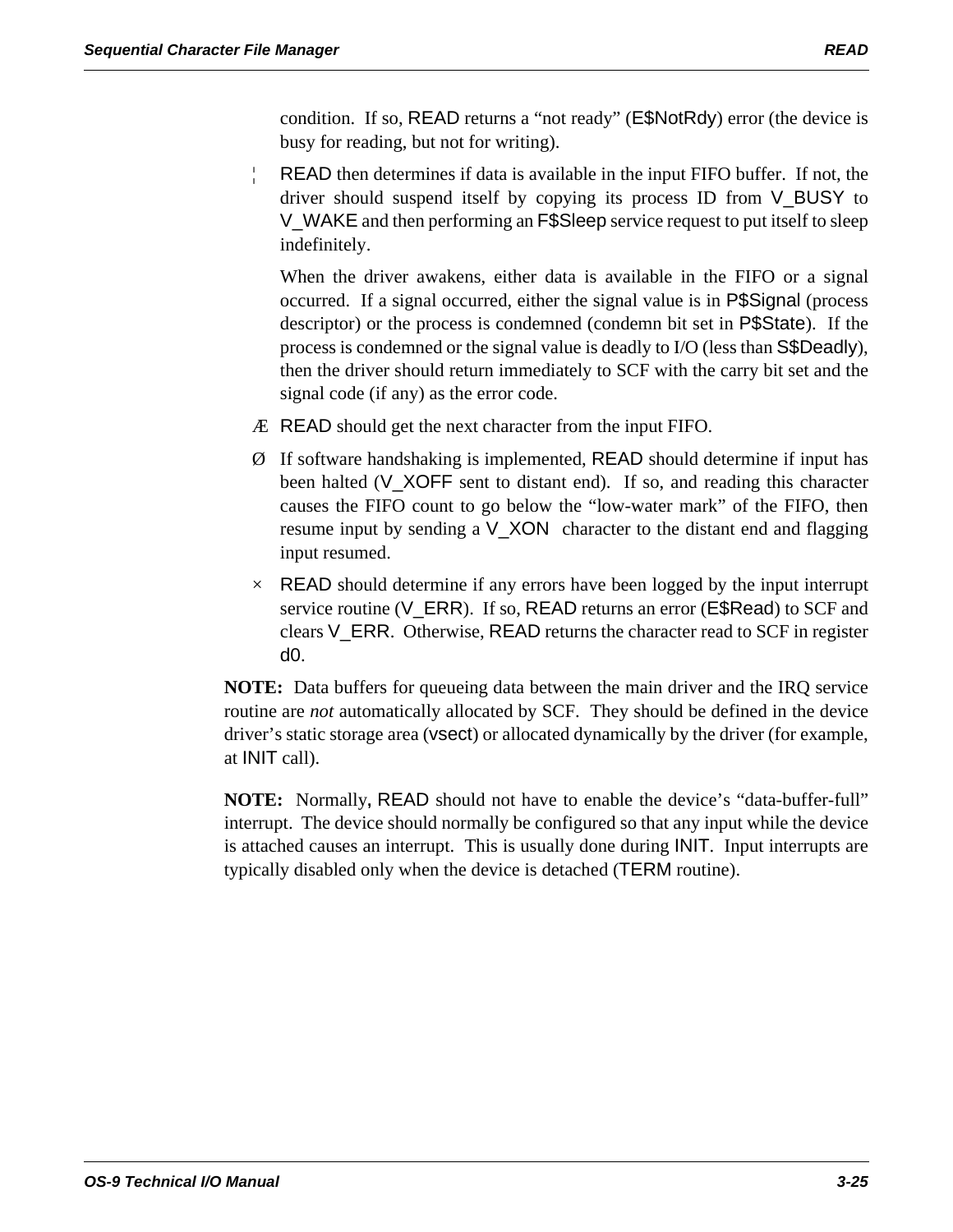# **WRITE Output a Character**

| <i><b>INPUT:</b></i> | $d0.b =$ character to write               |
|----------------------|-------------------------------------------|
|                      | $(a1)$ = address of the path descriptor   |
|                      | $(a2)$ = address of device static storage |
|                      | $(a4)$ = process descriptor pointer       |
|                      | $(a5)$ = caller's register stack pointer  |
|                      | $(a6)$ = system global data pointer       |
|                      |                                           |

*OUTPUT:* **None**

*ERROR* **cc** = **carry bit set**  *OUTPUT:* **d1.w** = **error code**

*FUNCTION:* The WRITE routine writes a character. Depending upon whether or not the routine is interrupt-driven, WRITE typically operates as follows:

# **Polled I/O Mode**

A polled I/O driver checks the hardware for "ready-to-transmit". When ready, the character is written to the hardware and the driver returns to SCF without an error.

# **Interrupt I/O Mode**

For interrupt-driven drivers, WRITE attempts to put the character into the driver's output FIFO buffer and then ensures that output interrupts are enabled. The driver's output interrupt service routine empties the output FIFO. WRITE operates as follows:

WRITE determines if space is available in the output FIFO buffer. If not, the device driver should suspend itself by copying its process ID from V\_BUSY to V\_WAKE and then performing a F\$Sleep service request to put itself to sleep indefinitely.

When the driver awakens, either space is available in the output FIFO or a signal occurred. If a signal occurred, either the signal value is in P\$Signal (process descriptor) or the process is condemned (condemn bit set in P\$State). If the process is condemned or the signal value is deadly to I/O (less than S\$Deadly), the driver should return immediately to SCF with the carry bit set and the signal code (if any) as the error code.

- WRITE puts the character into the output FIFO buffer.
- Æ WRITE determines if output interrupts are currently enabled. If so, this implies that output is currently active (using the output IRQ service routine) and the driver can simply return to SCF without an error.
- Ø If output interrupts are disabled, then output is halted due to software handshaking (V\_XOFF received from distant end) or a previously empty output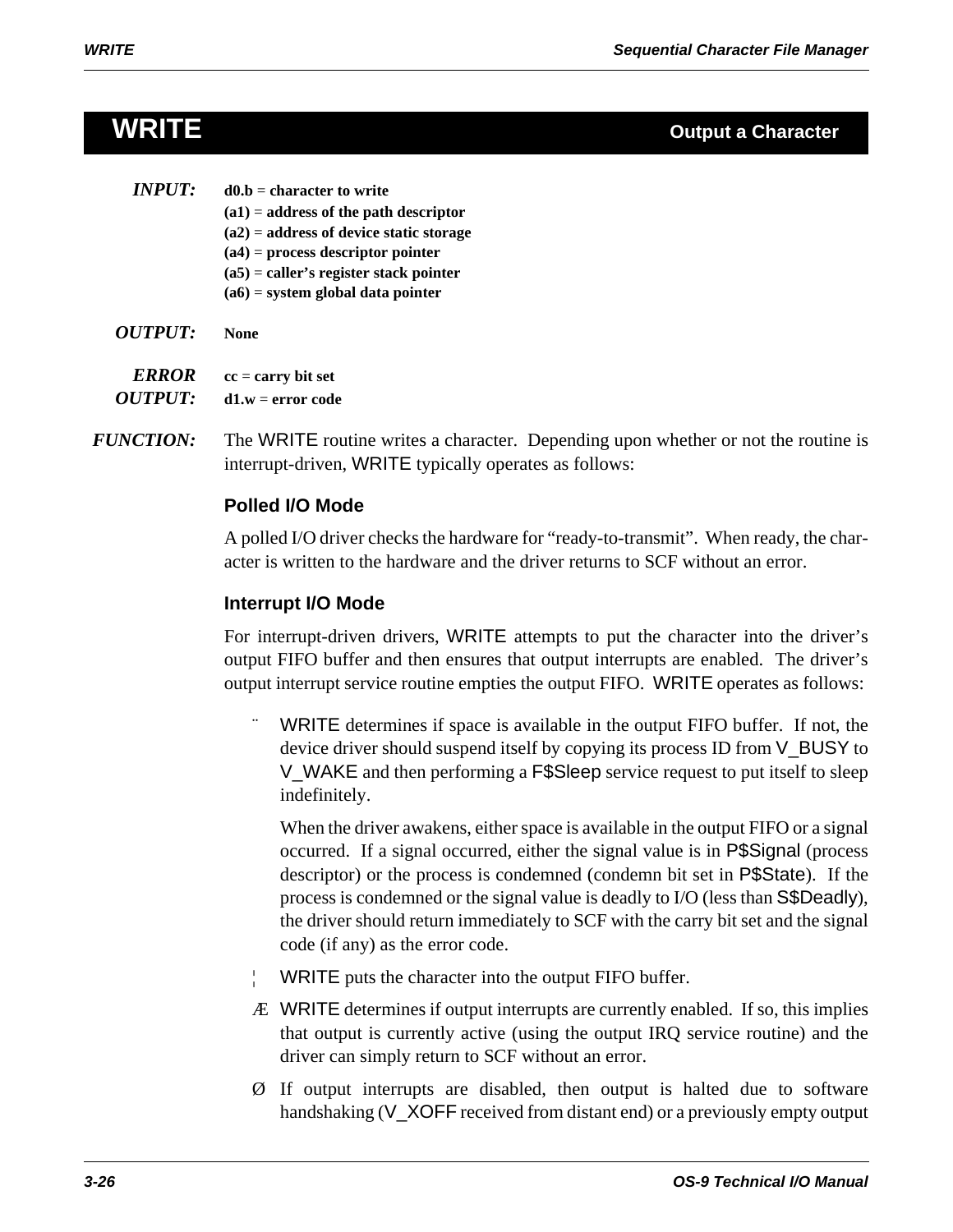FIFO. If output is halted due to software handshaking, the driver should return to SCF without an error. Otherwise, the driver should enable output interrupts on the device (allowing the output interrupt service routine to empty the output FIFO) and return to SCF without an error.

**NOTE:** Data buffers for queueing data between the main driver and the IRQ service routine are *not* automatically allocated by SCF. They should be defined in the device driver's static storage area (vsect) or allocated dynamically by the driver (for example, at INIT call).

**NOTE:** Typically, this routine should ensure that output interrupts are enabled only when necessary. After an output interrupt is generated, the IRQ service routine continues to transmit data until the output FIFO is empty and then it typically disables the device's "ready-to-transmit" interrupts.

This dynamic enabling/disabling of the device's transmit interrupts is essential to some serial devices, as the "transmit ready" interrupt is generated every "character period" (that is, at the device's baud rate), regardless of whether a character is actually transmitted. This type of situation leads to excessive and unnecessary overhead to the system, and should be avoided.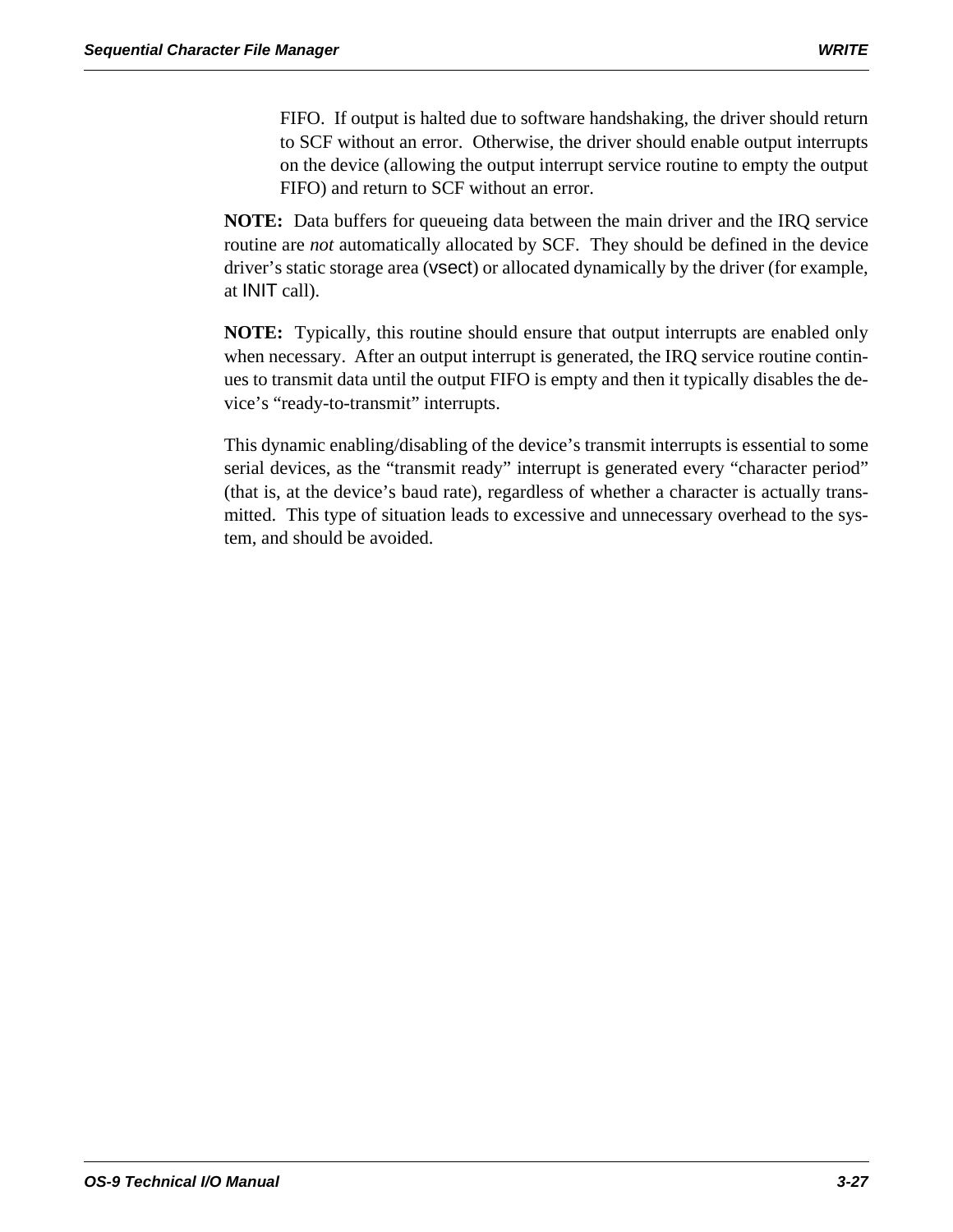# **GETSTAT/SETSTAT Get/Set Device Status**

- *INPUT:* **d0.w** = **function code (a1)** = **address of path descriptor (a2)** = **address of device static storage (a4)** = **process descriptor pointer (a5)** = **caller's register stack pointer (a6)** = **system global data pointer**
- *OUTPUT:* **Depends upon function code**

*ERROR* **cc** = **carry bit set** 

*OUTPUT:* **d1.w** = **error code**

*FUNCTION:* These routines are wild-card calls used to get/set the device's operating parameters as specified for the I\$GetStt and I\$SetStt service requests.

> Calls which involve parameter passing require the driver to examine or change the register stack variables. These variables contain the contents of the MPU registers at the time the I\$GetStt/I\$SetStt request was made. Parameters passed to the driver are set up by the caller prior to using the service call. Parameters passed back to the caller are available when the service call completes.

Typical SCF drivers handle the following I\$GetStt/I\$SetStt calls:

| I\$Getstt: | SS_EOF, SS_Opt, SS_Ready                                                                    |
|------------|---------------------------------------------------------------------------------------------|
| I\$SetStt: | SS Break, SS DCOff*, SS DCOn*, SS DsRTS,<br>SS_EnRTS, SS_Open, SS_Opt, SS_Relea*, SS_SSig*, |

\* only for interrupt-driven drivers

Any unsupported I\$GetStt/I\$SetStt calls to the driver should return an unknown service error (E\$UnkSvc).

**NOTE:** A minimal SCF driver should support SS\_Ready and SS\_EOF, and if interrupt-driven, SS\_SSig.

The following pages describe the driver's role in the implementation of the above I\$GetStt/I\$SetStt calls.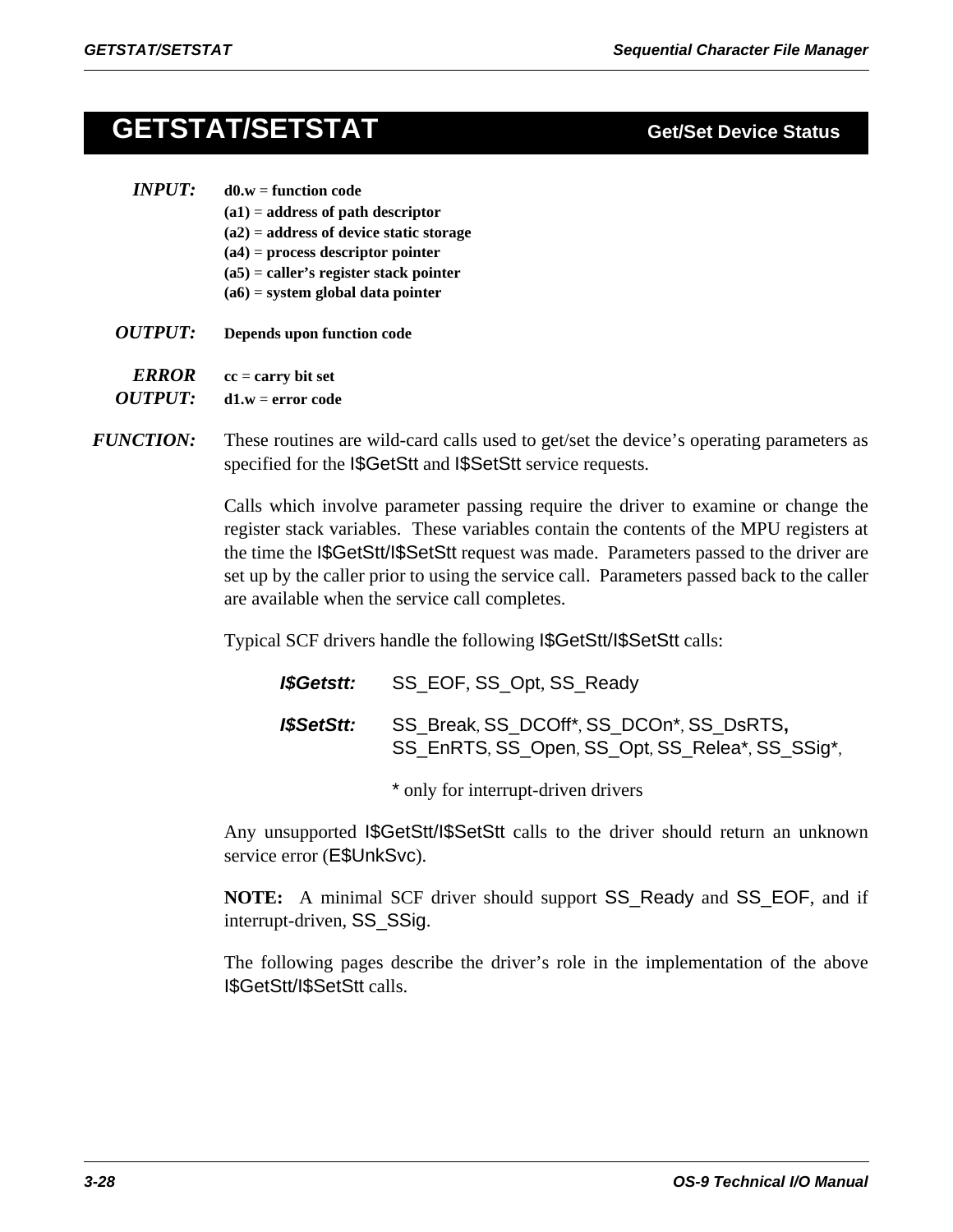### *GetStat Calls:*

- SS\_EOF This routine should exit without an error.
- SS\_Opt This routine is called when SCF is asked to return the current path options. SCF calls the driver so that the driver can update the path descriptor's baud rate (PD\_BAU) and communications mode (PD\_PAR) to the current hardware values. This function is usually done by drivers that support dynamic changes to baud rate, etc. Drivers that do not support these changes typically return an unknown service request error (E\$UnkSvc).
- SS\_Ready This routine returns the current count of data available in the input FIFO buffer. If data is available, the count should be returned in the caller's d1 register (R\$d1 offset from passed a5) and the driver should return to SCF without an error. If no data is available, then a "not ready" error (E\$NotRdy) should be returned to SCF.

### *SetStat Calls:*

- SS\_Break This routine is called when an application wishes to assert a "break" condition on the outgoing serial line.
- SS\_DCOff These routines are called when you wish to notify an
- SS\_DCOn application that the Data Carrier has been asserted(SS\_DCOn) or negated (SS\_DCOff). Typically, this routine saves the process ID (PD\_CPR), path number (PD\_PD), and signal code (user's d2 register) in static storage and then returns without error. The IRQ service routine detects the presence or loss of the Data Carrier, sends the signal, and clears down the signal condition.

Drivers which have hardware detection of a change-of-state only on the Data Carrier line typically have to track the current state (asserted or negated) of the line and signal a change of state accordingly.

**NOTE:** Only interrupt-driven drivers should implement these calls.

- SS\_DsRTS These routines are called by applications that wish to SS\_EnRTS explicitly assert (SS\_EnRTS) or negate (SS\_DsRTS) the RTS handshake line. Typically, the driver performs the hardware action and returns without an error.
- SS\_Open This routine is called by SCF whenever a new path to the device is opened. Typically, drivers handle this call in the same way as a SetStat (SS\_Opt) call, i.e. check for baud-rate, configuration mode changes.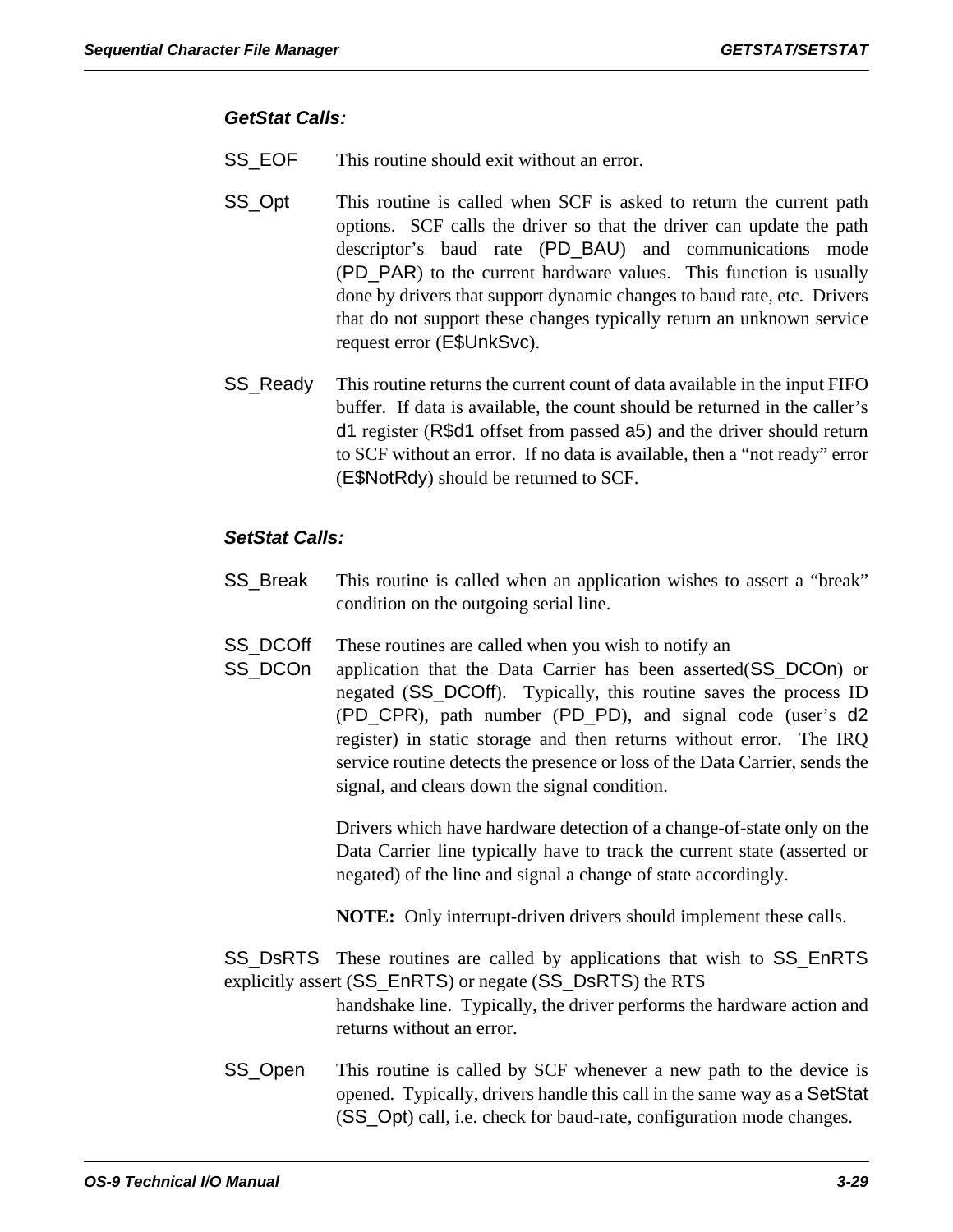- SS\_Opt This routine is called when SCF is asked to change the current path options. SCF passes the call to the driver so that it may implement baudrate, configuration mode, etc., changes to the hardware. Typically, the driver checks PD\_BAU and PD\_PAR to determine if they have changed. If not, the driver simply returns without an error. If one or both of these have changed, the driver validates the requested change and if correct, implements the change in hardware (for example, new baud rate). If the request is for an unsupported or illegal I/O mode (for example, invalid stop-bit count), then the driver typically returns a "bad I/O mode" error (E\$BMode) and refuses the change.
- SS\_Relea This routine is called when either SCF or an application wishes to clear down device signalling. This routine should erase any pending signal conditions (due to SS\_SSig, SS\_DCOn, SS\_DCOff) and return without an error.

**NOTE:** When clearing down the signal condition(s), the driver should only clear the signal if the process ID (PD\_CPR) and path number (PD\_PD) of the caller match the process ID and path number of the original set-up call.

- SS\_SSig This routine is called when applications wish to have a signal sent to them when input data is available. Typically, the routine operates as follows:
	- It determines if another process has set up a  $SS\_SS$ ig condition. If so, a "not ready" error (E\$NotRdy) is returned.
	- ¦ It determines if data is available in the input FIFO buffer. If so, the specified signal (user's d2 register value) is sent to the process (PD\_CPR) and the routine returns.
	- Æ If no data is available, the process ID, path number (PD\_PD), and signal are saved in static storage and the routine simply returns. When the data arrives, the input IRQ service routine sends the signal and releases the send-signal condition.

**NOTE:** Setting up a "send signal on data ready" condition will "busy" the driver for read requests (see READ description), but allow writes to proceed as normal.

**NOTE:** Only interrupt-driven drivers should implement this call.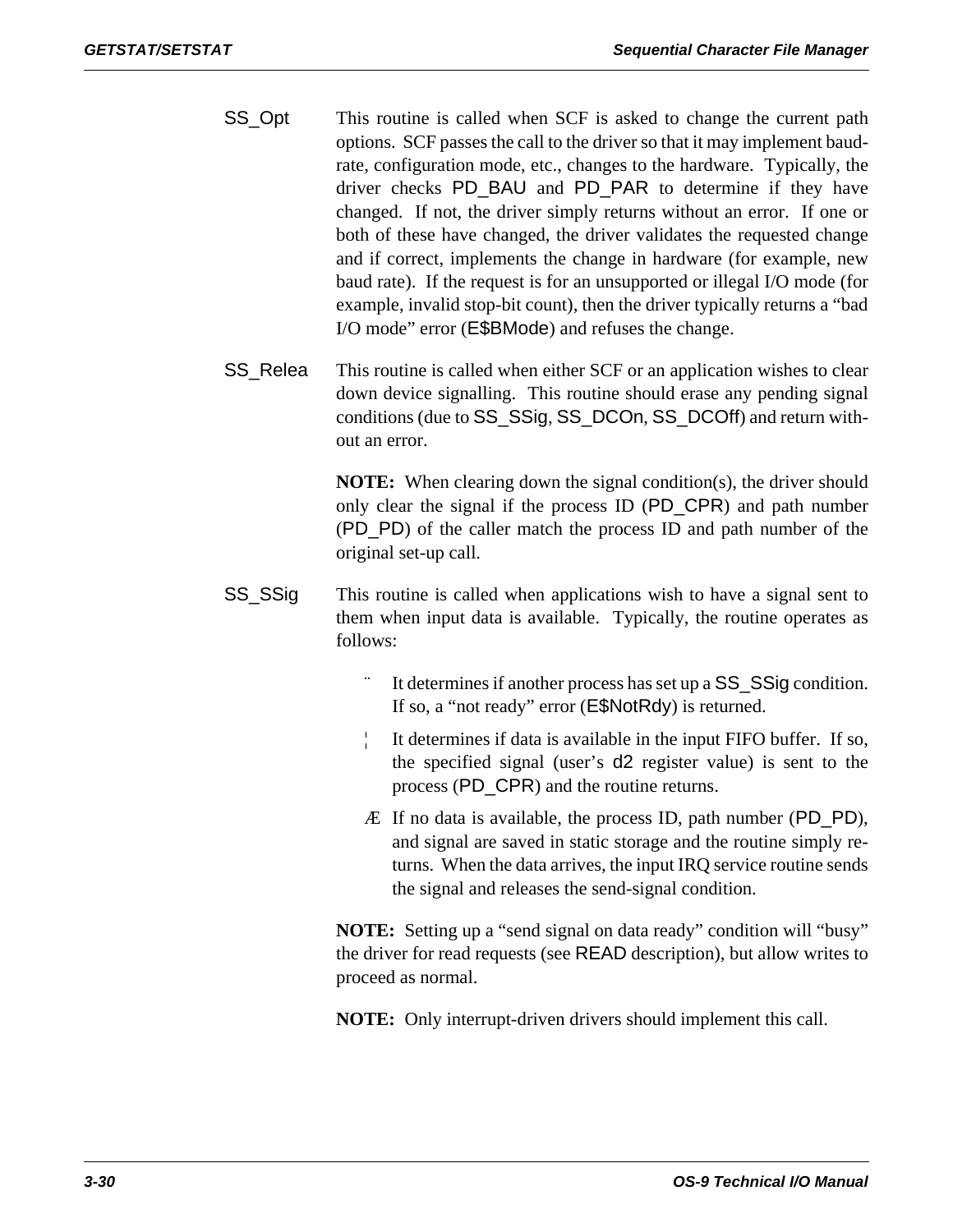# **TERM Terminate Device**

| <i><b>ERROR</b></i>   | $cc = carry bit set$ |
|-----------------------|----------------------|
| <i><b>OUTPUT:</b></i> | $d1.w = error code$  |

*FUNCTION:* This routine is called when a device is no longer in use in the system (see I\$Detach).

The TERM routine must:

- Copy the process ID from the process descriptor  $(P$ID)$  into  $V$ \_BUSY and V\_LPRC.
- ¦ Determine if the output FIFO buffer contains any data waiting to be written. If so, the driver should suspend itself by copying its process ID from V\_BUSY to V\_WAKE and performing an F\$Sleep service request to put itself to sleep indefinitely.

If the driver awakens before the output FIFO has emptied (due to a signal), the driver should suspend itself again until the buffer is empty.

- Æ After the pending output data has been written, the driver should disable hardware handshake protocols and then disable all device interrupts, if the driver is interrupt-driven. The device should then be removed from the system's IRQ polling table (F\$IRQ), if applicable.
- Ø Return any buffers the driver has requested on behalf of itself. **NOTE:** The driver should not attempt to return buffers within its defined static storage area. The kernel releases this memory when the TERM routine completes.

**NOTE:** If an error occurs during the device's INIT routine, the kernel calls the TERM routine to allow the driver to clean up. If the TERM routine uses static storage variables (for example, interrupt mask values, dynamic buffer pointers), it should validate these variables prior to using them. The INIT routine may not have set up all the variables prior to exiting with the error.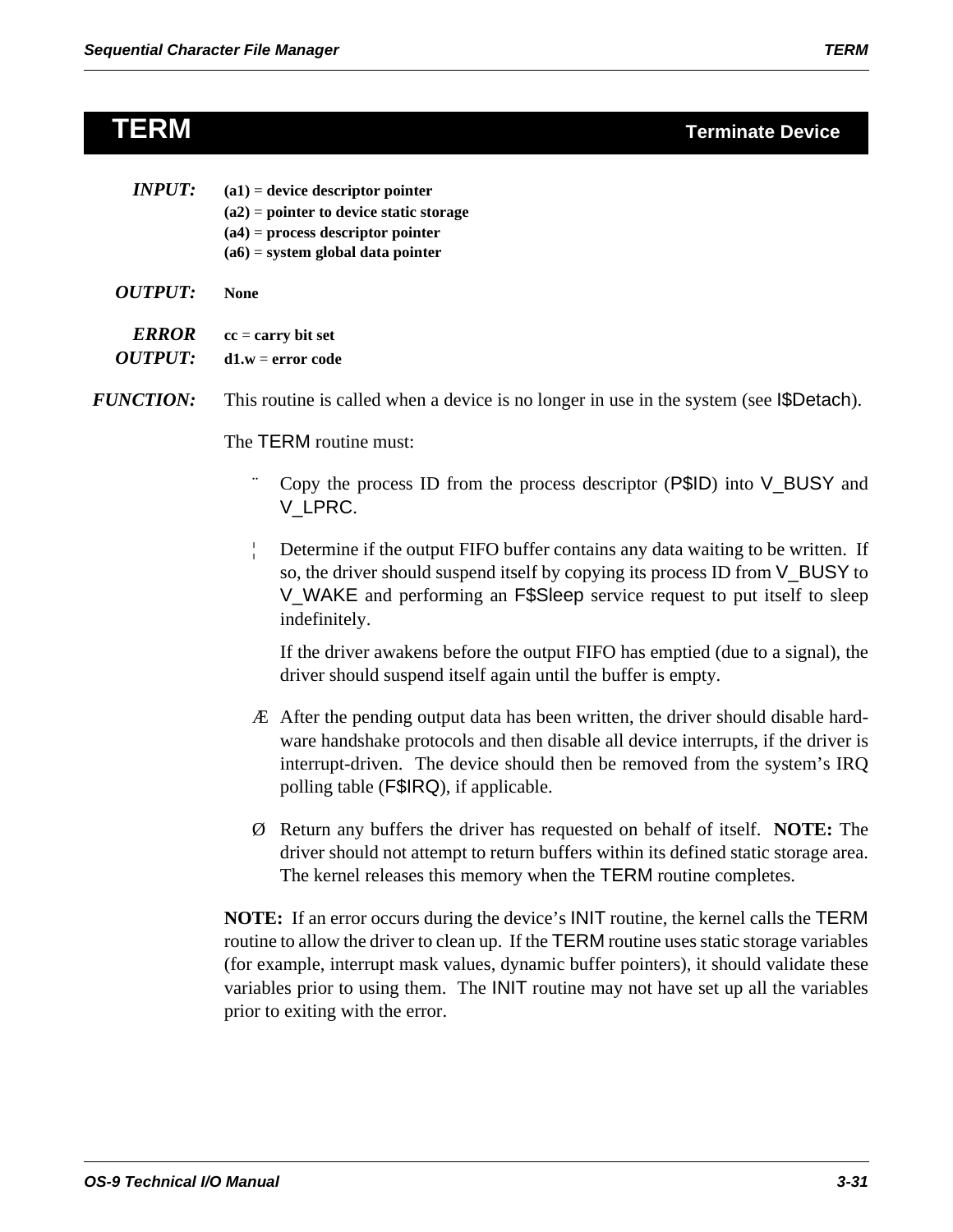# **IRQ Service Routine**

| <b>Service Device Interrupts</b> |  |  |
|----------------------------------|--|--|
|                                  |  |  |

| <b>INPUT:</b>                  | $(a2)$ = static storage<br>$(a3)$ = port address<br>$(a6)$ = system global static storage                                                                                                                                                                                                                                   |  |
|--------------------------------|-----------------------------------------------------------------------------------------------------------------------------------------------------------------------------------------------------------------------------------------------------------------------------------------------------------------------------|--|
| <b>OUTPUT:</b>                 | <b>None</b>                                                                                                                                                                                                                                                                                                                 |  |
| <b>ERROR</b><br><b>OUTPUT:</b> | $cc = carry bit set (interrupt not serviced)$                                                                                                                                                                                                                                                                               |  |
| <i><b>FUNCTION:</b></i>        | This routine is called directly by the kernel's IRQ polling table routines. Its function is<br>to:                                                                                                                                                                                                                          |  |
|                                | Check the device for a valid interrupt. If the device does not have an interrupt<br>pending, the carry bit must be set and the routine exited with an RTS instruction<br>as quickly as possible. Setting the carry bit signals the kernel that the next<br>device on the vector should have its IRQ service routine called. |  |
|                                | Service device interrupts. There are three categories of interrupts: control<br>interrupts, input interrupts, and output interrupts. Usually, input interrupts are                                                                                                                                                          |  |

checked first, because most serial hardware devices have minimal (or no) hardware data buffering. After the interrupt is serviced, many drivers check for another pending interrupt prior to exiting to the kernel. This technique (for example, service input interrupt, service pending output interrupt, service next input interrupt) provides efficient interrupt servicing because it allows the driver to service multiple interrupts with one call to the IRQ service routine.

Æ Clear the carry bit and exit with a RTS instruction after servicing an interrupt.

Avoid exception conditions (for example, a Bus Error) when IRQ service routines are executing. Under the current version of the kernel, an exception in an IRQ service routine will crash the system.

**NOTE:** IRQ service routines may destroy the contents of the following registers only: d0, d1, a0, a2, a3, and a6. You must preserve the contents of all other registers or unpredictable system errors (system crashes) will occur.

The interrupt categories (control, input, and output) are described in the following pages.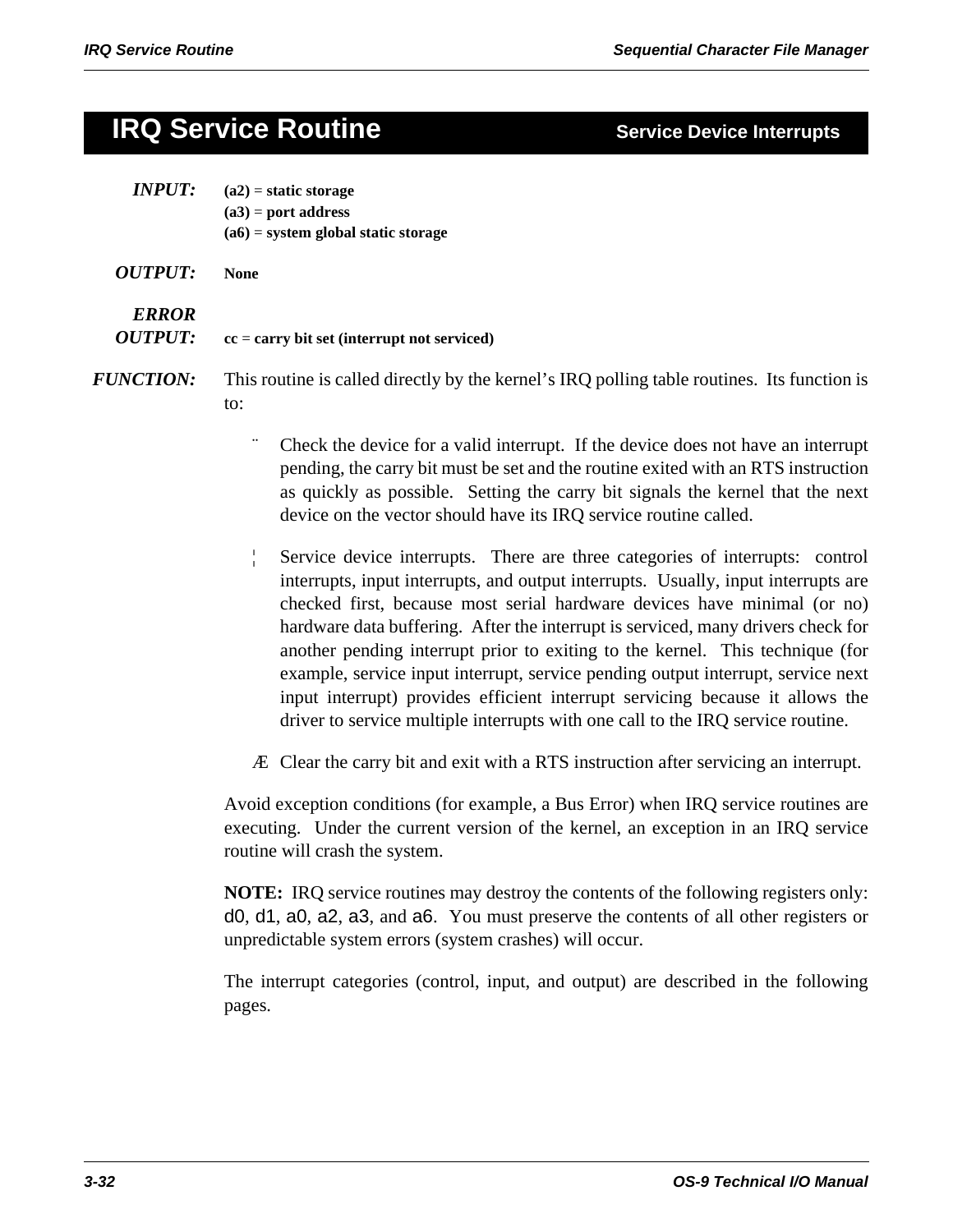### **Control Interrupts**

These interrupts are usually associated with non-data type information on the serial port, such as the receipt of a break character or a change in the Data Carrier line. Control interrupts may also signal error conditions on the data stream (for example, parity error).

When signaling is set up for Data Carrier transactions (see SetStat, SS\_DCOn, SS\_DCOff), the routine should send the specified signal to the specified process, clear down the signal condition, mark the path as "lost" (V\_HangUp set to non-zero), and then exit (carry bit clear) or service more interrupts.

### **Input Interrupts**

The input interrupt routine typically performs the following:

- Read the character from the hardware, clear down the interrupt, and strip parity (if required).
- Check character error status. If in error, update V\_ERR to indicate the error.
- Æ If the character is not a NULL character, determine whether or not the character requires special handling.
	- a) If the character is the output pause character  $(V_PCHR)$ , set a pause request (V\_PAUS) in the echo device's static storage (V\_DEV2).
	- b) If the character is a keyboard interrupt  $(V_{{\text{NTR}}} )$  or quit character (V\_QUIT), send the appropriate signal to the last process to use the device (V\_LPRC).
	- c) If the character is a software handshake character (V\_XON or V\_XOFF), service the handshake request. For an "output resume" case (V\_XON), this typically involves clearing the "output halted due to X-OFF" flag, checking for data in the output FIFO, and enabling output interrupts, if so. For an "output halt" case (V\_XOFF), this typically involves setting the "output halted due to X-OFF" flag and disabling output interrupts on the hardware.

**NOTE:** The software handshake characters are consumed by this routine. After processing these characters, the IRQ service routine exits to the kernel (carry bit clear) or services the next pending device interrupt.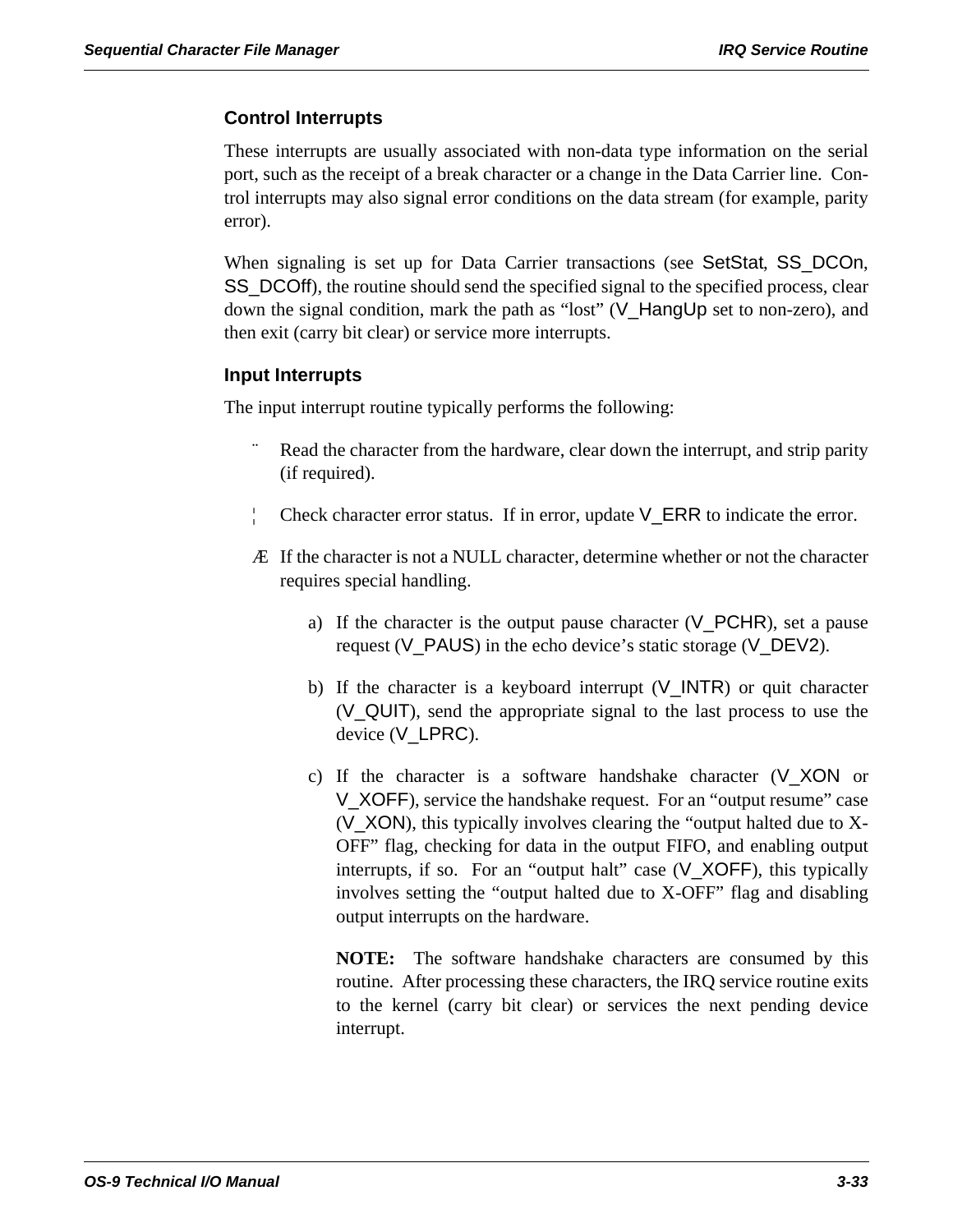- Ø Put the character into the input FIFO buffer. If there is no room in the buffer, the character is lost and the driver should indicate "input buffer overrun" in the accumulated error status (V\_ERR). In this case, the driver often returns to the kernel at this point, after waking the driver process (V\_WAKE).
- $\times$  Determine if any process has set up a "send signal on data ready" condition (SS\_SSig). If so, signal the process, clear down the signaling condition, and exit (carry bit clear) or service the next pending interrupt.
- $\pm$  Examine the number of characters in the input FIFO, if the driver supports handshaking.

For software handshaking, if the buffer is nearly full (reached the "high-water mark"), the driver should send a suspend transmission character (V\_XOFF) to the distant end and flag that input has been halted. This function allows the driver to prevent input FIFO overrun errors when the data is being received at a faster rate than it is being read from the FIFO. Typically, the READ routine reenables input data flow when it has emptied the input FIFO to a suitable low value ("low-water mark") by causing the V\_XON character to be sent.

For hardware handshaking, the input interrupt routine should signal its desire to suspend input by negating its "ready to receive" line.

ð If desired, the input IRQ service routine can now service more interrupts. Once fully completed, it should exit to the kernel with the carry bit clear. Prior to exiting, it should send a wake-up signal (S\$Wake) to any waiting driver process. You can find the process ID in V\_WAKE, which you should clear.

# **Output Interrupts**

The output interrupt routine typically performs the following:

- Determine if  $V_XON$  or  $V_XOFF$  is pending, due to input buffer software handshaking. If so, send the required character, flag it sent, and mark the current state of input (halted or resumed). The driver should then determine if output is currently halted (buffer empty or software handshake). If so, it should disable output interrupts and return to the kernel (carry bit clear). If not, further interrupts may be processed or an exit may be made to the kernel (carry bit clear).
- ¦ Determine if output is halted due to software handshaking. If so, disable output device interrupts and return to the kernel (carry bit clear).
- Æ Determine if any data is waiting in the output FIFO for transmission. If so, write the data to the hardware.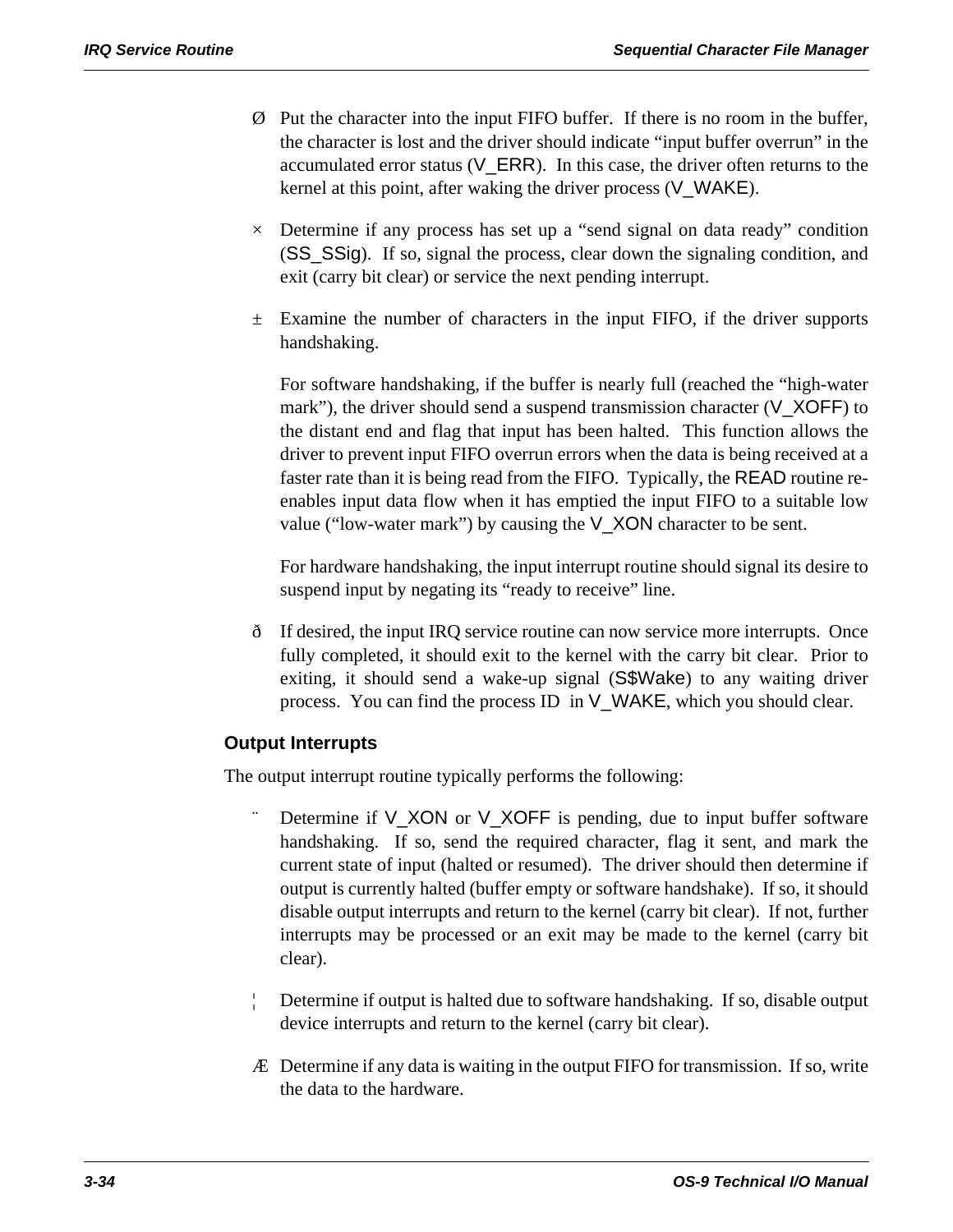- Ø Determine the remaining data count in the output FIFO.
	- a) If zero, flag the buffer empty, disable output device interrupts, wake any waiting process (V\_WAKE) and exit to the kernel (carry bit clear).
	- b) If not zero, check if current count is below the output buffer's "lowwater mark". If not, exit to the kernel (carry bit clear) *without* waking the driver process. If so, wake the driver process before exiting.

This technique minimizes contention between the driver's WRITE routine (filling the output buffer) and the output IRQ service routine (emptying the output buffer), as the buffer is allowed to empty significantly before the WRITE process is re-activated.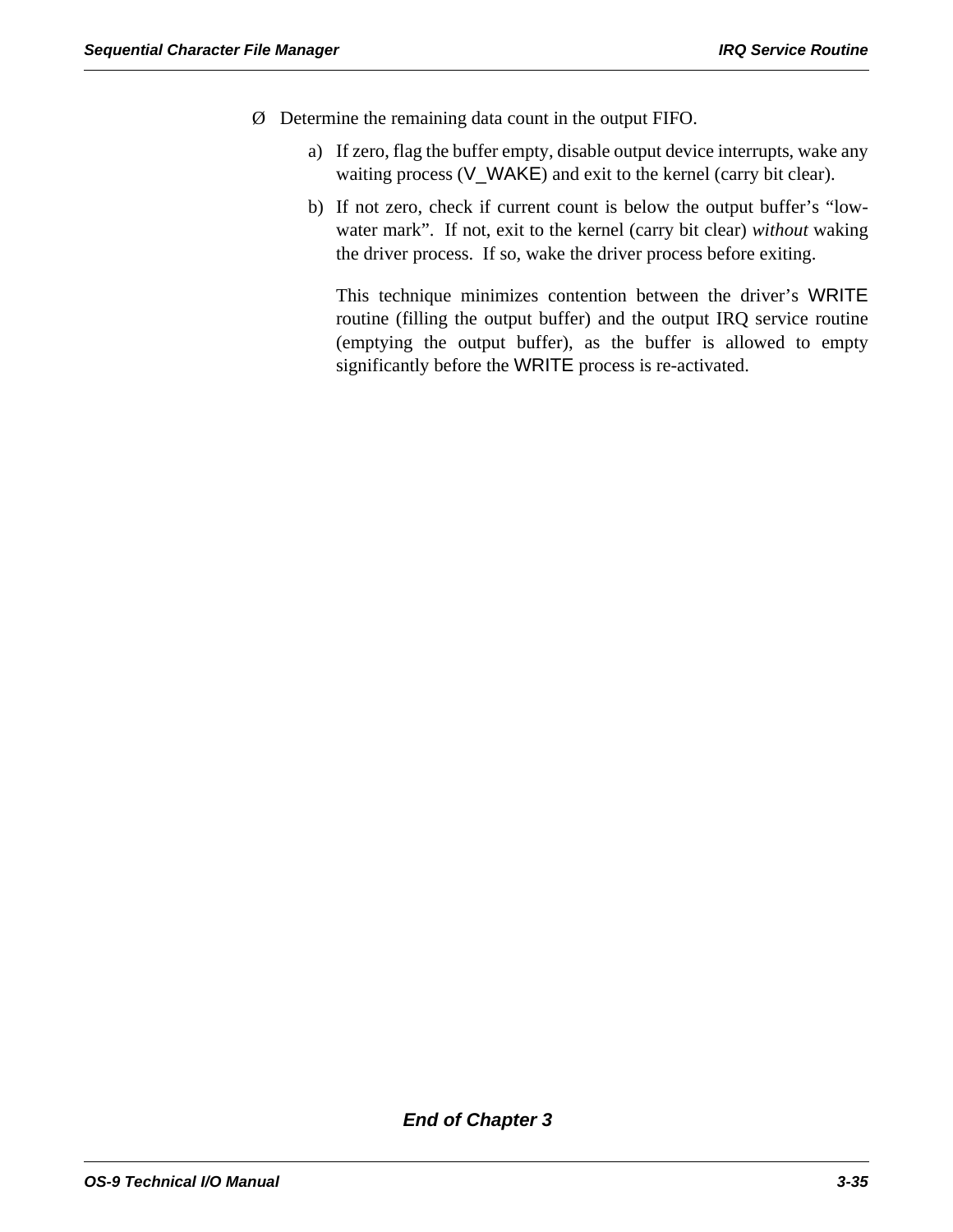# *Sequential Block File Manager (SBF)*

# *SBF General Description*

The Sequential Block File Manager (SBF) is a re-entrant subroutine package for I/O service requests to sequential block-oriented mass storage devices, such as tape systems. SBF can handle any number or type of such systems simultaneously.

The following I/O service requests are handled by SBF:

| <b>I\$Close</b>   | <b>I</b> SCreate | <b>I</b> \$GetStt | I\$Open           | <b>I</b> \$Read |
|-------------------|------------------|-------------------|-------------------|-----------------|
| <b>I</b> \$ReadLn | <b>ISSetStt</b>  | <b>I</b> SWrite   | <b>I</b> \$WritIn |                 |

The following I/O service requests are not valid for SBF:

I\$ChgDir I\$Delete I\$MakDir I\$Seek

When one of these service requests is made to SBF, an appropriate error code is returned.

The following I/O service requests do not call SBF:

I\$Attach I\$Detach I\$Dup

SBF is designed to support both buffered and unbuffered I/O. It is capable of handling variable logical block sizes. SBF has no knowledge of the media's physical block size, and the driver is responsible for translating the logical block requests by SBF into the media's physical block requests. The logical block size for an SBF device is defined in the PD\_BlkSiz field of the path descriptor.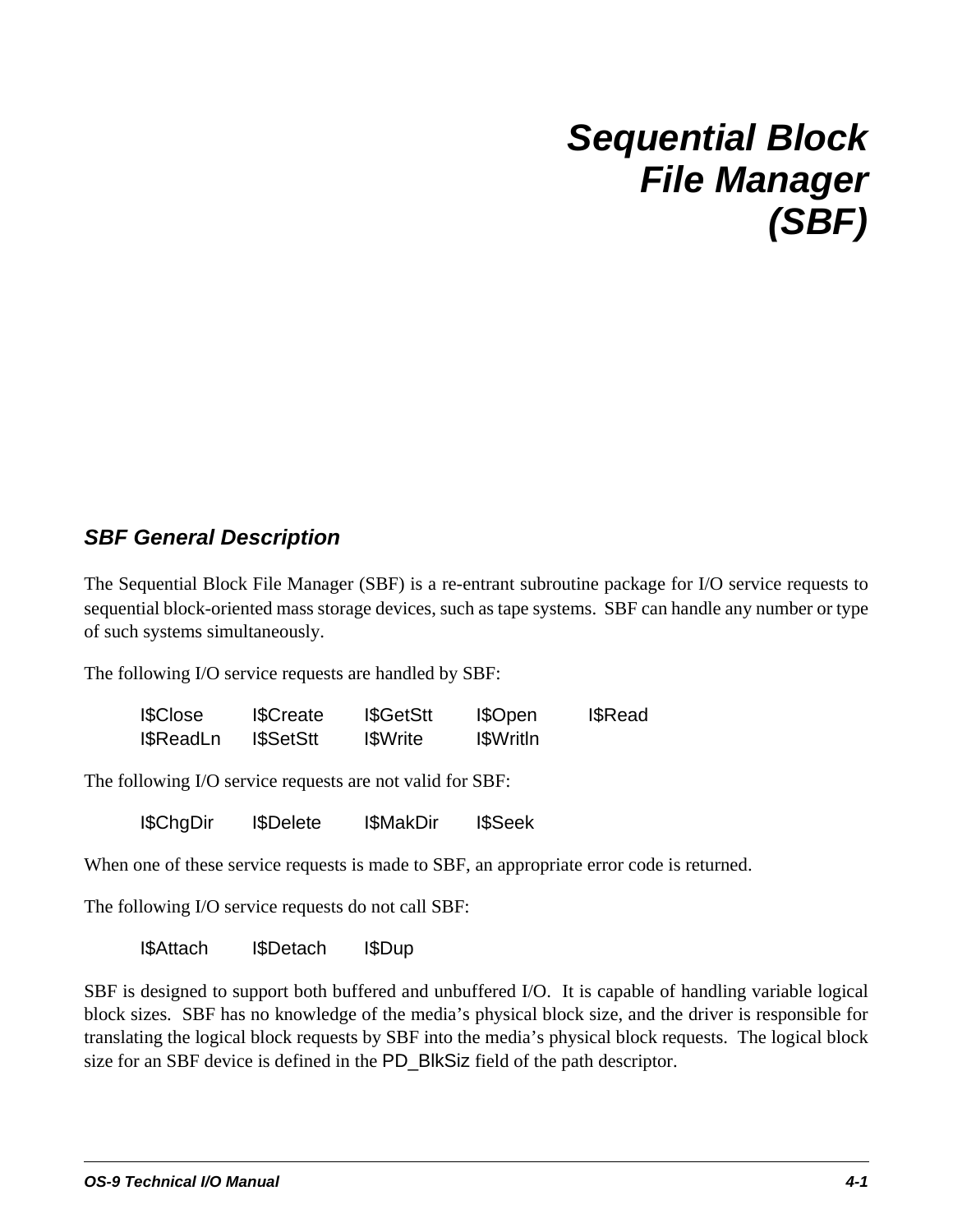# *Unbuffered I/O*

Unbuffered I/O is used when the PD\_NumBlk field of the path descriptor is set to 0.

When operating in unbuffered mode, SBF uses a single buffer for I\$ReadLn and I\$Writln calls. I\$Read and I\$Write calls do not use an intermediate buffer, and the data is transferred directly between the caller's data buffer and the driver.

Unbuffered I/O operates synchronously with the requesting process. The process makes a read or write request and SBF returns to the caller when the I/O operation has completed.

# *Buffered I/O*

Buffered I/O is used when the PD\_NumBlk field of the path descriptor is set to a positive number. All buffered I/O is initiated asynchronously by an auxiliary process created by SBF. SBF uses a "pool" of buffers to accomplish this. The maximum number of buffers to use is specified by the PD\_NumBlk field of the path descriptor. The size of each buffer is specified by the PD\_BlkSiz field of the path descriptor.

I\$Read requests cause SBF to copy data from the buffer pool. If a full buffer is not yet available, SBF allocates a new buffer and passes it to the auxiliary process. SBF then waits for the auxiliary process to return the buffer containing the next block. Multiple buffers (up to the number specified by PD\_NumBlk) may be allocated, thus allowing SBF to copy data from one buffer while the auxiliary process reads data into others.

I\$Write requests cause SBF to copy data into a buffer and return to the user immediately. When a buffer fills, SBF passes it to the auxiliary process for writing. If another buffer is required before the auxiliary process has had time to write the previous buffer, SBF allocates a new buffer and copies data to it. This allows SBF to copy data into one buffer while the auxiliary process writes from others.

# *Considerations When Writing to Tapes*

When an SBF path is opened, any I/O operations may be done on the path. However, after an I\$Write call is made, SBF flags the path as "in write mode" and will not allow any I\$Read calls until an I\$SetStt call is made. Typically, when writing a tape, an I\$Close call follows an I\$Write call and SBF performs its normal close processing. When an I\$SetStt call follows an I\$Write call, SBF waits for any pending writes to complete, clears the write mode flag, and performs the **I\$SetStt**. It is recommended that I\$SetStt writes one or more filemarks, to ensure that a filemark follows the data written.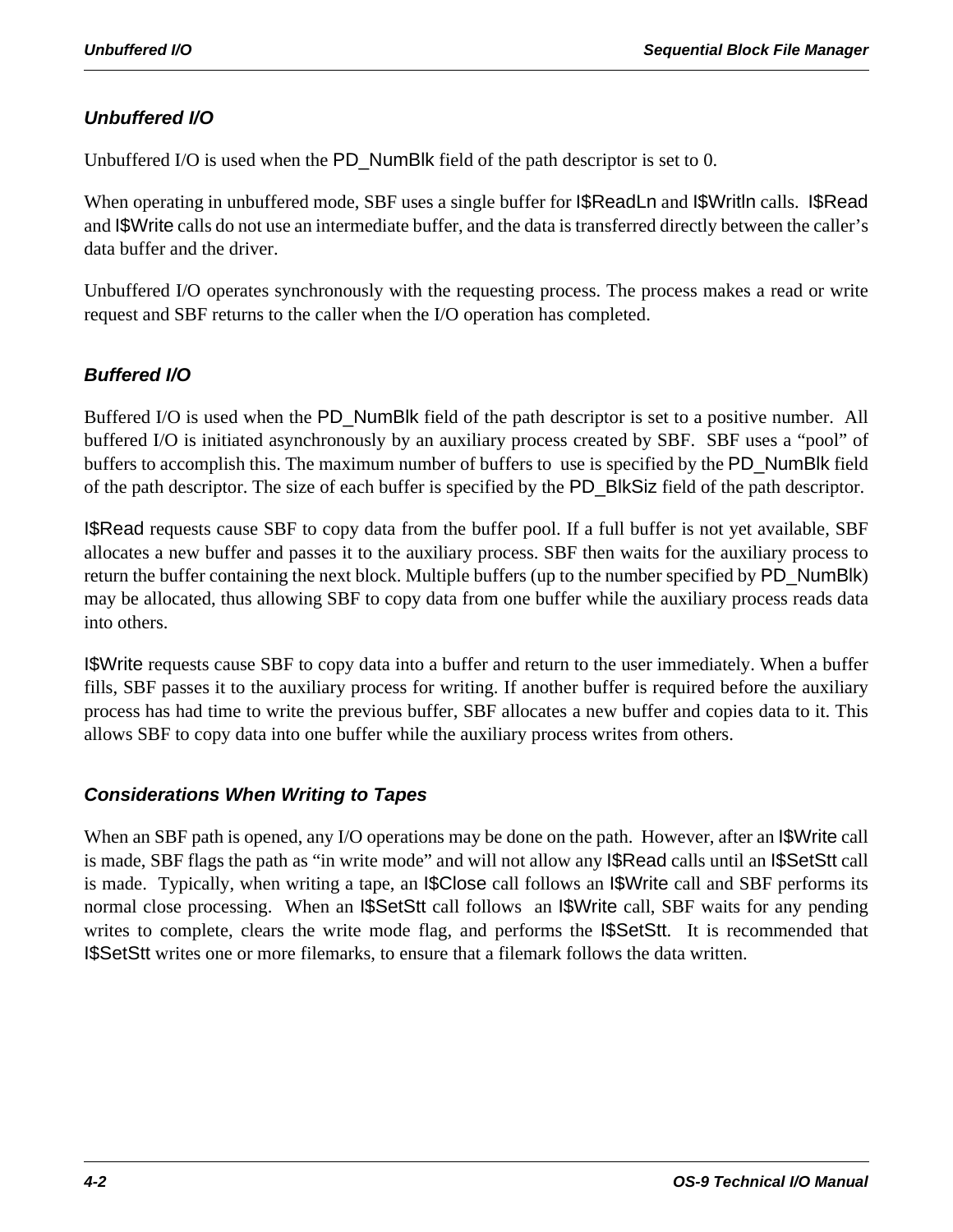# *End-Of-Tape Processing*

There is no "end-of-tape" error on Read requests. Consequently, SBF requires an end-of-file mark to be present or the user process to handle the situation (to know the size of the file or use an end-of-data record).

I\$Write requests return a media full error (E\$Full) when end-of-tape is reached. All prior writes will have completed; no other data may be written other than filemarks after the end-of-tape has been reached.

### *SBF I/O Service Requests*

When a process makes one of the following system calls to an SBF device, SBF executes the file manager functions described for that call.

I\$Close SBF performs the following functions:

- **•** If the use count for the path is non-zero (other processes are still using this path), SBF does not return an error.
- **•** If the use count is zero, SBF determines if the path is in write mode. If so, SBF calls the device driver to write two filemarks to the tape.
- If the path is in write mode and the f\_eras\_b flag is set in the PD\_Flags field of the path descriptor, SBF calls the device driver to erase to the end of the tape.
- If the f\_rest\_b flag is set in PD\_Flags, SBF calls the device driver to rewind the tape. If the path is in write mode and f\_rest\_b is not set, SBF calls the device driver to skip back one filemark. This positions the tape between the two filemarks just written.
- **•** If the f\_offl\_b flag is set in PD\_Flags, SBF calls the device driver to take the tape drive off-line.
- **•** Any buffers associated with the path are returned to the system.
- I\$Create SBF considers I\$Create to be synonymous with I\$Open.
- I\$GetStt Refer to the I\$GetStt description in the *OS-9 Technical Manual* for a detailed explanation of the SBF-supported I\$GetStt functions:

| SS_Ready | Test for data ready.             |
|----------|----------------------------------|
| SS EOF   | Check for end of file condition. |

All other GetStat calls are passed to the driver.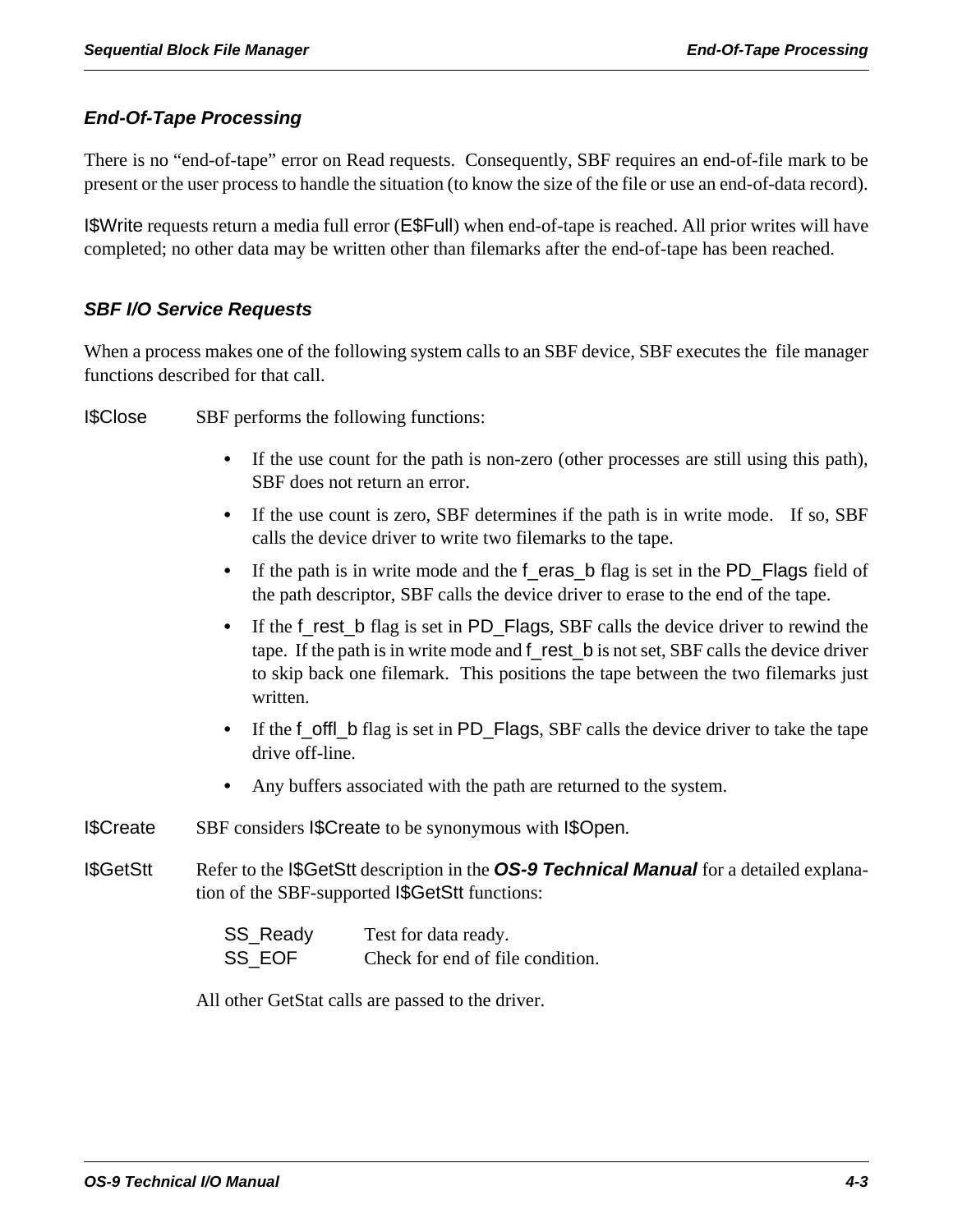- I\$Open SBF performs the following functions:
	- **•** Validates the pathname.
	- Verifies that the drive number (PD\_TDrv) is legal for the device driver (SBF\_NDRV).
	- **•** Initializes path descriptor variables.
	- **•** Creates the auxiliary process for the driver (SBF\_DPrc), if required.
- I\$Read SBF calls the driver as needed to read the data. Complete blocks of data are transferred directly to the user's buffer while incomplete blocks are transferred into SBF's buffer. The portion of the data requested by the calling process is copied into the calling process' buffer. If buffers are required for the read (for example, buffered I/O mode), these are allocated as required.
- I\$ReadLn I\$ReadLn is similar to I\$Read, except that SBF stops the read if an end-of-record character (carriage return) is found. I\$ReadLn requests always transfer the data through an intermediate SBF buffer.
- I\$SetStt Refer to the I\$SetStt description in the *OS-9 Technical Manual* for a detailed explanation of the SBF supported I\$SetStt functions:

SS\_Opt Write the path descriptor options.

All other SetStat calls are passed to the driver. If the block size (PD\_BlkSiz) has changed, SBF ensures that all current buffers are flushed prior to calling the device driver. **NOTE:** Only SS\_Opt is passed to the driver after processing by SBF. If an unknown service request error (E\$UnkSvc) is returned by the driver, it is ignored.

I\$Write SBF calls the driver as needed to transfer the data as follows:

### **Buffered I/O**

SBF copies the user's data into the next free buffer in the SBF buffer pool. The user process is reactivated immediately. As each buffer fills (PD\_BlkSiz), SBF calls the driver to write the data when the driver is available.

### **Unbuffered I/O**

SBF calls the driver with the data pointer pointing to the user's data buffer. The driver writes the data to tape; the user process is reactivated when the driver completes the write operation.

I\$Writln I\$Writln is similar to I\$Write, except that SBF only writes data up to and including the first end-of-record character (carriage return), if there is one in the calling process's buffer. If no end-of-record character is found, SBF writes the amount of data specified by the calling process. I\$Writln requests always transfer the data through an intermediate SBF buffer.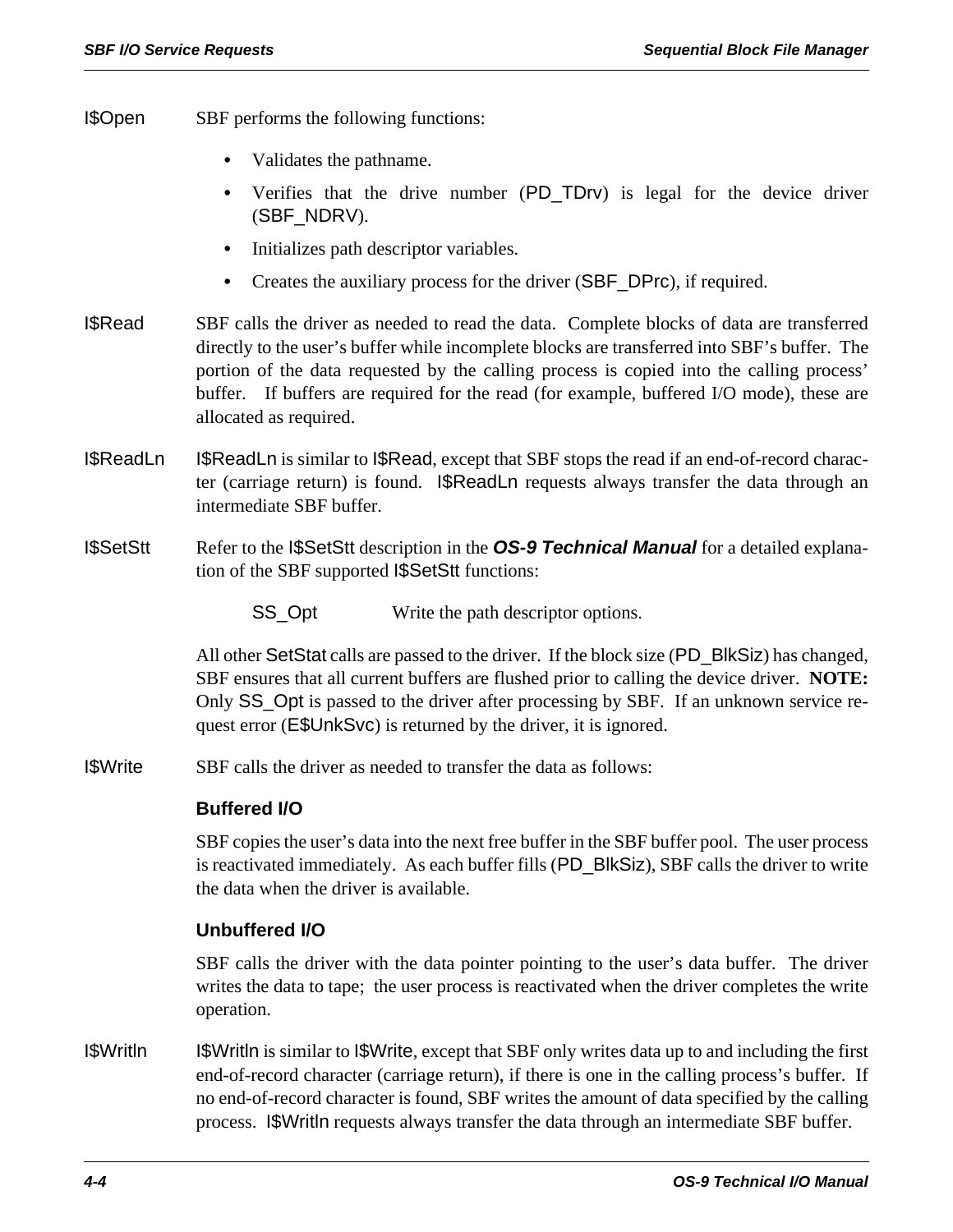# *SBF Device Descriptor Modules*

This section describes the definitions of the initialization table contained in device descriptor modules for SBF devices. The initialization table immediately follows the standard device descriptor module header fields. The size of the table is defined in the M\$Opt field.

| <b>Device</b><br><b>Descriptor</b> | Path<br><b>Descriptor</b> |                                      |
|------------------------------------|---------------------------|--------------------------------------|
| <b>Offset</b>                      | Label                     | <b>Description</b>                   |
| \$48                               | PD_DTP                    | Device Type                          |
| \$49                               | PD TDrv                   | <b>Tape Drive Number</b>             |
| \$4A                               | PD SBF                    | Reserved                             |
| \$4B                               | PD NumBlk                 | Maximum Number of Blocks to Allocate |
| \$4C                               | PD_BIkSiz                 | Logical Block Size                   |
| \$50                               | PD_Prior                  | <b>Driver Process Priority</b>       |
| \$52                               | PD_SBFFlags               | <b>SBF</b> Path Flags                |
| \$53                               | PD_DrivFlag               | Driver Flags                         |
| \$54                               | PD DMAMode                | Direct Memory Access Mode            |
| \$56                               | PD ScsilD                 | <b>SCSI</b> Controller ID            |
| \$57                               | PD ScsiLUN                | LUN on SCSI Controller               |
| \$58                               | PD ScsiOpts               | <b>SCSI Options Flags</b>            |

**NOTE:** In this table the offset values are the device descriptor offsets, while the labels are the path descriptor offsets. To correctly access these offsets in a device descriptor using the path descriptor labels, the following adjustment must be made: (M\$DTyp - PD\_OPT).

For example, to access the tape drive number in a device descriptor, use the following value: PD\_TDrv + (M\$DTyp - PD\_OPT). To access the tape drive number in the path descriptor, use PD\_TDrv. Module offsets are resolved in assembly code by using the names shown here and linking with the relocatable library: sys.l or usr.l.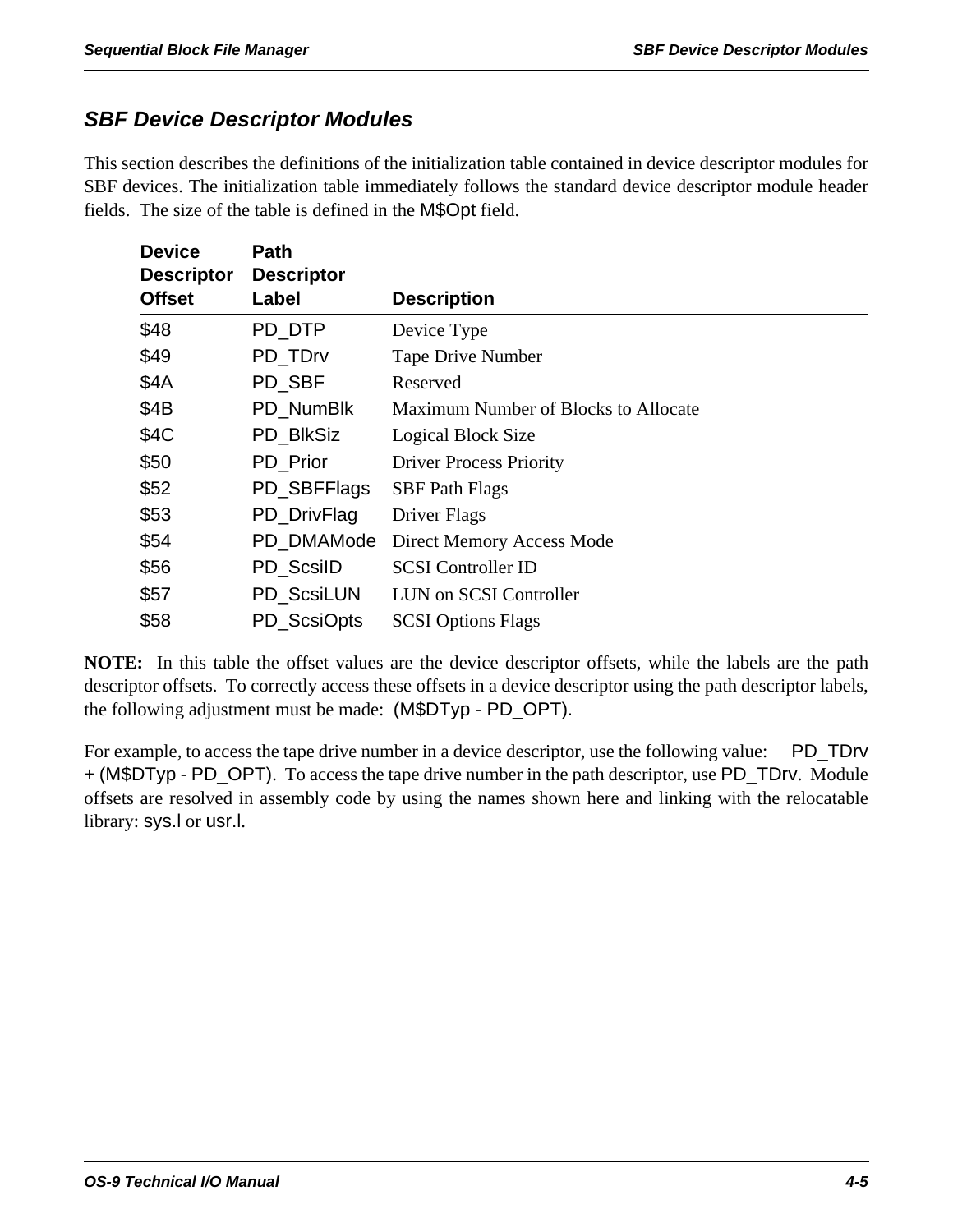# **Name Description**  PD\_DTP **Device class** This field is set to three for SBF devices. PD\_TDrv **Tape Drive number** Used to associate a one-byte integer with each drive that a controller will handle. If using dedicated (for example, non-SCSI bus) controllers, this field usually defines both the *logical* and *physical* drive number of the tape drive. If using tape drives connected to SCSI controllers, this number defines the *logical* number of the tape drive to the device driver. The *physical* controller ID and LUN are specified by the PD\_ScsiID and PD ScsiLUN fields. Each controller's drives should be numbered 0 to n-1 (n is the maximum number of drives the controller can handle). This number also defines how many drive tables are required by the driver and SBF. SBF verifies this number against SBF\_NDRV prior to calling the driver. PD\_NumBlk **Number of Buffers/Blocks Used For Buffering** Specifies the maximum number of buffers to be allocated by SBF for use by the auxiliary process in buffered I/O. If this field is set to 0, unbuffered I/O is specified. PD\_BlkSiz **Logical Block Size Used For I/O** Specifies the size of the buffer to be allocated by SBF. This buffer size is used when allocating multiple buffers used in buffered I/O. Unless the driver manages partial physical blocks, this size should be an integer multiple of the physical tape block size. PD\_Prior **Driver Process Priority** The priority at which SBF's auxiliary process will run. This value is used during initialization. Changing this value after initialization has no effect. PD\_SBFFlags **SBF Path Flags** Specifies the actions that SBF takes when the path is closed. A user can update this field using GetStat/SetStat (SS\_Opt). SBF supports the following flag definitions: bit 0: (f\_rest\_b)  $0 = No$  rewind on close.  $1 =$ Rewind on close. bit 1:  $(f_offL)$   $0 = Do$  not put drive off-line on close.  $1 =$  Put drive off-line on close. bit 2:  $(f_{\text{e}}$  eras\_b)  $0 = Do$  not erase to end-of-tape on close.  $1 =$  Erase to end-of-tape on close.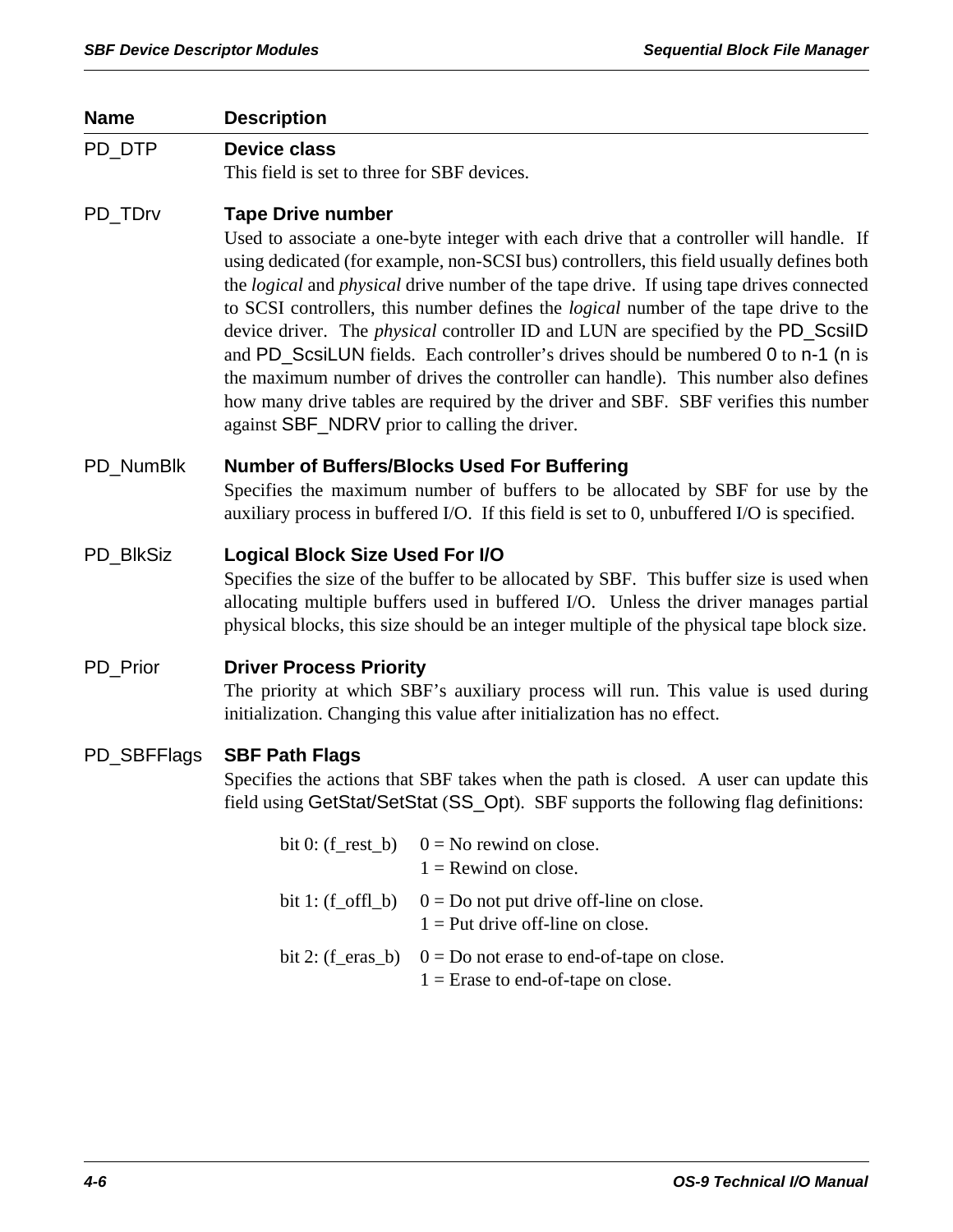| <b>Name</b> | <b>Description</b>                                                                                                                                                                                                                                                                                                                                                                                                                 |  |
|-------------|------------------------------------------------------------------------------------------------------------------------------------------------------------------------------------------------------------------------------------------------------------------------------------------------------------------------------------------------------------------------------------------------------------------------------------|--|
| PD_DrivFlag | <b>Driver Flags</b><br>This field is available for use by the device driver.                                                                                                                                                                                                                                                                                                                                                       |  |
|             | NOTE: References to these flags are often made using the PD_Flags offset (defined<br>in sys.l and usr.l). This reference is equivalent to PD_SBFFlags. References to<br>PD_DrivFlag should use a value of PD_Flags + 1.                                                                                                                                                                                                            |  |
|             | PD_DMAMode Direct Memory Access Mode<br>This field is hardware specific. If available, you can use this word to specify the DMA<br>Mode of the driver.                                                                                                                                                                                                                                                                             |  |
| PD_ScsiID   | <b>SCSI Controller ID</b><br>This is the ID number of the SCSI controller attached to the device. The driver uses<br>this number when communicating with the controller.                                                                                                                                                                                                                                                           |  |
| PD_ScsiLUN  | <b>Logical Unit Number of SCSI Device</b><br>This number is the value to use in the SCSI command block to identify the logical unit<br>on the SCSI controller. This number may be different from PD_TDrv, to eliminate<br>allocation of unused drive table storage. PD_TDrv indicates the logical number of the<br>drive to the driver and SBF (drive table to use). PD_ScsiLUN is the physical drive<br>number on the controller. |  |
| PD_ScsiOpts | <b>SCSI Driver Options Flags</b><br>This field allows SCSI device options and operation modes to be specified. It is the<br>driver's responsibility to use or reject these if applicable:                                                                                                                                                                                                                                          |  |
|             | bit 0: $0 = ATN$ not asserted (no disconnects allowed).<br>$1 = ATN$ asserted (disconnects allowed).                                                                                                                                                                                                                                                                                                                               |  |
|             | bit 1: $0 =$ Device cannot operate as a target.<br>$1 =$ Device can operate as a target.                                                                                                                                                                                                                                                                                                                                           |  |
|             | $0 =$ asynchronous data transfers.<br>bit 2:<br>$1 =$ synchronous data transfers.                                                                                                                                                                                                                                                                                                                                                  |  |
|             | bit 3: $0 =$ parity off.<br>$1 =$ parity on.                                                                                                                                                                                                                                                                                                                                                                                       |  |
|             | All other bits are reserved.                                                                                                                                                                                                                                                                                                                                                                                                       |  |
|             |                                                                                                                                                                                                                                                                                                                                                                                                                                    |  |
|             |                                                                                                                                                                                                                                                                                                                                                                                                                                    |  |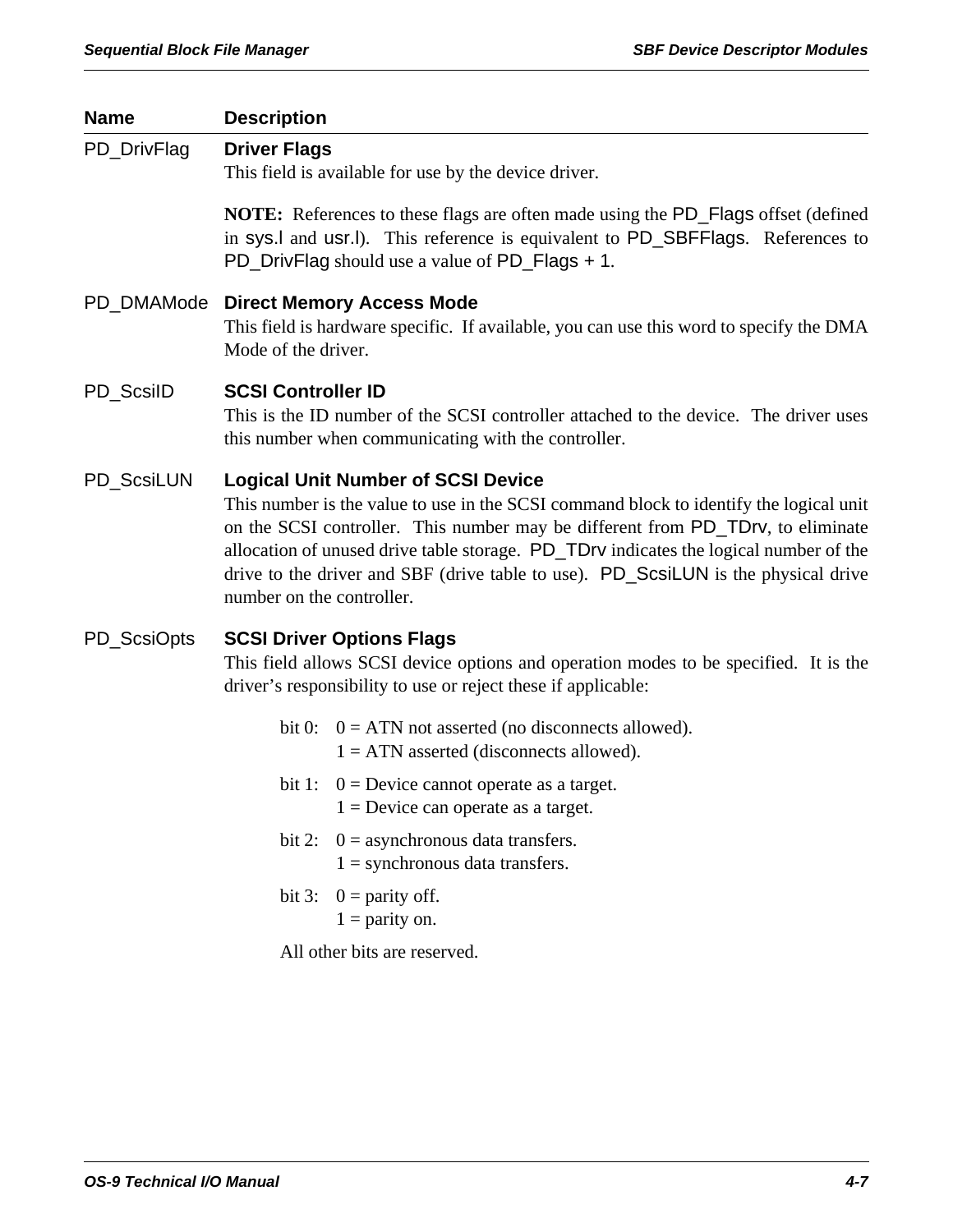# *SBF Path Descriptor Definitions*

The reserved section (PD\_OPT) of the path descriptor used by SBF is copied directly from the initialization table of the device descriptor. The following table is provided to show the offsets used in the path descriptor. For a full explanation of the path descriptor fields, refer to the previous pages.

| <b>Offset</b> | <b>Name</b>      | <b>Description</b>                   |
|---------------|------------------|--------------------------------------|
| \$80          | PD_DTP           | Device Type                          |
| \$81          | PD_TDrv          | <b>Tape Drive Number</b>             |
| \$82          | PD_SBF           | Reserved                             |
| \$83          | PD NumBlk        | Maximum Number of Blocks to Allocate |
| \$84          | <b>PD BlkSiz</b> | Logical Block Size                   |
| \$88          | PD_Prior         | <b>Driver Process Priority</b>       |
| \$8A          | PD_SBFFlags*     | <b>SBF Path Flags</b>                |
| \$8B          | PD_DrivFlag*     | Driver Flags                         |
| \$8C          | PD DMAMode       | <b>Direct Memory Access Mode</b>     |
| \$8E          | PD_ScsilD        | <b>SCSI</b> Controller ID            |
| \$8F          | PD ScsiLUN       | LUN on SCSI controller               |
| \$90          | PD ScsiOpts      | <b>SCSI Options Flags</b>            |

**\*** References to these flags are often made using the PD\_Flags offset (defined in sys.l and usr.l). This reference is equivalent to PD\_SBFFlags. References to PD\_DrivFlag should use a value of PD\_Flags + 1.

**NOTE:** *Offset* refers to the location of a path descriptor field relative to the starting address of the path descriptor. Path descriptor offsets are resolved in assembly code by using the names shown here and linking the module with the relocatable library: sys.l or usr.l.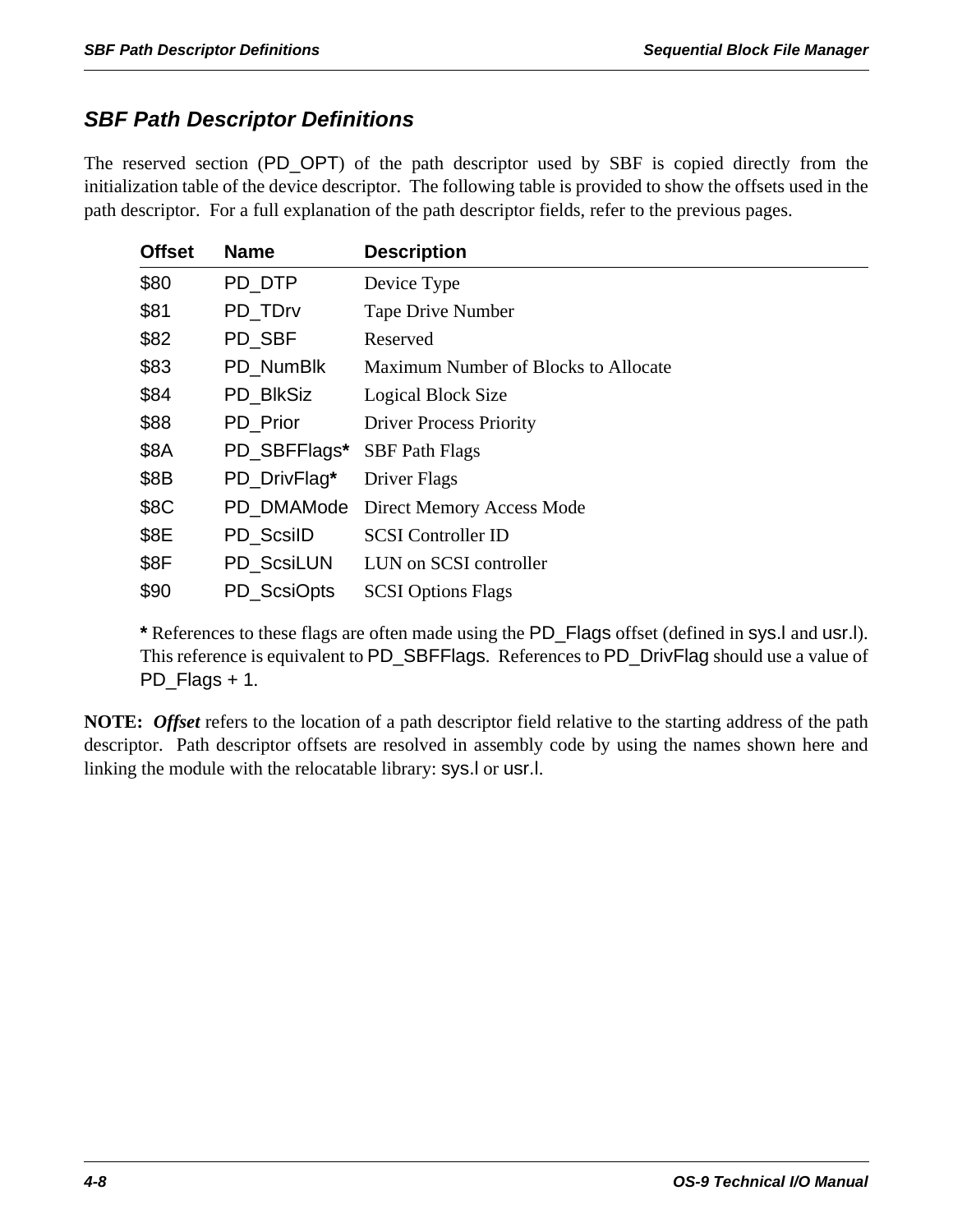# *SBF Device Drivers*

SBF device drivers are designed to support any sequential storage device which reads and writes data in fixed or variable size blocks (tapes).

Because SBF is intended for sequentially accessed files, it does not support a directory structure or provide a byte-oriented file positioning mechanism. Consequently, I\$Makdir, I\$ChgDir, I\$Delete, and I\$Seek return the error E\$UnkSvc.

Read and write calls to the driver are made by SBF in terms of logical blocks. The logical block size is specified in the PD\_BlkSiz field of the path descriptor. The driver is responsible for translating the block request into the appropriate number of physical media blocks. If a "partial" physical block results from this translation, drivers must either buffer the partial block or return an error.

GetStat calls are passed straight to the driver, with the exception of SS\_EOF and SS\_Ready, which are handled by SBF. Typical drivers ignore all GetStat calls and return an unknown service request error (E\$UnkSvc).

SetStat calls are passed straight to the driver, with the exception of SS\_Opt. SBF determines if the buffer size has changed, and if so, flushes any pending buffers to tape prior to calling the driver. SetStat calls to the driver are used for control and positioning operations (for example, write filemark, rewind tape) on the media. These calls can originate from the user or from SBF internal operations (for example, write filemark when file closed).

# *Sensing the End-of-Tape*

All tape drives can sense the physical end-of-tape (EOT). Many drives also provide an "early" EOT warning. The type of warning(s) provided by the drive determines whether or not buffered I/O (PD\_NumBlk) is usable, as follows:

# **Early EOT Warning**

Drives which provide an early EOT capability notify the driver of the EOT condition prior to reaching the end of the physical tape. The amount of tape between the early EOT mark and physical tape end varies among drive models; however, typical drives allow about 1000 physical blocks to be written after the early EOT warning.

When a driver that is writing blocks encounters the early EOT warning, it should write the blocks to the tape and return a media full error (E\$Full). If the device is using buffered I/O, subsequent write calls may still be made by SBF to the driver to flush all currently buffered blocks to the tape. The driver should not refuse these write requests: it should continue to write the data to tape and continue returning E\$Full.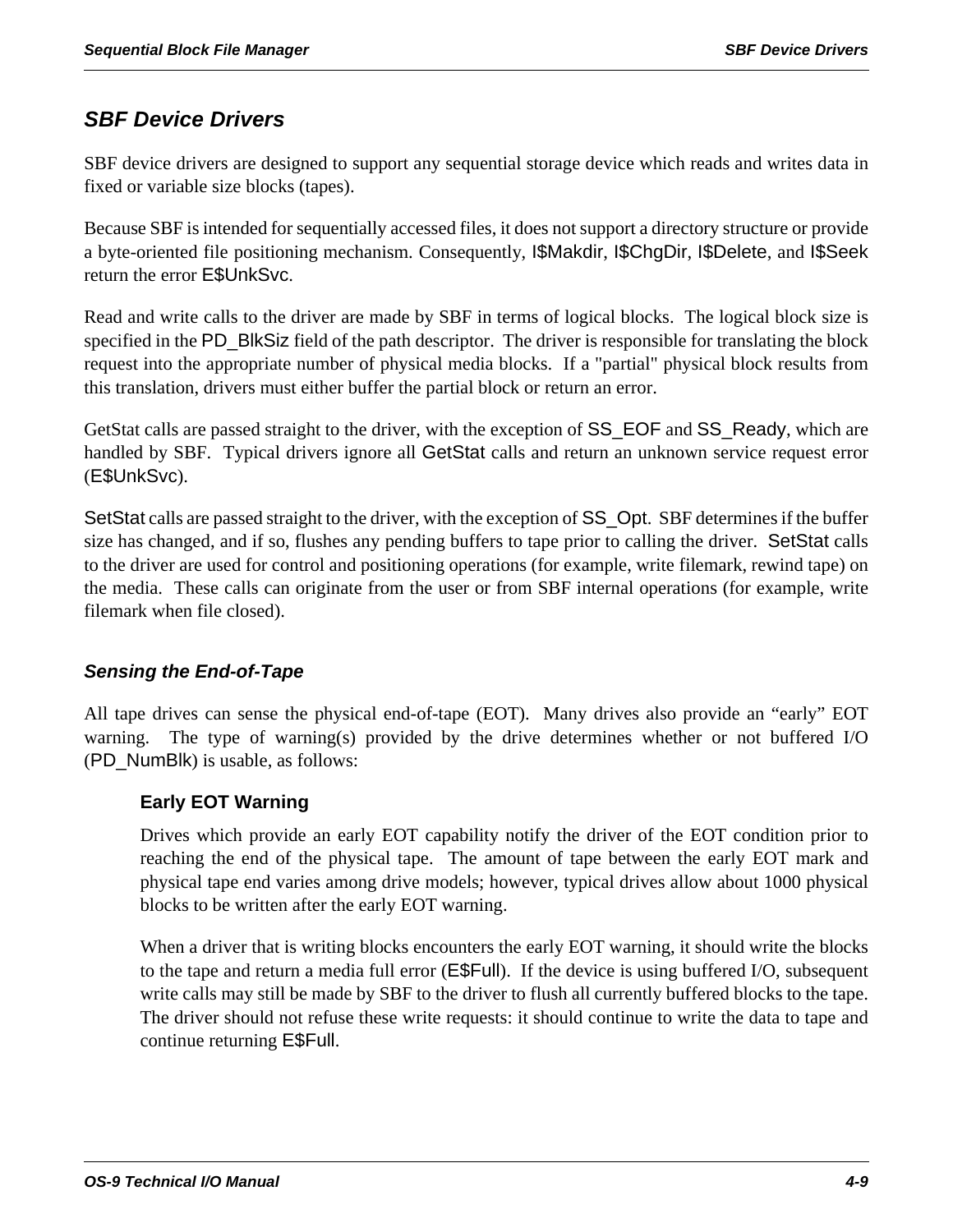The driver should maintain this mode of operation until a "control" operation occurs (for example, write filemark or rewind), at which time the driver can clear its EOT status. This technique of writing all currently buffered blocks to tape ensures that the application knows which blocks are on which tape.

When setting up the device descriptors block size (PD\_BlkSiz) and buffer count (PD\_NumBlk), you should ensure that there is enough room on the tape after the early EOT mark to accommodate the total amount of data that could be buffered (PD\_NumBlk \* PD\_BlkSiz).

Drives which provide early EOT warning can operate in buffered or unbuffered I/O mode.

# **Physical EOT Warning**

Drives which only provide a physical EOT warning notify the driver when the actual end-of-tape is about to be reached. There is sufficient tape remaining to allow the last write to complete and a filemark to be written. No additional blocks can be written to the tape.

You can only operate physical EOT devices in unbuffered I/O mode, because there is no guarantee that you can write SBF-buffered blocks to tape after the physical EOT is detected. When the driver detects EOT, it should ensure that the last write has completed and return a media full error (E\$Full). The next access to the driver is typically a write filemark operation and rewind.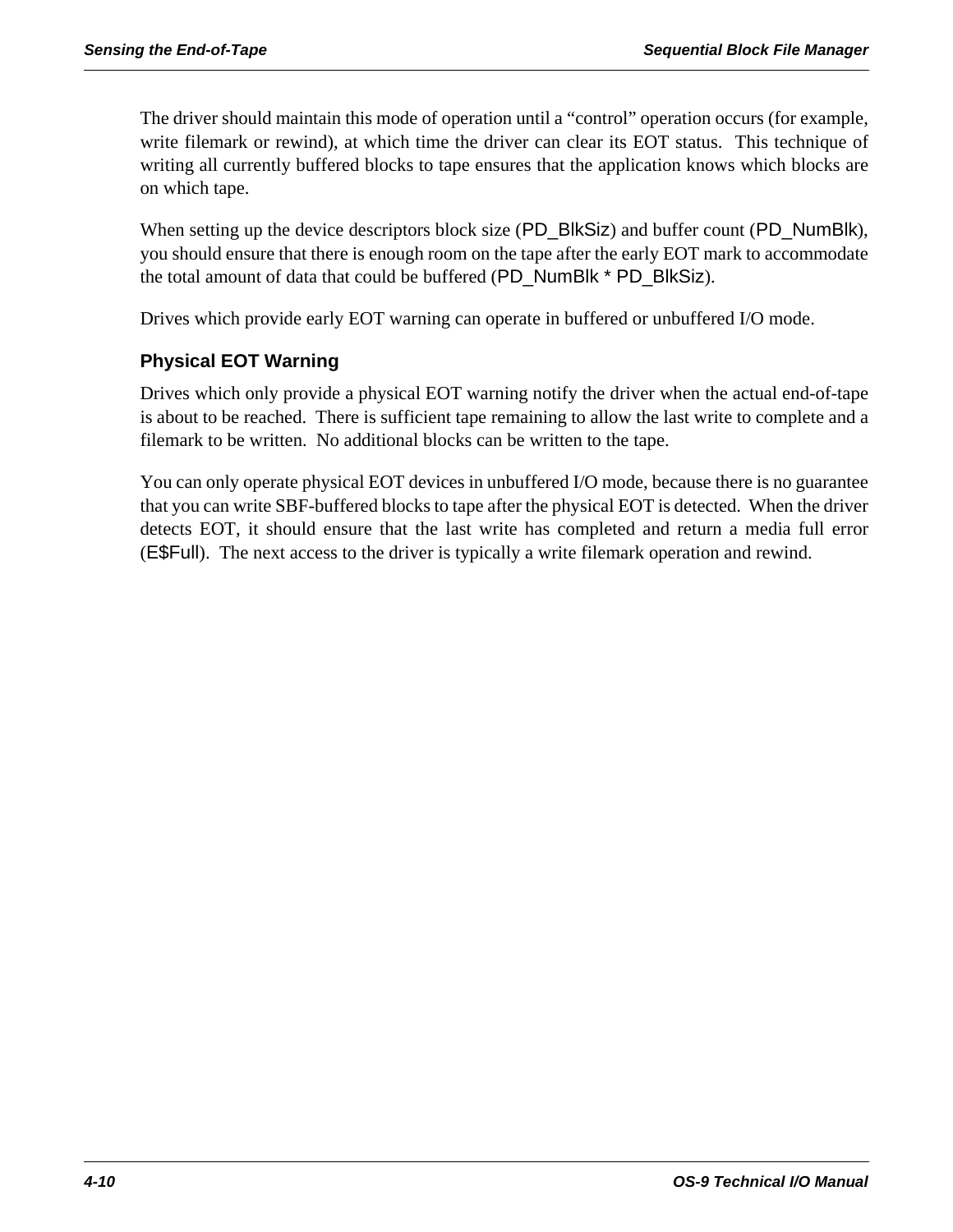## *Tape Positioning Operations*

SetStat functions are available to allow tape positioning operations. These calls allow the driver to skip forward or backward on the tape, using a specified block or filemark count.

Depending upon the capabilities of the tape drive in use, reverse tape movement may require driver assistance. If the tape drive supports reverse movement, the driver simply hands the count to the drive. If the tape drive only supports forward movement, the driver has to maintain counters for the current filemark and block position on the tape. The driver must use movement commands supported by the tape drive to simulate reverse movement. For example, if the tape's current position is filemark #2, block #20, then a request to move back five blocks would (typically) be simulated by:

- Rewind tape
- ¦ Skip forward two filemarks
- Æ Skip forward 15 blocks

When this situation is in effect, drivers maintain these tape position counters in an external module (for example, data module), so that the counters are not erased when the device is attached and detached. The INIT routine attempts to create and link to the module, while the TERM routine unlinks the module.

Some tape motion commands (for example, rewind, skip blocks, retension) may take a long time. When using SCSI tape drives, these types of functions can busy the SCSI bus to other users for excessive lengths of time. To improve this situation, drivers should follow these guidelines:

- If possible, set the "immediate return" flag in the SCSI command packet, to enable the tape drive to return status without waiting for motion to complete.
- If possible, implement disconnect/reconnect, to enable the tape drive to release the bus during long motion functions, allowing other SCSI activity (such as disk accesses) to occur.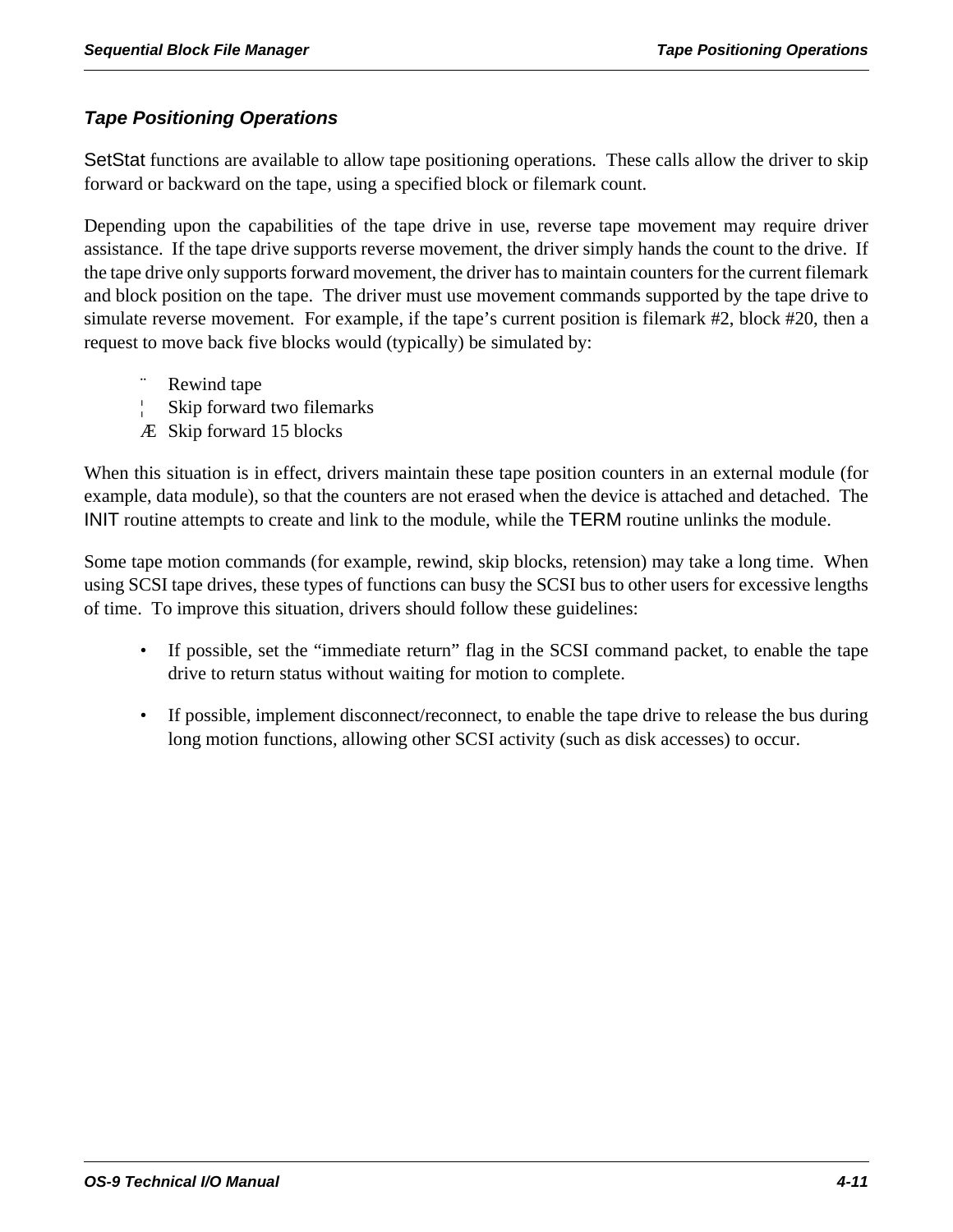## *Tape Streaming*

Tape "streaming" is achieved when the process and driver are able to send/receive data to/from the tape device at a rate that is equal to or faster than the tape drive's data I/O rate. The tape drive can keep the tape in motion continuously, thus achieving the minimum data transfer time. If the data rate falls below this threshold, the tape drive has to perform stop-motion/reverse/start-motion functions whenever it has to wait for the process/driver to issue the next I/O request. This stop/start motion can significantly increase the time it takes for the overall tape operations.

To achieve maximum streaming on tapes, drivers should follow these guidelines:

- Use buffered I/O (PD\_NumBlk) on tape drives that support early EOT detection.
- Set the logical block size (PD\_BlkSiz) to the size of the tape drive's internal buffer (typical tape drives have an internal buffer to assist streaming).
- If the tape drive supports "immediate returns" on writes, turn this function on. Immediate returns allow the tape drive's controller to indicate "command complete" to the driver when the data is in the controller's internal buffer, but prior to writing the data to physical tape. The controller then begins writing to tape while SBF is preparing for the next write.
- On SCSI-based systems, implement disconnect/reconnect if possible, so that tape operations minimize SCSI bus occupancy. This allows situations such as SCSI-disk to SCSI-tape backups to achieve maximum overlaps of disk/tape activity.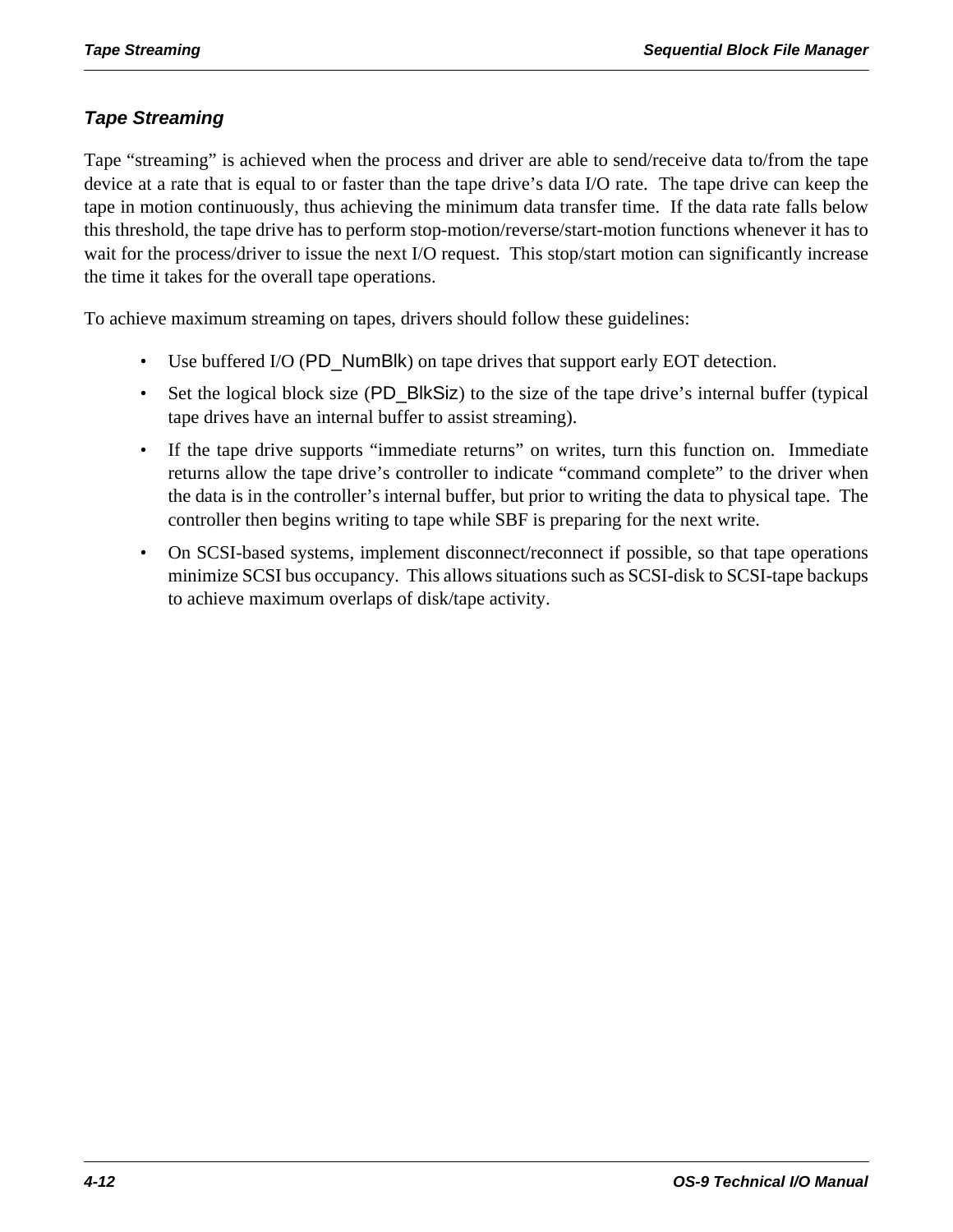## *SBF Device Driver Storage Definitions*

SBF device driver modules contain a package of subroutines that perform block-oriented I/O to or from a specific hardware controller. Because these modules are re-entrant, one "copy" of the module can simultaneously run several identical I/O controllers.

The kernel allocates a static storage area for each device (which may control several drives). The size of the storage area is given in the device driver module header (M\$Mem). Some of this storage area is required by the kernel and SBF; the device driver may use the remainder in any manner. Information on device driver static storage required by the operating system can be found in the sbfdev.a and sbfdrvtb.a DEFS files. Static storage is used as follows:

| <b>Offset</b> | <b>Name</b>     | <b>Maintained By</b> | <b>Description</b>               |
|---------------|-----------------|----------------------|----------------------------------|
| \$00          | V PORT          | Kernel               | Device base address              |
| \$04          | V LPRC          | Kernel               | Last active process ID           |
| \$06          | V_BUSY          | File Manager         | Active process ID                |
| \$08          | V_WAKE          | Driver               | Process ID to awaken             |
| \$0A          | V Paths         | Kernel               | Linked list of open paths        |
| \$0E          |                 |                      | Reserved                         |
| \$30          | <b>SBF NDRV</b> | Driver               | Number of Drives                 |
| \$32          | SBF_Flag        | File Manager         | Driver Flags                     |
| \$34          | SBF_Drvr        | File Manager         | Driver Module Pointer            |
| \$38          | SBF_DPrc        | File Manager         | <b>Driver Process Pointer</b>    |
| \$3C          | SBF_IPrc        | Driver               | <b>Interrupt Process Pointer</b> |
| \$40          |                 |                      | Reserved                         |
| \$80          |                 |                      | Drive Tables Begin               |

**NOTE:** *Offset* refers to the location of a static storage field relative to the starting address of the static storage. Offsets are resolved in assembly code by using the names shown here and linking the module with the relocatable library: sys.l.

| <b>Name</b> | <b>Description</b>                                                                                                                                                                    |
|-------------|---------------------------------------------------------------------------------------------------------------------------------------------------------------------------------------|
| V PORT      | <b>Device port address</b><br>Contains the device's physical port address. It is copied from M\$Port in the device<br>descriptor when the device is attached by the kernel.           |
| V LPRC      | Last active process ID<br>Contains the process ID of the last process to use the device. While this field is required<br>for all static storage by the kernel, it is not used by SBF. |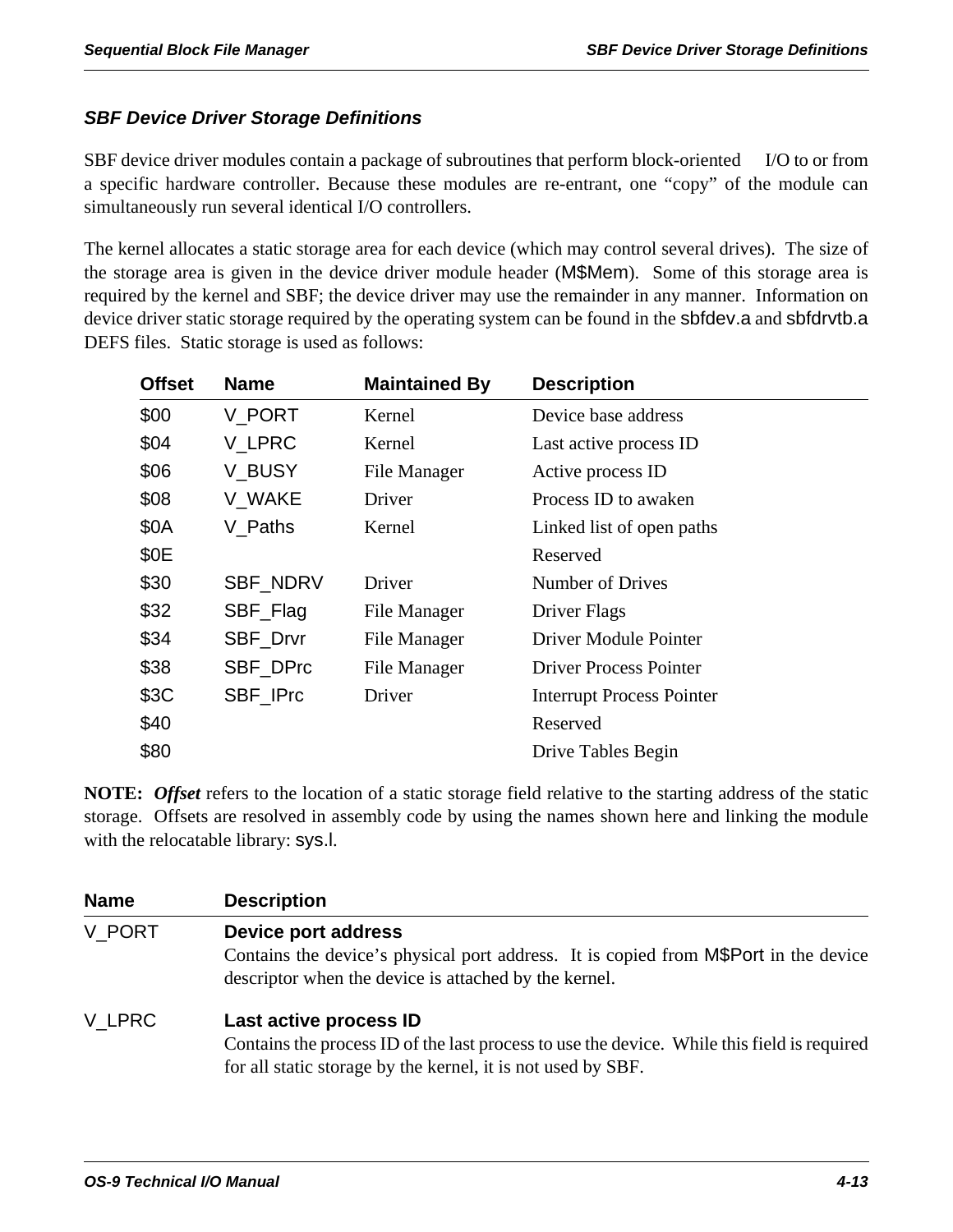| <b>Name</b>    | <b>Description</b>                                                                                                                                                                                                                                                                                                                                                                                         |
|----------------|------------------------------------------------------------------------------------------------------------------------------------------------------------------------------------------------------------------------------------------------------------------------------------------------------------------------------------------------------------------------------------------------------------|
| V_BUSY         | <b>Current active process</b><br>The process ID of the process currently using the device. It is used to implement I/O<br>Blocking by SBF. This field is also used by the interrupt drivers when they wish to<br>suspend themselves, by copying V_BUSY to V_WAKE (prior to suspending<br>themselves). A value of zero indicates the device is not busy.                                                    |
| V_WAKE         | <b>Process ID to awaken</b><br>The process ID of any process that is waiting for the device to complete I/O. A value<br>of zero indicates that no process is waiting. The driver sets V_WAKE from V_BUSY.<br>V_WAKE provides the interlock between the driver and the driver's interrupt service<br>routine.                                                                                               |
| <b>V_PATHS</b> | <b>Linked List of Open Paths</b><br>A singly-linked list of all paths currently open on this device.                                                                                                                                                                                                                                                                                                       |
| SBF_NDRV       | <b>Number of drives</b><br>Contains the number of drives that the controller can use. It is defined by the device<br>driver as the maximum number of logical drives with which the controller can work.<br>SBF assumes that there is a drive table for each drive. SBF validates the tape drive<br>number (PD_TDrv) against this value to ensure that the logical drive number is valid<br>for the driver. |
| SBF_Flag       | <b>Driver Flags</b><br>Contains flags used by SBF to indicate the current state of the path.                                                                                                                                                                                                                                                                                                               |
| SBF_Drvr       | <b>Driver Module Pointer</b><br>Contains the pointer to the device driver.                                                                                                                                                                                                                                                                                                                                 |
| SBF_DPrc       | <b>Driver Process Pointer</b><br>Contains the pointer to the process associated with the driver. SBF initializes this when<br>a path is opened to the device. The driver's TERM routine should check this field, and<br>if non-zero, delete the process (F\$DelPrc).                                                                                                                                       |
|                | <b>SBF_IPrcInterrupt Process Pointer (obsolete)</b><br>This field is available for the driver to use when the driver wishes to create its own<br>process (for example, interrupt handler process). NOTE: Do not confuse this process<br>with the SBF process created for buffered I/O. (See SBF_DPrc.)                                                                                                     |
|                | <b>Drive Tables</b><br>Contains one table per drive that the controller will handle. SBF assumes there are as<br>many tables as specified in SBF_NDRV.                                                                                                                                                                                                                                                     |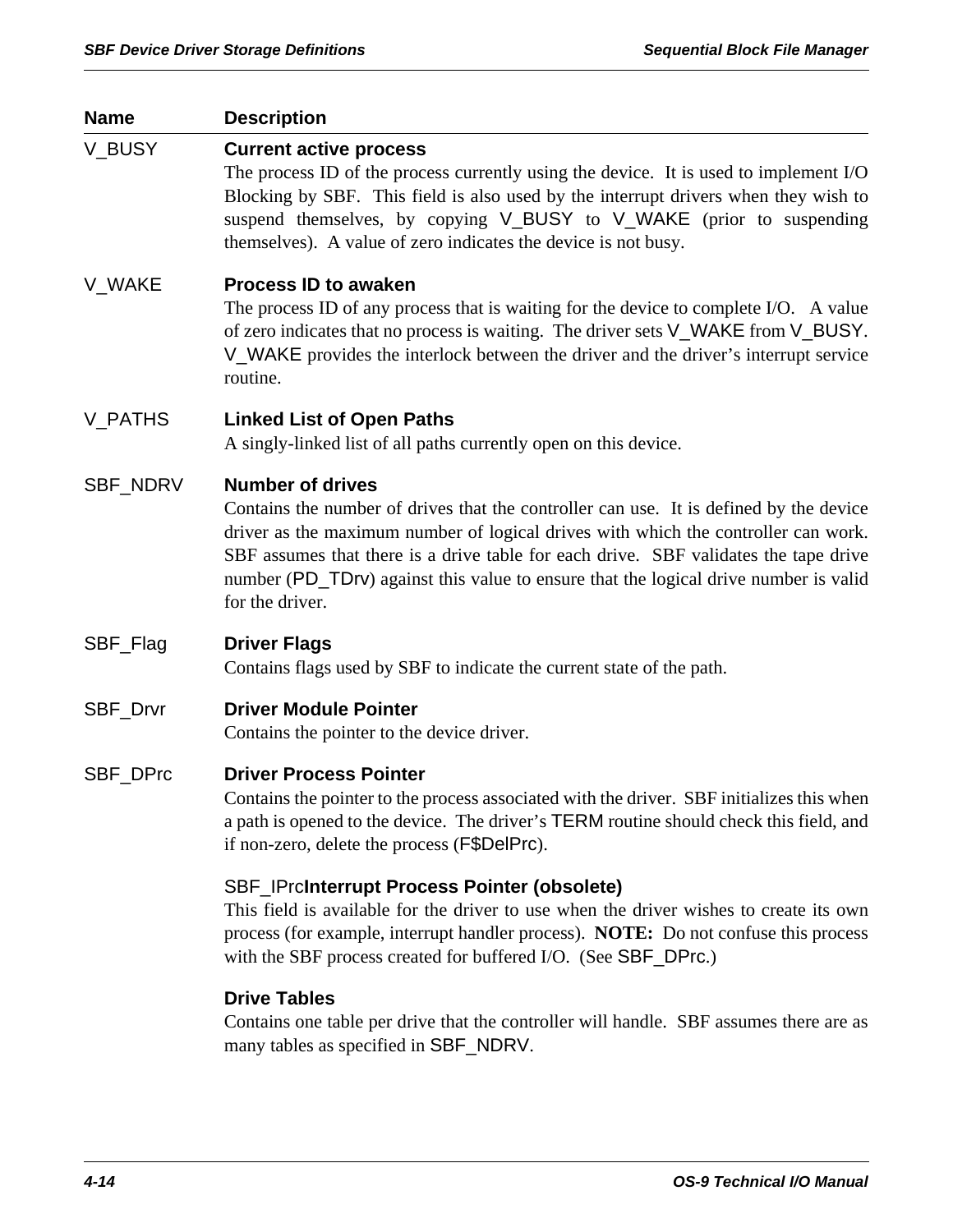## *Device Driver Tables*

There must be as many drive tables as were specified in SBF\_NDRV. The format of each drive table is given below:

| <b>Offset</b> | <b>Name</b> | <b>Maintained By</b> | <b>Description</b>                    |
|---------------|-------------|----------------------|---------------------------------------|
| \$00          | SBF_DFIg    | File Manager         | Drive Flag                            |
| \$02          | SBF_NBuf    | File Manager         | <b>Buffer Count</b>                   |
| \$04          | SBF_IBH     | File Manager         | Pointer to Head of Input Buffer List  |
| \$08          | SBF_IBT     | File Manager         | Pointer to Tail of Input Buffer List  |
| \$0C          | SBF OBH     | File Manager         | Pointer to Head of Output Buffer List |
| \$10          | SBF_OBT     | File Manager         | Pointer to Tail of Output Buffer List |
| \$14          | SBF_Wait    | <b>File Manager</b>  | <b>Pointer to Waiting Process</b>     |
| \$18          | SBF_SErr    | Driver               | Number of Recoverable Errors          |
| \$1C          | SBF_HErr    | Driver               | Number of Non-Recoverable Errors      |
| \$20          |             |                      | Reserved                              |

| <b>Name</b>        | <b>Description</b>                                                                                                                                                                                                  |
|--------------------|---------------------------------------------------------------------------------------------------------------------------------------------------------------------------------------------------------------------|
| SBF_DFIg           | <b>Drive Flag</b><br>The high byte of this field contains the current status of the logical drive. The flags are<br>maintained by SBF, and are defined as follows:                                                  |
|                    | bit 1: Set if write mode.                                                                                                                                                                                           |
|                    | bit 2: Set if driver servicing this drive.                                                                                                                                                                          |
|                    | bit 3: Set if EOF (end of file).                                                                                                                                                                                    |
|                    | All other bits and the low byte bits are reserved.                                                                                                                                                                  |
| SBF_NBuf           | <b>Buffer Count</b><br>Contains the number of buffers currently allocated to the drive.                                                                                                                             |
| SBF_IBH<br>SBF_IBT | <b>Pointer to Head of Input Buffer List</b><br><b>Pointer to Tail of Input Buffer List</b><br>These fields contain the head and tail pointers, respectively, of the buffers being<br>returned to SBF by the driver. |
| SBF_OBH<br>SBF_OBT | <b>Pointer to Head of Output Buffer List</b><br><b>Pointer to Tail of Output Buffer List</b><br>These fields contain the head and tail pointers, respectively, of the buffers being sent to<br>the driver by SBF.   |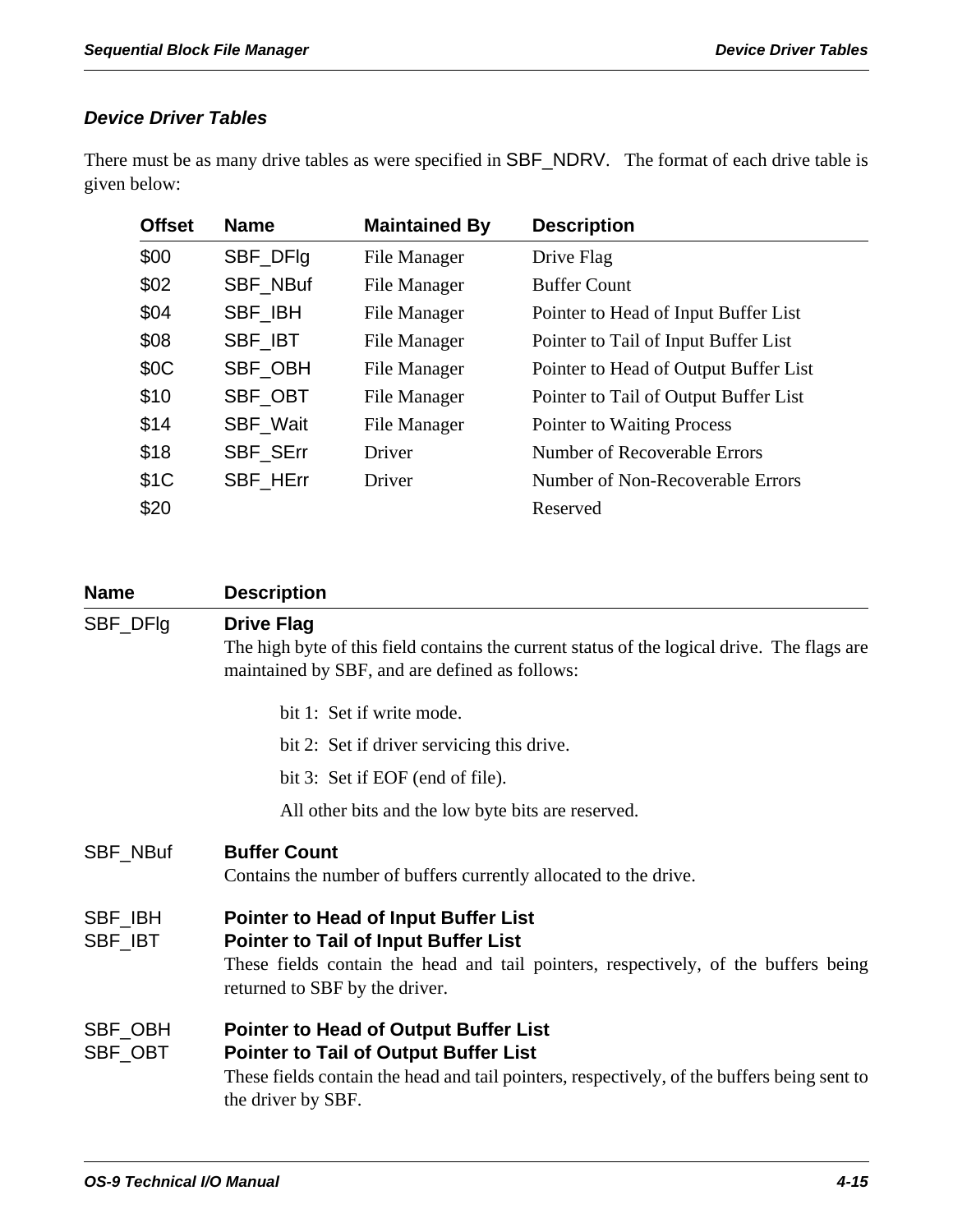| <b>Name</b>     | <b>Description</b>                                                                                                                                                                                                                                              |
|-----------------|-----------------------------------------------------------------------------------------------------------------------------------------------------------------------------------------------------------------------------------------------------------------|
| <b>SBF Wait</b> | User process' process descriptor pointer<br>This pointer is set when the user process is suspended, waiting for driver<br>$IO$ to<br>complete.                                                                                                                  |
| <b>SBF SErr</b> | <b>Number of Recoverable Errors</b><br>This field allows the driver to keep a count of "soft" errors during I/O operations. The<br>value would typically be returned by a SS_ELog GetStat call. After reading this<br>value, it is typically reset to zero.     |
| <b>SBF HErr</b> | <b>Number of Non-Recoverable Errors</b><br>This field allows the driver to keep a count of "hard" errors during I/O operations. The<br>value would typically be returned by a SS_ELog GetStat call. After reading this<br>value, it is typically reset to zero. |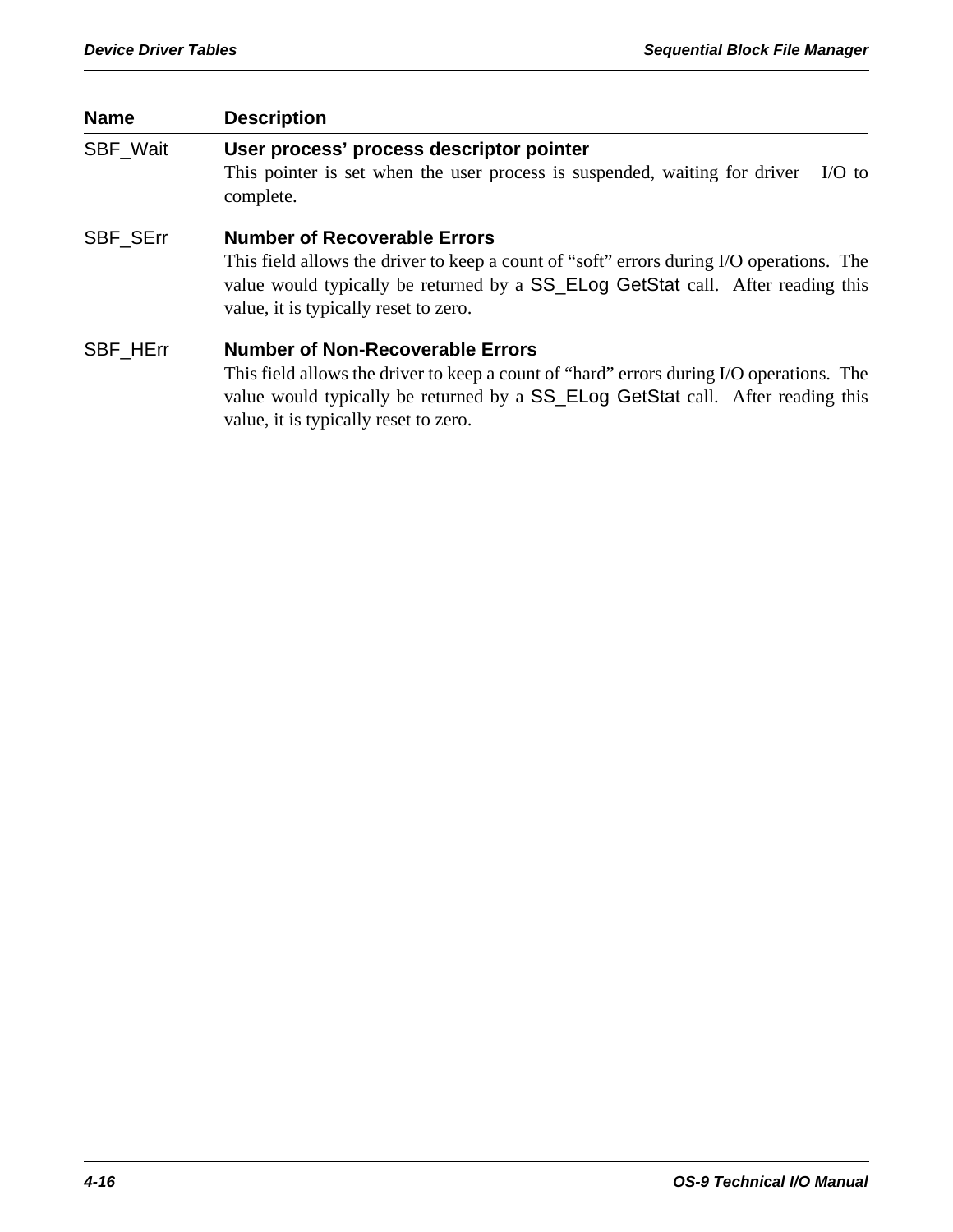## *Linking SBF Drivers*

After a SBF driver has been assembled into its relocatable object file (ROF), the driver needs to be linked to produce the final driver module. Linking resolves all code references in drivers that are comprised of several ROF files. It also resolves the external data and static storage references by the driver.

The most important part of linking is to correctly resolve the static storage references. Generally, the static storage area is composed of three sections in this order (see Figure 4-1):

- I/O globals
- ¦ Drive tables (one per logical drive)
- Æ Driver-declared variables

The driver-declared variables are declared in vsect areas of the driver, but they *must* be allocated after the drive table storage areas. The method that must be used to allocate all of the storage, *in the correct order*, is to link the sbfstat.r library file, 'n' instances of sbfdrvtb.r, and then the driver vsect. The sbfstat.r and sbfdrvtb.r files are located in the system's LIB directory.

The following examples show how a driver should be linked. The first link line creates a driver that supports one logical drive, as only one drive table vsect is allocated:

### **l68 /dd/LIB/sbfstat.r /dd/LIB/sbfdrvtb.r RELS/sbviper.r -O**=**OBJS/sbviper**

The second link line creates a driver that supports two logical drives, as two drive table vsects are allocated:

### **l68 /dd/LIB/sbfstat.r /dd/LIB/sbfdrvtb.r /dd/LIB/sbfdrvtb.r RELS/sbtape.r -O**=**OBJS/sbtape**

**NOTE:** Failure to link the I/O system globals and the correct number of drive tables, and in the correct order, results in erratic driver operation.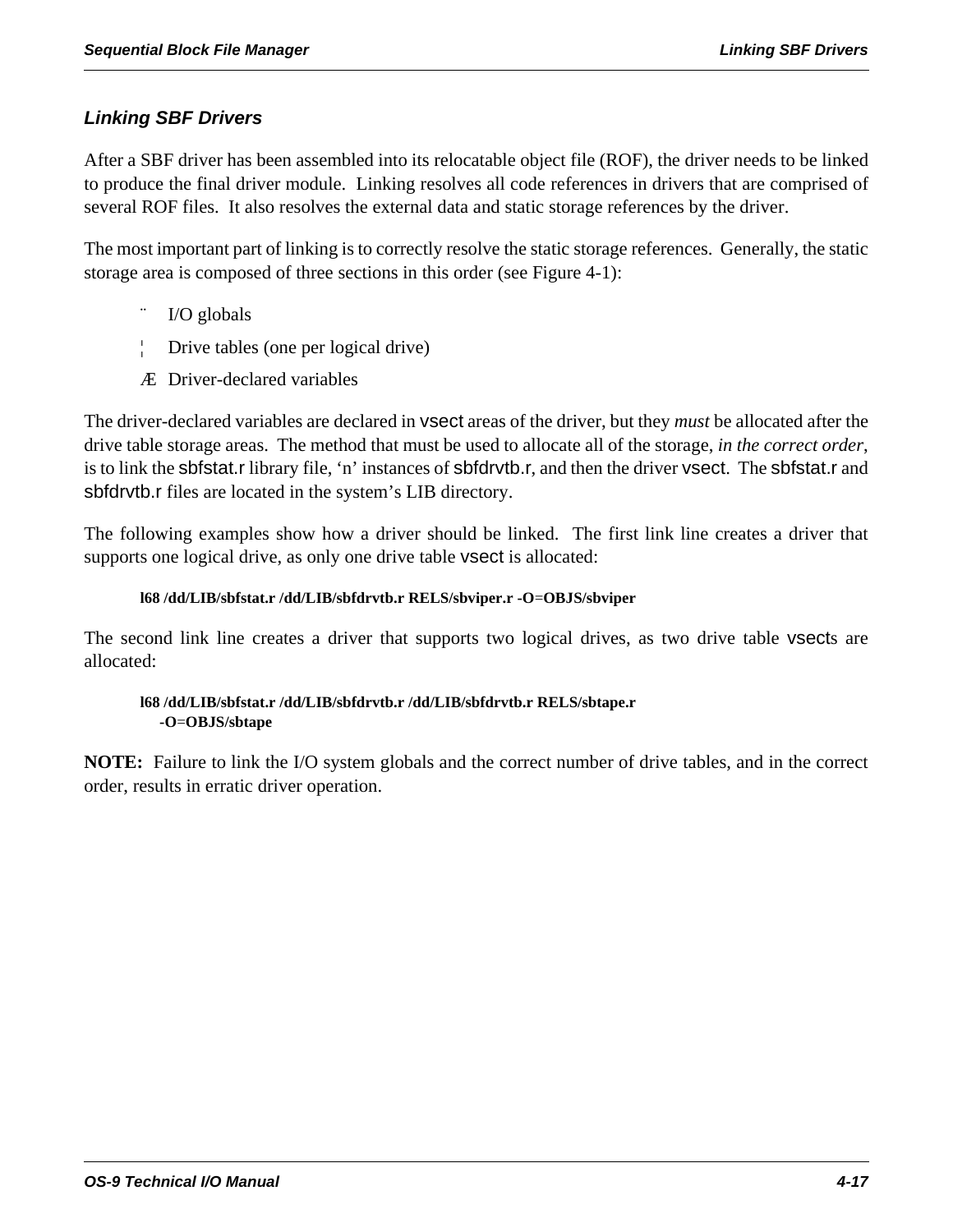|                                                                                        | <b>DEFS File</b>    | <b>LIB File</b> |
|----------------------------------------------------------------------------------------|---------------------|-----------------|
| <b>Driver-declared</b><br><b>Storage (vsect)</b>                                       | N/A                 | N/A             |
| <b>SBF Drive Tables</b><br>('n' copies, where n is<br>the maximum number<br>of drives) | sbfdrvtb.a          | sbfdrvtb.r      |
| <b>SBF I/O Globals</b>                                                                 | sbfdev.d (sbfdev.a) | sbfdev.r        |
| <b>Kernel I/O Globals</b>                                                              | iodev.a (sbfdev.a)  |                 |
|                                                                                        |                     |                 |

*Figure 4-1: SBF Static Storage Layout*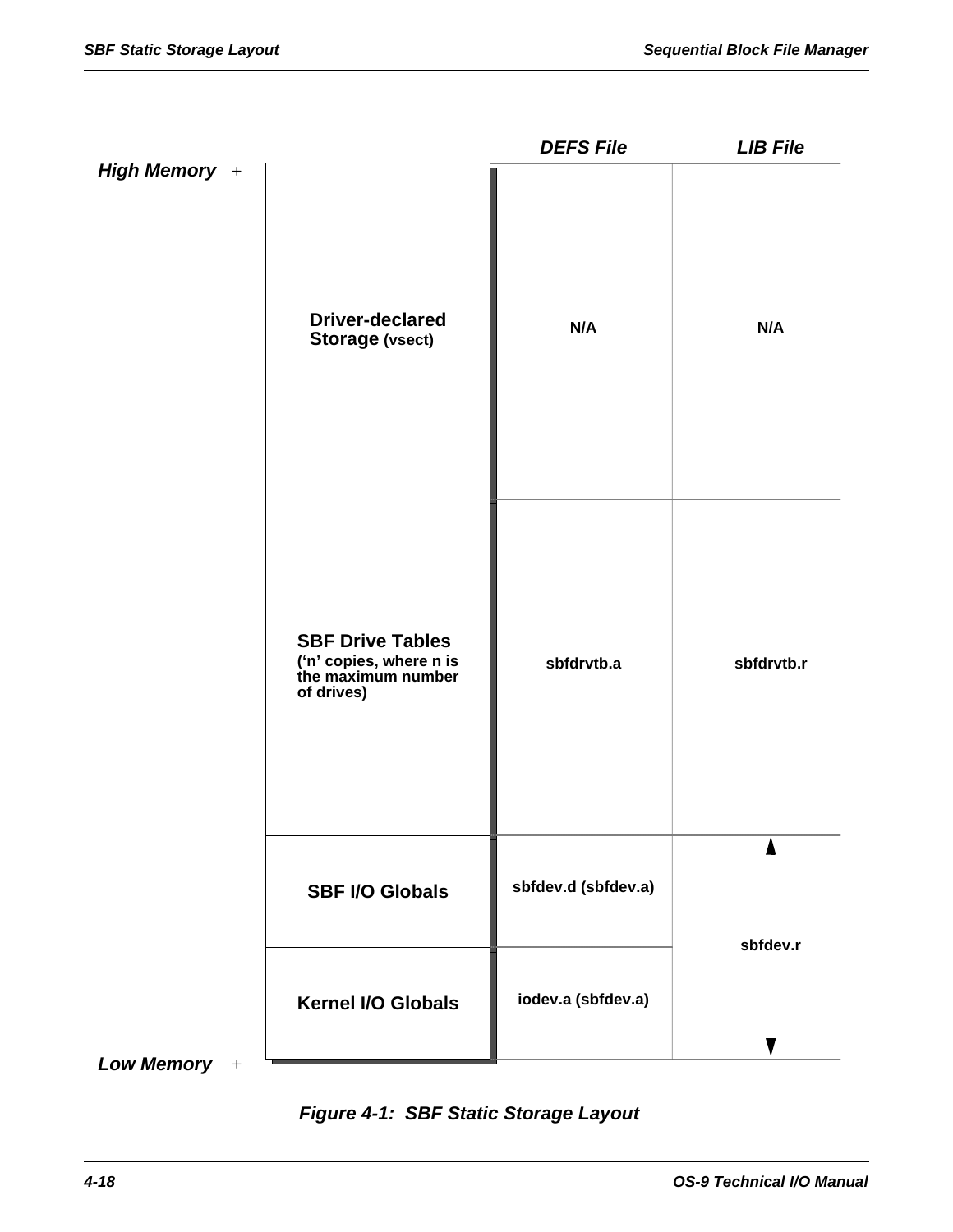## *SBF Device Driver Subroutines*

As with all device drivers, SBF device drivers use a standard executable memory module format with a module type of Drivr (code \$E0). SBF drivers are called in system state.

**NOTE:** I/O system modules must have the following module attributes:

- They must be owned by a super-user  $(0.n)$ .
- They must have the system-state bit set in the attribute byte of the module header. (OS-9 does not currently make use of this, but future revisions will require that I/O system modules be system-state modules.)

The execution offset address in the module header points to a branch table that has seven entries. Each entry is the offset of the corresponding subroutine. The branch table appears as follows:

| <b>ENTRY</b> | dc.w | <b>INIT</b>    | initialize device                     |
|--------------|------|----------------|---------------------------------------|
|              | dc.w | <b>READ</b>    | read character                        |
|              | dc.w | <b>WRITE</b>   | write character                       |
|              | dc.w | <b>GETSTAT</b> | get device status                     |
|              | dc.w | <b>SETSTAT</b> | set device status                     |
|              | dc.w | <b>TERM</b>    | terminate device                      |
|              | dc.w | TRAP           | handle illegal exception $(0 = none)$ |

Each subroutine should exit with the carry bit of the condition code register cleared, if no error occurred. Otherwise, the carry bit should be set and an appropriate error code returned in the least significant word of register d1.w.

The TRAP entry point is currently not used by the kernel, but in the future will be defined as the offset to error exception handling code. Because no handler mechanism is currently defined, this entry point should be set to zero to ensure future compatibility.

The following pages describe each subroutine.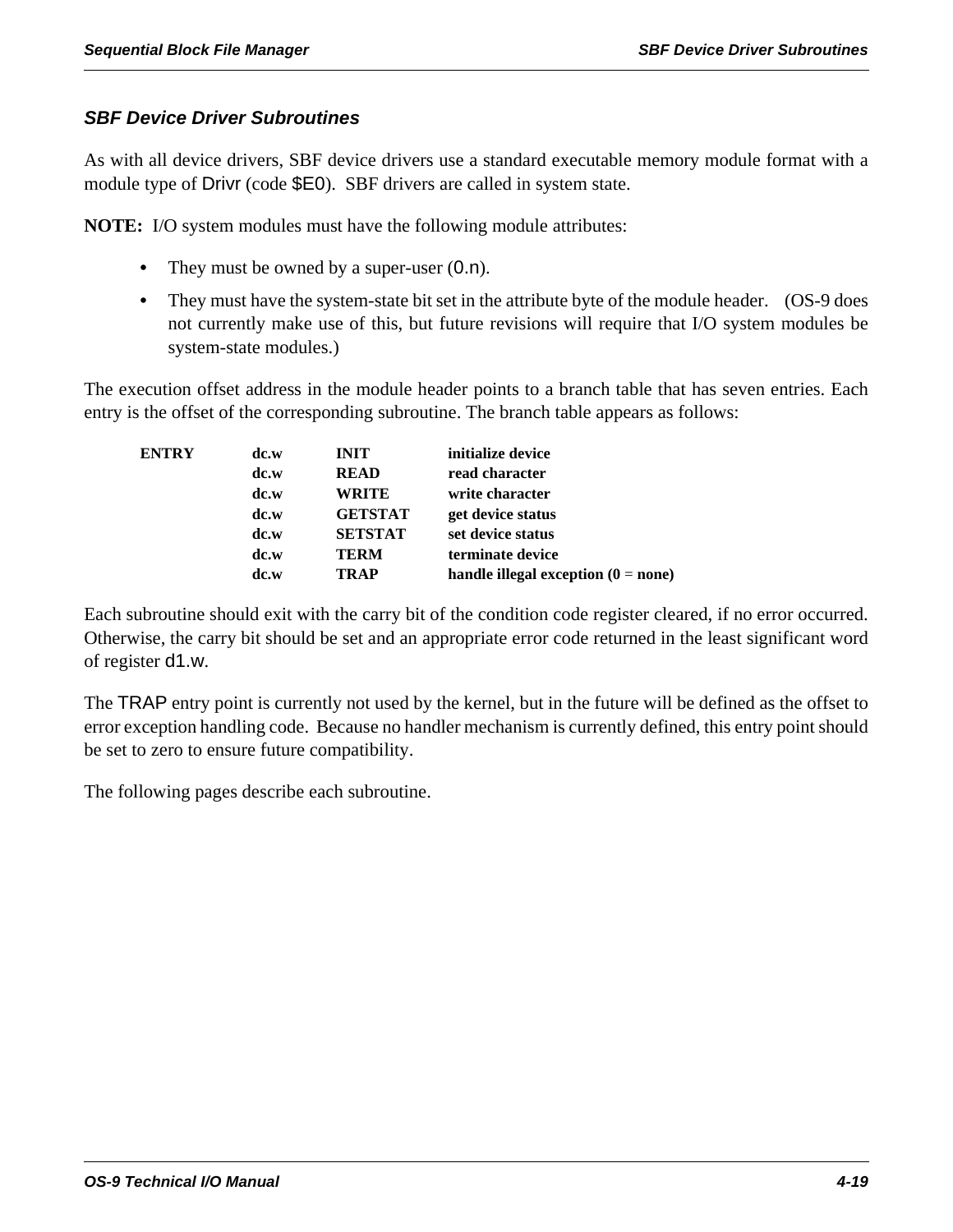## **INIT Initialize Device and its Static Storage**

| <i><b>INPUT:</b></i> | $(a1)$ = address of the device descriptor module<br>$(a2)$ = address of device static storage<br>$(a4)$ = process descriptor pointer<br>$(a6)$ = system global data pointer |
|----------------------|-----------------------------------------------------------------------------------------------------------------------------------------------------------------------------|
| <i>OUTPUT:</i>       | None                                                                                                                                                                        |
| <i><b>ERROR</b></i>  | $cc = carry bit set$                                                                                                                                                        |

*OUTPUT:* **d1.w** = **error code**

*FUNCTION:* The INIT routine must:

Initialize the device's permanent storage. Minimally, this consists of initializing SBF\_NDRV to the number of drives with which the controller will work.

If the driver maintains flags/variables that must "span" detach/attach sequences (for example, for reverse movement simulation), then the INIT routine should create/link to an external module (for example, a data module). The module pointer should then be saved. If the module was created, its storage area should then be initialized.

- ¦ Place the IRQ service routine on the IRQ polling list by using the F\$IRQ service request, if required.
- Æ Initialize device control registers (enable interrupts if necessary).

Prior to being called, the device permanent storage is cleared (set to zero) except for V\_PORT which will contain the device address.

If INIT returns an error, it does not have to clean up its operation (for example, remove device from polling table or disable hardware). The kernel calls TERM to allow the driver to clean up INIT's operation before returning to the calling process.

**NOTE:** If the INIT routine causes an interrupt to occur, handle the interrupt in one of two ways:

Process the interrupt directly by masking interrupts to the level of the device, polling/servicing the device hardware, then restoring the previous interrupt level. This is the preferred technique unless the interrupt is time-consuming.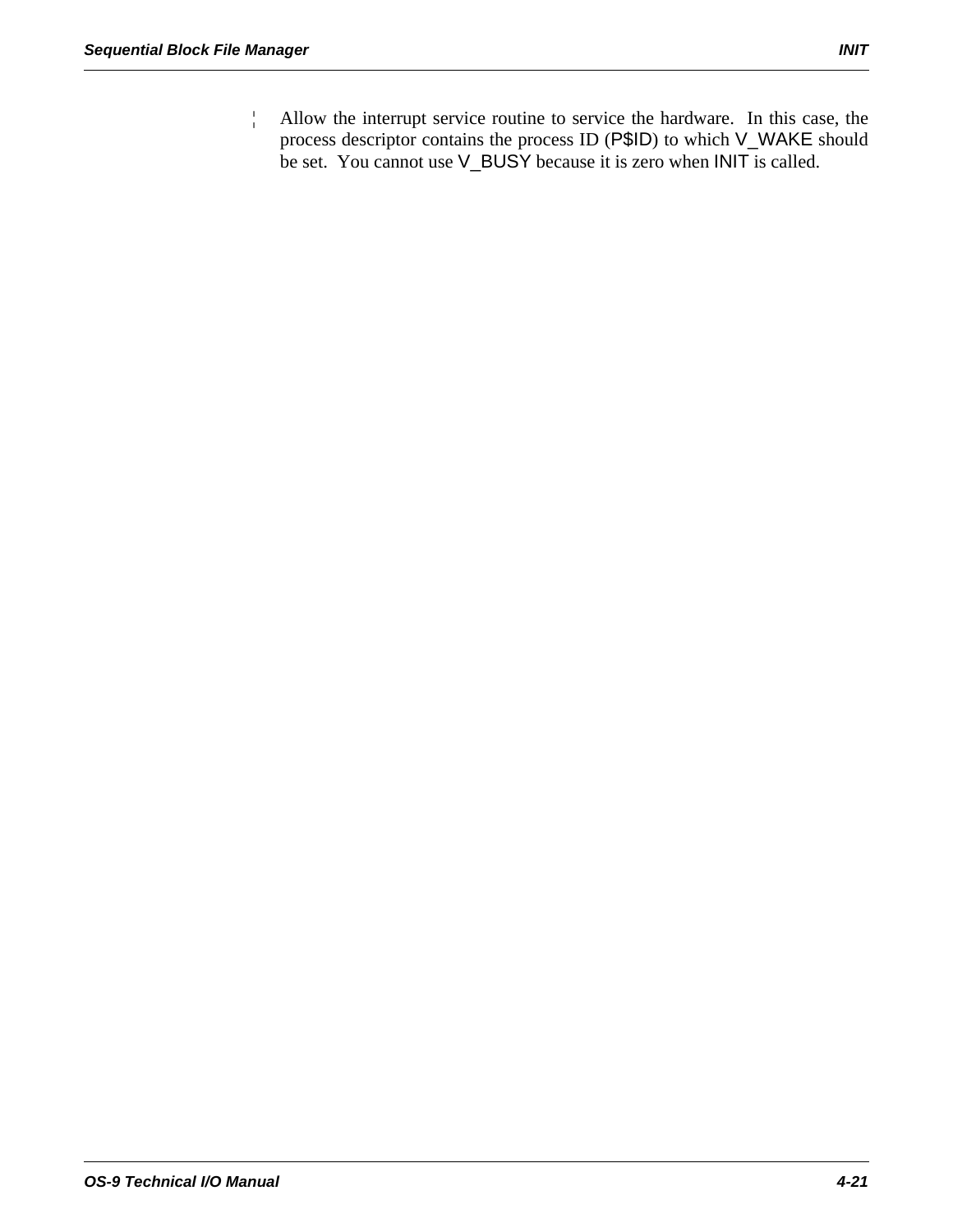# **READ Read Block(s)**

| INPUT: I | $d0.l = buffer size$                        |
|----------|---------------------------------------------|
|          | $(a0)$ = address of buffer                  |
|          | $(a2)$ = address of device static storage   |
|          | $(a3)$ = drive table                        |
|          | $(a4)$ = process descriptor pointer         |
|          | $(a6)$ = system global data storage pointer |
|          |                                             |

*OUTPUT:* **d1.l** = **block size read**

*ERROR* **cc** = **carry bit set**  *OUTPUT:* **d1.w** = **error code**

- *FUNCTION:* The READ routine must:
	- Initialize the drive, if required.
	- ¦ Convert the requested byte-count into the block-count for the media. If the requested count does not specify an integral number of media blocks, the driver should return an error (typical case) or take steps to buffer the partial block.
	- Æ Issue the READ command to the device and wait for I/O to complete (using interrupts if possible).
	- Ø When the I/O operation is complete, check the status of the READ. If a fatal error occurred, return it to SBF.
	- $\times$  If no error, or a non-fatal error occurred, check the amount of data actually read and return that count to SBF.

Most tape devices terminate a READ request when a filemark is encountered. The tape device returns the data from the current position up to the filemark. Thus, the byte-count returned may be less than the requested amount. This is a typical non-fatal error on tape devices.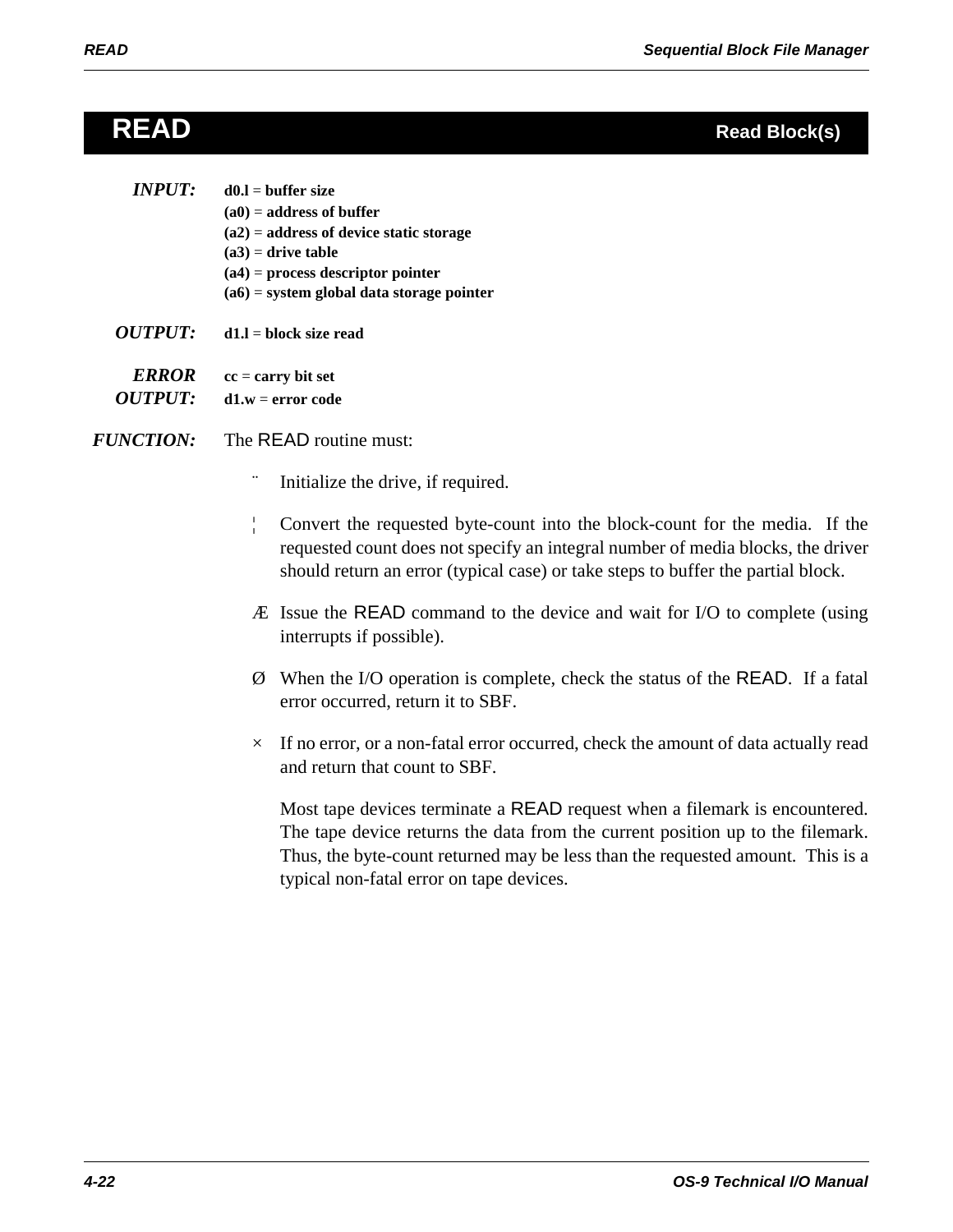| <i>INPUT:</i> | $d0.I = buffer size$                               |
|---------------|----------------------------------------------------|
|               | $(a0)$ = address of buffer                         |
|               | $(a2)$ = address of the device static storage area |
|               | $(a3)$ = drive table                               |
|               | $(a4)$ = process descriptor pointer                |
|               | $(a6)$ = system global data storage pointer        |
|               |                                                    |

*OUTPUT:* **The buffer is written to tape.**

*ERROR* **cc** = **carry bit set**  *OUTPUT:* **d1.w** = **error code**

- *FUNCTION:* The WRITE routine must:
	- Initialize the drive, if required.
	- ¦ Convert the requested byte-count into the block-count for the media. If the requested count does not specify an integral number of media blocks, then the driver should return an error (typical case) or take steps to buffer the partial block.
	- Æ Issue the WRITE command to the device and wait for I/O to complete (using interrupts if possible).
	- Ø When the I/O operation has completed, check the status of the WRITE. If a fatal error occurred, return it to SBF.
	- $\times$  If no error, or a non-fatal error occurred, check the amount of data actually written.

Many tape devices terminate a write request when an early end-of-tape (EOT) is detected. For these types of devices, the data can still be written to tape because the EOT state is a warning that there is a small amount of tape remaining. The driver should ensure that this write is fully completed, and return a media full error (E\$Full).

Subsequent write calls should not be refused at this point, as SBF may need to flush its current buffers (if in buffered I/O mode) to the tape. The application is notified of the media full condition on its next write, so that it may close the file. When the file closes, SBF issues appropriate SetStats (for example, write filemark) to finalize tape operation.

## **WRITE Write Block(s)**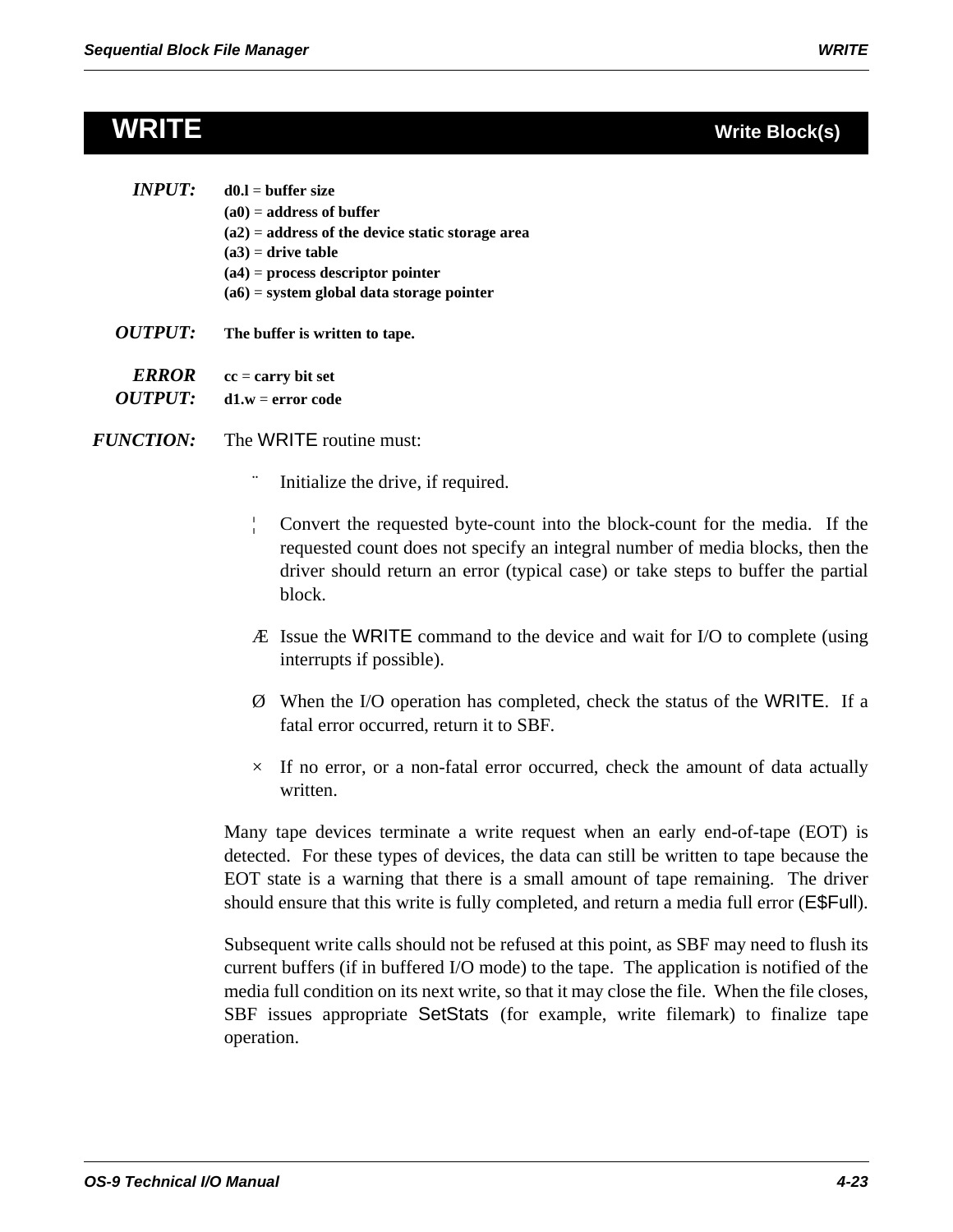If the tape device is one which only detects a physical EOT condition, then the driver should only be operated in unbuffered I/O mode. In this case, the driver should ensure that the write invoking the physical EOT condition is written to tape and a media full error (E\$Full) returned to SBF. No further writes should be presented to the driver, as the application is notified immediately of the media full condition. The application can then close the path, allowing SBF to write the final filemark and finalize tape operation.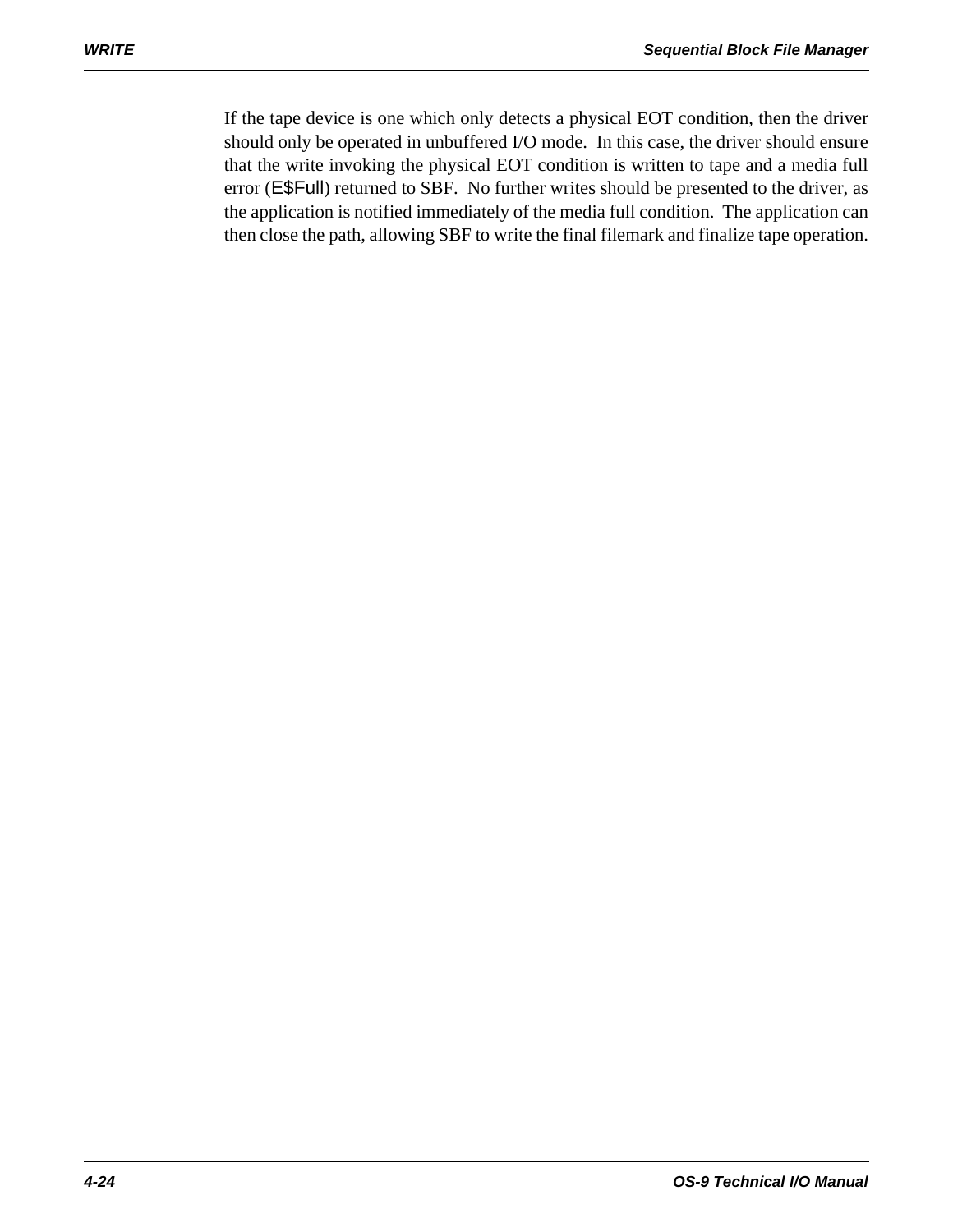# **GETSTAT/SETSTAT Get/Set Device Status**

| <i><b>INPUT:</b></i>  | $d0.w =$ status code                               |
|-----------------------|----------------------------------------------------|
|                       | $d2.l = argument count$                            |
|                       | $(a1)$ = address of the path descriptor            |
|                       | $(a2)$ = address of the device static storage area |
|                       | $(a3)$ = drive table                               |
|                       | $(a4)$ = process descriptor pointer                |
|                       | $(a6)$ = system global data storage pointer        |
| <i><b>OUTPUT:</b></i> | Depends on the function code                       |

- *ERROR* **cc** = **carry bit set**
- *OUTPUT:* **d1.w** = **error code**
- *FUNCTION:* These routines are wild-card calls used to get/set the device's operating parameters as specified for the I\$GetStt and I\$SetStt service requests.

Calls which involve parameter passing require the driver to examine or change the register stack variables. These variables contain the contents of the MPU registers at the time the I\$GetStt/I\$SetStt request was made. Parameters passed to the driver are set up by the caller prior to using the service call. Parameters passed back to the caller are available when the service call completes. The register stack image pointer is stored in the path descriptor (PD\_RGS).

Typical SBF drivers have routines to handle the following I\$SetStt codes:

| <b>SS Feed</b>  | Erase tape                 |
|-----------------|----------------------------|
| SS_Opt          | Write path options section |
| <b>SS Reset</b> | Rewind tape                |
| <b>SS Reten</b> | Retension tape             |
| <b>SS RFM</b>   | Skip past tape $mark(s)$   |
| SS_Skip         | $\chi$ skip block $(s)$    |
| SS SQD          | Place drive off-line       |
| <b>SS WFM</b>   | Write tape $mark(s)$       |

Usually all I\$GetStt codes and other I\$SetStt codes return with an unknown service request error (E\$UnkSvc).

The following pages describe the driver's role in the implementation of the above I\$SetStt calls.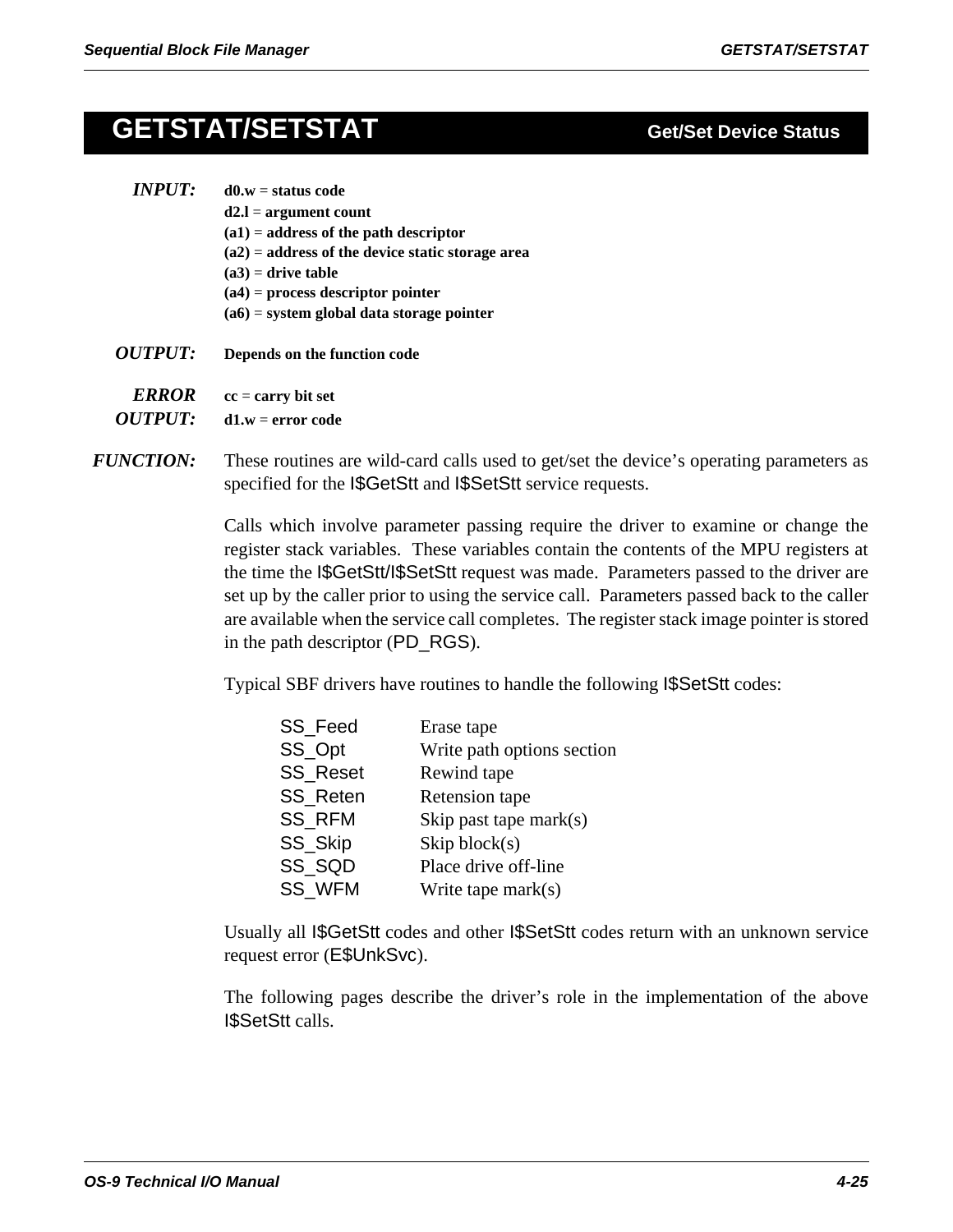SS\_Feed This call erases all or part of the tape. The number of blocks to be erased is passed in register d2. If the count is -1, the entire tape is to be erased from the current position to end-of-tape (EOT), otherwise, the specified count of blocks should be written, starting at the current tape position.

The erase routine should:

- Initialize the drive, if required.
- ¦ Issue the appropriate command to achieve the desired erase function. Many tape devices support a direct "erase" command. If the tape device does not support this feature, the driver should perform "writes" to simulate the desired effect. Once the command is issued, the driver should wait for I/O to complete (with interrupts if possible).
- Æ Check the status of the I/O command and return any error to SBF.
- Ø If the driver maintains flags pertaining to current tape position, these should be updated.
- $\times$  Return status to SBF.
- SS\_Opt This routine is called when the path descriptor options are changed by the user. Typically, the driver ignores this call.
- SS\_Reset This call rewinds the tape to beginning-of-tape (BOT). The rewind routine should:
	- Initialize the drive, if required.
	- ¦ Issue the appropriate command to the device and wait for I/O to complete (with interrupts, if possible).
	- Æ Check the status of the I/O command and return any error to SBF.
	- Ø If the driver maintains internal flags pertaining to current tape position, they should be reset. Typical flags would be end-offile and end-of-tape. For drivers that count current filemark/block positions, these counters should also be cleared.
	- $\times$  Return status to SBF.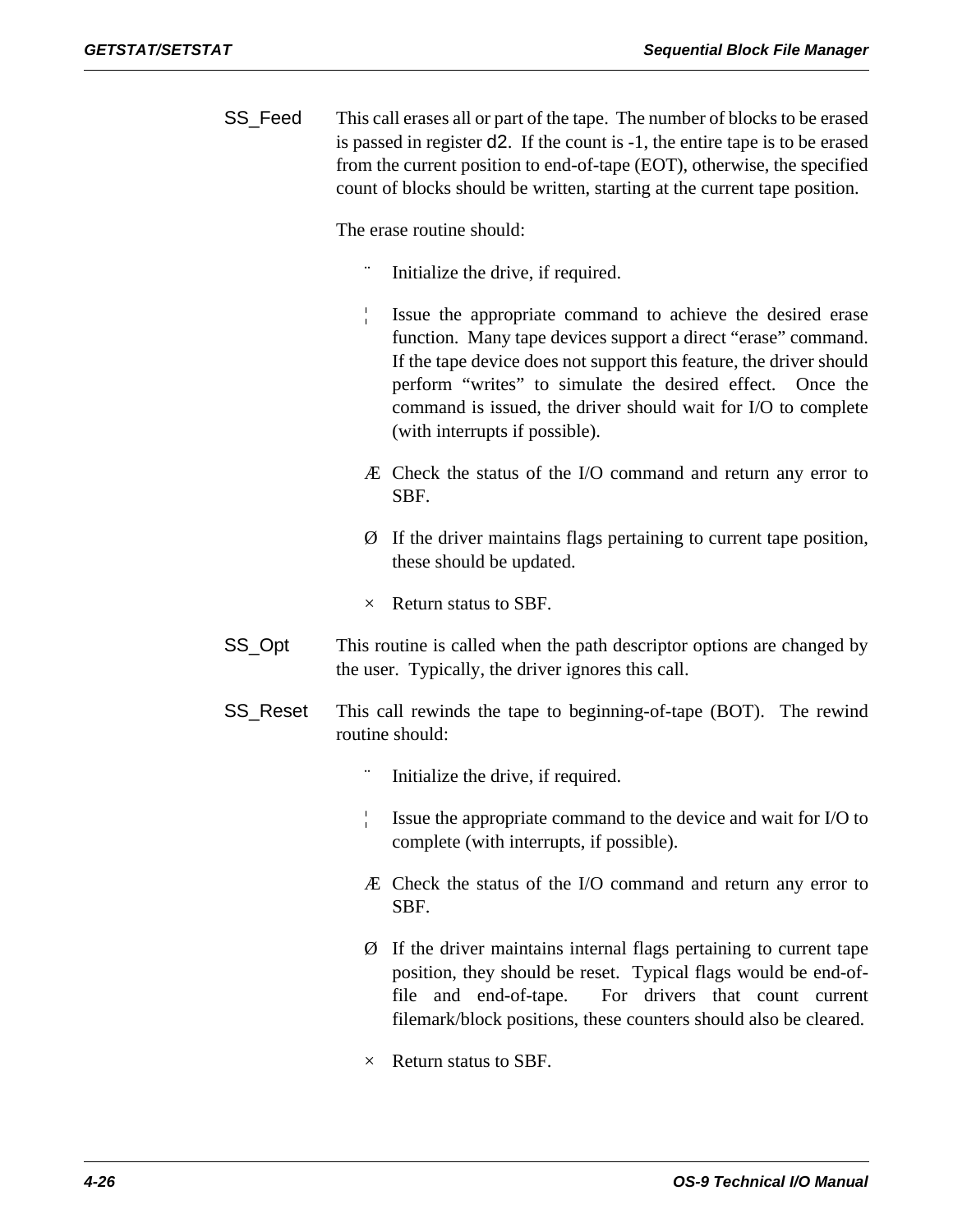SS\_Reten This call performs a retension pass on the tape. Typically, the tape moves to BOT, moves to EOT, then rewinds to BOT. The sequence of actions for SS\_Reten is the same as that for SS\_Reset.

> Retensioning tape media is highly recommended for new media, shipped media, or any media that has been stored for a long period.

- SS\_RFM This routine is called when the tape position is to be moved forward or backwards by the specified number of filemarks. (This number is passed in register d2.) If the tape device is incapable of directly skipping backward, the driver has to simulate the reverse movement using rewind and skip forward commands. The sequence of actions for SS\_RFM is the same as that for SS\_SQD.
- SS\_Skip This routine is called when the tape position is to be moved forward or backward the specified number of tape blocks. The number of blocks to skip is passed as a logical block count (PD\_BlkSz) in register d2. The driver must translate this count into the media's physical block count. If the tape is incapable of directly skipping backward, it has to simulate the reverse movement using rewind and skip forward commands.

The sequence of actions for SS\_Skip is the same as that for SS\_SQD.

SS\_SQD This routine is called to unload the tape (put the tape device off-line). Depending upon the capabilities of the tape device, this action may turn off the drive-select LED, or unload and eject the media.

The unload routine should:

- Initialize the drive, if required.
- ¦ Issue the appropriate command to the device and wait for I/O to complete (with interrupts, if possible).
- Æ Check the status of the I/O command and return any error to SBF.
- Ø If the driver maintains flags pertaining to current tape position, these should be updated.
- $\times$  Return status to SBF.
- SS\_WFM This routine is called to write the specified number of filemarks to the tape. (This number is passed in register d2.) Applications may place filemarks on the tape as they see fit. The sequence of actions for SS\_WFM is the same as that for SS\_SQD.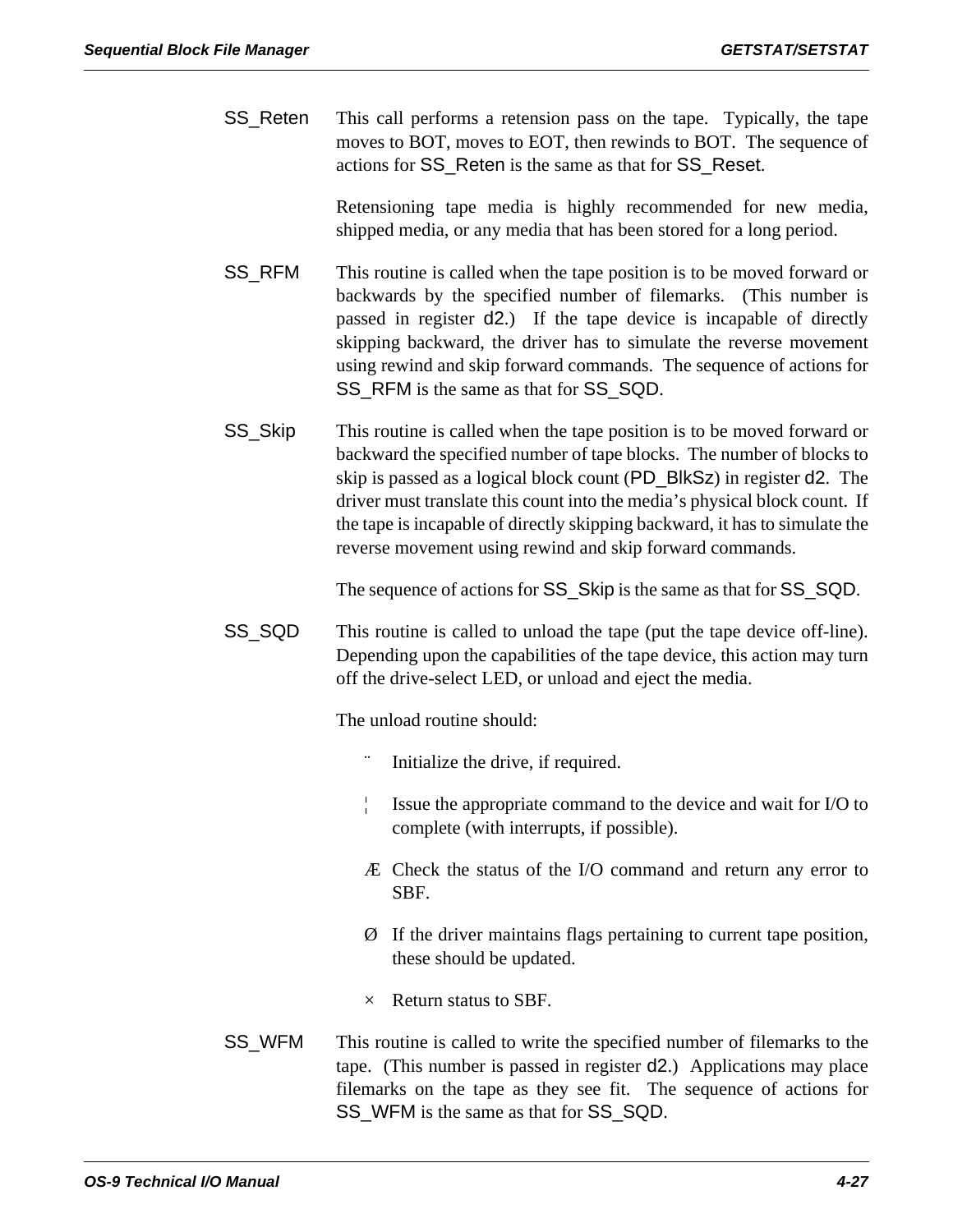| <b>TERM</b> |  | <b>Terminate Device</b> |
|-------------|--|-------------------------|
|             |  |                         |

| <b>INPUT:</b>                  | $(a1)$ = address of the device descriptor module<br>$(a2)$ = address of device static storage area<br>$(a4)$ = process descriptor pointer<br>$(a6)$ = system global static storage                                                   |  |  |
|--------------------------------|--------------------------------------------------------------------------------------------------------------------------------------------------------------------------------------------------------------------------------------|--|--|
| <b>OUTPUT:</b>                 | <b>None</b>                                                                                                                                                                                                                          |  |  |
| <b>ERROR</b><br><b>OUTPUT:</b> | $cc = carry set$<br>$dl.w = error code$                                                                                                                                                                                              |  |  |
| <b>FUNCTION:</b>               | This routine is called when a device is no longer in use in the system (see I\$Detach).                                                                                                                                              |  |  |
|                                | The TERM routine must:                                                                                                                                                                                                               |  |  |
|                                | Wait until any pending I/O has completed.                                                                                                                                                                                            |  |  |
|                                | Disable the device interrupts.                                                                                                                                                                                                       |  |  |
|                                | Æ Remove the device from the IRQ polling list.                                                                                                                                                                                       |  |  |
|                                | Kill the driver process created by SBF. If SBF_DPrc is non-zero, this is a<br>Ø<br>pointer to the driver's process descriptor. This process is returned by making a<br><b>F</b> \$DelPrc system call with the process ID from P\$ID. |  |  |

 $\times$  If the driver maintains flags/variables that must "span" detach/attach sequence, then the TERM routine should unlink any external modules linked to during INIT.

**NOTE:** If an error occurs during the device's INIT routine, the kernel calls the TERM routine to allow the driver to clean up. If the TERM routine uses static storage variables (for example, interrupt mask values, dynamic buffer pointers), it should validate these variables prior to using them. The INIT routine may not have set up all the variables prior to exiting with the error.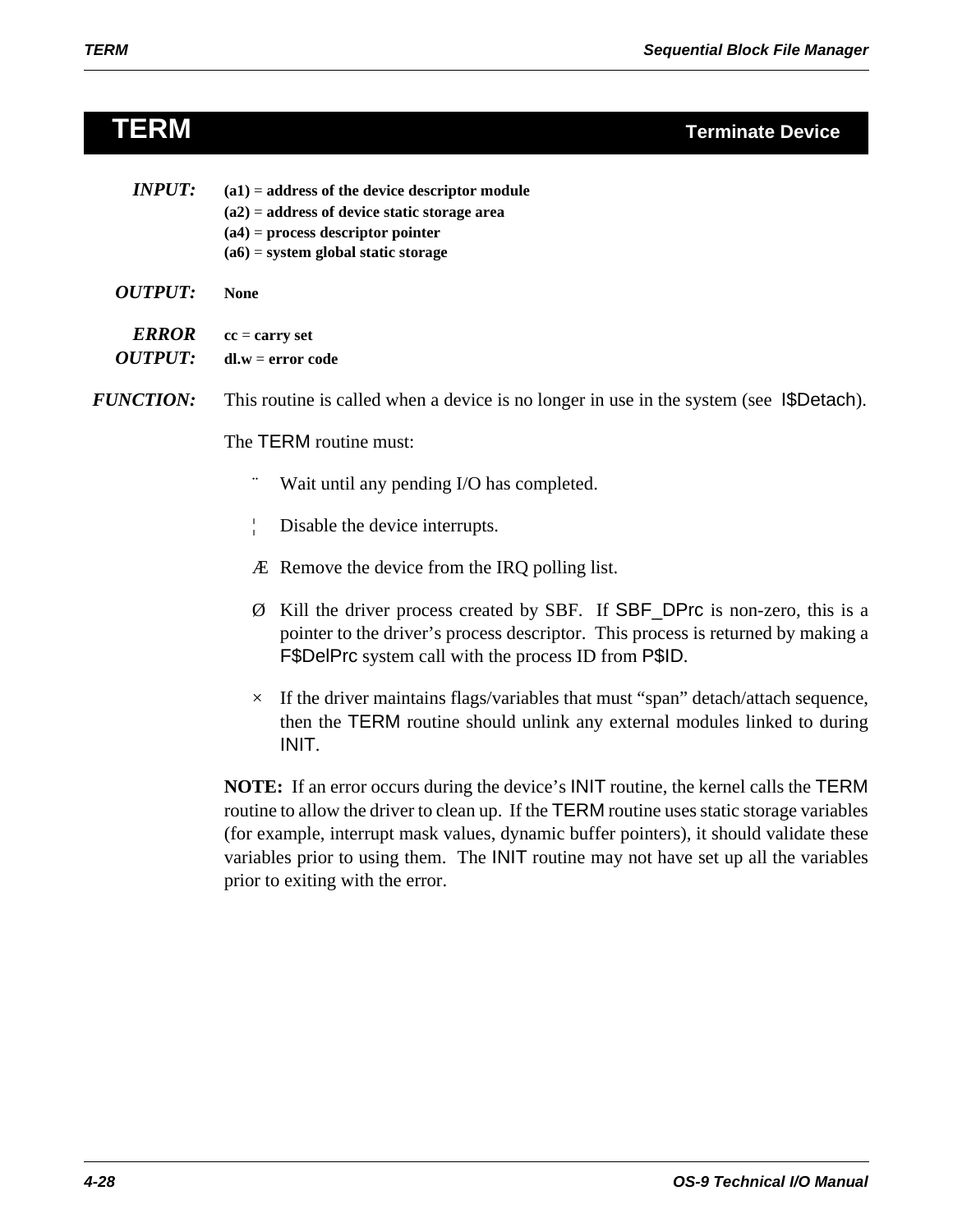# **IRQ Service Routine Service Device Interrupts**

| <b>INPUT:</b>                  | $(a2)$ = static storage address<br>$(a3)$ = port address<br>$(a6)$ = system global static storage                                                                                                                                                                                                                           |                                                                                                                                                                                     |  |  |
|--------------------------------|-----------------------------------------------------------------------------------------------------------------------------------------------------------------------------------------------------------------------------------------------------------------------------------------------------------------------------|-------------------------------------------------------------------------------------------------------------------------------------------------------------------------------------|--|--|
| <b>OUTPUT:</b>                 | <b>None</b>                                                                                                                                                                                                                                                                                                                 |                                                                                                                                                                                     |  |  |
| <b>ERROR</b><br><b>OUTPUT:</b> | $cc = carry set (interrupt not serviced)$                                                                                                                                                                                                                                                                                   |                                                                                                                                                                                     |  |  |
| <i><b>FUNCTION:</b></i>        | This routine is called directly by the kernel's IRQ polling table routines. Its function is<br>to:                                                                                                                                                                                                                          |                                                                                                                                                                                     |  |  |
|                                | Check the device for a valid interrupt. If the device does not have an interrupt<br>pending, the carry bit must be set and the routine exited with an RTS instruction<br>as quickly as possible. Setting the carry bit signals the kernel that the next<br>device on the vector should have its IRQ service routine called. |                                                                                                                                                                                     |  |  |
|                                | Service device interrupts.                                                                                                                                                                                                                                                                                                  |                                                                                                                                                                                     |  |  |
|                                |                                                                                                                                                                                                                                                                                                                             | Æ Wake up the driver mainline, using the synchronization method of the driver:                                                                                                      |  |  |
|                                | Signals:                                                                                                                                                                                                                                                                                                                    | Send a wake-up signal to the process whose process ID is in<br>V_WAKE, when the I/O is complete. Also, clear V_WAKE as<br>a flag to the mainline program that the IRQ has occurred. |  |  |
|                                | Events:                                                                                                                                                                                                                                                                                                                     | Signal the event that the IRQ has occurred, using the event                                                                                                                         |  |  |

system's signal function.

Ø Clear the carry bit and exit with an RTS instruction after servicing an interrupt.

Avoid exception conditions (for example, a Bus Error) when IRQ service routines are executing. Under the current version of the kernel, an exception in an IRQ service routine will crash the system.

**NOTE:** IRQ service routines may destroy the contents of following registers only: d0, d1, a0, a2, a3, and a6. The contents of all other registers must be preserved or unpredictable system errors (system crashes) will occur.

## *End of Chapter 4*